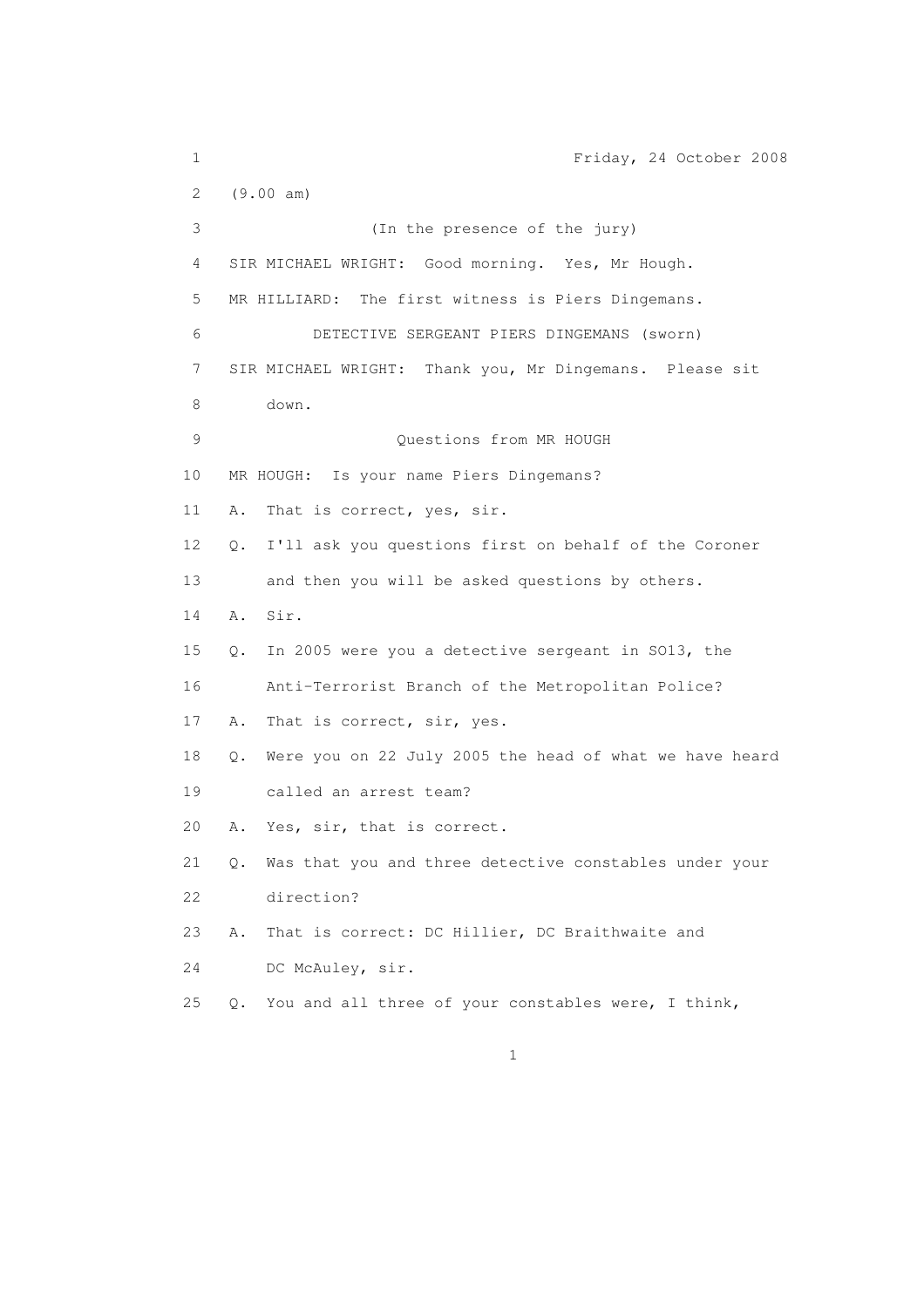1 unarmed that day?

2 A. That is correct, sir.

3 Q. And in plain clothes?

4 A. That is correct, sir.

 5 Q. I think you have made three witness statements about the 6 events that day, the first just a couple of days 7 afterwards, the second another substantial statement and

8 then the third just about some telephone calls?

- 9 A. Yes, sir.
- 10 Q. If you have those statements to hand, then have them in 11 front of you and there is no difficulty about you

12 looking at them to refresh your memory.

13 A. Thank you, sir.

14 Q. I think you gave evidence at the Health and Safety trial

15 on 15 October last year?

16 A. That is correct, sir.

- 17 Q. That day, 22 July 2005, what time were you due to come 18 on duty?
- 19 A. We were all lodged in hotels, and I don't remember being 20 given a specific time. I think it was -- you know, you

21 were up as soon as you could be and you were in, and

22 then you go to the operations room.

 23 Q. Is that the operations room on the 16th floor that we 24 have heard of or another operations room?

25 A. No, it's probably now called the support operations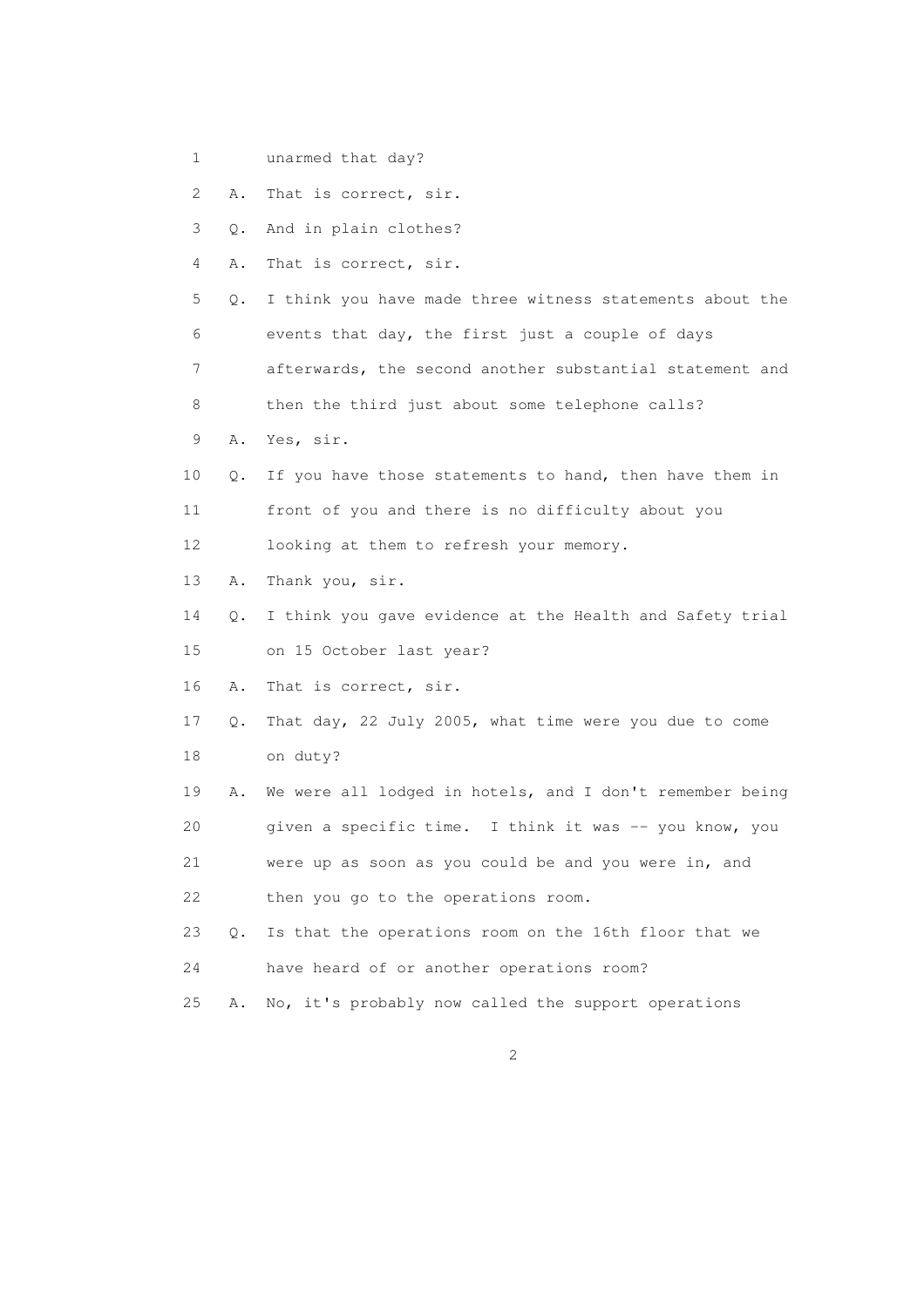1 room, which is on the 15th floor.

 2 Q. Did you arrive at New Scotland Yard sometime around 3 7 o'clock that morning? 4 A. That is correct, yes. I can't be precise on the time, 5 but I believe that it was at some time around that time, 6 yes, sir. 7 SIR MICHAEL WRIGHT: Do I understand you to say that you 8 weren't working on formal shifts at all? 9 A. Well, no. After 7 July, we had obviously done various 10 deployments then, sir, and then some people were still 11 on those deployments. The night before I had been at 12 Paddington, finishing in the sort of early hours, and 13 then we were coming in. So you weren't with teams or, 14 you know, the teams hadn't been formulated, so you were 15 going in and being directed. So there was no formal -- 16 SIR MICHAEL WRIGHT: I follow that. As you say, you used 17 the words you were coming in as soon as you could get 18 there? 19 A. Yes, sir. 20 SIR MICHAEL WRIGHT: Was this an extraordinary situation 21 because of the impact of 7 July? 22 A. It was, sir, yes. I mean, myself I had been down the 23 tunnels at Edgware Road for two weeks and I had come out 24 of the tunnel on the Monday. Tuesday was sort of making 25 sure the kit was all clean, sort of for future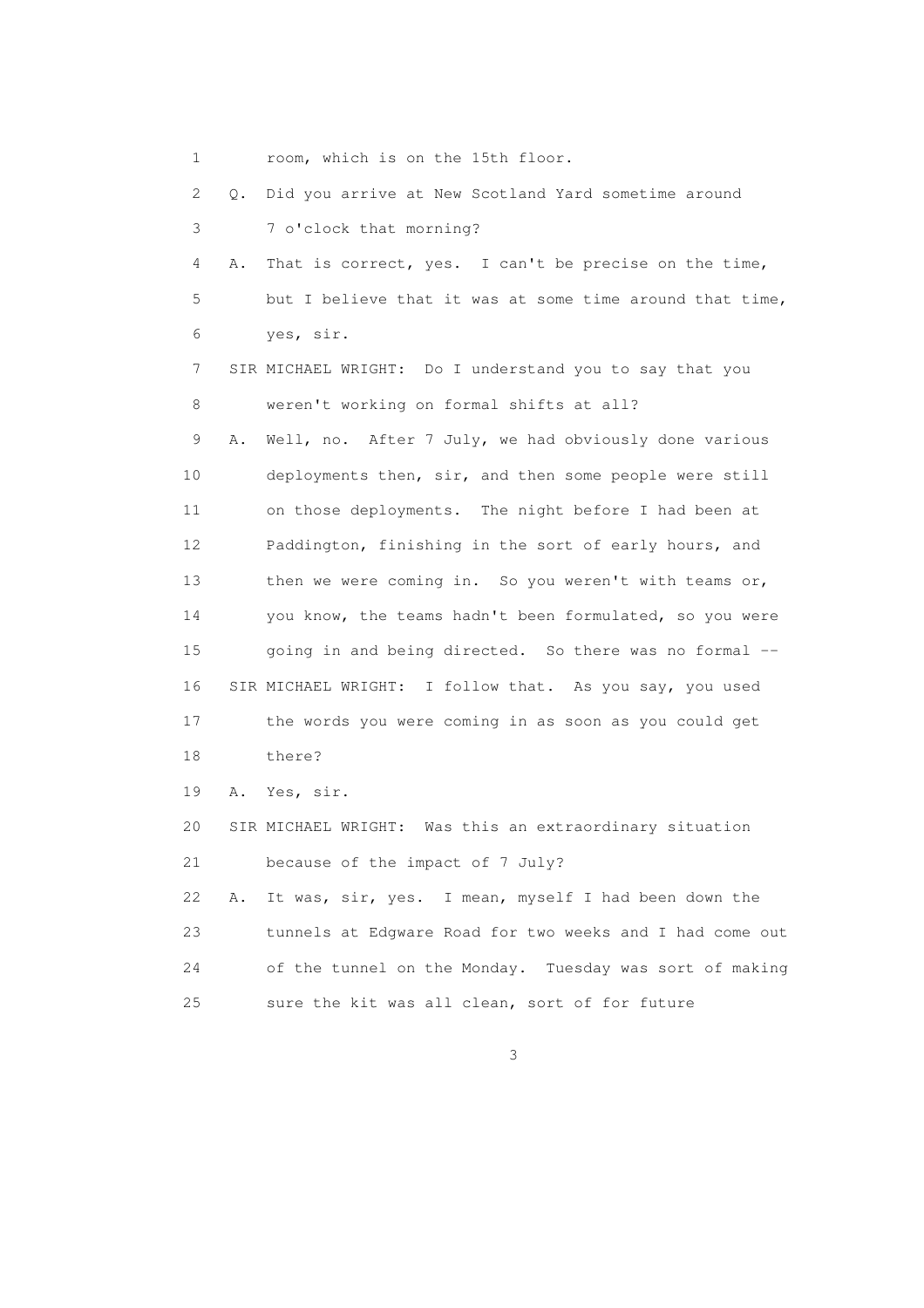1 cross-contamination issues.

 2 SIR MICHAEL WRIGHT: Were you and your colleagues working 3 exceptional hours? 4 A. Yes, sir. I think my last sort of call the night before 5 on the phone billing was something like 2.00 or 3.00 in 6 the morning, sir. 7 MR HOUGH: Is this right: had you been involved the previous 8 day in any of the investigations arising out of the 9 failed bombings? 10 A. I had, sir. There was an arrest, I think that was made 11 from Warren Street, where it was somebody who wasn't 12 after investigation involved, but their manner and 13 acting around the cordons had caused the officers there 14 to arrest him. I went and interviewed that person at 15 Paddington that night, sir. 16 Q. Before you arrived at 7 o'clock on the 22nd, did you 17 know anything about the suspects who had been named and 18 identified? 19 A. No, I wasn't aware. I mean, I was aware that obviously 20 work was going on in the night but I wasn't aware of the 21 details and the specifics. 22 Q. We have from your telephone billings a call from your 23 mobile to an unknown number at 6.30 in the morning, so 24 a little before you came in on duty. Did that have any 25 relevance to what we are discussing?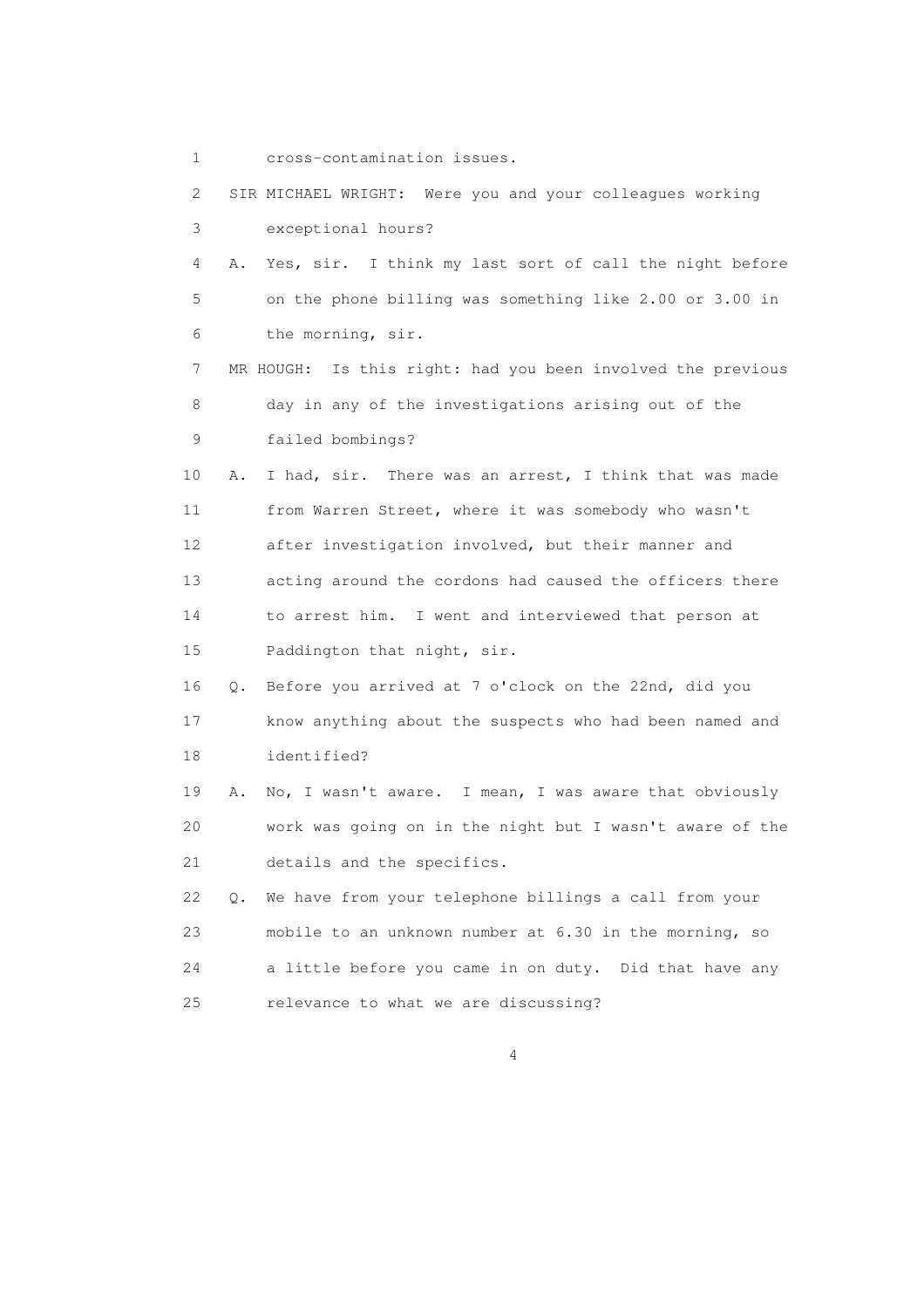1 A. I mean, it might well have been asking what the 2 direction for the day was. I can't be more specific 3 than that. 4 Q. When you arrived in New Scotland Yard and got to the 5 15th floor room, did you receive a briefing from anyone? 6 A. Yes, I did, from DCI Scott, sir. 7 Q. We have heard from her about that briefing. I think it 8 was rather a brief briefing? 9 A. Yes, it was, sir, yes. 10 Q. Certainly from what she has said, she told you that two 11 suspects had been identified and told you their names, 12 Osman and Omar? 13 A. That is correct. She gave me the address of 14 21 Scotia Road. She told me that DCI Purser would be 15 Silver and effectively I was to work to his direction 16 and sort of get the team together and then go to 17 Nightingale Lane, sir. 18 Q. Did she tell you that images had been obtained either 19 from gym cards or records or from CCTV? 20 A. It was from what had been retrieved at the 21 Shepherd's Bush in -- that had led to the CCTV and 22 therefore these two people were believed, I think, to be 23 responsible for, at the time, Warren Street and the Oval 24 tube stations. 25 Q. Did she show you any of the photographs?

 $\sim$  5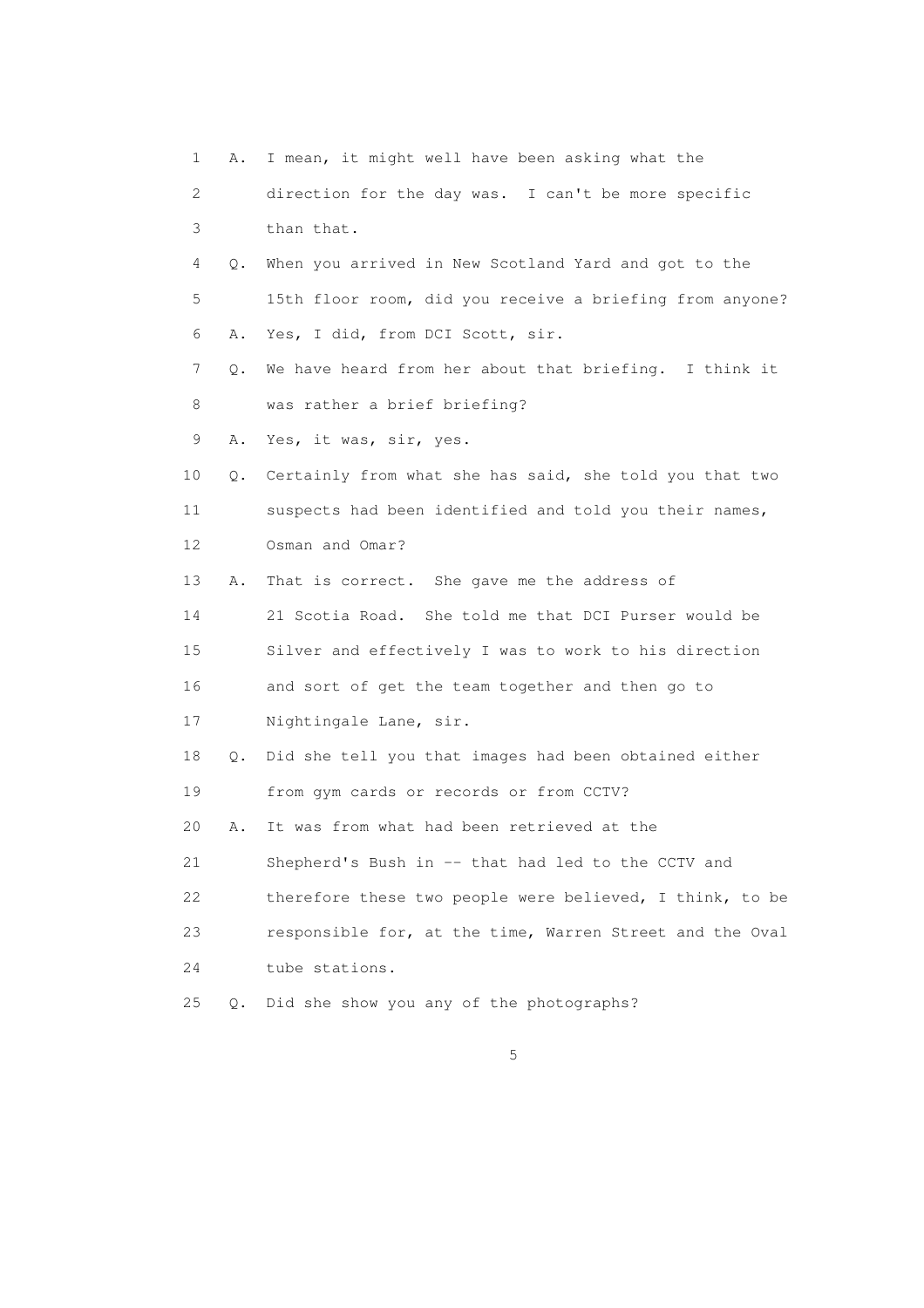1 A. I don't believe so, no, sir. She may have, but I don't 2 have a recollection. 3 Q. Were you given any photographs or stills to take away 4 with you? 5 A. No, I wasn't, sir. 6 Q. Were you told about any other address other than the 7 Scotia Road address? 8 A. I don't believe at that time I was, sir, no, sir. 9 Q. Now, in general terms, either from what DCI Scott told 10 you or from what you understood of your general duties, 11 what was your role that day to be? 12 A. It was a dual role, sir: that was of an arrest team 13 supporting a firearms team, sir. In essence the 14 firearms team would do the stop and control the subject 15 and then we would come in and arrest in a manner that we 16 did on SO13 which was to sort of achieve the highest 17 possible integrity re the forensics if any tracework was 18 found. 19 The second role was to act if people came from the 20 premises that weren't identified as either of the two 21 that had been spoken of, to speak to them as witnesses, 22 taking them away from the area to a police station and

 23 seeing what they knew about 21 Scotia Road because it 24 was a communal premises.

25 Q. So just to expand on those two roles, first of all if

 $6<sup>o</sup>$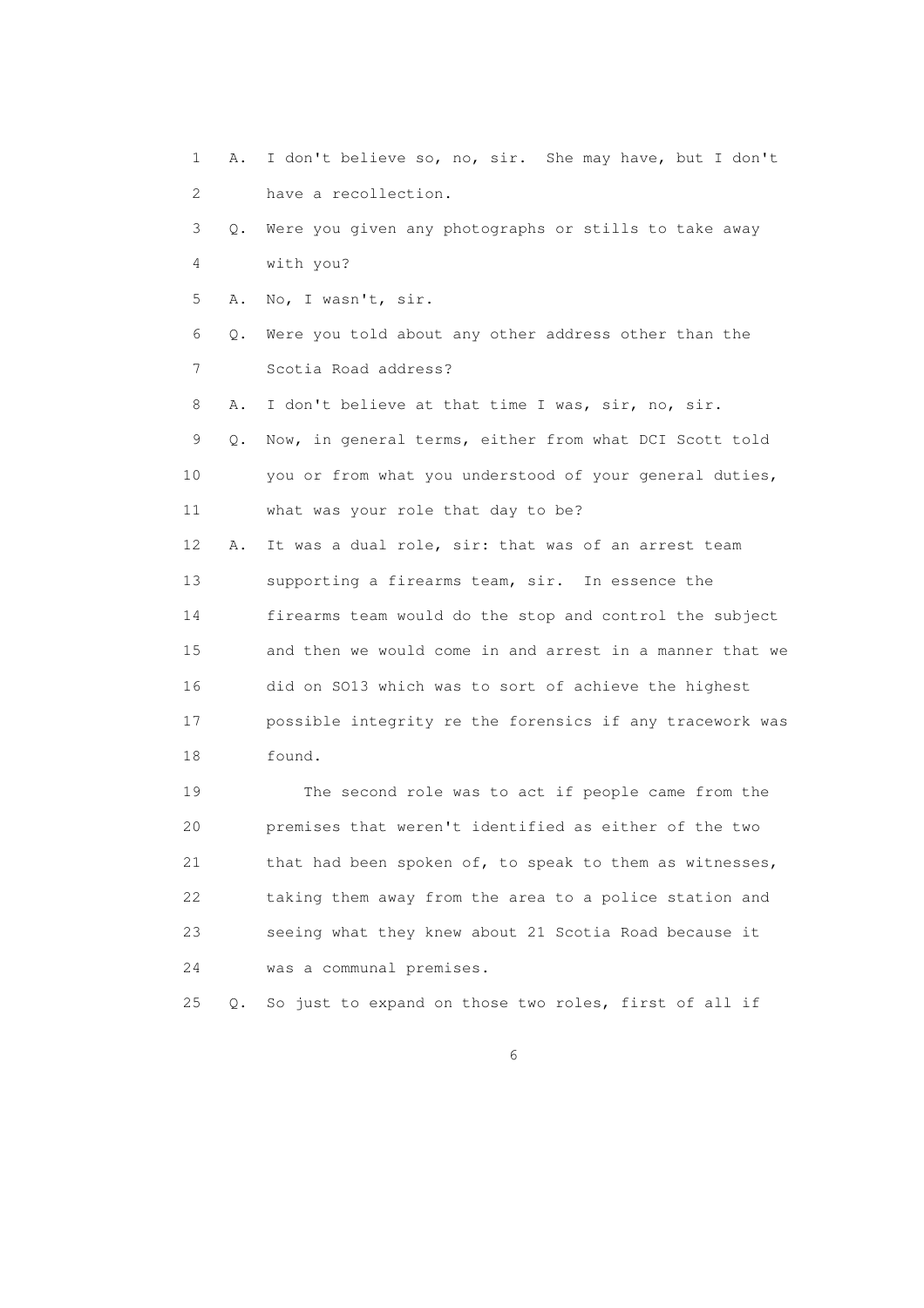1 the CO19 officers were called in to effect an arrest, 2 for example, on an actual suspect, you would come in 3 after they had done the arrest and you would help to 4 detain them in such a way that forensic material could 5 be taken away from the scene? 6 A. Yes, the aim would be -- we didn't have sterile cars out 7 actually sort of with us at the time, but they were 8 available and ready -- 9 Q. Just help us with what sterile cars are. 10 A. Basically it's a car that's -- normally a hire car 11 that's been cleaned, it's then further cleaned when we 12 get it; all the windows are then covered, all the seats 13 are covered with brown paper. 14 The prisoner on arrest is put into a white suit, his 15 hands and face and everything is covered, and then they 16 are taken to a cell which again has been made sterile 17 with brown paper on the floors and the walls; the idea 18 being that once they are at Paddington and tracework 19 samples are taken from their hands, I think it's 20 normally with a sort of alcohol, and that might leave 21 a bomb or a firearms sort of explosives trace, and 22 that's then analysed by a scientist, the idea being that 23 if there is a trace, that in a court of law when the 24 defence are arguing that they can't say that that sample 25 came from a firearms officer or somebody else, well,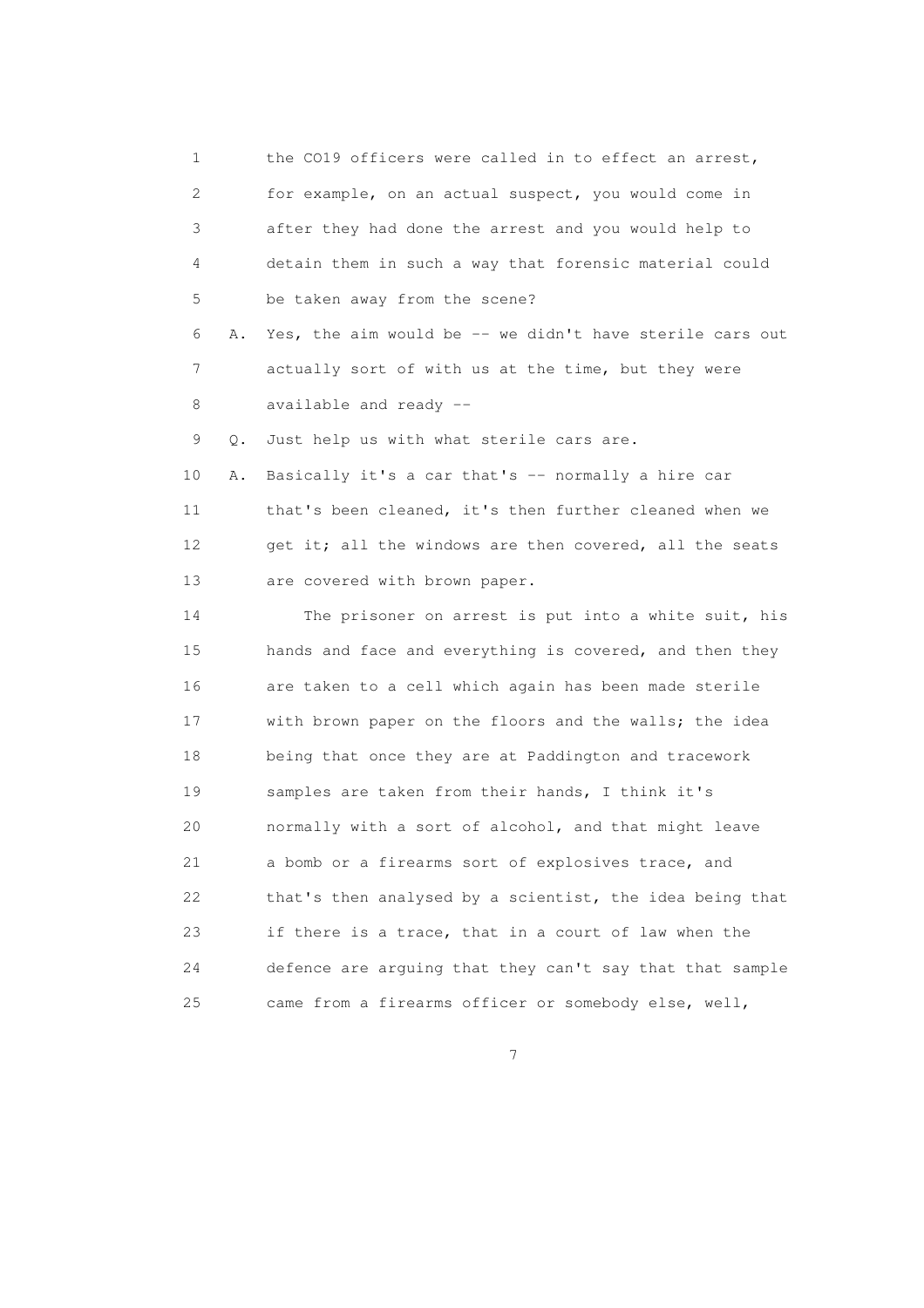1 they can obviously say it came from the firearms officer 2 if they were involved in the arrest, but they couldn't 3 say it could come from another scene -- 4 SIR MICHAEL WRIGHT: You don't get accidental contamination 5 is what you are essentially telling us; it doesn't spoil 6 the samples? 7 A. It's to try and make it as good as we can in the 8 circumstances. 9 MR HOUGH: So that's strand one of your role. 10 Strand two of your role is if CO19 aren't brought in 11 but it's necessary to stop somebody and talk to them in 12 order to gain intelligence, you would be deployed for 13 that purpose also? 14 A. That is correct, yes, sir. 15 Q. You have told us about what DCI Scott did tell you. At 16 the time of the briefing, were you made aware that 17 Scotia Road was a communal block? 18 A. I was, sir, yes, sir. 19 Q. Were you told that a surveillance team was in place and 20 that another surveillance team might be sent there? 21 A. I think -- yes, I mean, I was told stuff by DCI Scott 22 and then DCI Purser, and exactly who told me what, you 23 know, my memory now -- 24 SIR MICHAEL WRIGHT: That doesn't matter. You were told by 25 somebody?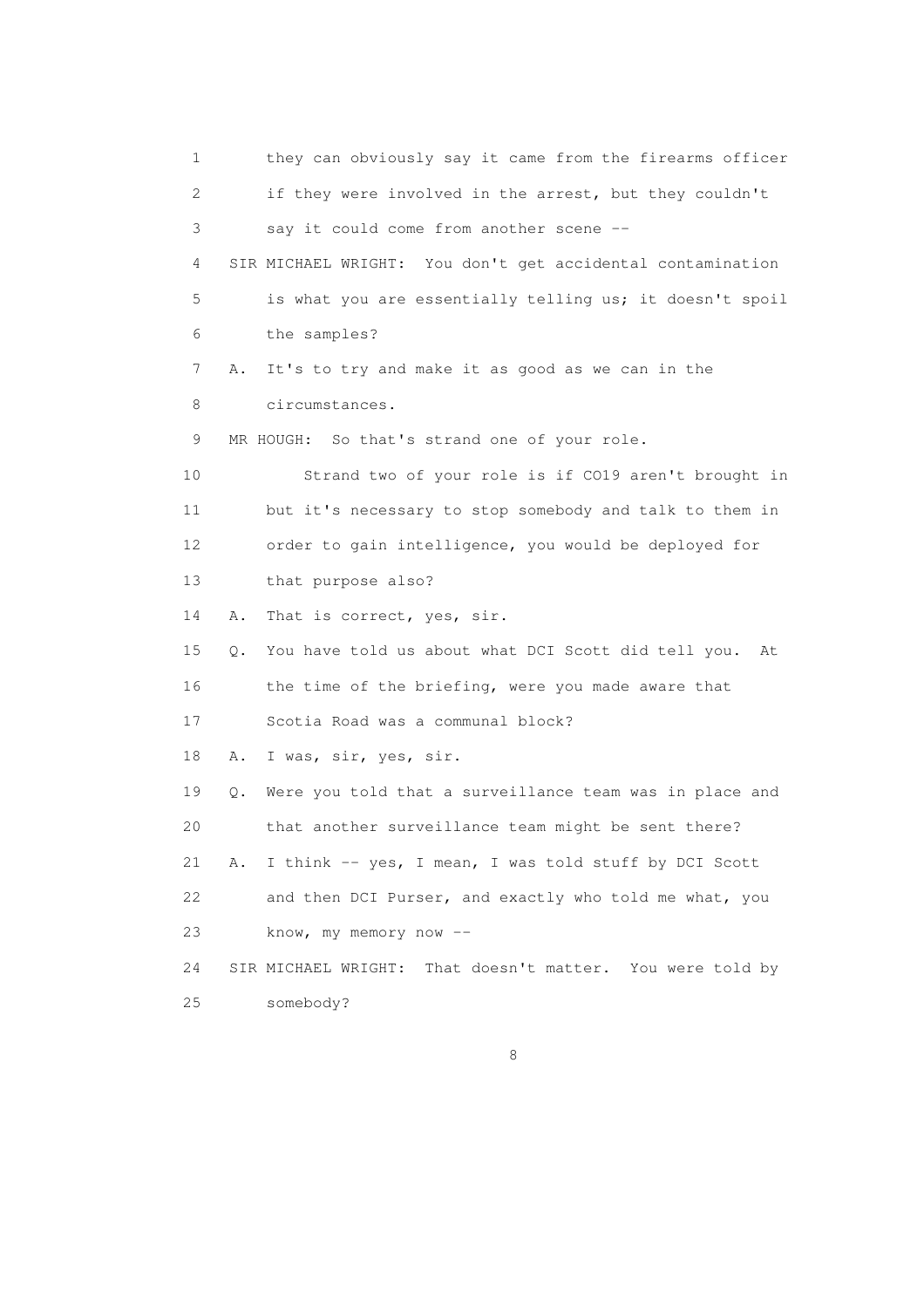1 A. I was told, yes, sir. I did know that a surveillance 2 team was in place. 3 MR HOUGH: But it may have been either DCI Scott at this 4 stage, 7 o'clock, or DCI Purser rather later, a little 5 after 9.00? 6 A. Yes, sir. 7 Q. From what you have said about your role, can we assume 8 that you understood that firearms teams were to be 9 involved assisting the operation? 10 A. Yes. I mean, if there is a Silver appointed, sir, then 11 the Silver's appointed for firearms operations. 12 Q. Had you been told that a DSO had been appointed? 13 A. I don't believe I was at that stage, sir, no. 14 Q. At that stage or any stage? 15 A. I became aware of it, and whether I was aware before or 16 afterwards, I couldn't -- 17 Q. Before or after? 18 A. The incident. 19 Q. The shooting? 20 A. The shooting, sir, yes, sir. 21 Q. After you had had the briefing from DCI Scott, were you 22 given instructions then to go to Nightingale Lane? 23 A. That is correct, yes, sir. 24 Q. For what purpose? 25 A. Basically to attend a briefing with the Silver,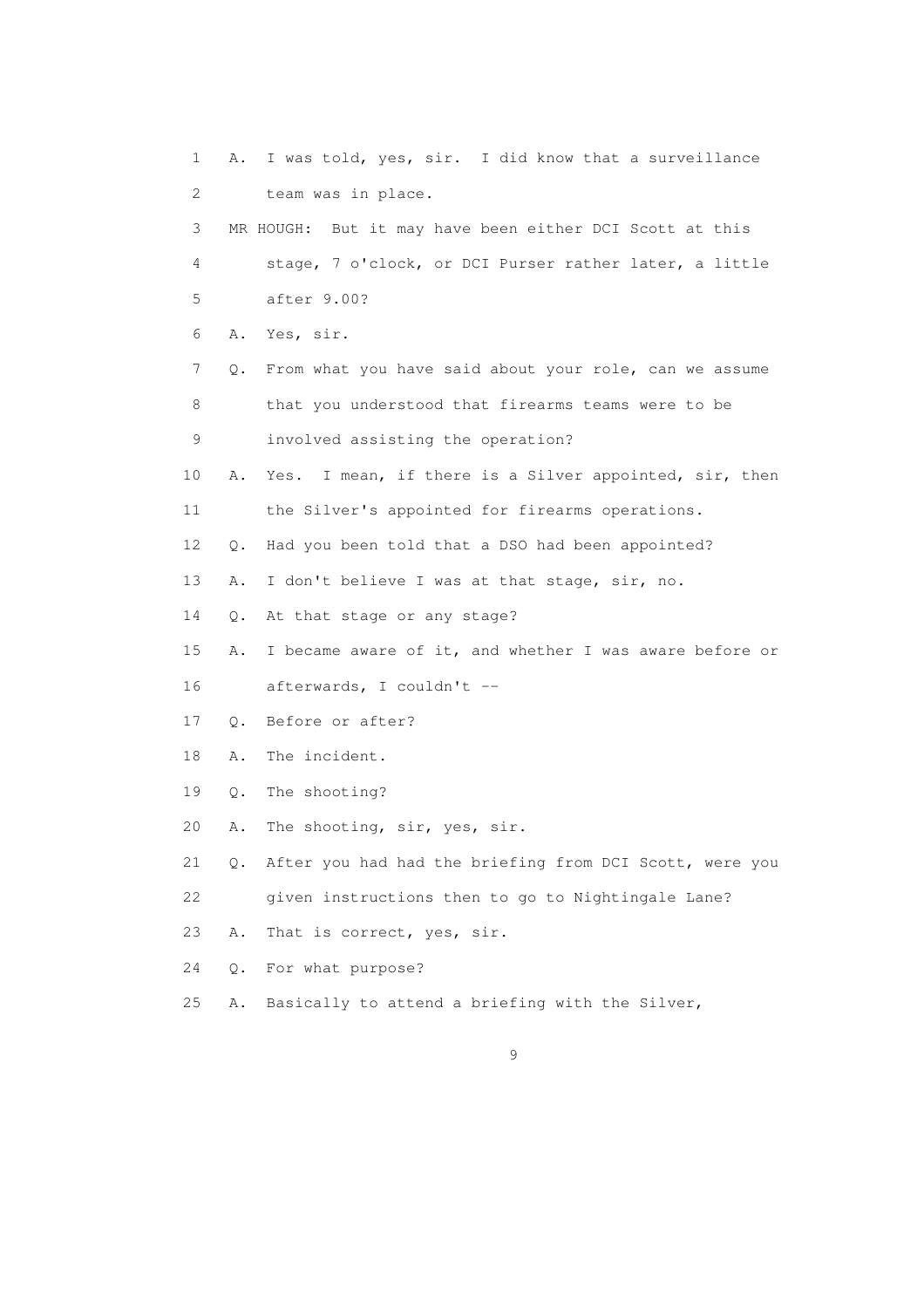1 DCI Purser, and then take further instructions from him 2 there, sir. 3 Q. So what did you do then to prepare for setting off? 4 A. As I say, I said earlier, I can't -- obviously I had to 5 get the team together. I don't know whether that team 6 had been formulated overnight by the ops room or it was 7 a case of, you know, as people -- getting who was 8 available, who had then had to obviously get our kit 9 together, as people had been deployed all over the 10 place. 11 Then we had to get a vehicle and again half our 12 command was up in Leeds so, you know, vehicles -- it 13 obviously had to be a vehicle that was capable of having 14 the warning equipment and then a blue light, sir. 15 So it would have been getting that together and then 16 going down Nightingale Lane. 17 Q. Did you arrive at Nightingale Lane at around 9 o'clock 18 that morning? 19 A. Yes, that's correct, sir. 20 SIR MICHAEL WRIGHT: You had only been told, as far as you 21 recollect, about Scotia Road? 22  $A. T =$  23 SIR MICHAEL WRIGHT: As an address. 24 A. I honestly can't remember, sir. I know I was told about 25 Scotia Road and I am very clear about that. Whether or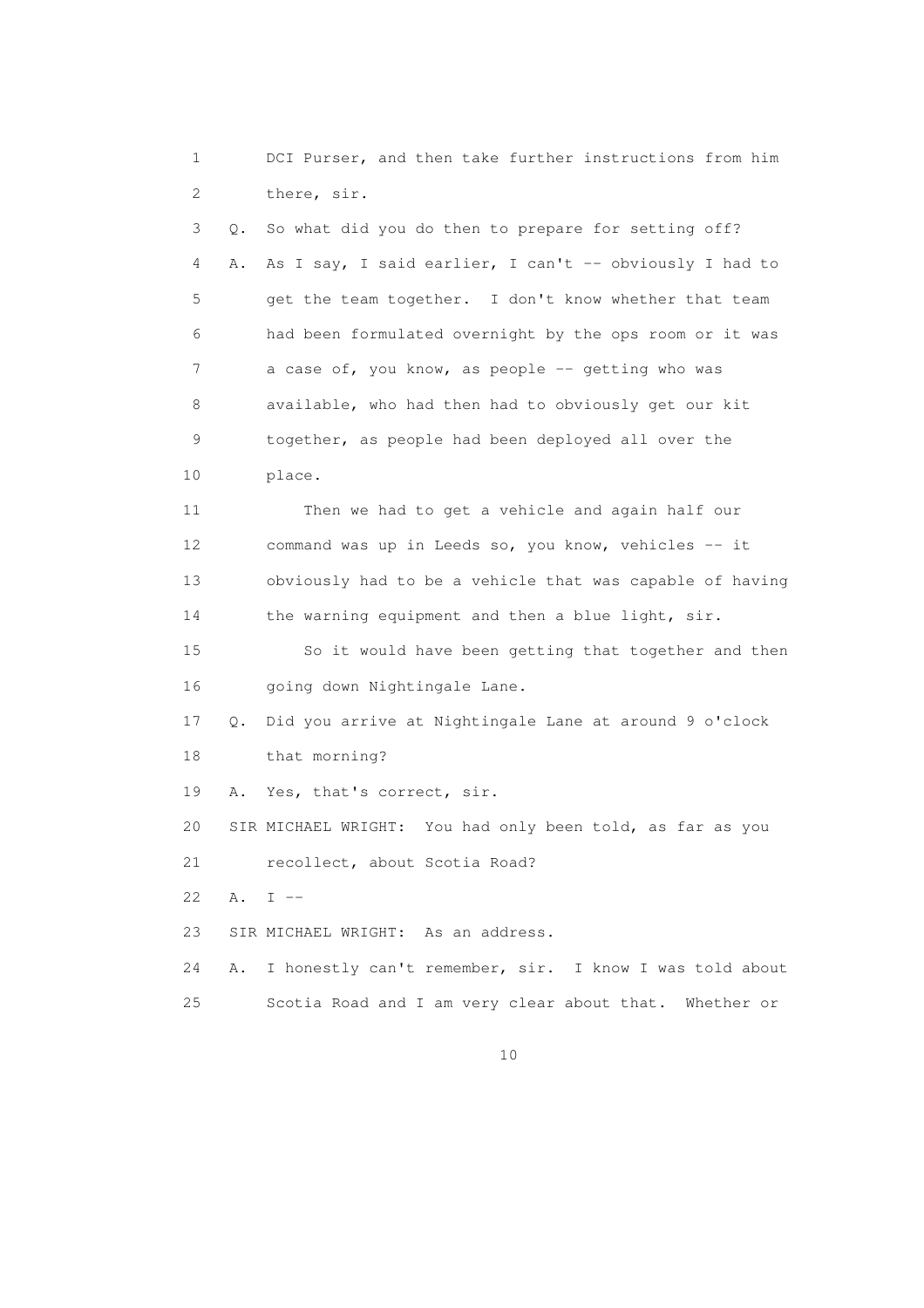1 not I was told about the other address or not, I don't 2 know, sir. 3 SIR MICHAEL WRIGHT: Did you understand you to be, as it 4 were, as a team, as an arrest team, effectively 5 exclusively allocated to Scotia Road? 6 A. That was my understanding, yes, sir. 7 SIR MICHAEL WRIGHT: We know there was another address, 8 Portnall Road. 9 A. Yes, sir. 10 SIR MICHAEL WRIGHT: Would that have had another SO13 arrest 11 team? 12 A. I think that would have been my understanding. My 13 understanding was, you know, Mr Purser was Scotia Road, 14 I was to report to Mr Purser, and we were to be deployed 15 to Scotia Road. But as in many instances, you know, 16 a deployment can change in, you know, seconds and we 17 could have been moved. But my understanding at the time 18 was -- 19 SIR MICHAEL WRIGHT: I am only asking you about what it was 20 at the beginning and that was purely Scotia Road? 21 A. Yes, sir. 22 SIR MICHAEL WRIGHT: Thank you. 23 MR HOUGH: We have a number of calls from your mobile phone, 24 I think around six, between 7.20 and 9 o'clock that 25 morning.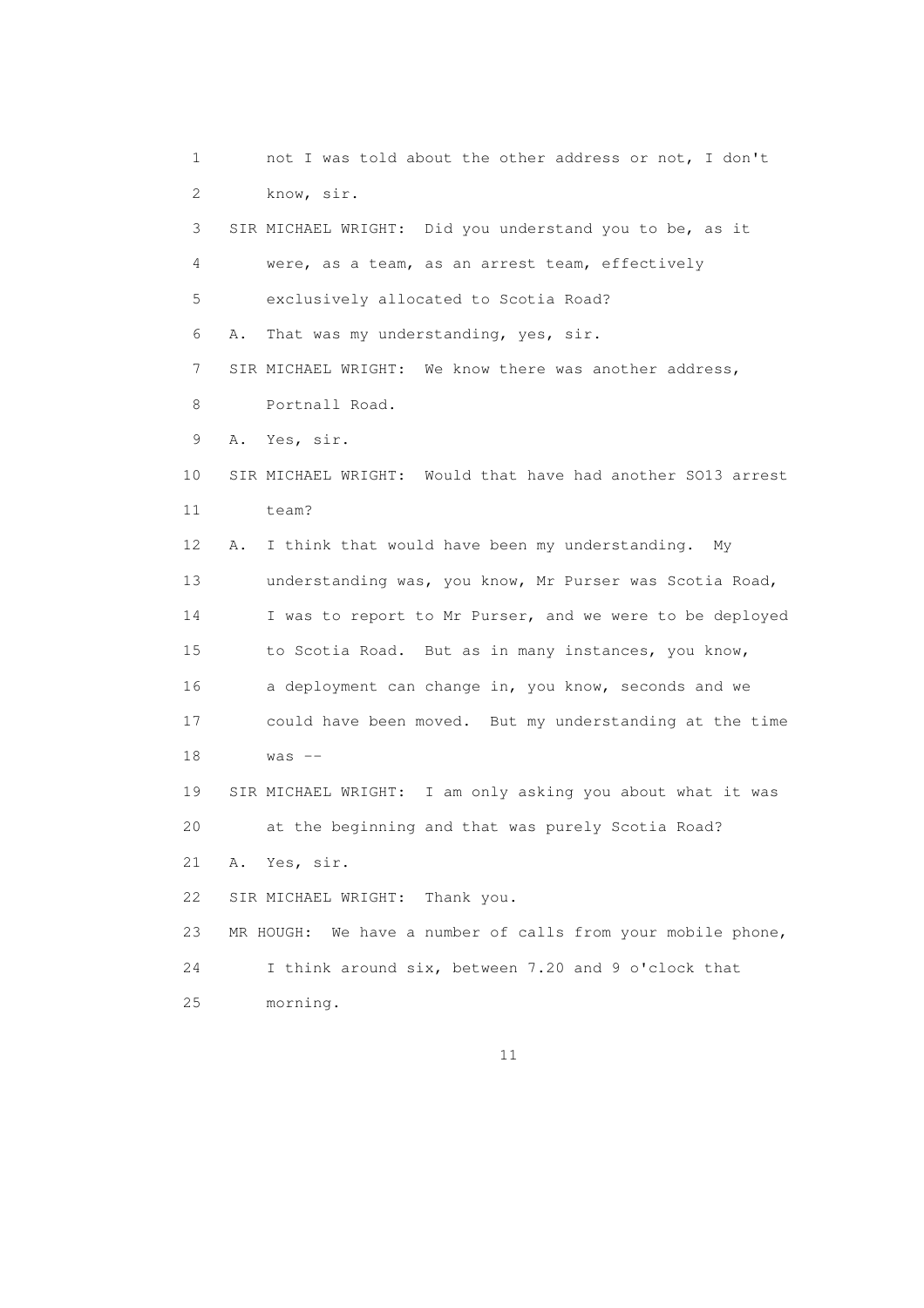1 A. Yes, sir.

| 2  |           | Q. Can you help us with what those calls were about, either |
|----|-----------|-------------------------------------------------------------|
| 3  |           | individually or in general terms?                           |
| 4  | Α.        | I believe I would have probably spoken to Mr Purser.<br>It  |
| 5  |           | might have been speaking to some of the officers. You       |
| 6  |           | know, I might have been given a list of names, then         |
| 7  |           | I would have rung round to see where they were.<br>They     |
| 8  |           | might have been there, they might have had to go and get    |
| 9  |           | stuff. I might have been ringing them up to say, you        |
| 10 |           | know, "Have you got your stuff? Are you coming?<br>We're    |
| 11 |           | all" -- generally it might have been chasing up trying      |
| 12 |           | to find a vehicle, trying to find a blue light. I can't     |
| 13 |           | be more specific than that, sir.                            |
| 14 | $\circ$ . | You travelled, I think, to Nightingale Lane with the        |
| 15 |           | three members of your team?                                 |
| 16 | Α.        | That's correct, yes.                                        |
| 17 | Q.        | Your vehicle I think was a blue Vauxhall Zafira saloon      |
| 18 |           | car?                                                        |
| 19 | Α.        | That's correct, yes, sir.                                   |
| 20 | Q.        | Not a marked police vehicle?                                |
| 21 | Α.        | No, sir.                                                    |
| 22 | $\circ$ . | But, as you've indicated, had a blue light that you         |
| 23 |           | could put on top?                                           |
| 24 | Α.        | And one in the grille, sir, and also the ability to have    |
| 25 |           | the headlights flashing and what's known as a two tones,    |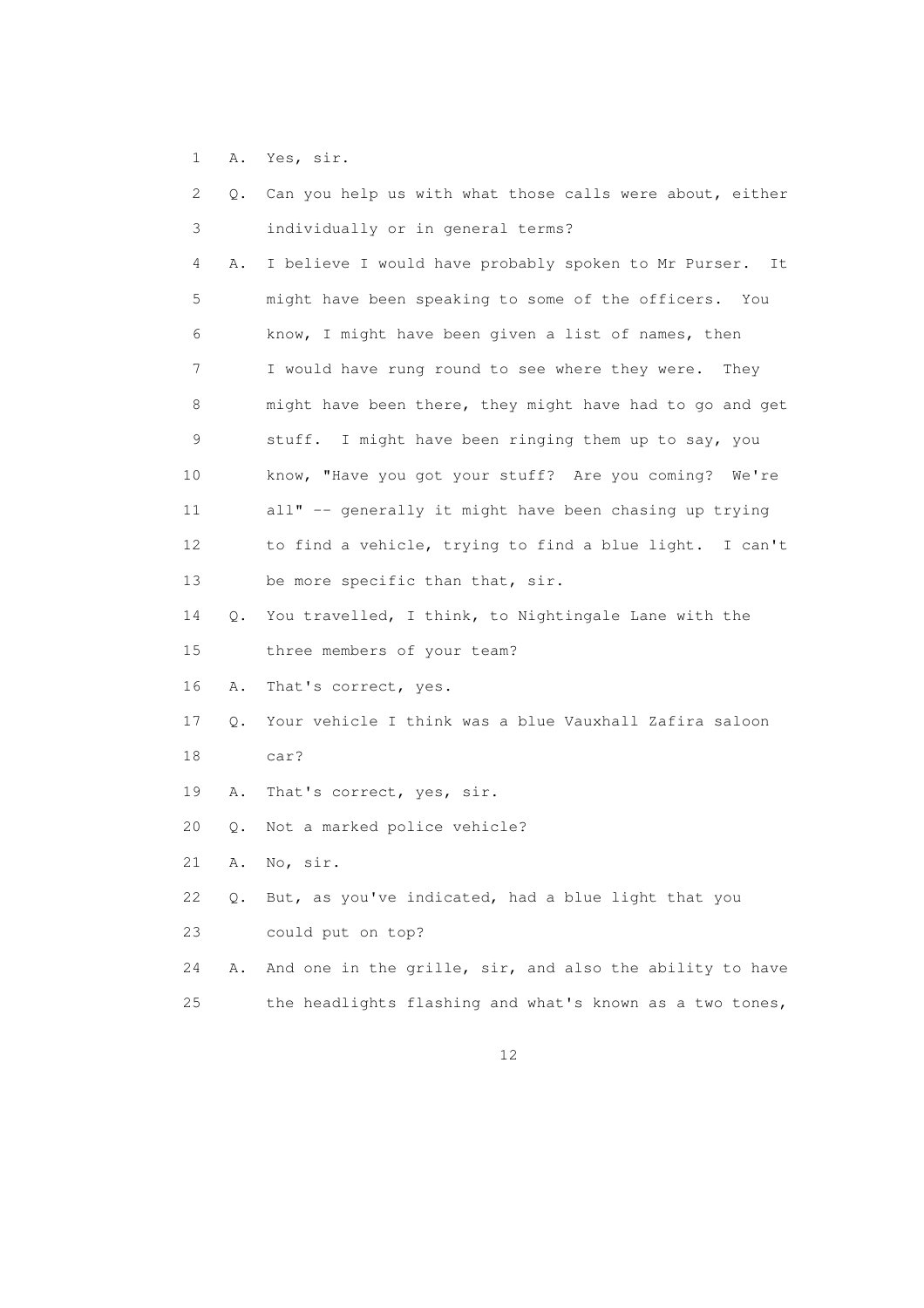1 the sound that you hear that emergency vehicles make, 2 sir. 3 Q. So you could use the lights and sirens, but it wouldn't 4 be apparent when you were driving along ordinarily that 5 you were a police car? 6 A. That is the idea, yes, sir. 7 Q. When you arrived at Nightingale Lane, at the police 8 station, at around 9 o'clock, what was DCI Purser doing? 9 A. He was already giving a briefing to the firearms 10 officers and we stood at the back of the room while that 11 briefing continued. 12 Q. We have heard that that briefing took place between 13 about 8.45 and 9.15, so that would put you arriving 14 about halfway through; is that right? 15 A. From my recollection the briefing was -- it was well 16 underway, you know, more than halfway through, sir, 17 probably. 18 Q. After that general briefing to the firearms teams, did 19 DCI Purser give you and your team a specific briefing? 20 A. Yes. Basically he explained that Scotia Road was 21 a communal door, again that it was controlled by 22 a surveillance team, that the TA Centre had been 23 identified as an area where we were to be deployed to 24 sit and wait out of sight until we were then further 25 deployed.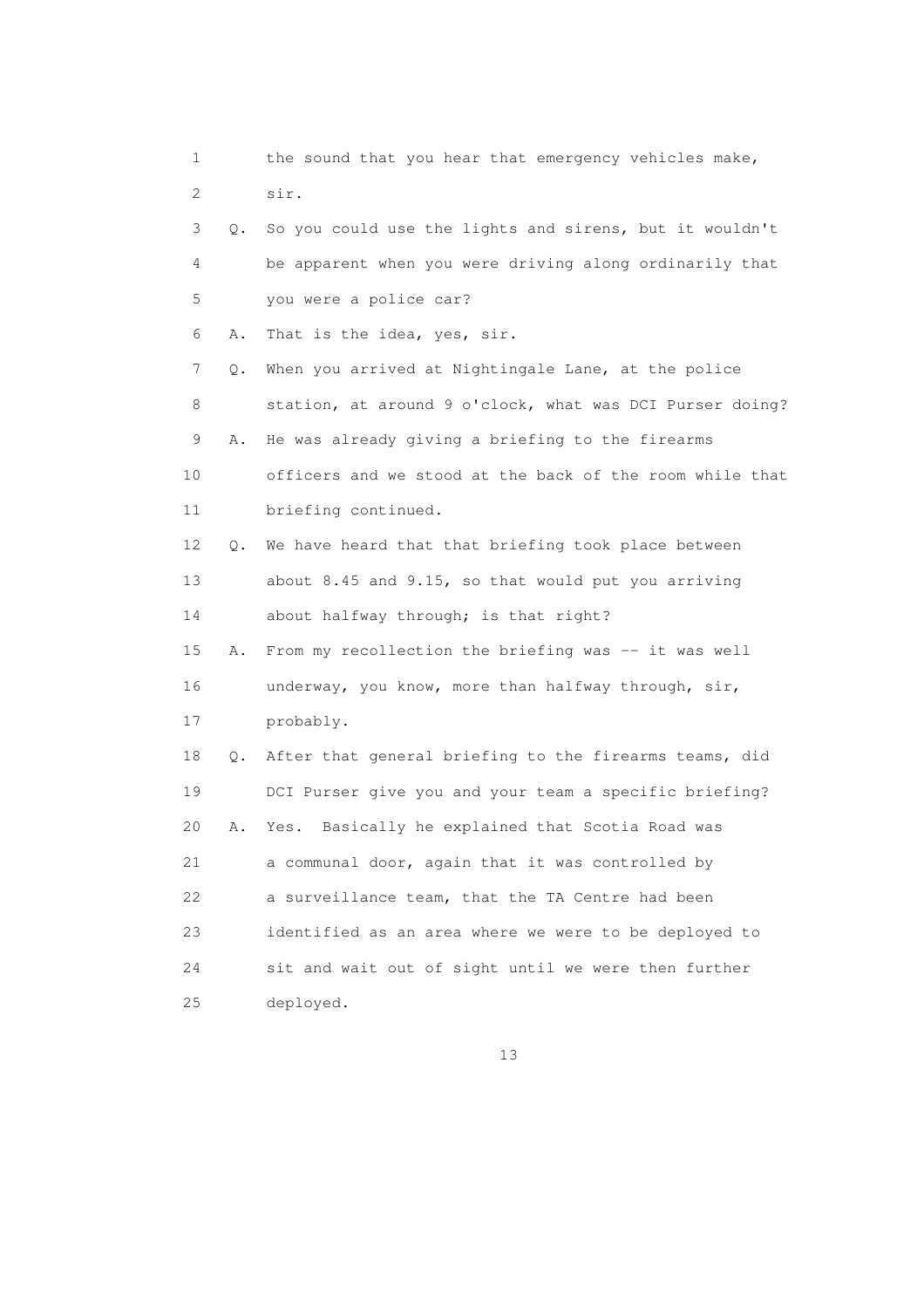1 Basically the two roles were discussed, the fact 2 that sterile cars weren't immediately available, as in 3 normally in a situation like that you would actually 4 have the sterile cars in a convoy, so they sort of would 5 move up immediately after the arrest, but he said they 6 were available, you know, within London and we would 7 make a decision at the time on arrest, you know. If 8 certain situation was becoming volatile and we needed to 9 remove the prisoner quickly then we probably would have 10 foregone the sterile vehicle, but that decision would 11 have been made there. 12 He also spoke about the other role, which was to 13 stop people coming from the address, but under his 14 direction. 15 Q. Did he tell you anything about the strategy in general 16 for the address; what kinds of people would be stopped 17 by the CO19 team and then you brought in as back-up, and 18 what kind of people you would be dealing with directly? 19 A. Well, we were dealing with obviously the two named 20 people, Hussain Osman and Abdi Omar, and they would have 21 been stopped by CO19, and others, persons who were not 22 identified as those two, would have been stopped by us 23 for intelligence purposes. 24 Q. Is this right: you would only be deployed and stop

25 people for intelligence purposes under the specific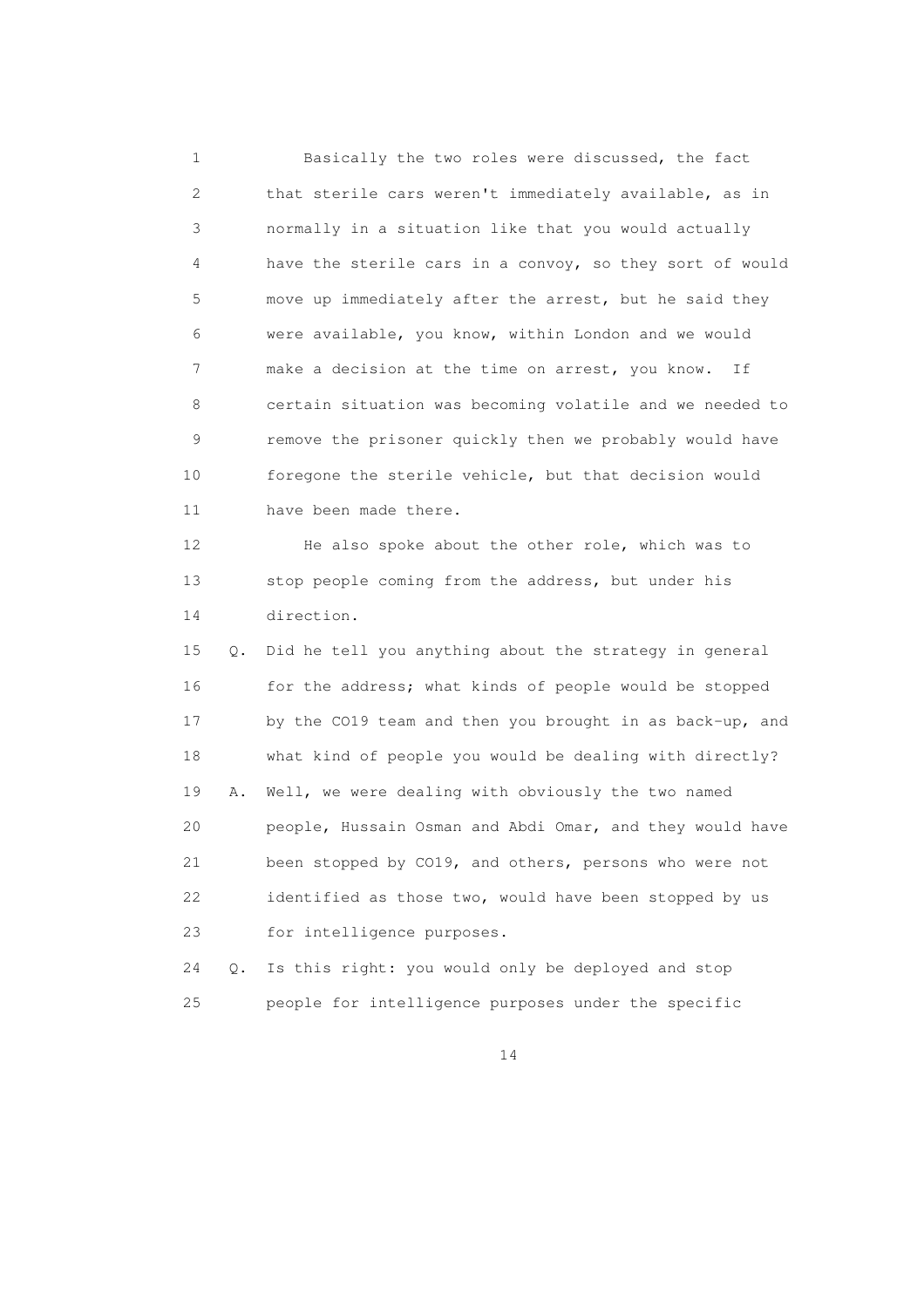1 direction of Mr Purser?

2 A. Absolutely, yes, sir.

3 Q. Not on your own discretion?

4 A. No, no. No way, sir.

5 Q. Was there another arrest team being briefed at

- 6 Nightingale Lane for deployment in the Scotia Road area?
- 7 A. Yes. From my recollection we had a mirror car that
- 8 basically was the same as us, yes.
- 9 SIR MICHAEL WRIGHT: A mirror car, do you call it?
- 10 A. It was identical in formation to us, sir.
- 11 MR HOUGH: Another four SO13 officers in an unmarked saloon
- 12 car?

13 A. Yes, sir.

 14 Q. We have heard that the SFO teams left Nightingale Lane 15 one by one and some at least got to the TA Centre. Were 16 you aware of the cars leaving one by one before you? 17 A. Yeah, we -- I mean, after the briefing we went to the 18 car park and we were starting to get ready. You 19 obviously saw the cars leaving the car park. I mean, 20 it's a big car park but, you know, you are aware of 21 people, as it were, getting kitted up and moving out. 22 The sort of direction was obviously to wait until 23 the firearms were in place and they had also recced it 24 and they were comfortable. So we didn't, as it were, 25 drive through the scene or the plot until people were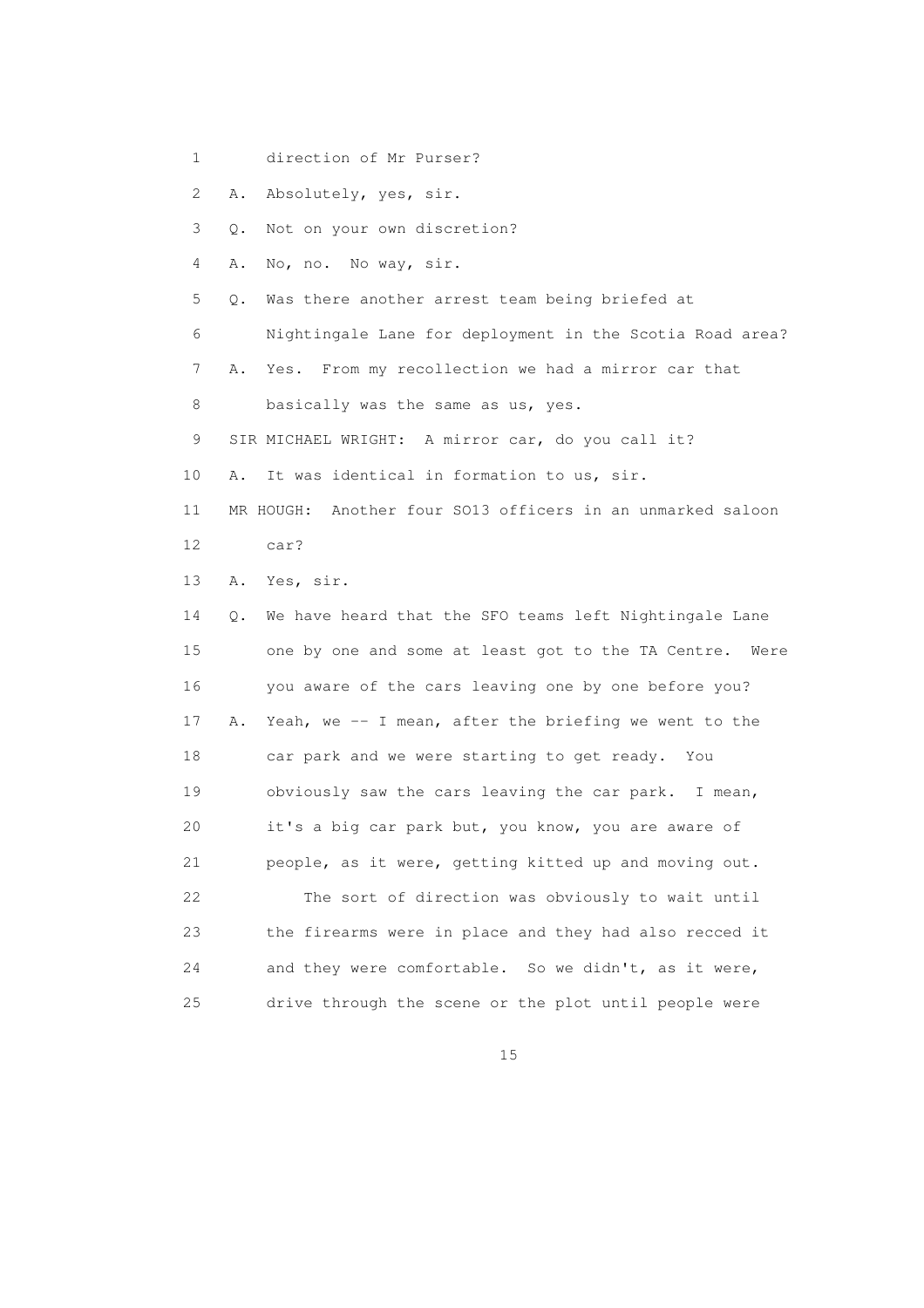| 1  |           | ready for us to come through, sir.                         |
|----|-----------|------------------------------------------------------------|
| 2  | Q.        | Were you aware of Mr Purser and his tactical adviser,      |
| 3  |           | Trojan 84, leaving before you?                             |
| 4  | Α.        | Yes, sir.                                                  |
| 5  | Q.        | You, I think, didn't get to the TA Centre?                 |
| 6  | Α.        | No, it was literally as we were pulling out of             |
| 7  |           | Nightingale Lane I received a telephone call, sir.         |
| 8  | $\circ$ . | Now, we have seen from Mr Purser's billing records that    |
| 9  |           | he made a call to your mobile at 09:48:50 lasting just     |
| 10 |           | under a minute, so about 9.49, lasting just under          |
| 11 |           | a minute. Can you remember what that call was to do        |
| 12 |           | with?                                                      |
| 13 | Α.        | Yeah, I believe that call, sir, was Mr Purser telling me   |
| 14 |           | that what was known as an IC2, a dark European, had left   |
| 15 |           | Scotia Road and that the person was to be stopped by       |
| 16 |           | ourselves. He said that the person was travelling on       |
| 17 |           | a bus towards Brixton.                                     |
| 18 |           | He gave me a telephone number, which was recorded by       |
| 19 |           | DC McAuley, of one of the surveillance officers to speak   |
| 20 |           | to, to obviously -- because we didn't have Cougar in our   |
| 21 |           | That was something we would normally have got hold<br>car. |
| 22 |           | of down at the TA Centre, we would have probably got       |
| 23 |           | a hand-held off the surveillance team.<br>So we would      |

24 communicate by mobile.

25 So the number was to allow us to speak to the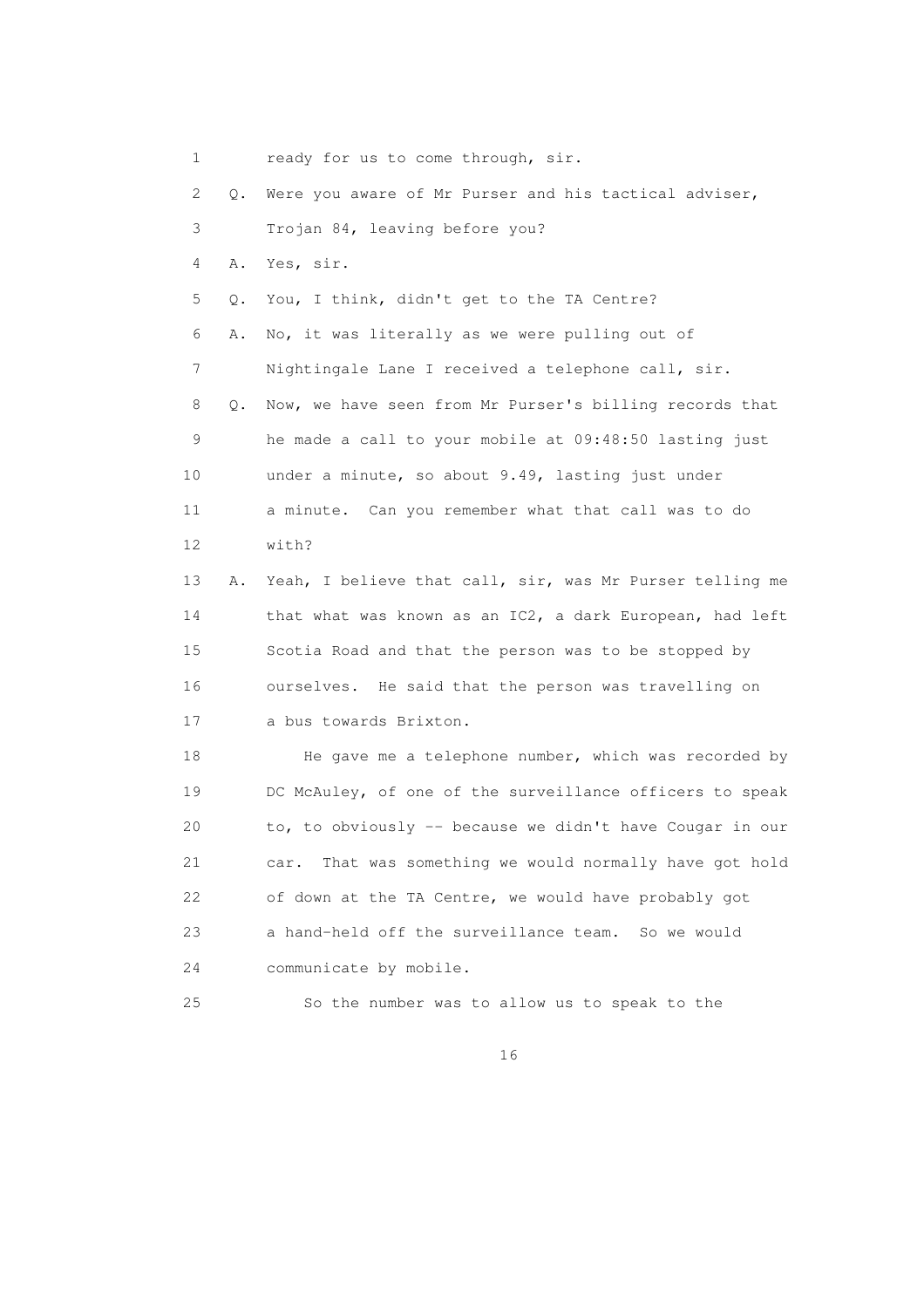1 surveillance team and, as it were, sort of tell us 2 exactly where things were, because obviously they move 3 by the second, and as we were going to approach and get 4 on the bus, to be talked on to the bus, sir. 5 Q. Now, just talking through the instructions you got and 6 what you understood of them, you understood that it was 7 your job to stop the man? 8 A. Yes, sir. 9 Q. Can you explain what you mean by "stop" and for what 10 purpose? 11 A. The stop was for intelligence purposes. Had we not been 12 stood down, as we were slightly later, we would have 13 boarded the bus, identified the individual with the 14 assistance of the surveillance team, invited that 15 person -- and it would have been a strong invitation, 16 that would have been sort of four people, as you could 17 on a bus -- to come with us, and hopefully that person 18 would have come with us, co-operating. 19 We did have obviously a sort of potential power of 20 arrest to fall back on, you know, if there was not 21 co-operation. But the idea was to take that person with 22 co-operation, to put that person in our vehicle, to 23 drive away from what was going on, so obviously away 24 from Scotia Road, because it would have been 25 a continuing surveillance plot, to take that individual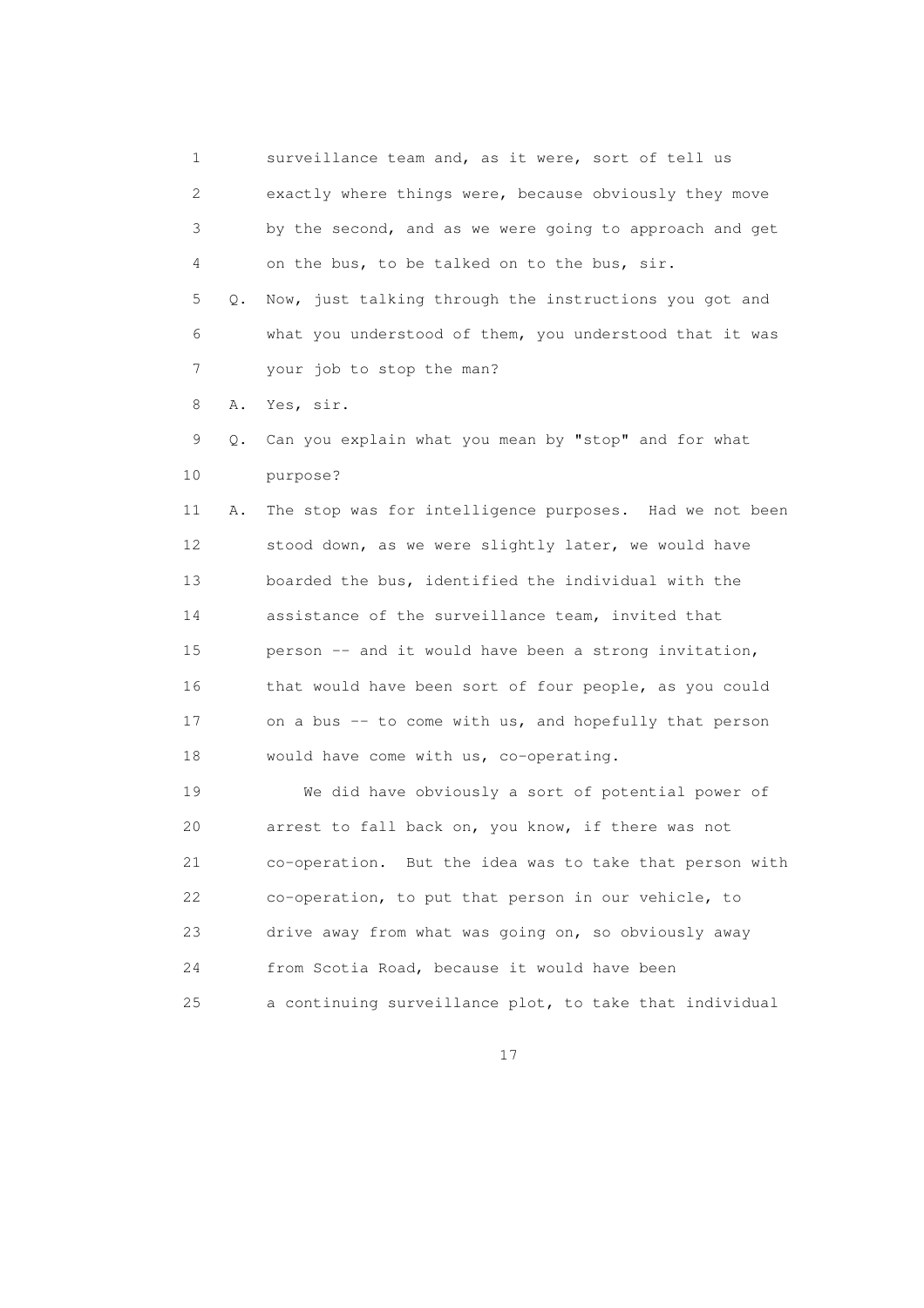1 to a police station and then speak to that individual 2 about where they lived at Scotia Road.

 3 Really that conversation would then develop 4 depending on what -- that conversation -- depending on 5 what you were given, who they lived with. You know, if 6 they sort of said they were in a line of work and 7 certain things they could give you could be checked out 8 easily, and you could have trust and belief in what that 9 person was saying, you know, you might have then looked 10 to find more and more detail about Scotia Road.

11 If you were uncomfortable with that person then, you 12 know, what we wouldn't have wanted to do was educate 13 somebody who may have been obviously in the flat of Abdi 14 and Hussain.

 15 Q. So you would have questioned them to get as much 16 information as possible but careful not to give too much 17 away in case it was somebody who was up to no good? 18 A. Yes, and it's impossible to say how that conversation 19 would have developed until you were given information 20 back.

 21 SIR MICHAEL WRIGHT: Does it follow from that, what you were 22 being asked to do, that it would have been apparent to 23 you that at this moment in time the person you were 24 going to stop was not regarded as being a suspect? 25 A. Yes, sir.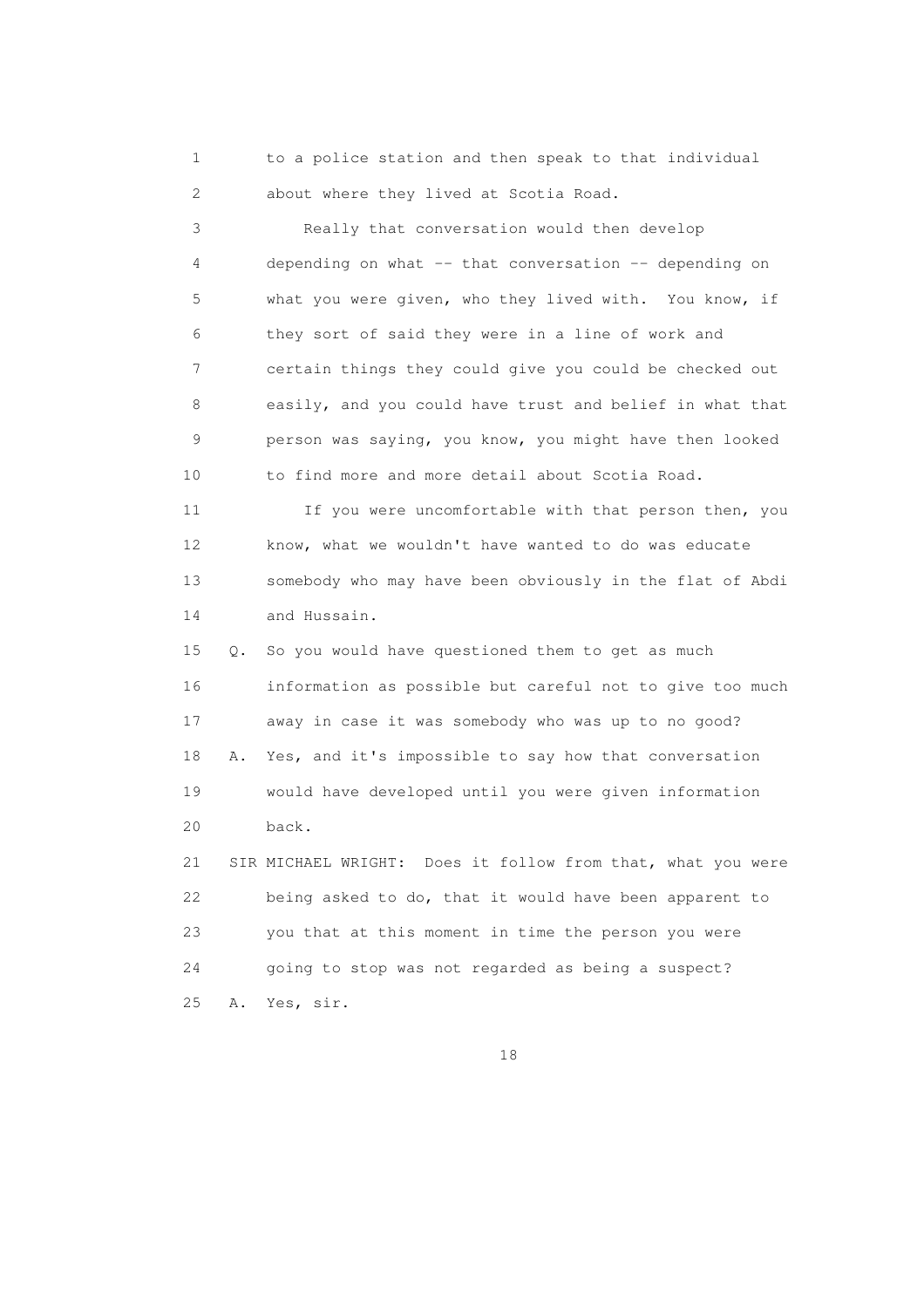1 MR HOUGH: The Coroner has taken my next question.

2 SIR MICHAEL WRIGHT: Sorry.

3 MR HOUGH: I'll move on to the next one.

 4 You have told us also that you were going to be 5 identifying the man, when you came to him, with the aid 6 of the surveillance team --

7 A. Yes, sir.

 8 Q. -- in order to stop him and speak to him. But were you 9 told anything by Mr Purser about his description to help 10 in picking him out?

 11 A. From my recollection it was, as I said, dark European. 12 I can't recall if in the phone call I had from Mr Purser 13 any clothing or anything. I seem to remember that we 14 were told that he wasn't carrying anything, which should 15 have obviously took -- you know, lowered the sort of 16 risk factor when you are trying to balance these things 17 up at the time.

 18 Q. You think you were told that in this call at 9.48, 9.49? 19 A. I believe from my recollection, yes, sir, but, you know,

20 that is to the best of my recollection.

 21 Q. Did you then travel up towards first of all Brixton Road 22 and then Stockwell Road?

 23 A. I seem to believe that I think we actually came up sort 24 of, as it were, towards the bus and then turned round 25 behind the bus. So I think we possibly came up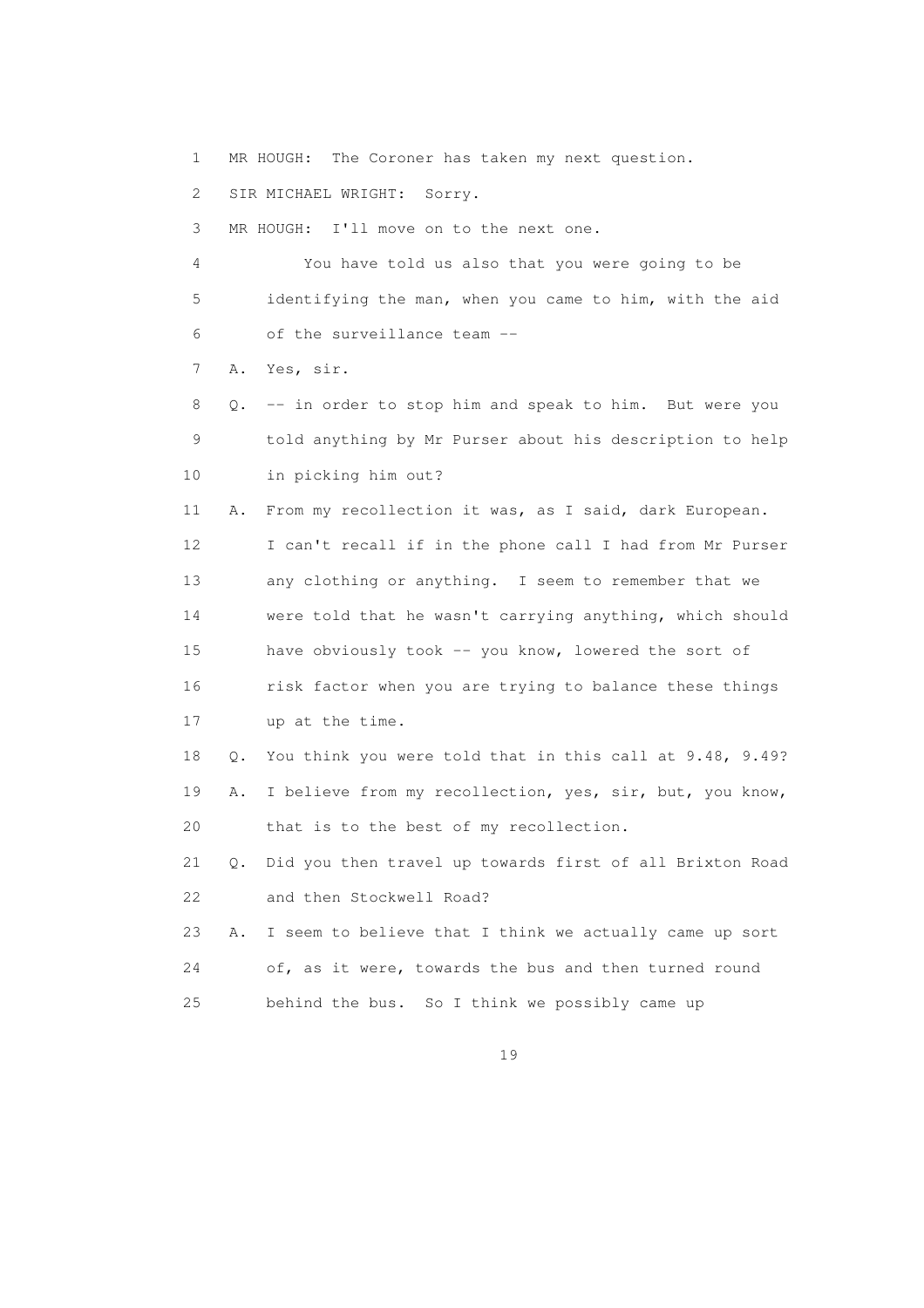1 Stockwell Road and saw the bus, because we had the 2 registration by that time, coming towards us. 3 Q. Let us take that in stages. As you set off from 4 Nightingale Lane, did you use the lights and sirens for 5 your whole journey? 6 A. I did. In preparation of this case -- and I'm aware 7 that in evidence at the hearing I said that we had 8 lights on all the way and behind, when we were behind 9 the vehicle. 10 My recollection, I cannot be as certain as I was at 11 the time I gave that evidence. I know we used blue 12 lights, I am absolutely certain of that, and at some 13 stage they were turned off. I know and I am absolutely 14 certain that we were behind the bus; I have no doubt 15 about that. What I cannot be certain about is at the 16 point that the blue lights were turned off, sir. 17 Q. Okay. So you travelled in the car from Nightingale Lane 18 to Stockwell Road, you used the blue lights and sirens 19 for at least part of that journey? 20 A. Yes, sir. 21 Q. But you are not sure now at what time you turned off the 22 lights and sirens and in particular whether you had the 23 lights and sirens on when you got close to the bus? 24 A. Yes, that is correct. 25 Q. Is this right: Constable Hillier had access to your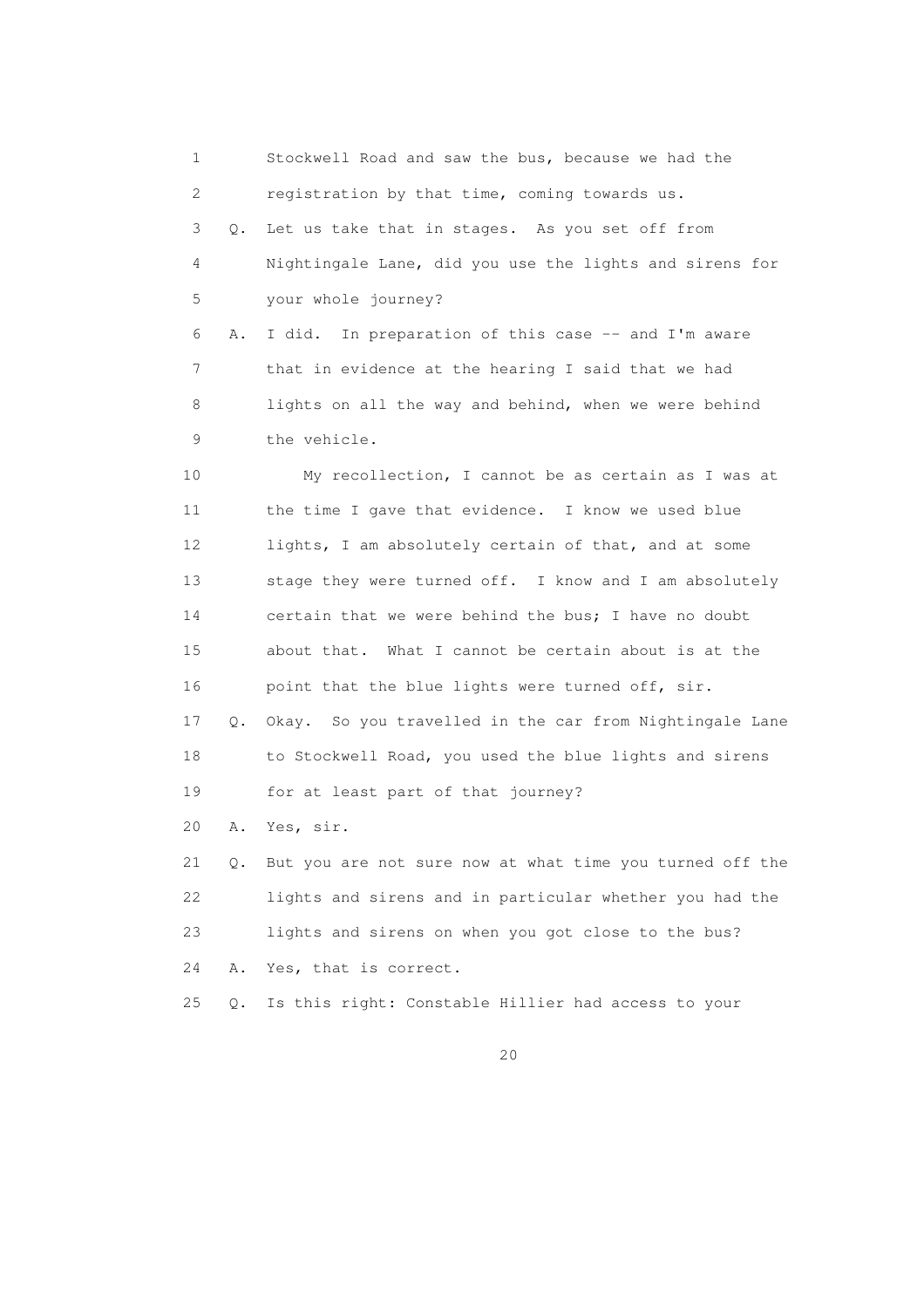1 mobile phone to use that?

2 A. Yes, sir.

| 3  | Q. | And Constable McAuley was using his own mobile phone?    |
|----|----|----------------------------------------------------------|
| 4  | Α. | Yes.                                                     |
| 5  | О. | We have a couple of calls I would like to ask you about. |
| 6  |    | First of all, Mr McAuley at 9.51 made a failed call to   |
| 7  |    | Tim, a member of the grey team. Is that consistent with  |
| 8  |    | him trying to make some initial contact with the grey    |
| 9  |    | team at $9.51$ ?                                         |
| 10 | Α. | Yeah, I mean, I think we were given a number, and I am   |
| 11 |    | not sure if the number we were given was that number,    |
| 12 |    | and he then had to, either through the ops room or some  |
| 13 |    | other means, get another number which he then rang.      |
| 14 |    | Leading on from that, my understanding is that, you      |
| 15 |    | know, he spoke to the surveillance team and obtained     |
| 16 |    | from the surveillance -- who in the surveillance team    |
| 17 |    | I couldn't tell you, but he spoke to someone.            |
| 18 | Q. | I can help you with that. It was 9.52, it was            |
| 19 |    | a 45-second call from his phone to the mobile phone of   |
| 20 |    | James, whom we have heard from. We have heard that       |
| 21 |    | there was a communication between those two phones about |
| 22 |    | where the subject was and about where you might be able  |
| 23 |    | to effectively stop the subject.                         |
| 24 |    | Mr McAuley has made a statement to the effect that       |
| 25 |    | the bus was near the Brixton Academy when he had his     |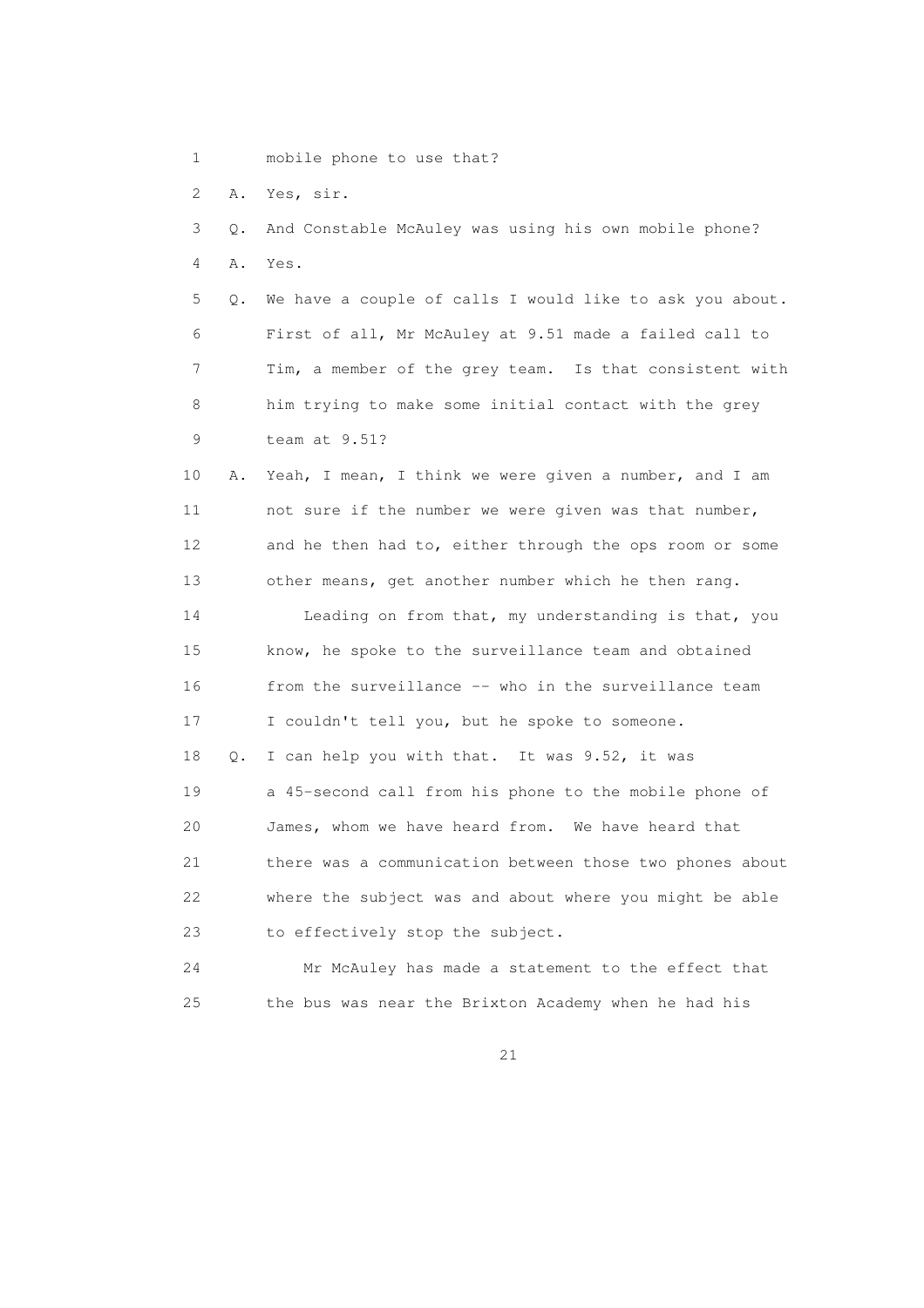1 call with James's mobile. Is that something you recall? 2 A. I mean, no, I can't -- the specifics. I mean, he would 3 have been telling us the direction the bus was going and 4 therefore directed sort of where we were driving to. 5 But the specifics -- I mean, I am obviously aware from 6 sort of other people's evidence the route the bus took, 7 but my personal memory, no, sir. 8 Q. We have another call from Mr McAuley to James's mobile 9 at 9.54, just under a minute. Would that have been more 10 questions about where the bus had got to, just to focus 11 in on it? 12 A. Yes, I would imagine -- obviously, you know, the 13 surveillance is moving, so, you know, if you are told 14 something is at one place at 9.52, the logic if the 15 subject is moving is that it's somewhere else at 9.54, 16 sir. 17 SIR MICHAEL WRIGHT: How close did you get to the bus? 18 A. I have a very clear recollection that we were behind the 19 bus, because -- 20 SIR MICHAEL WRIGHT: The next vehicle behind the bus? 21 MR HOUGH: Can we get to that in a second? There are 22 a couple of things to deal with first, because by the 23 time that these calls are taking place between the 24 mobile phones, I don't think you had got as far as the 25 bus?

<u>22</u>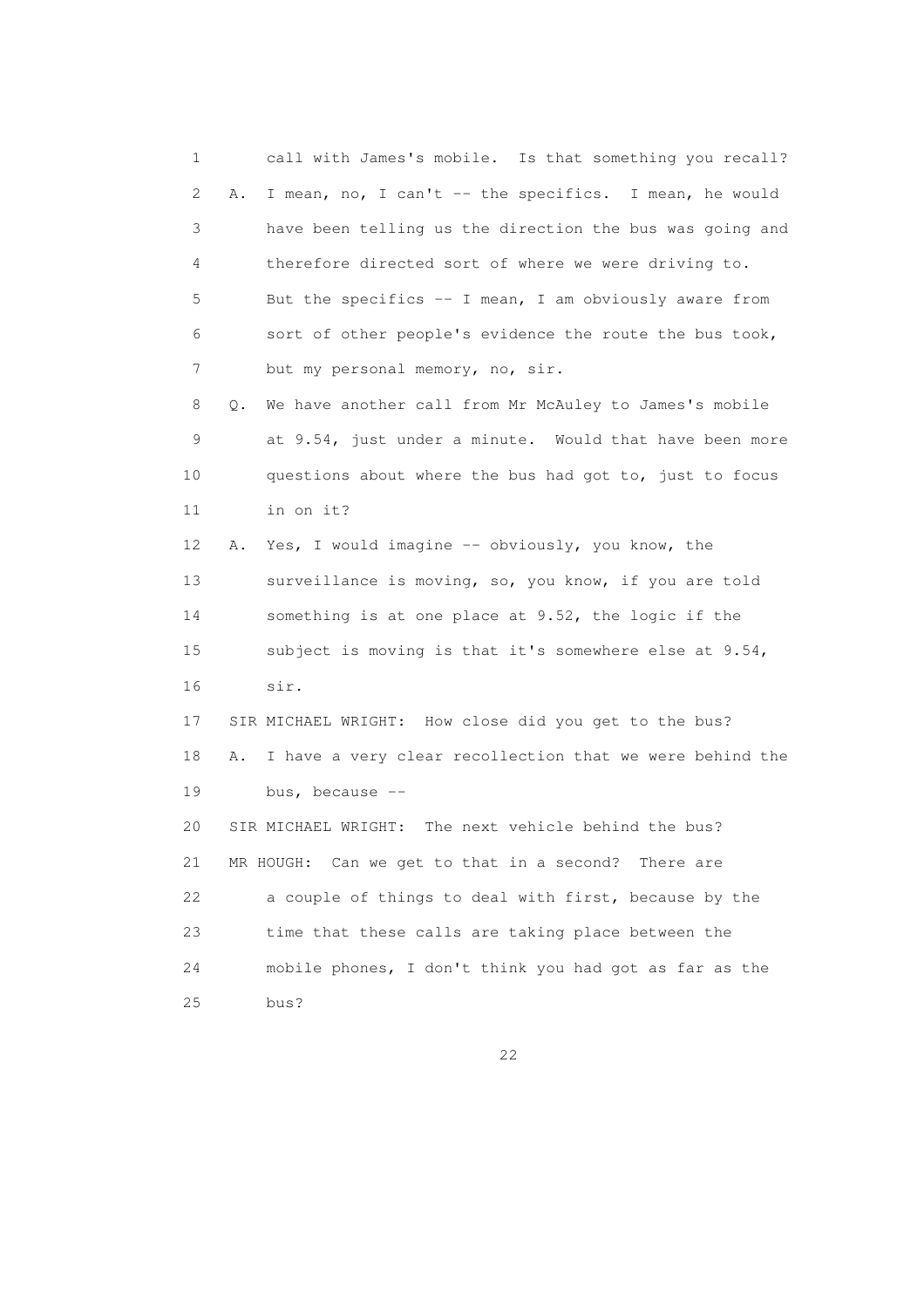1 A. No, sir.

| 2  |           | Q. So we have had the calls at 9.52 and 9.54 between     |
|----|-----------|----------------------------------------------------------|
| 3  |           | Mr McAuley and James's mobile. James has told us that    |
| 4  |           | the calls were taken by his passenger and that he never  |
| 5  |           | found out who was calling.                               |
| 6  | Α.        | Yes, I am aware of the evidence that he has given, sir,  |
| 7  |           | yes, sir.                                                |
| 8  | Q.        | Can you recall whether Mr McAuley, sitting in your car,  |
| 9  |           | explained to the surveillance team who you were and what |
| 10 |           | you were going to be doing?                              |
| 11 | Α.        | That would have -- from my recollection, you know,       |
| 12 |           | that's what Mr McAuley would have been asked to do. He   |
| 13 |           | certainly didn't come off the phone and say, you know,   |
| 14 |           | "I haven't told them anything, they can't understand     |
| 15 |           | what I am saying", or anything like that. But I also     |
| 16 |           | accept that, you know, as a surveillance officer running |
| 17 |           | an operation like that, he has a massive amount of       |
| 18 |           | information to take on board and he may receive          |
| 19 |           | information and not necessarily register it, sir.        |
| 20 | $\circ$ . | Yes. As you were driving along this section of road,     |
| 21 |           | trying to get behind the bus, were you aware of where    |
| 22 |           | the SFO teams were and what their intention was?         |
| 23 | Α.        | No, I mean, as we were sort of, as it were, in the       |
| 24 |           | primary role as, you know, the bus and the individual on |
| 25 |           | it was down to us, no. So I wasn't -- you know, my       |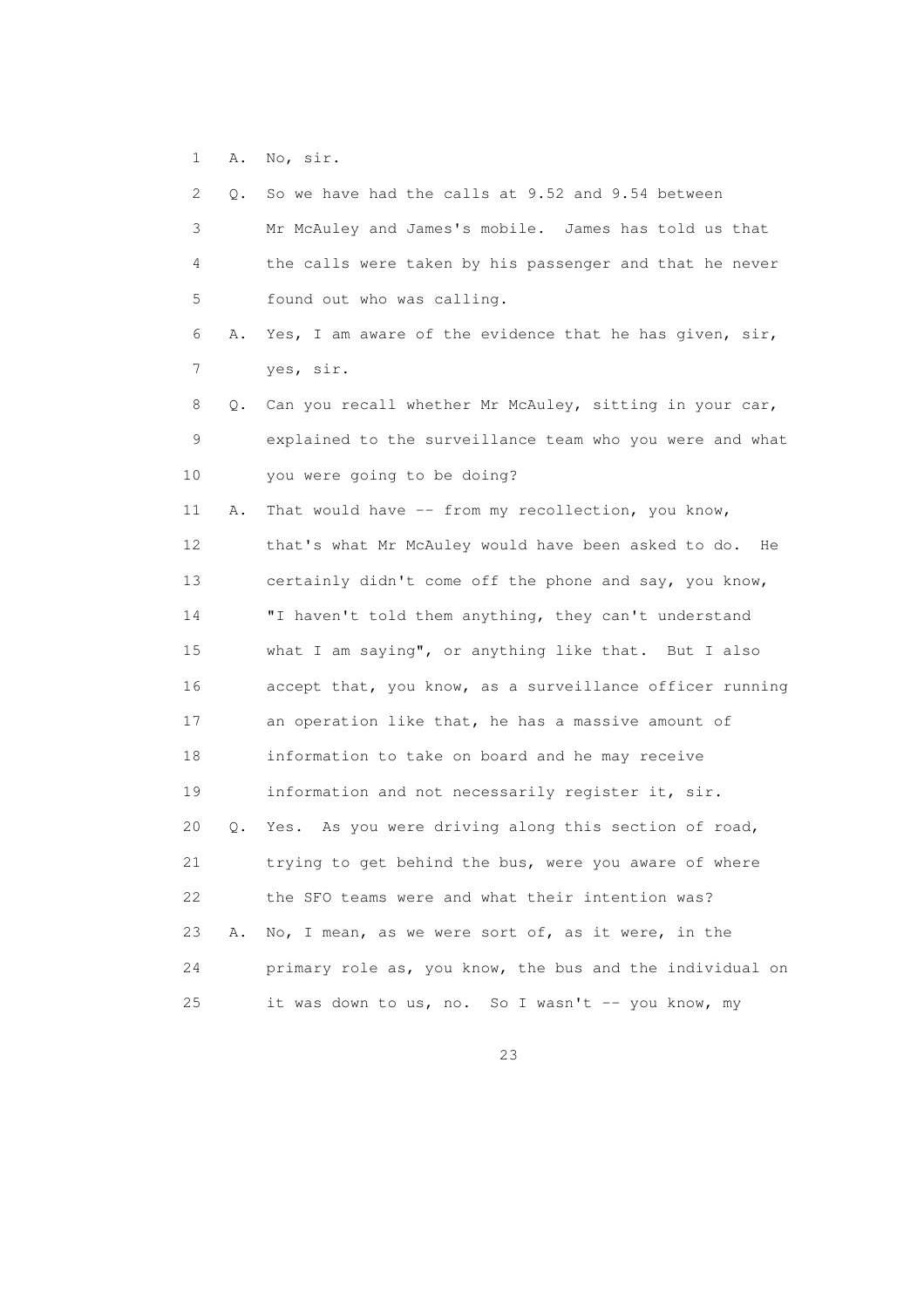1 understanding was they would still have been waiting to 2 be deployed at the TA Centre. 3 Q. So en route to the TA Centre or at the TA Centre? 4 A. Yes, sir. 5 Q. You were not going to be having SFO support in stopping 6 the bus? 7 A. No, my understanding was a purely unarmed stop to be 8 done with ourselves with officer safety equipment, sir. 9 SIR MICHAEL WRIGHT: Forgive me, Mr Hough. Can we just go 10 back for a moment to a couple of questions ago. You 11 were talking about whether or not the surveillance team 12 understood what was being said to him on the phone or 13 who was talking. You have heard the suggestion. 14 Do you have, with your wireless procedure or your 15 telephone procedure, any sort of laid-down protocol as 16 to whether you announce yourself or say who you are? 17 A. Well, the protocol with surveillance is effectively the 18 eye, sir; the eye, as it's known. Whoever in 19 surveillance has the eye has control of the radio and to 20 a certain extent the phones. If you want to break that 21 control, you have to ask for permission. So, you know, 22 if you were speaking to a surveillance team who were 23 concentrating on the eye, you would -- you know, you 24 would say, "Can we speak to you? Can you listen to us?" 25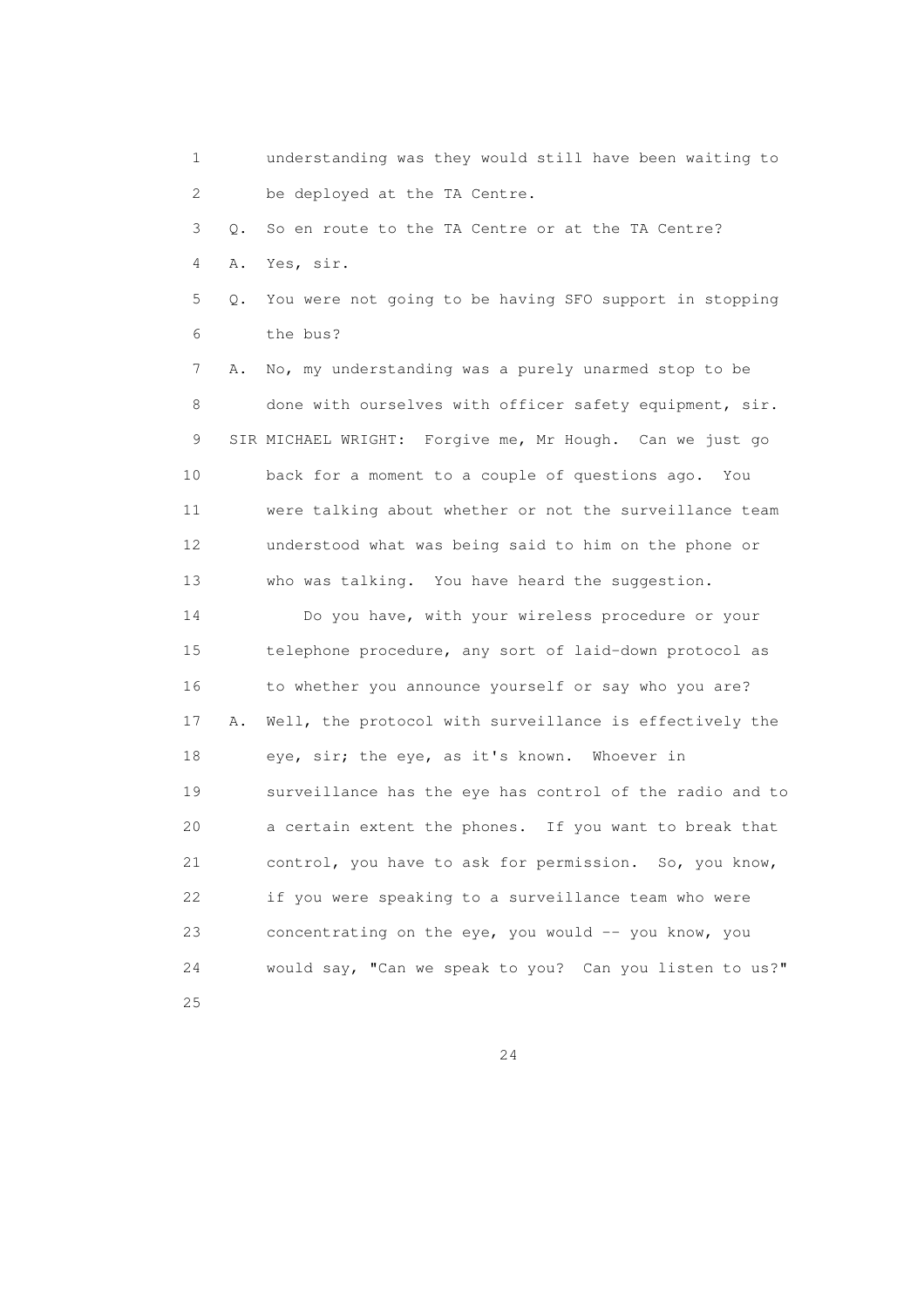1 But once it moves from the surveillance to us then 2 performing a role under the guidance or with the 3 assistance of the surveillance team, then there is no 4 formal words other than the fact that you would be very 5 clear that, you know: we are coming here, we are doing 6 a job and we need your help to do it, and you couldn't 7 do it without the surveillance officers. 8 SIR MICHAEL WRIGHT: That I fully understand. What I'm 9 interested in is whether or not there is any procedure 10 which is supposed to be observed so that the 11 surveillance officer for the first on one hand will know 12 that it's an SO13 officer speaking or whether, 13 vice versa, the SO13 officer will know it's 14 a Special Branch officer speaking. 15 A. Normally, sir, in a more planned operation you would 16 have something laid down because you would have had 17 a much more thorough briefing and you would -- normally, 18 you know, on a larger operation you would brief the team 19 leaders first and those sort of problems would be ironed 20 out. 21 It would be, you know: we expect X, Y, Z to happen, 22 and at that point we are then going to bring in 13. 23 When they come in -- you would agree those, but there 24 would be no -- there is no sort of set formula that you 25 would lay across everything, sir.

<u>25</u>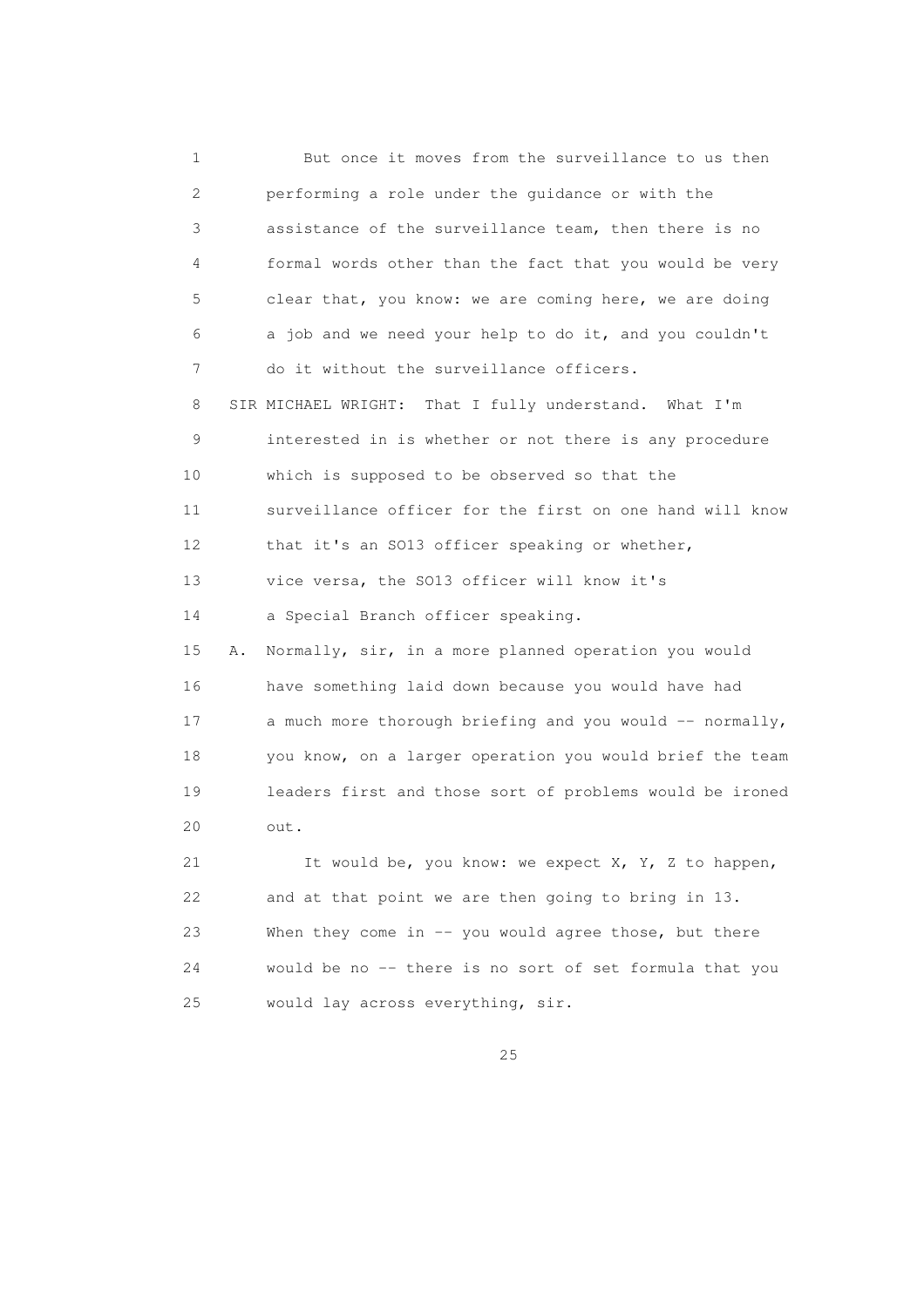1 SIR MICHAEL WRIGHT: No set formula. Thank you. 2 MR HOUGH: Just to be specific on that, no guidance or 3 instruction that if one of your colleagues is making 4 a mobile phone call to a surveillance officer who isn't 5 actually on the subject himself, no guidance that he 6 says, "It's the SO13 arrest team here"? 7 A. I mean, he would have said that, sir, and sort of common 8 sense and professionalism would dictate that that would 9 be done, sir, but I don't think it -- 10 Q. It's not in a manual? 11 A. It may be written down in a manual, sir, but I am not 12 aware of it, sir. 13 Q. Can we have tab 11 of the jury bundle, 23C on screen. 14 This is just to help with where you had got to. 15 You see there in red marked the route of the bus up 16 Stockwell Road and to where it stopped in 17 South Lambeth Road, just on the left bottom corner of 18 the screen? 19 A. So it's coming up the screen, as it were? 20 Q. Exactly, going north. Using this map, and we can show 21 you a map a little south of that if it helps, roughly 22 where did you reach by the time that you saw the bus? 23 A. All I can say is obviously in between Brixton and 24 Stockwell. My recollection is that we came up -- so we 25 came up Stockwell Road, turned round.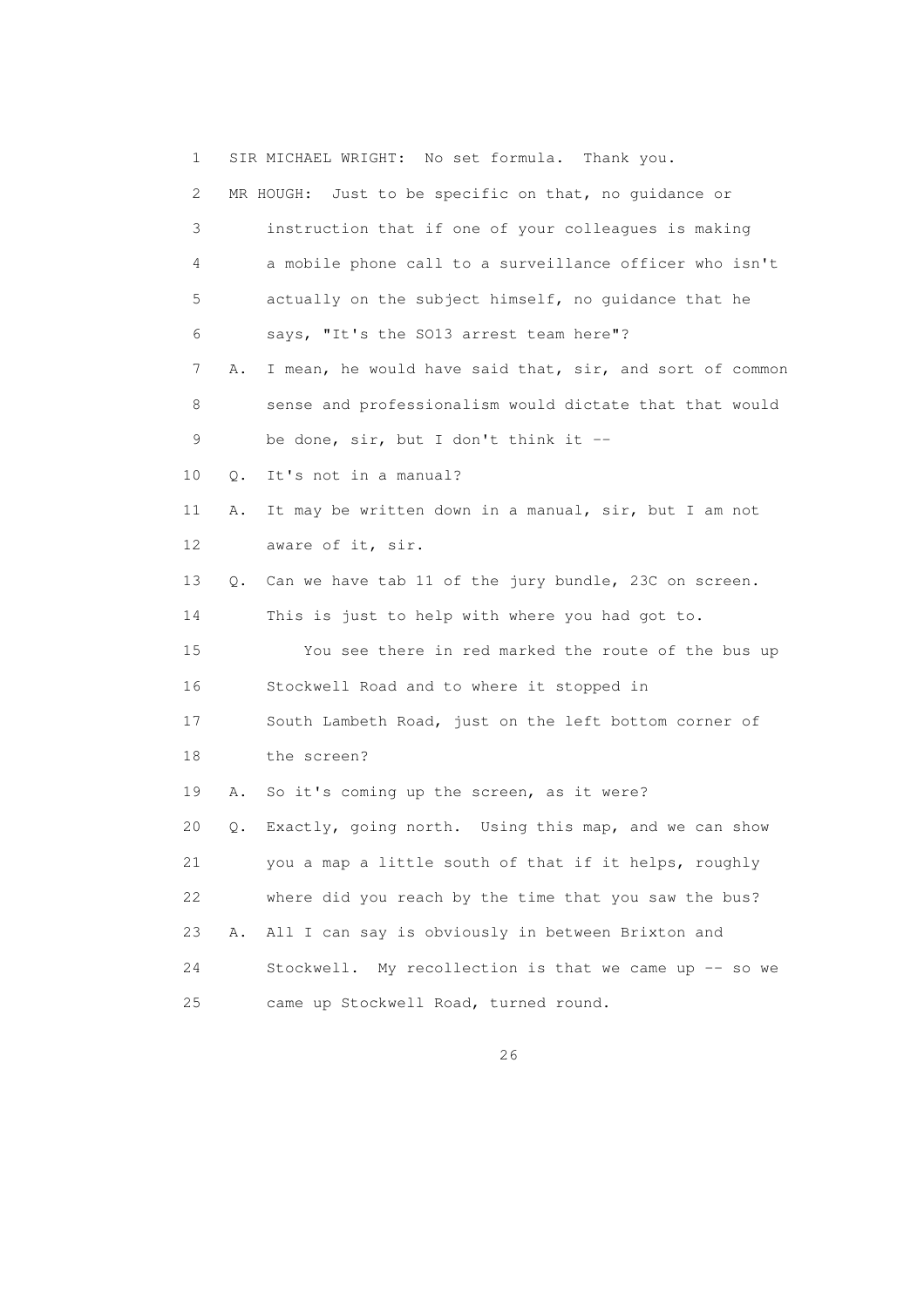1 I have a very clear recollection that I wasn't 2 wearing my officer safety vest at the time because I was 3 going to put it on down at the TA Centre and it was 4 racing through my mind whether I should or shouldn't put 5 it on as we were about to sort of get -- stop the bus. 6 Where -- I mean, all I know is either out of -- we 7 have sort of turned, we are behind the bus, we are sort 8 of thinking about getting the kit on. At some point the 9 call comes in from Mr Purser. At some point we do see 10 one of the firearms team -- what I believe to be the 11 firearms team come through, and then we see the bus go 12 right and -- 13 Q. Can I just pause you there. 14 A. All I can say -- in answer to your question, sir, all 15 I can say is, you know, those things happened and, you 16 know, as much road as it could take for that to happen, 17 but I couldn't be more precise than that. 18 Q. Okay. Let's do the sequences if we can't do the place. 19 You travel north up Brixton and Stockwell Roads, and 20 does a time come when you see the bus ahead of you? 21 A. Yes, sir. We turned round for the bus, yes, sir. 22 I believe somebody, one of the people in the car, 23 spotted the bus and the registration. 24 SIR MICHAEL WRIGHT: When you say "turned round", what do 25 you mean?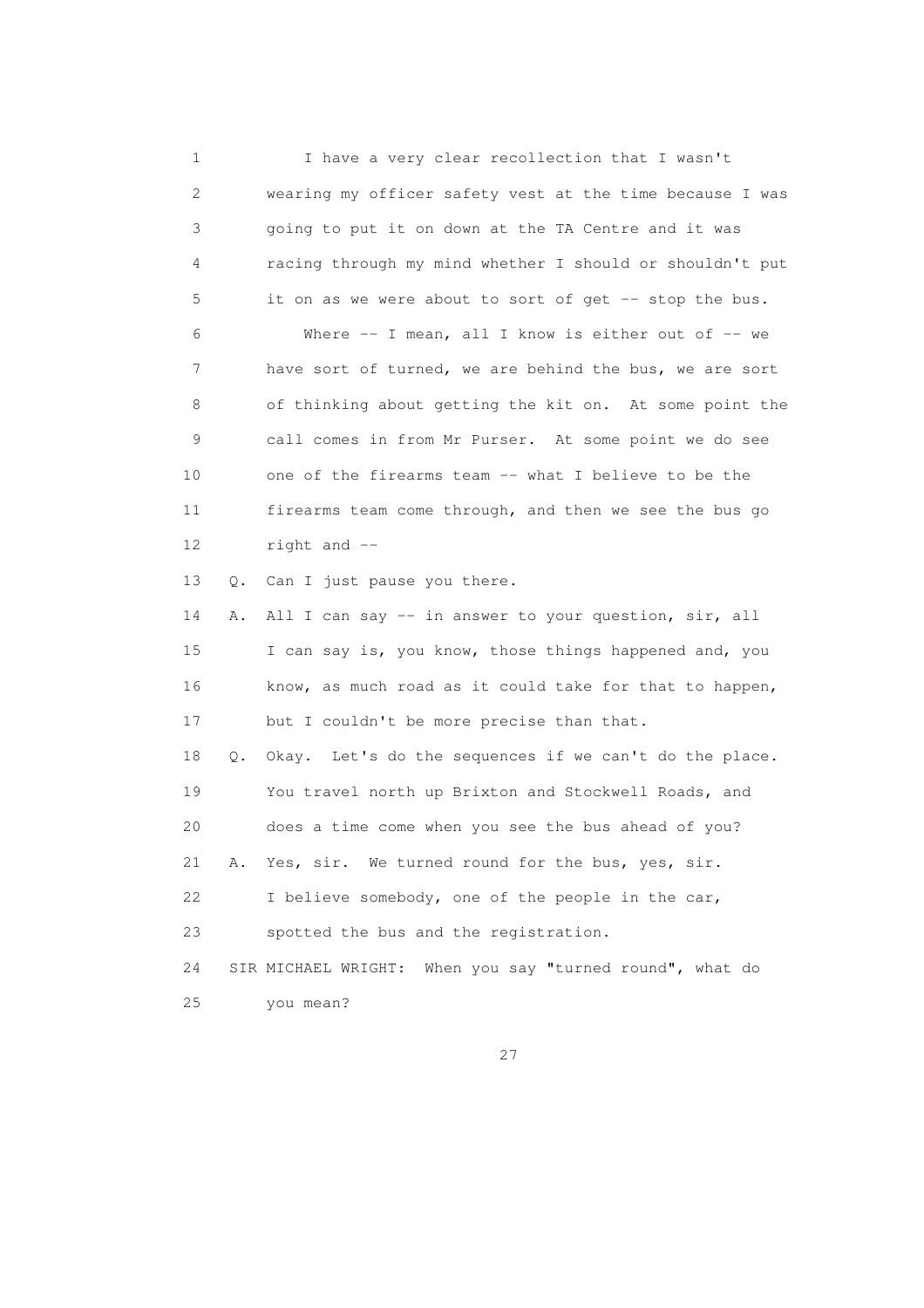1 A. Well, we were travelling north and we saw the bus coming 2 south, so we turned round to go behind it, sir. 3 MR HOUGH: I am sorry, you have confused me there. 4 A. We were travelling from, as it were, we had -- my 5 directions are probably wrong, but we had Stockwell tube 6 station behind us and -- 7 SIR MICHAEL WRIGHT: In that case you were going south. 8 A. I do apologise, sir. 9 SIR MICHAEL WRIGHT: That's all right. The bus was coming 10 in the opposite direction? 11 A. Yes. 12 MR HOUGH: Let's get your route right, then. Can we please 13 have the maps brochure, page 3 on screen, please. 14 Now, the arrow on the left-hand side bottom of the 15 screen points to Nightingale Lane; not to the specific 16 address you were coming from, but to Nightingale Lane. 17 A. Yes, sir. 18 Q. The arrow towards the top right is Stockwell station. 19 A. Sir. 20 Q. Now, you think that you got to Stockwell station with 21 Stockwell station behind you? 22 A. I mean, in essence I think the journey we would have 23 probably taken is from Nightingale, leaving 24 Clapham Common to our left and continuing straight up 25 that road.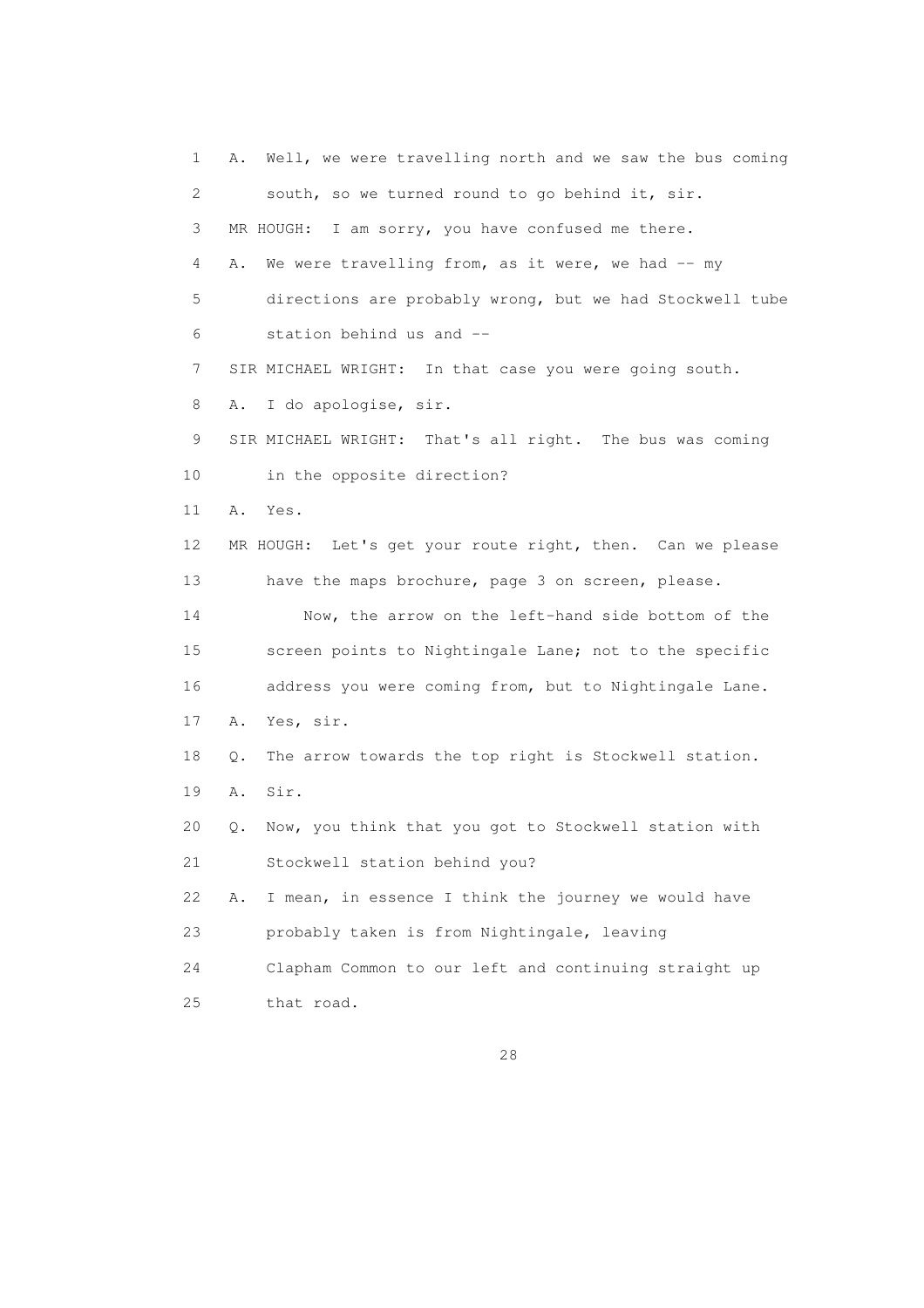1 Q. So if we can focus in a little, just to get the route 2 right. Is this right: you would have gone up 3 Nightingale Lane on the south side, Clapham Common South 4 Side, then up Clapham High Street, Clapham Road, up to 5 Stockwell tube? 6 A. That would be the logic, bearing in mind that when we 7 came into Stockwell Road we were travelling towards 8 Brixton as opposed to -- 9 SIR MICHAEL WRIGHT: You went up to Stockwell and then came 10 back down Stockwell Road? 11 A. Yes, sir. 12 SIR MICHAEL WRIGHT: Going away from Stockwell station? 13 A. Yes, sir. 14 MR HOUGH: So going south on Stockwell Road, and while you 15 are going south on Stockwell Road, with the tube station 16 behind you, one of your passengers sees the bus and 17 identifies its registration number? 18 A. Yes, sir. 19 Q. You did a U-turn in the road to get behind it? 20 A. Yes, sir. 21 Q. At this point, when you are coming south down 22 Stockwell Road and doing the U-turn, did you have your 23 lights and sirens on, do you think? 24 A. You know, my honest recollection -- and I know the 25 evidence I gave in the Health and Safety -- I cannot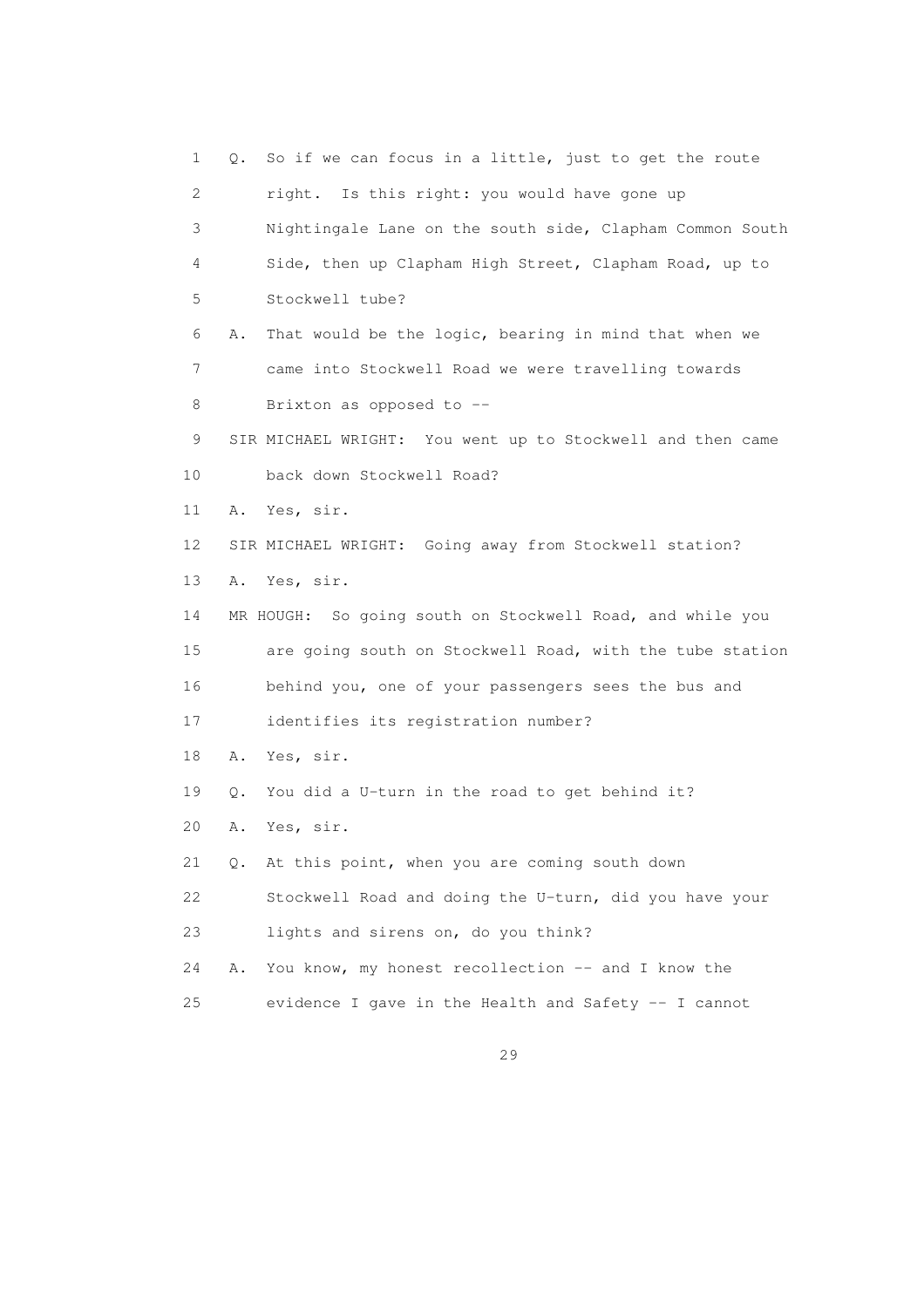1 remember, sir.

 2 Q. How long had you been behind the bus when you received 3 further instructions? 4 A. It was -- it wasn't long, because we either pulled in, 5 we were going to pull in or there was a thought of 6 pulling in, you know, to get all the sort of kit on. As 7 I say, I wasn't wearing my vest, and -- 8 SIR MICHAEL WRIGHT: Is that the yellow jacket? 9 A. No, the stab vest, sir. The sort of -- you know, the 10 bulky -- 11 SIR MICHAEL WRIGHT: It's an anti-stab vest? 12 A. Yes, it's not ballistic, it's stab, sir. 13 It was all sort of merged almost into one. We were 14 turning, we were thinking about getting the kit on, we 15 were either pulling in or we were just about to pull in, 16 and then the call was received to stand us down. 17 MR HOUGH: How close did you get to the bus before you were 18 stood down? 19 A. My recollection is, you know, we were right behind the 20 bus because racing through my mind was whether or not to 21 put my vest on before we got on the bus. You know, 22 I wouldn't be thinking that until the sort of -- until 23 you are sort of almost about to open doors and get out. 24 I am not saying we got in front of the bus or 25 anything like that, but it was becoming very close, sir.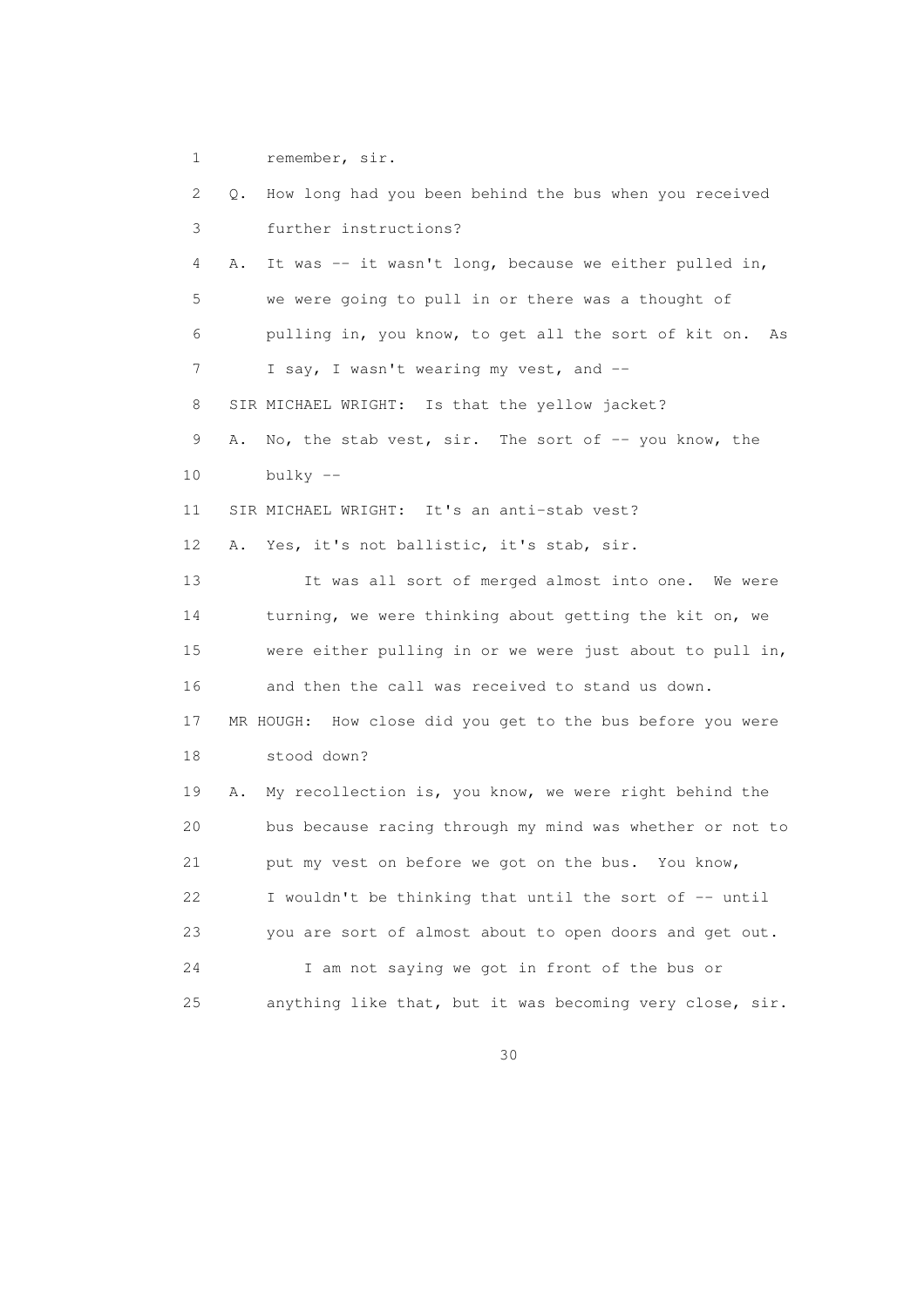1 There might have been one or two cars, there might not 2 have been. 3 Q. The call that stood you down was, I think, from 4 Mr Purser's mobile to your mobile but was taken by 5 Constable Hillier? 6 A. Yes, sir, that's correct. 7 Q. What did he tell you while giving you the instruction to 8 stand down? 9 A. Well, we were basically informed that it was -- the 10 CO19, the firearms, were going to take control of the 11 operation and the subject was now theirs and not ours, 12 sir. 13 Q. We have two calls on our records from his mobile to 14 yours, one at 9.55 lasting just 19 seconds and one at 15 9.58 lasting 35 seconds. Do you have any idea which of 16 those two calls might have been the one that called you 17 off? 18 A. I haven't, no. 19 Q. We know that there was a call from Mr McAuley to James 20 of the grey team at 9.56, so between those two calls. 21 Does that help you work out which one might have been 22 the one calling you off? 23 A. I mean, I know when we saw the bus go right and we saw 24 what we believed to be the firearms team not follow the 25 bus, we were sort of obviously -- because we were then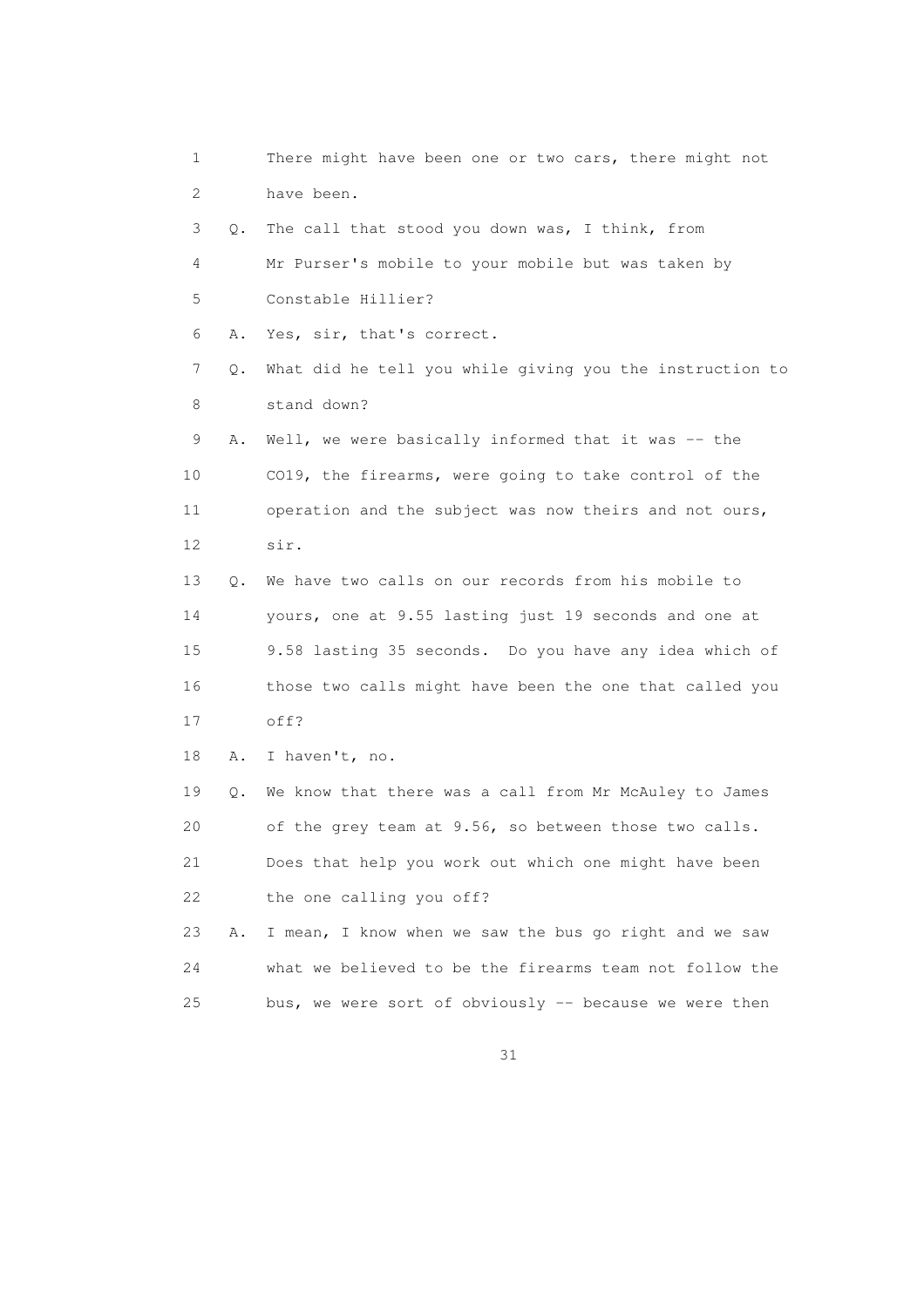1 obviously dropping into the arrest mode, which was our 2 other briefing, so we still had to stay in convoy -- we 3 were concerned that the bus was going one way and 19 4 were going the other. So I know Mr McAuley made a call 5 to the surveillance team to find out what was happening, 6 and we were told that the subject had alighted and was 7 going towards the tube station.

 8 So it may well be the first call was the stand-down, 9 Mr McAuley's comes in the middle, and Mr Purser, being 10 the sort of person he is, would have probably rung again 11 to double-check that we understood the instruction and 12 that we were stood down, and probably just to let us 13 know what was going on as things were happening. 14 Q. In either of those calls did Mr Purser say anything 15 about the view the control room had about who the man 16 was and why you were being called off? 17 A. My understanding was that because the subject had sort 18 of changed status from an unknown to one of the targets, 19 then that is why we were called off, sir. 20 Q. Is that your deduction or inference or was it something 21 that Mr Purser actually told you? 22 A. Well, I didn't speak to Mr Purser direct, so -- 23 Q. I appreciate that, but it's being relayed through your 24 passenger. 25 A. Because in essence it was coming through a couple of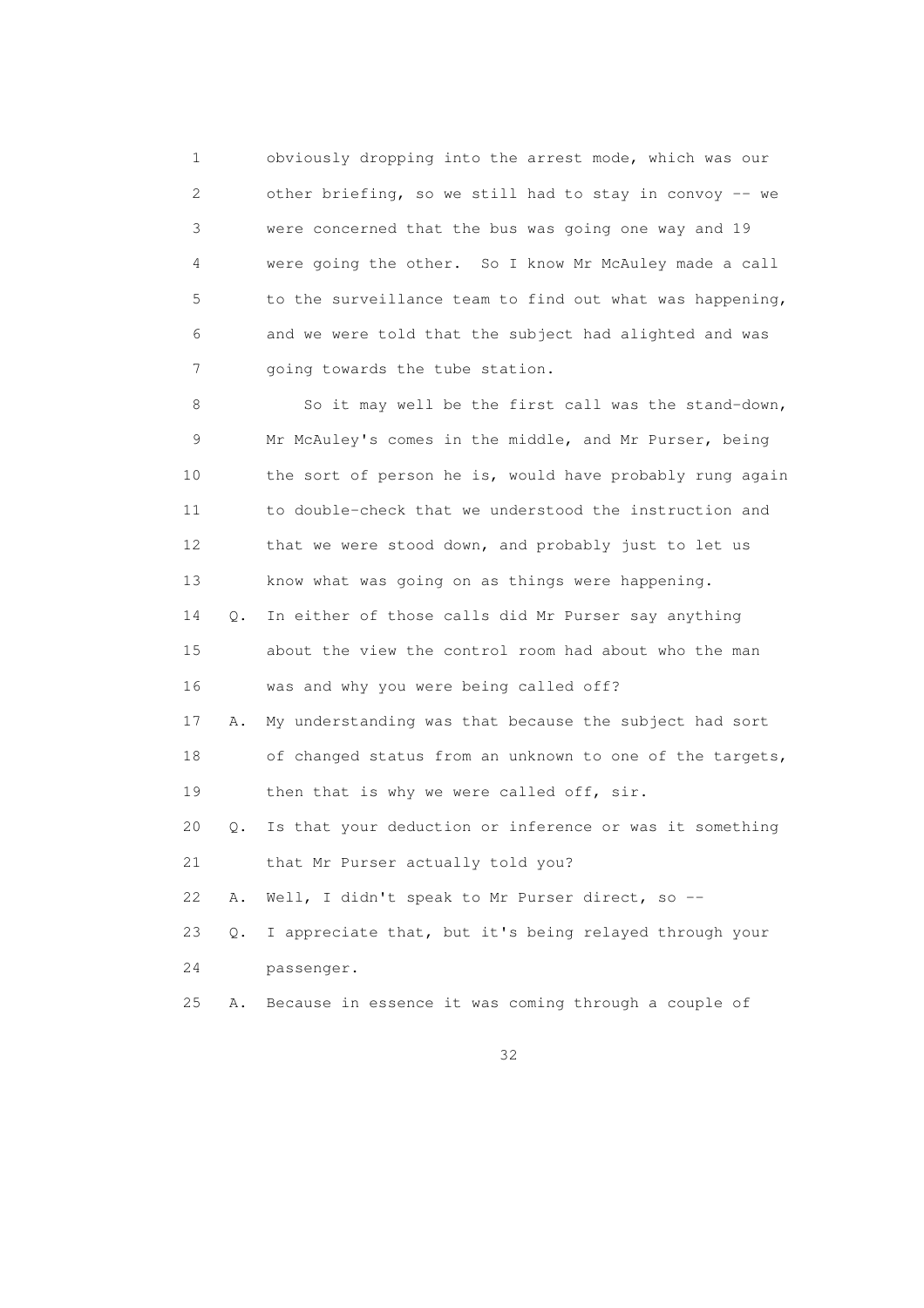1 hands, things were getting lost in translation and 2 I couldn't, hand on my heart, say which one of those it 3 was. 4 Q. You have said that when you were told to stand down you 5 still thought that you would be playing a role backing 6 up the CO19 team and arresting the suspect or taking the 7 suspect away? 8 A. Yes, sir. 9 Q. Did you, however, drop back from your position behind 10 the bus? 11 A. Yeah, I mean, obviously we -- you know, surveillance 12 officers sort of when they are controlling a subject 13 want the sort of bolt-ons, as it were, out of their way 14 and their view. So yes, sir, we would have dropped back 15 a few cars. 16 Q. After you had dropped back, is this right, from what you 17 have told us: you were in fact passed by a vehicle 18 containing some firearms officers? 19 A. Yes. As I said in my evidence, I strongly believed it 20 to be by the type of vehicle, the number of people in it 21 and the sort of look of the people in it, they looked 22 like police officers to me, sir; but, you know, they may 23 not have been. But that was the vehicle we then saw 24 sort of doing a left, so I would believe it to be, yes, 25 sir.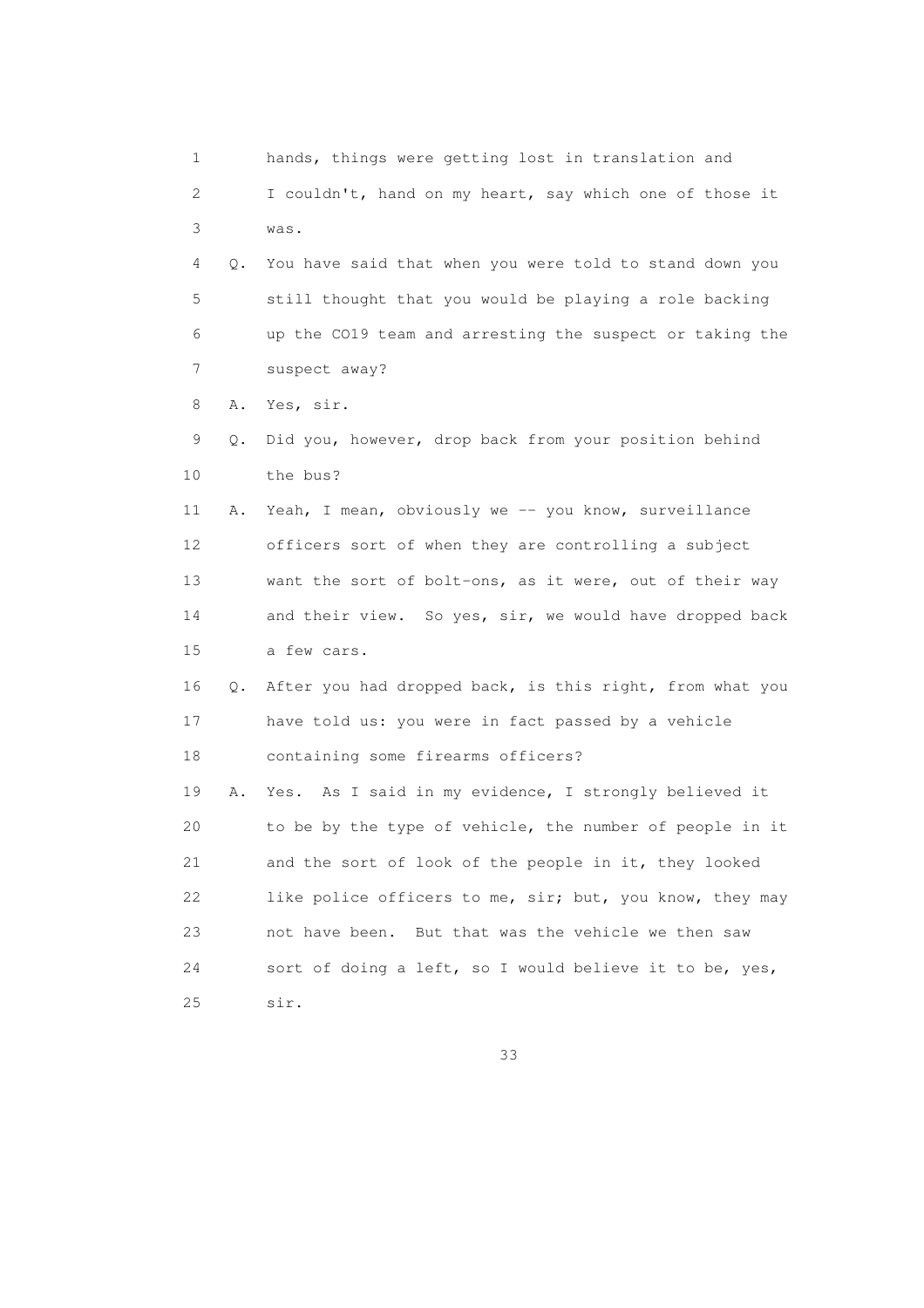1 Q. Is this right: you then see the bus go through the 2 junction --

3 A. Yes, sir.

 4 Q. -- towards it's stopping point? You have seen the 5 firearms officers pass in front of you, and they turn to 6 the left while the bus turns to the right? 7 A. Yes, sir.

 8 Q. We know there was another call from Mr McAuley at 9.59 9 for one minute and 25 seconds, but I don't think we know 10 who that call was to. So that would, as far as we can 11 tell, be at a time when the bus was around the area of 12 the junction and the firearms officers were driving 13 north on Stockwell Road.

 14 Can you remember what that call was to do with? 15 A. That might have been the call that I spoke about 16 earlier, which was Mr McAuley, as we saw the sort of two 17 items split, was trying to find -- get clarity as to why 18 that split had occurred.

 19 Q. Then we know also that there was a failed call from your 20 mobile to Mr Purser's at 10.02. Can you remember why 21 your colleague would have been trying to call him with 22 your mobile?

 23 A. I mean, you know, whether we were out at that point and 24 we were trying to ring in to see what was going on, it 25 might have been myself at that point, I don't -- I can't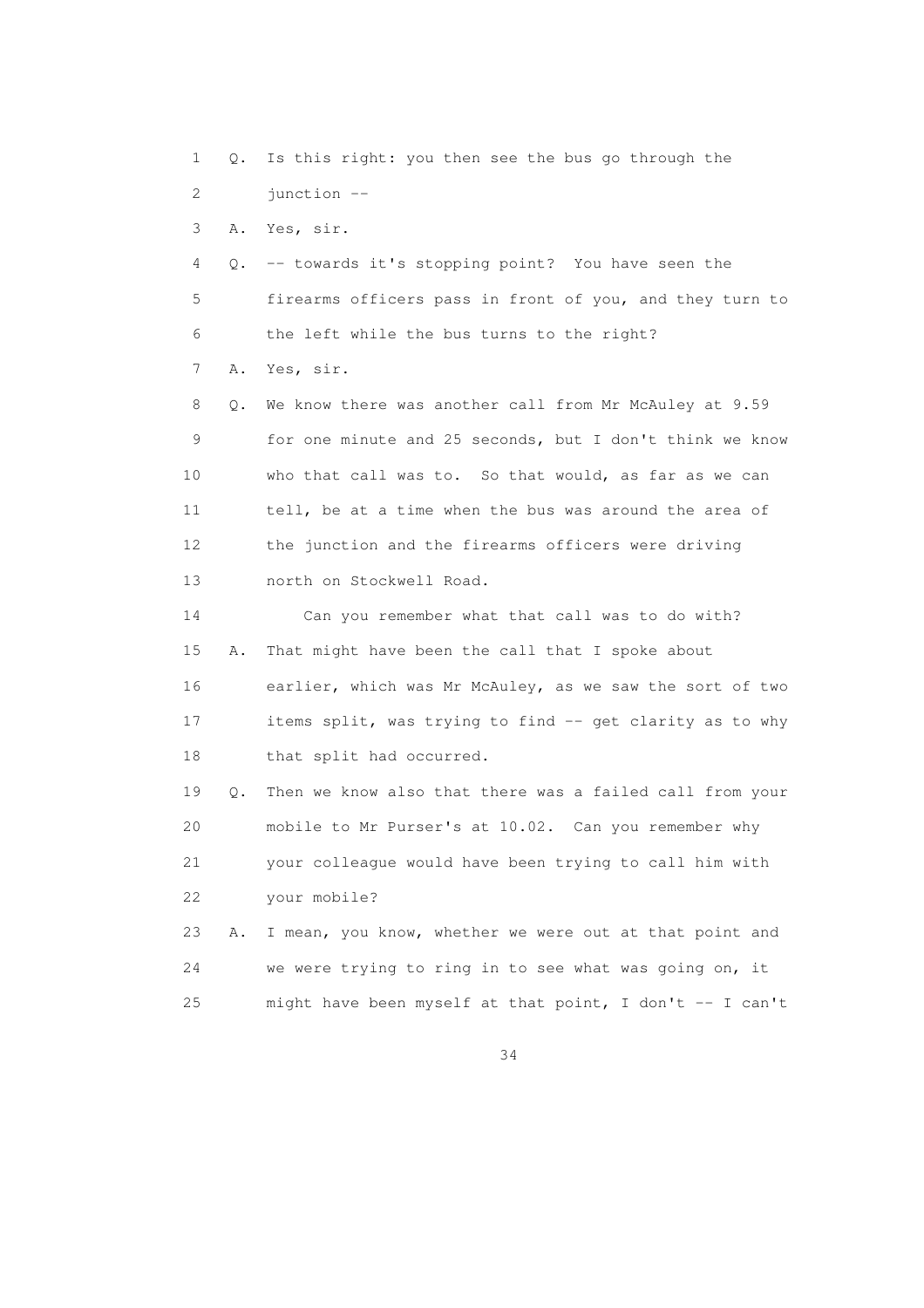```
1 say, sir, I can only suggest.
```

| 2  |    | Q. We have the bus going through the junction turning    |
|----|----|----------------------------------------------------------|
| 3  |    | right, the firearms officers turning left; where did you |
| 4  |    | go?                                                      |
| 5  | Α. | We sort of $-$ my understanding, I think, and I learnt   |
| 6  |    | this in the Health and Safety trial, which I think it    |
| 7  |    | was Binfield Road that we parked our vehicle in and then |
| 8  |    | left it there and went towards the entrance of the tube. |
| 9  | Q. | I won't show a map or a photograph up because we have    |
| 10 |    | seen them many times. Binfield Road is a relatively      |
| 11 |    | small road just by the tube station?                     |
| 12 | Α. | Yes, it's a sort of slip road, yes, sir.                 |
| 13 | Q. | As you were parking there, could you see any of the      |
| 14 |    | firearms officers doing anything?                        |
| 15 | Α. | I mean, I think we have seen them park and obviously     |
| 16 |    | I think we have seen some or others park and getting     |
| 17 |    | out, but I don't have a sort of strong recollection of   |
| 18 |    | that, sir, no, sir.                                      |
| 19 | Q. | Did you get out of your vehicle?                         |
| 20 | Α. | We did, sir, yes.                                        |
| 21 | Q. | Did you wait above ground?                               |
| 22 | Α. | Yeah, we went to the tube entrance and it was literally  |
| 23 |    | as we were walking through the entrance, or jogging --   |
| 24 |    | I can't, you know, whether we walked or -- that was when |
| 25 |    | obviously the people who had been on the carriage were   |

<u>35 and 200 million and 200 million and 200 million and 200 million and 200 million and 200 million and 200 million and 200 million and 200 million and 200 million and 200 million and 200 million and 200 million and 200 mi</u>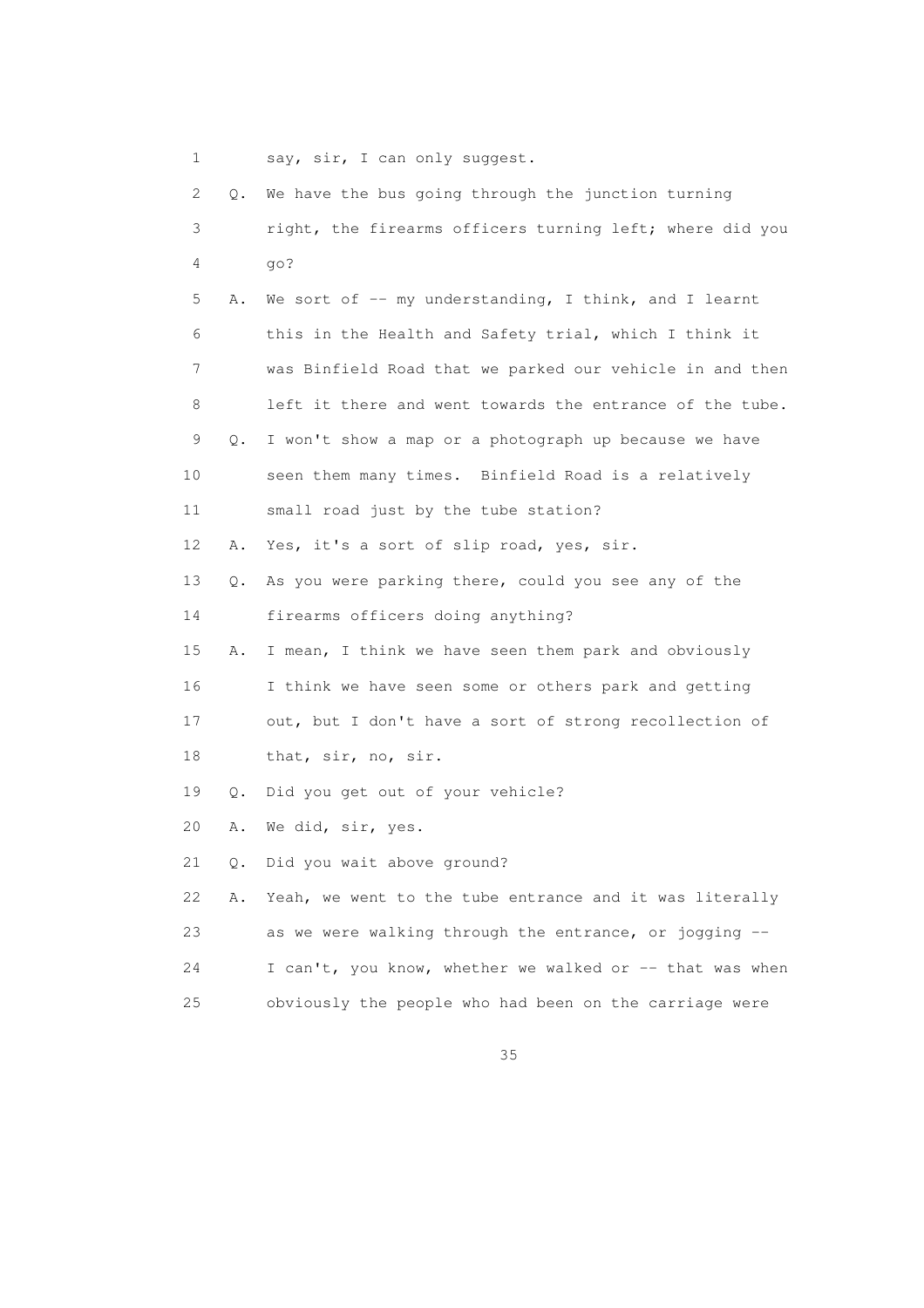1 coming out.

 2 Q. So you were entering the tube station when large numbers 3 of members of the public were coming out? 4 A. Yes, who obviously -- you know, there was an amount of 5 hysteria and shock from some of the people coming out of 6 there. 7 MR HOUGH: Thank you very much. Those are my questions. 8 SIR MICHAEL WRIGHT: Yes, Mr Mansfield. 9 Questions from MR MANSFIELD 10 MR MANSFIELD: Good morning, Mr Dingemans. My name is 11 Michael Mansfield. I represent the de Menezes family. 12 Can I just take you back to one or two points 13 en route, as it were. I'll deal with it 14 chronologically. 15 The briefing that you had with DI Angela Scott early 16 in the morning, sometime after 7 o'clock or thereabouts, 17 it was clear from what she said to you that she was 18 anxious that you got down there -- that is to 19 South London, certainly, if not Scotia Road -- as soon 20 as you could? 21 A. Sorry, is that a question? 22 Q. Yes. It was clear, wasn't it, that she wanted you to 23 get down -- 24 A. There was an urgency in the instruction, in what she 25 said, yes.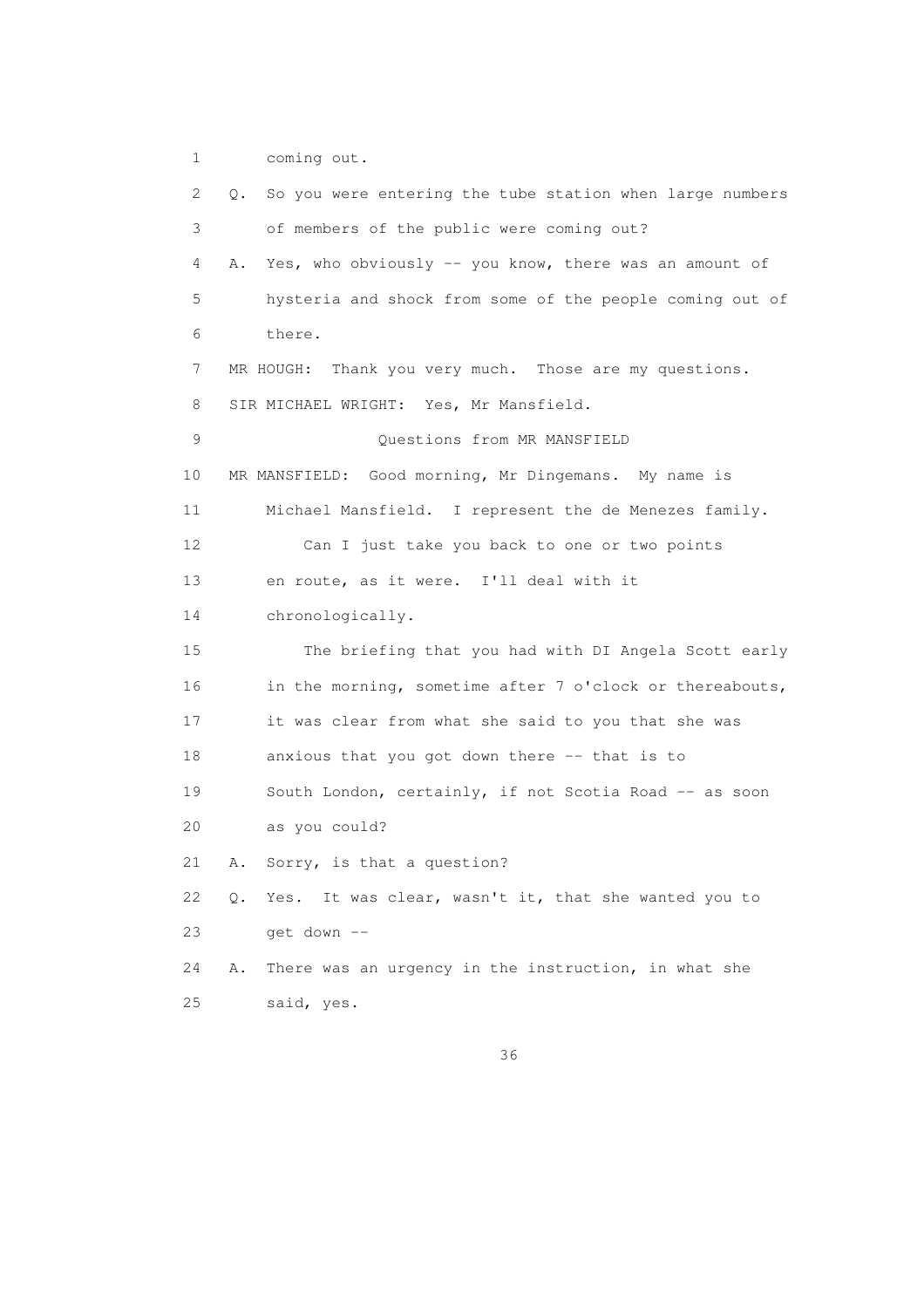1 Q. To use a phrase that you have put in one of your 2 statements, "This is the situation", in her words, "and 3 you need to go there now"? 4 A. Yes, sir. 5 Q. Right. So do we take it that if that's said around 6 7.15, the delay between 7.15 and 9 o'clock, when you 7 arrive halfway through the briefing, is due to the fact 8 that you have to get everything together and then drive 9 down? 10 A. That's most likely the case, yes, sir. 11 Q. The reason I'm asking you this is because the red 12 team -- you may not have known them as that -- 13 a surveillance team had been near the block of flats 14 since 6 o'clock. Did anyone tell you that? 15 A. I think in answer to -- I think I was asked a similar 16 question earlier, sir, and, you know, at some point 17 I was told there was a surveillance team and they were 18 covering the address. 19 Whether I was told specific times, sir, that they 20 had been on the address, I don't know. I mean, I was 21 aware that people had been working through the night. 22 As most things were that month, it was sort of 24 hours 23 a day, sir. 24 Q. Yes, I appreciate that. Was there any discussion about 25 the fact that there wasn't a back-up team down there to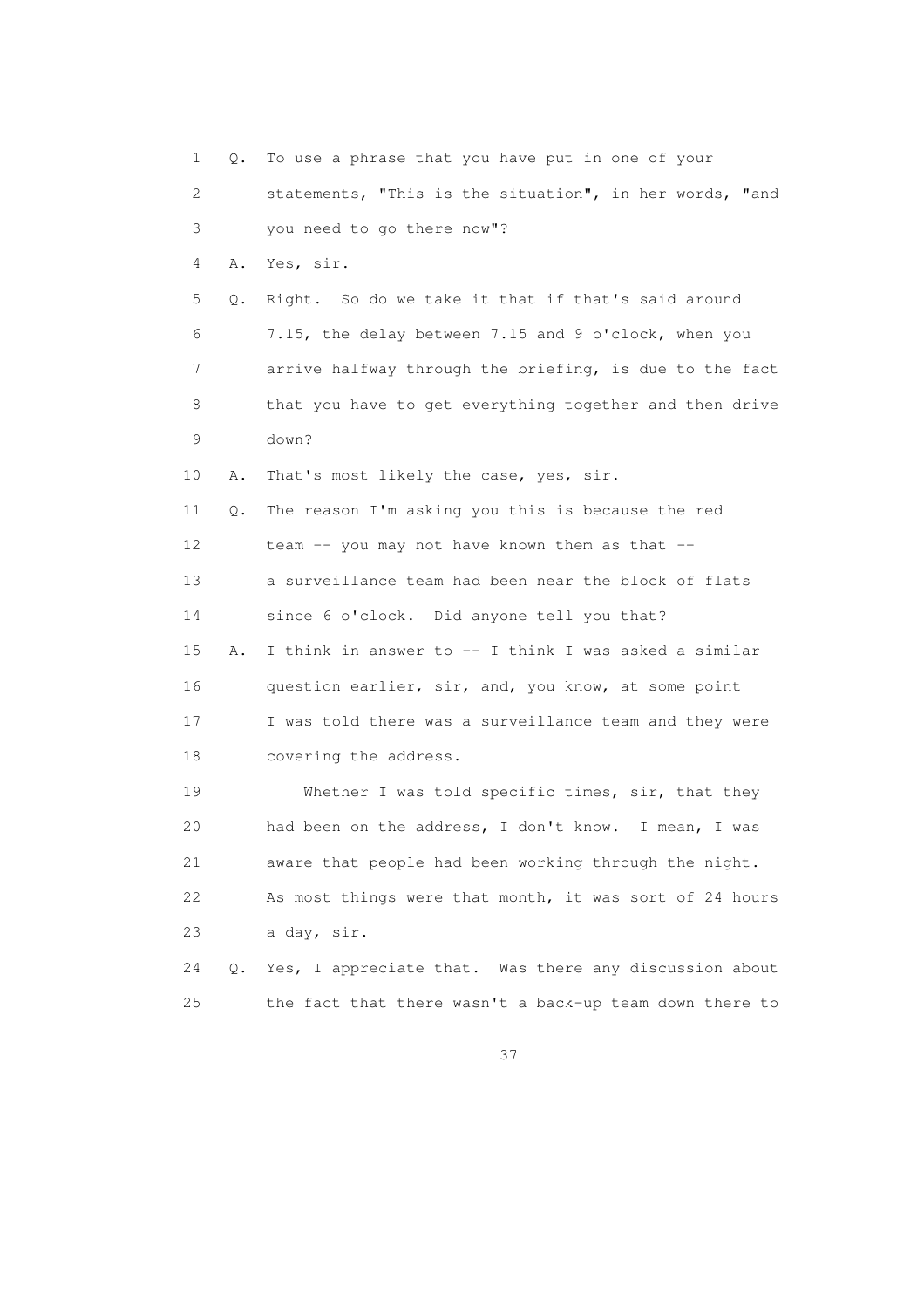1 perform your role, should anyone come out and need to be 2 stopped for intelligence purposes? 3 A. The direction I was given on the day, sir, was to work 4 to Silver, Mr Purser, you know. So I wouldn't have gone 5 down there without his direction before the firearms 6 team and done that before, sir. 7 Q. No, I understand you need to be under the guidance of 8 a Silver, location Silver I have called him so far, 9 someone who's in charge of the location for surveillance 10 and firearms purposes. 11 What I am concerned to know is whether anybody -- 12 either Angela Scott, who's deputy SIO, or Mr Purser 13 himself -- said, "Look, the real problem is there is 14 actually no-one down there at the moment"? 15 A. I was told by Mr Purser, you know, where to attend, 16 Nightingale. That discussion wasn't had. I mean, all 17 I can say in answer to that is, you know, if I went in 18 there without Mr Purser's -- you know, without proper 19 communications to surveillance, you can cause far more 20 problems than you could actually solve, sir. 21 Q. Yes. No, there is no dispute about at that. 22 The question really is there appears to have been, 23 putting it in a nutshell, absolutely no consideration 24 given by anyone at that stage for any contingency; do 25 you follow? In other words, until you could get down

<u>38 and 38 and 38 and 38 and 38 and 38 and 38 and 38 and 38 and 38 and 38 and 38 and 38 and 38 and 38 and 38 and 38 and 38 and 38 and 38 and 38 and 38 and 38 and 38 and 38 and 38 and 38 and 38 and 38 and 38 and 38 and 38 a</u>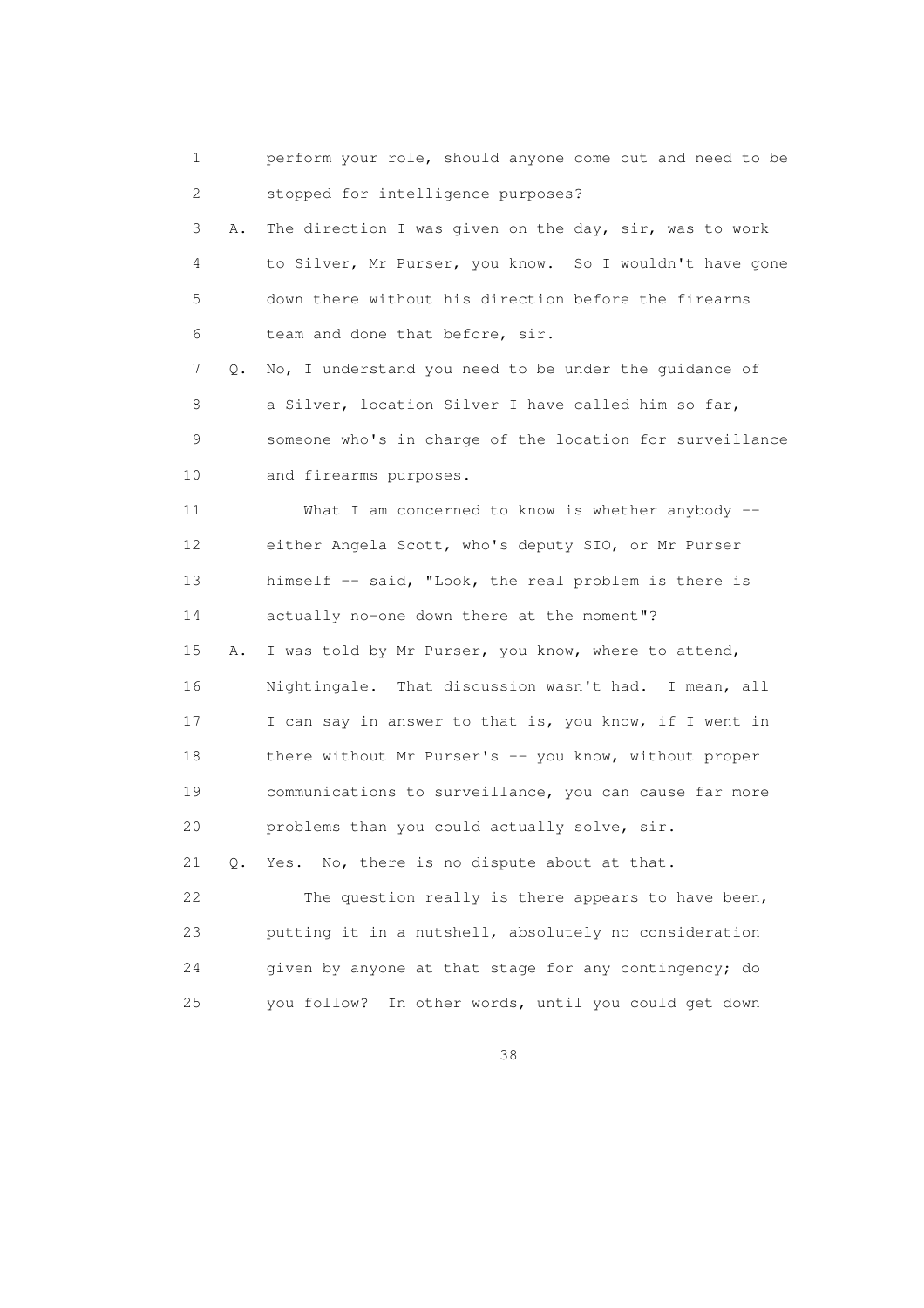1 there with a Silver, there wasn't any other plan that 2 you were told of?

 3 A. I would disagree with that, sir. You know, the back-up 4 plan is the ARVs.

 5 It wasn't -- you know, and I know I sort of tread on 6 other people's evidence but you have asked me the 7 question -- it wasn't a pre-planned job where you knew 8 the people were in the house, you knew they had 9 rucksacks, you knew that they were coming out at 10 6 o'clock and you knew they had to be stopped.

 11 This was a job that had emerged and the picture was 12 growing, as it was all over the place, where potentially 13 there were bombers there, potentially they may have 14 still had explosives, but they might have been at many 15 other addresses. Yes, get the surveillance in, get the 16 eye on, but get the firearms, get everything else in 17 there properly, because if you get it in there, you 18 know, without getting it in there, then things can go 19 wrong.

 20 I know, sir, on this day that things did go wrong 21 and I don't pretend, you know, that they didn't, because 22 obviously the result was the wrong result, sir.

 23 Q. I understand all of that. Were you made aware at any 24 time of what the overall strategy was and had been set 25 at 4.55 that morning?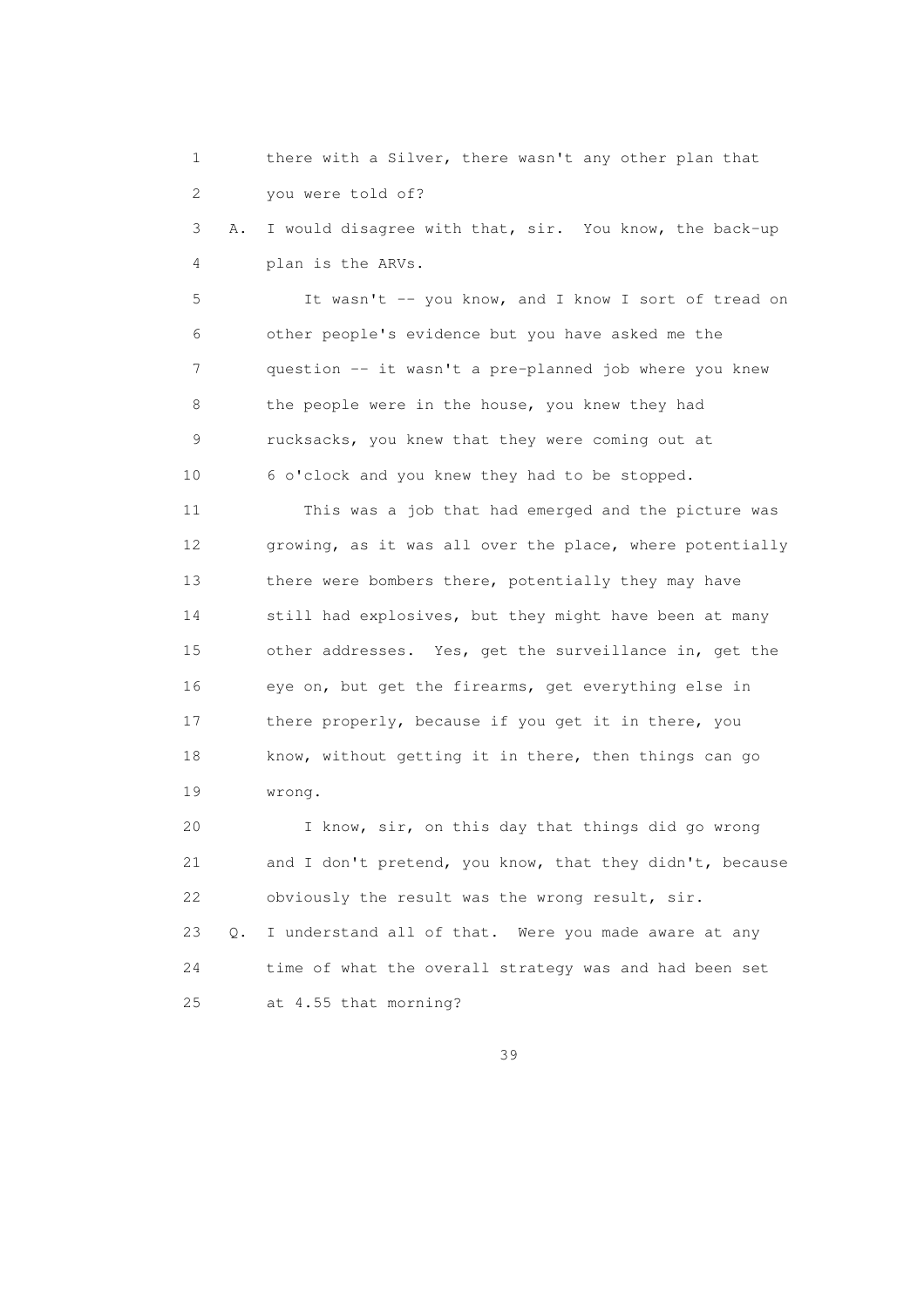1 A. I wasn't given the sort of, as it were, what would be 2 known as a gold strategy. I was given my deployment, as 3 you would expect. I think, you know, when people are 4 operating at below the top level, as it were, you get 5 your job to do and you do it. You obviously know how 6 everything else sits, but sometimes if you are told 7 absolutely everything going on, that's for the senior 8 officers to deal with and you have your instruction to 9 deal with your areas. 10 Q. Because in fact you didn't get down there until 9.00, 11 does it follow that of course -- and there hadn't been 12 a reconnaissance -- you really don't know, did you, the 13 exact location and roads and how long it would take 14 between, for example, Scotia Road block and a bus stop, 15 did you? 16 A. We didn't, sir, and because it wasn't a pre-planned 17 operation. 18 SIR MICHAEL WRIGHT: Presumably you, of course, primarily 19 were working with the CO19 team? 20 A. Behind them, yes, sir. 21 SIR MICHAEL WRIGHT: Behind them, that's right. 22 Did you appreciate that when you were told to go 23 down to Nightingale Lane you were going to meet your 24 Silver, Mr Purser? 25 A. Yes, sir.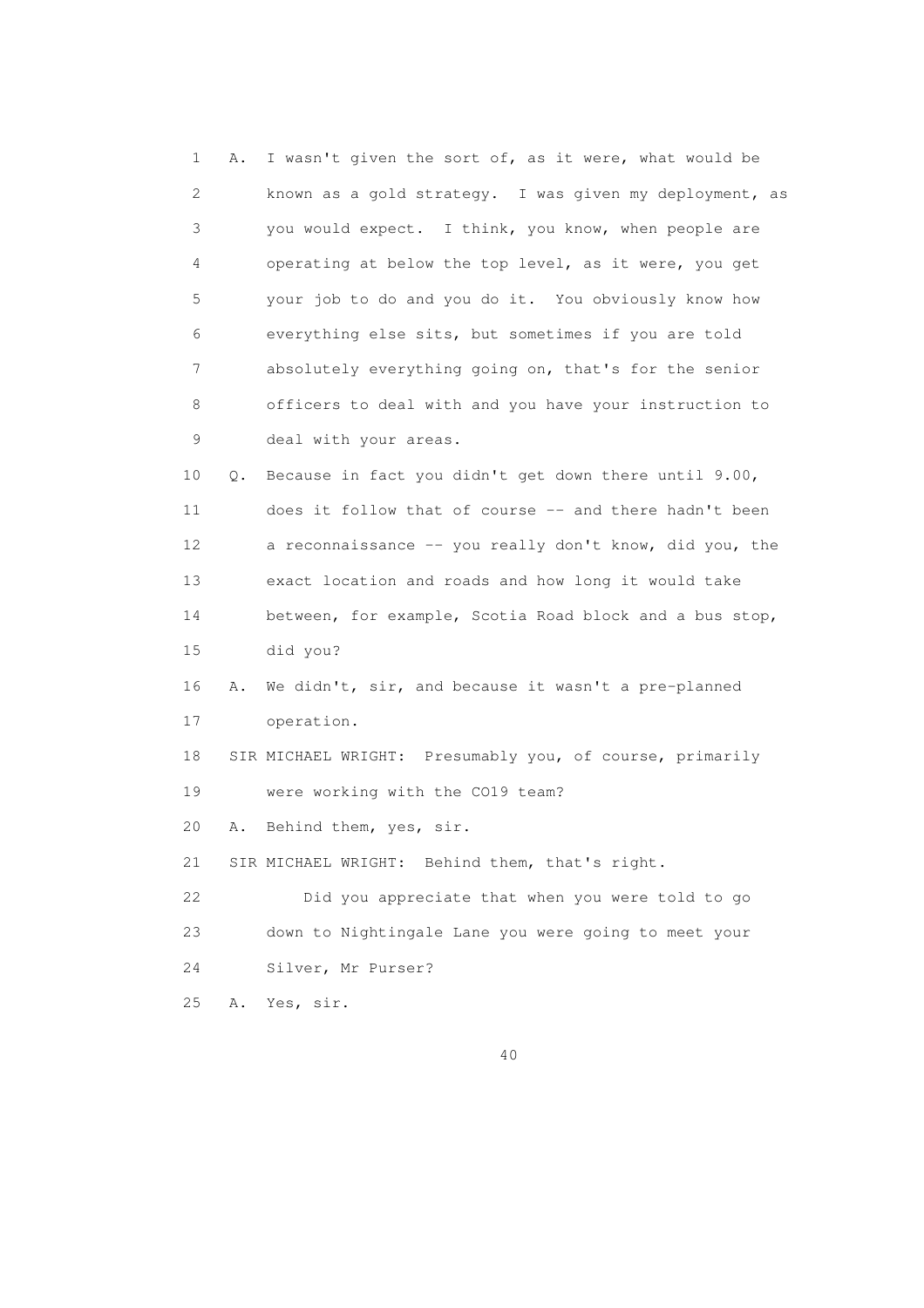1 SIR MICHAEL WRIGHT: Who would then -- did you know -- be 2 briefing the CO19 team? 3 A. Yes, I mean, that was the point of going there because 4 he said he would be briefing -- 5 SIR MICHAEL WRIGHT: To get in on the briefing? 6 A. Yes, sir. 7 SIR MICHAEL WRIGHT: So it follows, as Mr Mansfield is 8 putting to you, that however long the red team might 9 have been down at Scotia Road, the CO19 team wasn't 10 there? 11 A. Yes, sir. 12 SIR MICHAEL WRIGHT: And that you knew? 13 A. Yes, sir. 14 MR MANSFIELD: Just moving it on from that position, in 15 other words after the briefing and the others have gone, 16 as you have said, you don't get to the TA Centre and you 17 have described the route that you used. 18 Can I ask you a hypothetical. I will start at the 19 beginning. Could you have come on duty earlier that day 20 if somebody had thought about this in enough time? 21 Could you have come on before you did? 22 A. I mean, of course I could have come on earlier in the 23 day, sir. 24 Q. Yes. I'm sorry, it may seem obviously. For example, if 25 someone had really thought about it, could you as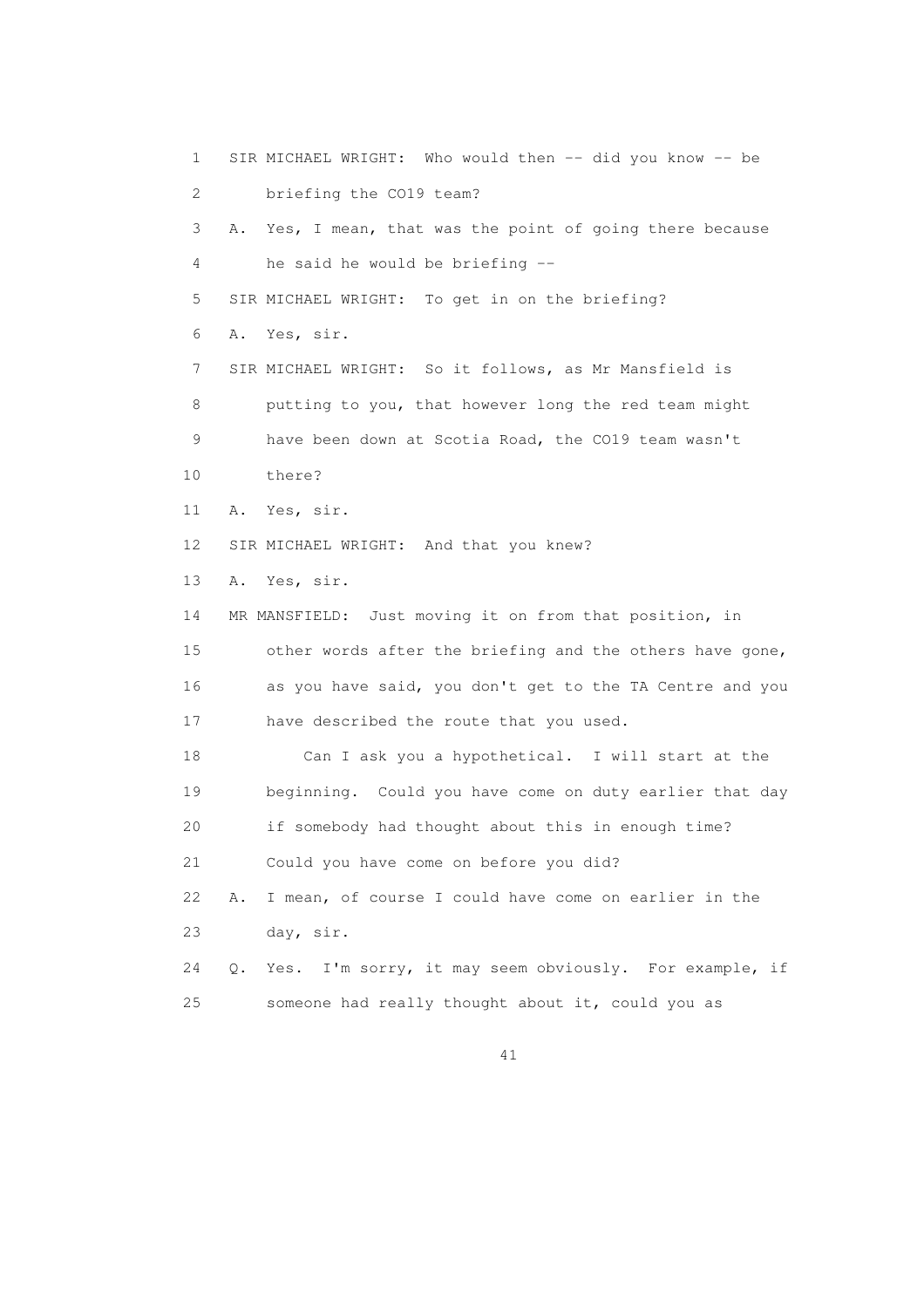| 1  |           | an arrest team have been available sometime after        |
|----|-----------|----------------------------------------------------------|
| 2  |           | 6 o'clock?                                               |
| 3  | Α.        | I mean, I refer you back to the answer I have given,     |
| 4  |           | sir, which, you know, we had to go behind the firearms   |
| 5  |           | team.                                                    |
| 6  | Q.        | Yes. But you could have come on earlier?                 |
| 7  | Α.        | I could have come on earlier, yes.                       |
| 8  | Q.        | Had you got to the TA Centre much earlier with the CO19, |
| 9  |           | much earlier of course, and you had the call which we    |
| 10 |           | have itemised or identified at somewhere near 9.48,      |
| 11 |           | 9.49, that this person on the bus was to be stopped by   |
| 12 |           | you, if you had been going from the TA Centre,           |
| 13 |           | presumably you would have gone straight down the         |
| 14 |           | number 2 route from the TA Centre; is that right?        |
| 15 | Α.        | Most likely, yes, sir.                                   |
| 16 | Q.        | Right. Using, as you have called it, the blues and       |
| 17 |           | twos, you can drive on the wrong side of the road and    |
| 18 |           | all the rest of it; is that right.                       |
| 19 | Α.        | I mean, there are certain instructions. At the<br>Yes.   |
| 20 |           | end of the day you can drive through traffic far more    |
| 21 |           | quickly than you could normally, yes, sir.               |
| 22 | $\circ$ . | You have indicated the route, which is logical: in other |
| 23 |           | words, you go to Stockwell through Clapham High Street   |
| 24 |           | and all the rest of it, and then have to turn back down  |
| 25 |           | the road towards Brixton to face the bus.                |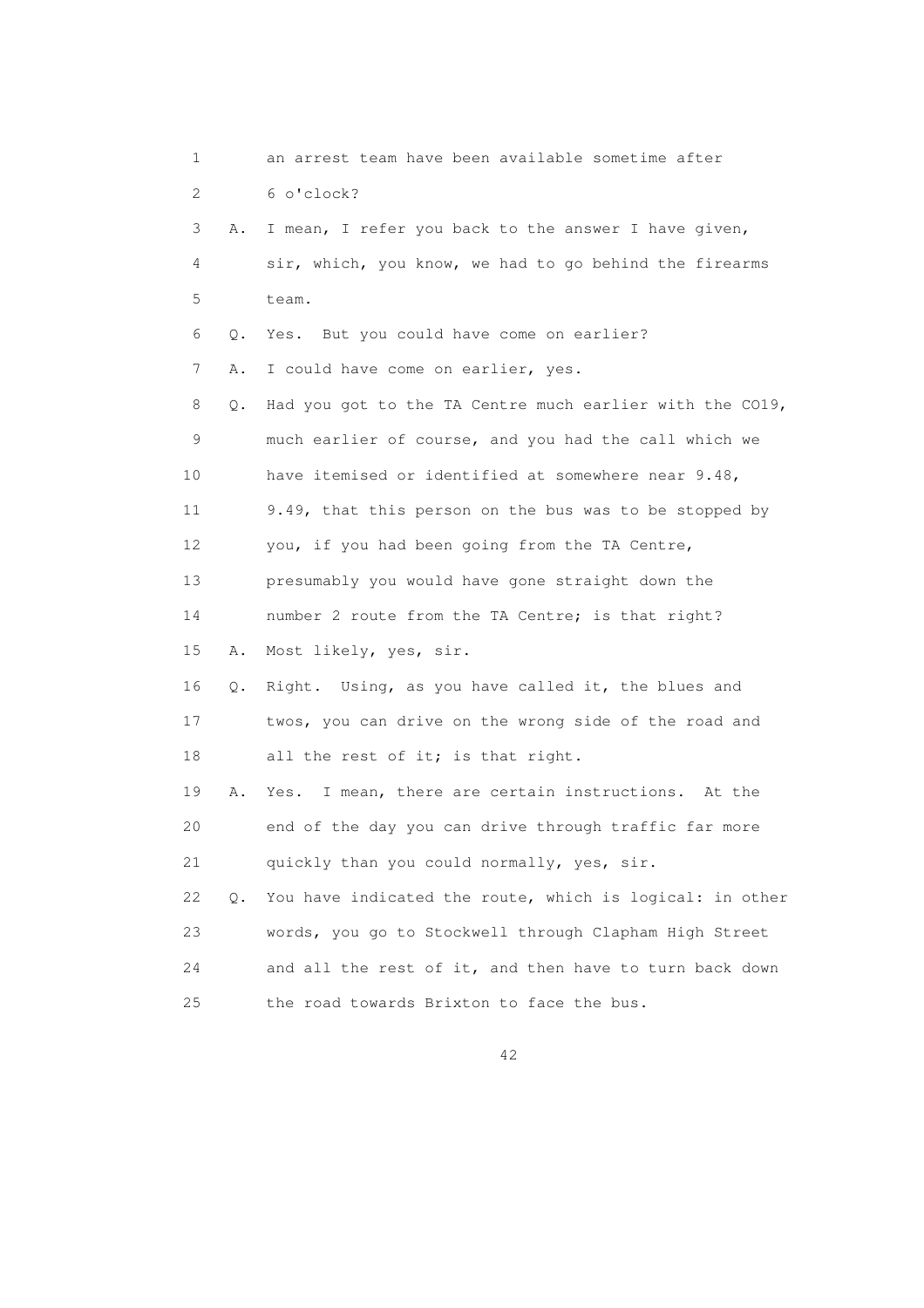1 I want to deal with the situation there with the 2 blues and twos. Because you had been told it wasn't 3 a suspect, or that's what it amounted to, you were using 4 the warning equipment. I just want to go through what 5 you have said about that. 6 Would you look at your statement of 24 July. Do you 7 have it there? 8 A. Yes, sir, I do. 9 Q. It's the second page. I just take it in order as to how 10 you have described this part of it. It's page 338, if 11 anybody wants to follow it. You will see you describe 12 the car departing Nightingale Lane. Do you see that: 13 "My team was travelling in an unmarked 14 Vauxhall Zafira ..." 15 And then you give the number. 16 A. Yes, sir. 17 Q. "We travelled closer to the venue using warning 18 equipment of two tones, blue light and flashing 19 headlights. McAuley obtained the registration of the 20 bus ..." 21 And so on. Then you deal with the call from Silver 22 and then the firearms team undertaking the stop. So 23 that's how you describe it there. 24 Then you make another statement on 31 July 2007, 25 page 339 onwards, and you give a description here on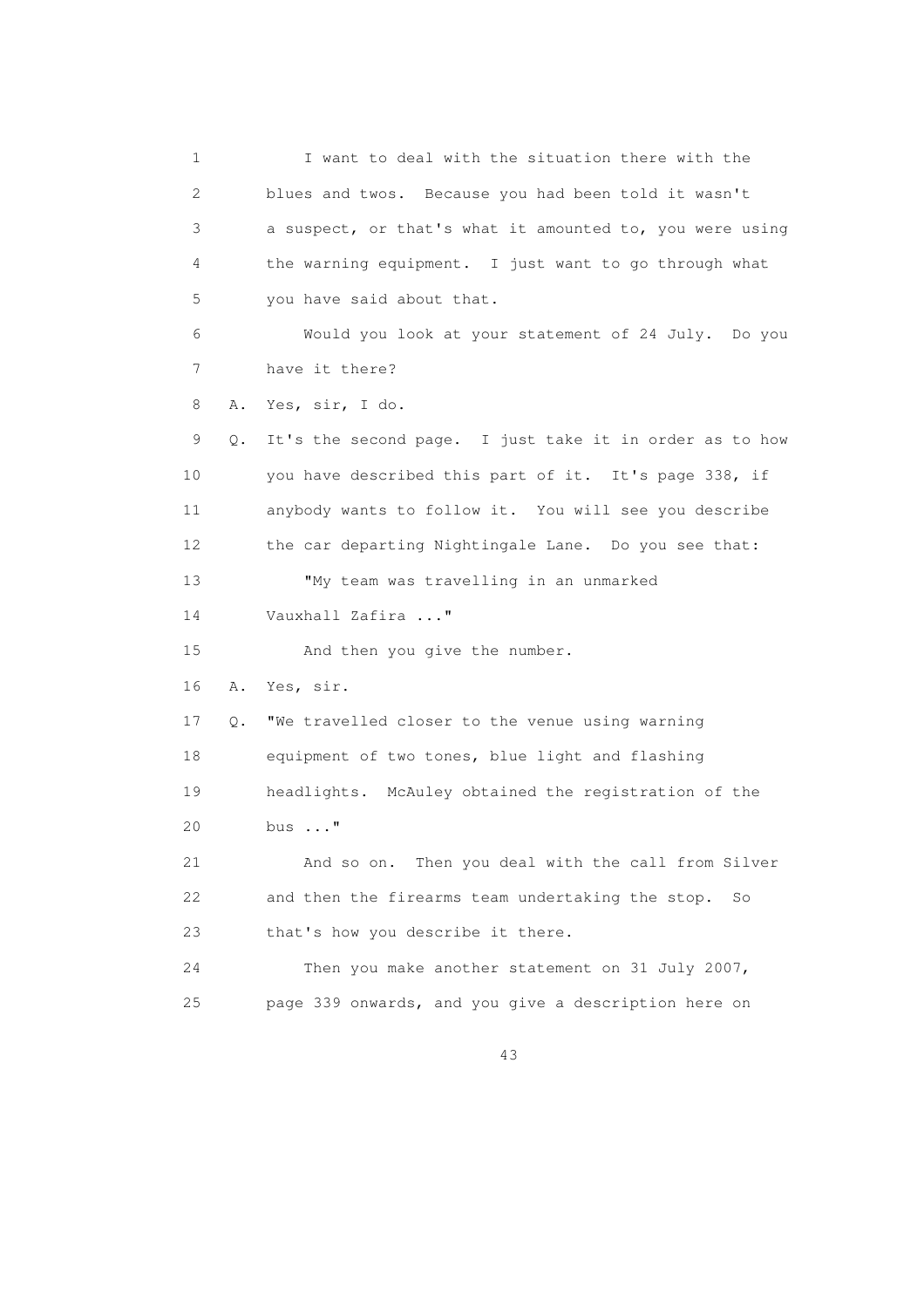1 page 341. Once again, the second paragraph towards the 2 end:

 3 "Hillier received a mobile phone call from 4 Silver ... clear instructions to stand down ..." 5 And so on. The next paragraph: 6 "We had not been behind the bus for very long when 7 we were stood down. At this point we were in the 8 vehicle behind the bus with our blue lights on. We 9 turned our warning equipment off. A vehicle passed 10 through." 11 So it looks as though, from that description, you 12 did have the warning equipment on when you were right 13 behind the bus. So in other words you had come in the 14 opposite direction with the warning equipment on; you 15 had turned round to follow the bus with the warning 16 equipment on; and you were behind the bus with the 17 warning equipment on? 18 A. Yes, I totally accept that from the second statement, 19 sir, and obviously the first statement which you 20 referred to, it said we travelled to the vicinity. 21 In my preparation, you know, I have obviously looked 22 at those two statements, sir, and I have obviously also 23 looked at the evidence that I gave in court, and 24 that's -- you know, and there is a slight contradiction

25 because --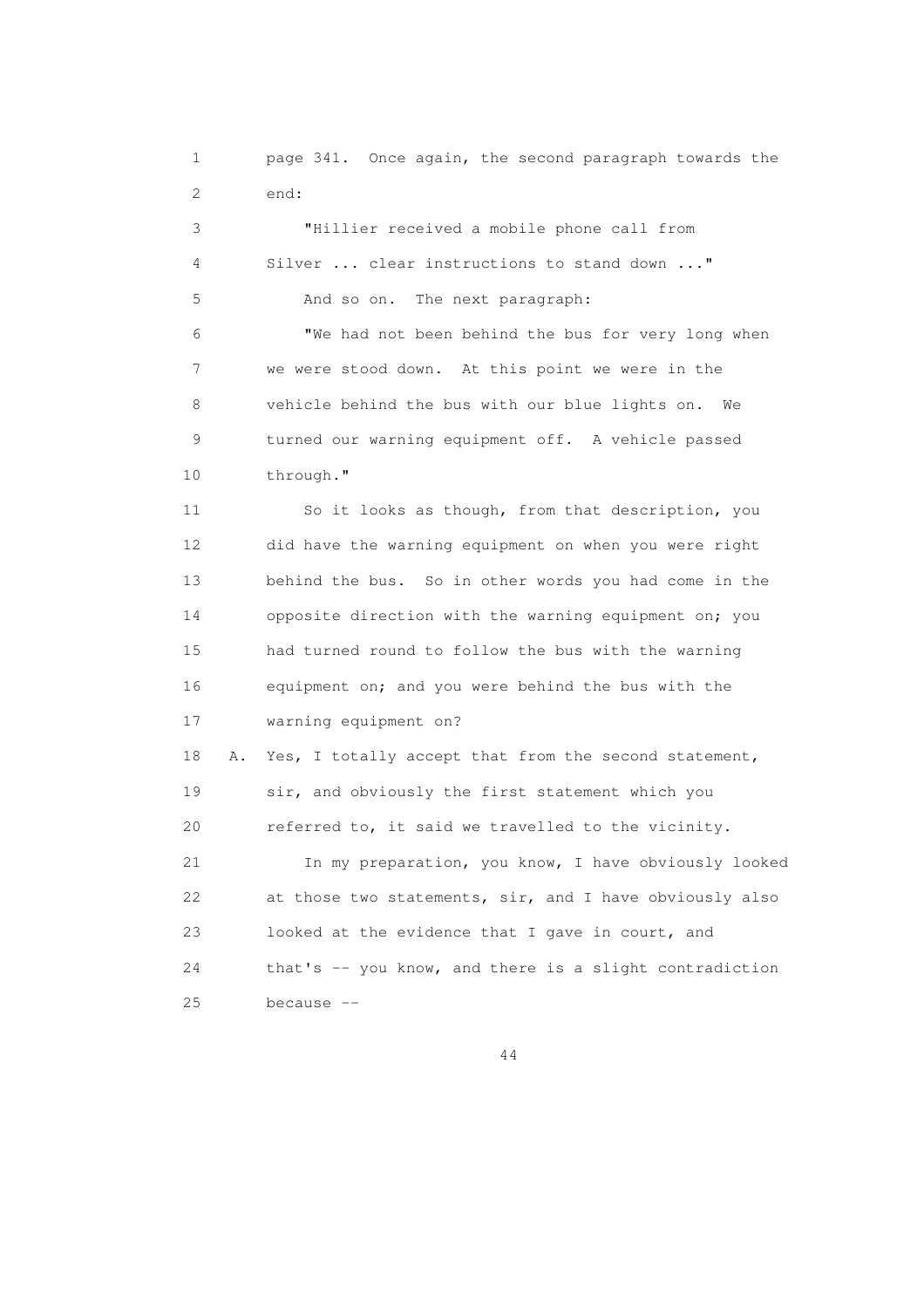1 Q. Please understand I am not trying to point out

2 a contradiction at all.

 3 A. Sorry, but you have asked me the question. The first 4 statement would infer that I travelled to the vicinity 5 on the blue light and the second statement would infer 6 that I was behind the bus on the blue light.

 7 The second statement, sir, was given two years after 8 the event. It was also given in a manner that I am not 9 used to. I make absolutely no criticism of the person 10 taking that statement, but I was interviewed, it was 11 typed, it was sent to me. There were massive changes on 12 that typed version that was sent back and, you know, 13 there is a comma in the second statement which changes 14 the meaning, because if the comma was to move to 15 following, and then "with the warning equipment" -- you 16 know, you could change.

 17 So that is why I have said in the evidence today 18 I cannot be sure whether I had my equipment -- 19 Q. I want to come to this. You do recognise the 20 significance of this point, don't you? 21 A. Well, I mean, I think, you know, it's significant to the 22 surveillance team because the surveillance -- the grey 23 team leader said he didn't see us coming in, and if we 24 had our equipment on or had our equipment off, you know,

25 that's obviously more likely.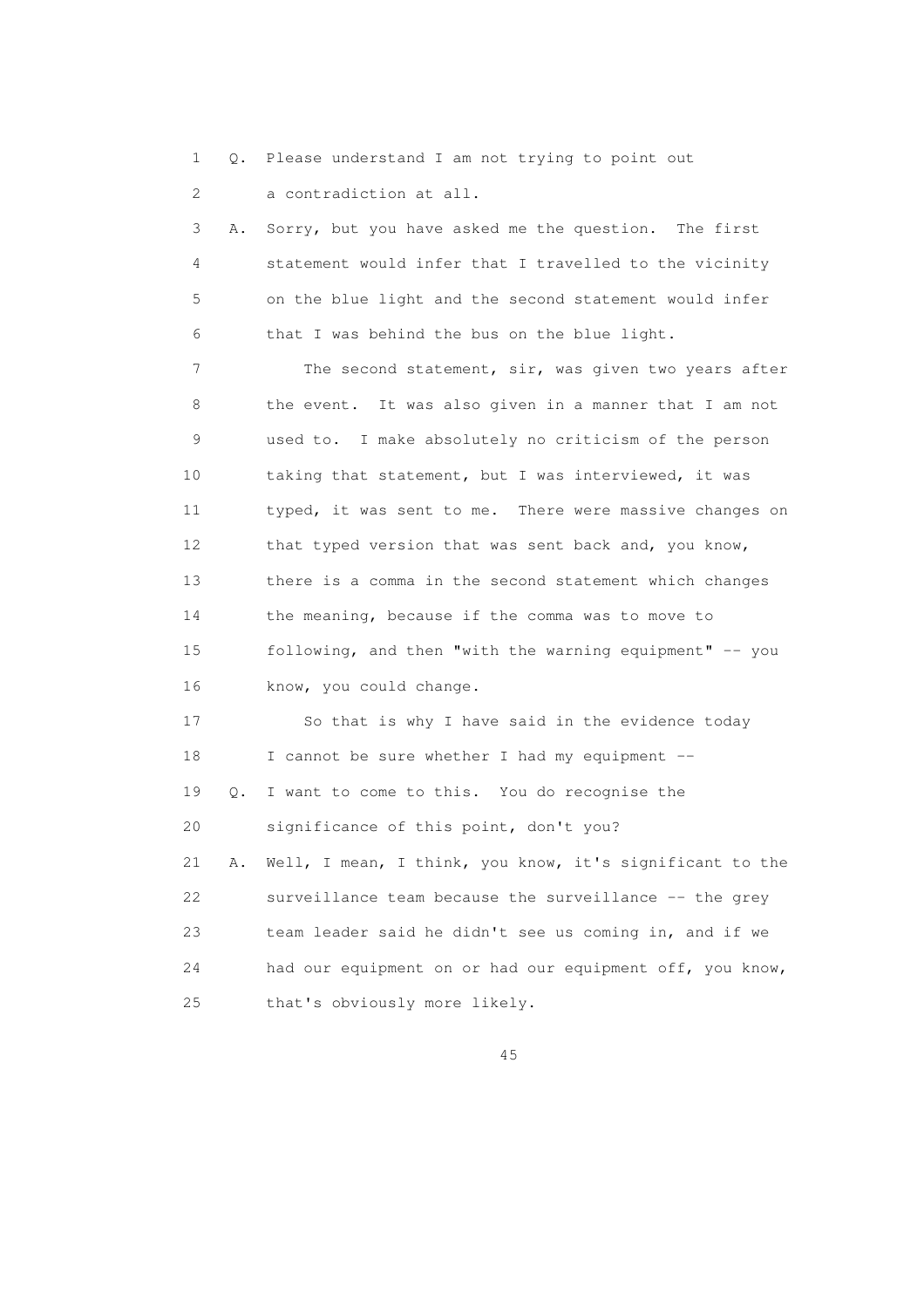1 Having said that, sir, you know, we swept round 2 doing an u-ey in the road, and I would have thought the 3 surveillance team would have seen us. They have 4 obviously said that they didn't, and I can't -- 5 Q. It's not about what the grey team may or may not have 6 seen; it's what in fact was being claimed within seconds 7 of you being called off was an identified suicide bomber 8 on the top deck of the back of the bus. 9 If he had been a bomber and you had been sent in, 10 blues and twos, down the Stockwell -- not a criticism of 11 you, you follow -- down the Stockwell Road, and then you 12 do a turn and you are right up behind the bus, and this 13 is minutes before he's shot dead down in Stockwell tube 14 station, the whole operation would have been compromised 15 at that point. 16 That's what the risk was; not by you, because you 17 were told, and you did what you had to do. Do you 18 follow? A high risk of compromise from the control 19 room, wasn't there? 20 A. I think in fairness to the control room they would 21 probably expect that we would travel to the vicinity, as 22 I have said in my first statement, and as you approach, 23 even if you are going in for an arrest or a stop or to 24 get someone as a witness, you would probably turn your 25 lights on until you were comfortable behind the bus and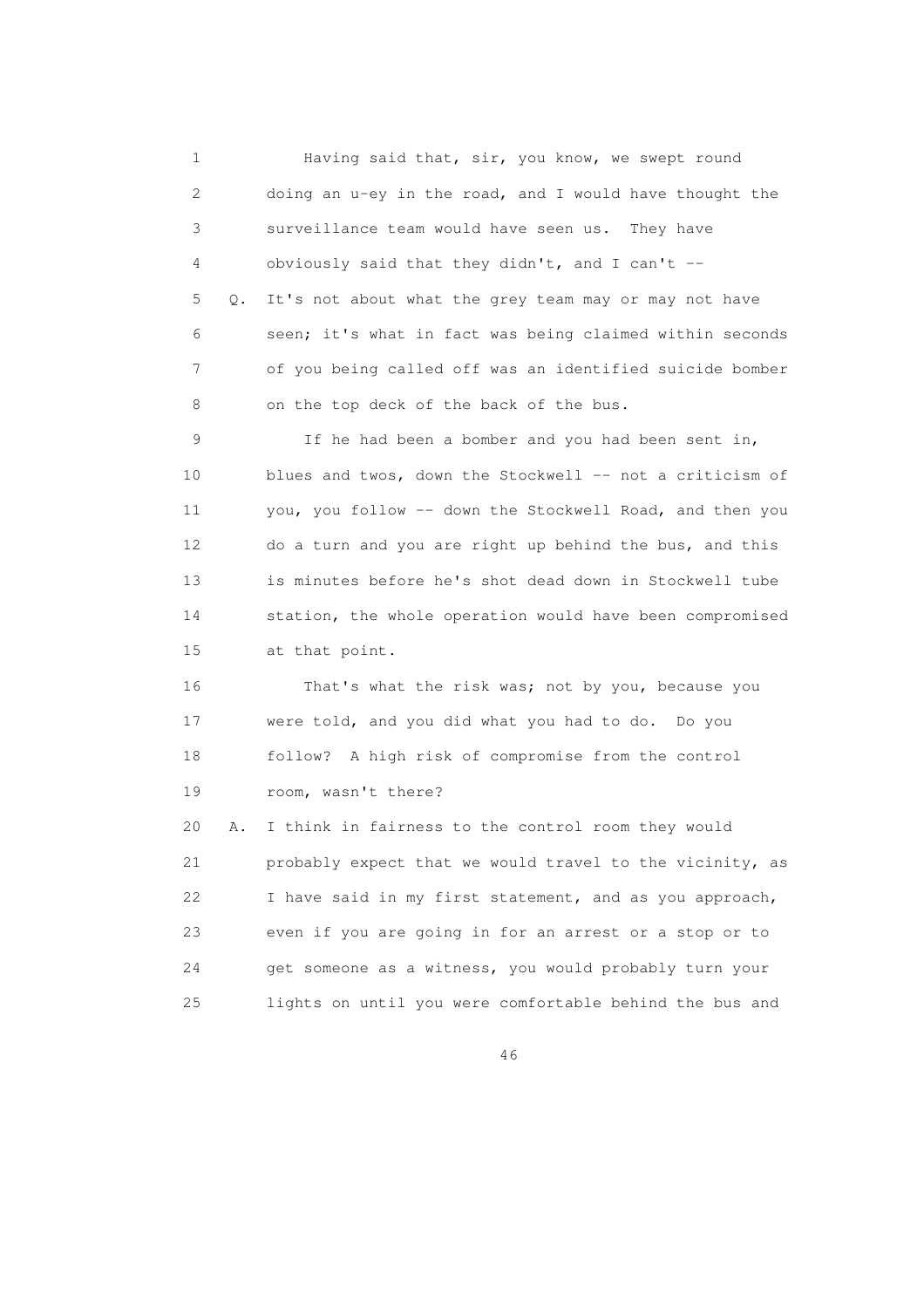1 turn them on (sic) again, you know.

2 I mean, you say --

 3 SIR MICHAEL WRIGHT: But you were being sent out to pick up 4 not a suspect but a witness? 5 A. Yeah, absolutely -- 6 SIR MICHAEL WRIGHT: The point I want to know is this: if 7 that's what you are going to do, there is no reason why 8 you shouldn't use your blue lights, is there? 9 A. Yes, and at the point -- you know, until we had had the 10 call, he wasn't in the category of a potential suicide 11 bomber, sir. 12 SIR MICHAEL WRIGHT: I think Mr Mansfield is looking at this 13 from a different direction. The point really is that 14 because of what you had been told to do -- it's not your 15 fault. 16 A. No, sir. 17 SIR MICHAEL WRIGHT: You did what you were told to do, go in 18 and pick up this man on the bus. The point Mr Mansfield 19 I think is making -- he will tell me if I'm wrong -- is 20 that inevitably you were likely to, in effect, blow the 21 operation. 22 A. But, as I say in reply to Mr -- 23 SIR MICHAEL WRIGHT: Is that right? 24 A. In reply to that, yes, if he was a suicide and you had 25 come behind him with big blue lights, yes.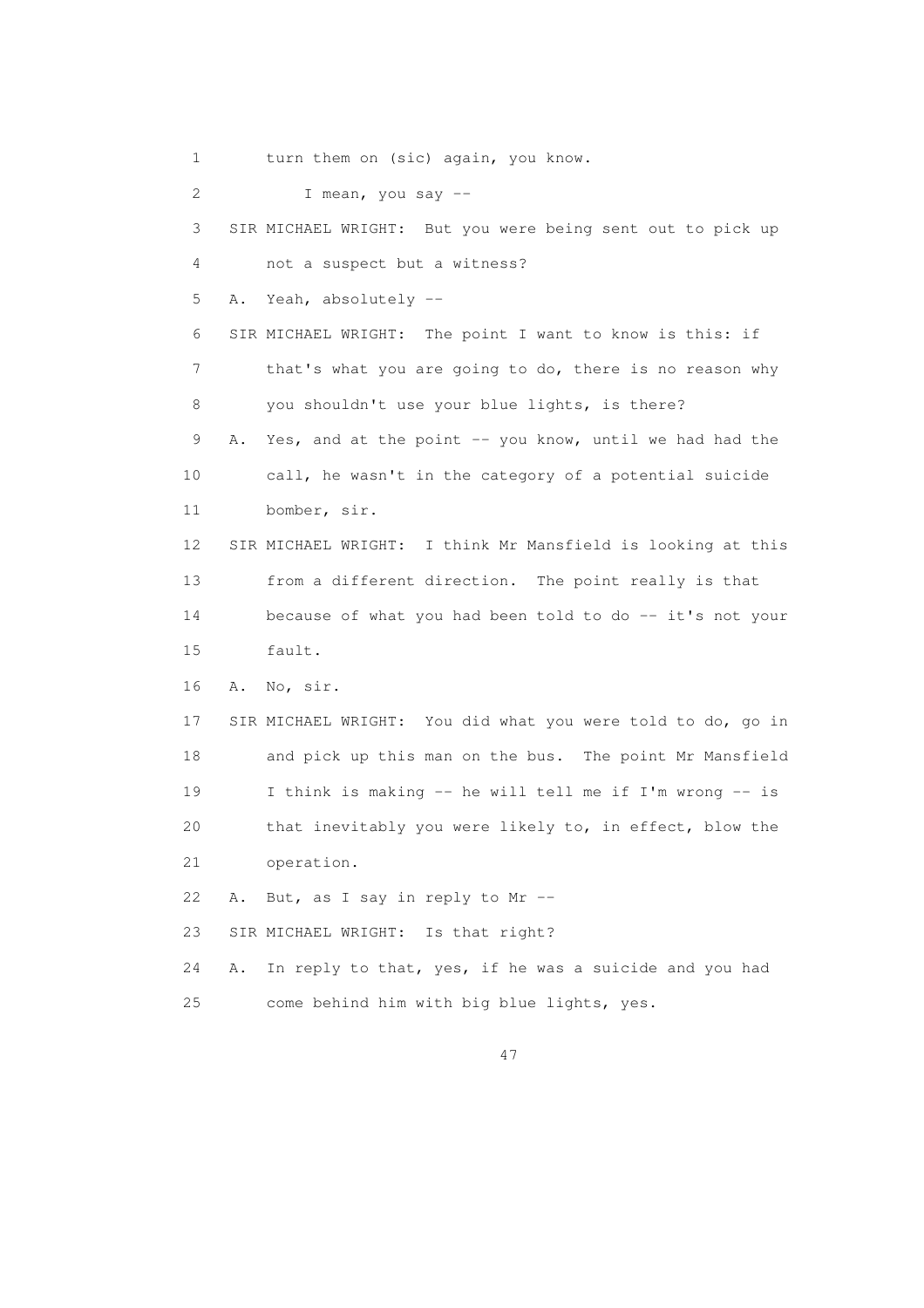1 But I mean, you know, Mr Mansfield makes the point 2 that sort of potentially my evidence assists the control 3 room but, you know, you could say potentially my 4 evidence assists the grey team leader, who gives 5 evidence that he didn't see me coming on to the plot and 6 whether I had my blue light on or not goes towards his 7 evidence as well, sir. 8 MR MANSFIELD: This theme for very different reasons was put 9 to you in the Health and Safety trial and I'm going to 10 deal with your cross-examination by those representing 11 the Commissioner at that point. 12 The evidence that you gave, there are two separate 13 passages. Monday, 15 October, page 22. You have it 14 there. Page 22, line 14, the questioning is taken up: 15 "Question: And to do so you were prepared to flash 16 your lights and sound your horn and your siren, in other 17 words to speak to somebody who was not believed to be 18 a suspect; that is correct?" 19 All right? That's the precursor. You say: 20 "Answer: Yes, sir, because of course that person 21 wasn't the suspect. 22 "Question: You were miles away from the target 23 premises weren't you? 24 "Answer: That is correct. 25 "Question: So you would not compromise the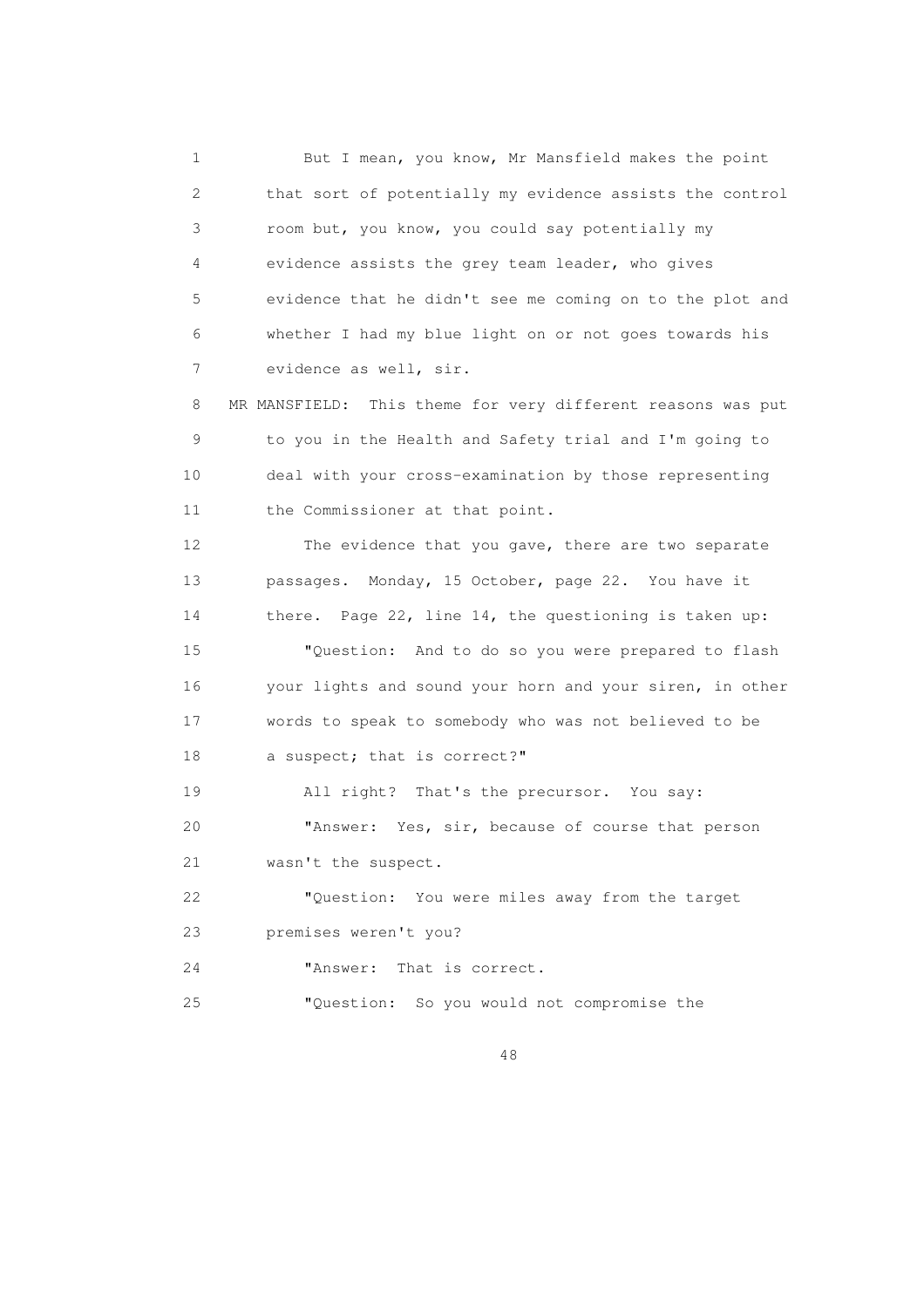1 operation going on at Scotia Road?

2 **"Answer:** That is correct.

 3 "Question: And if the person was not a suspect, 4 there would be no harm in him realising a police car was 5 stopping the bus?" 6 And you agree. 7 A. Sir, I mean, all I can say in answer to the wider 8 question is: yes, I gave that evidence, as I said, when 9 I was giving my evidence-in-chief, sir. Please can I -- 10 Q. Would you like to look at that? Certainly. 11 A. I did give the evidence and I know I gave the evidence 12 that I was behind the bus. At that time -- we travelled 13 to the bus using blues and twos -- I didn't put that 14 much weight on at what point we turned the blues and 15 twos off. Obviously in preparation of this trial there 16 has been more weight put on that question and I can 17 understand that, sir. 18 I have looked, you know, at what I have said, I have 19 looked at my first statement, which slightly contradicts 20 the second statement, and I have come to a point where 21 I cannot be clear, 100 per cent clear, at what point 22 I turned the lights off, sir. That's why I have given 23 the evidence today as I give. You know, there is not 24 anything lurking behind it that I don't -- you know,

49

25 that you may seek to suggest, sir.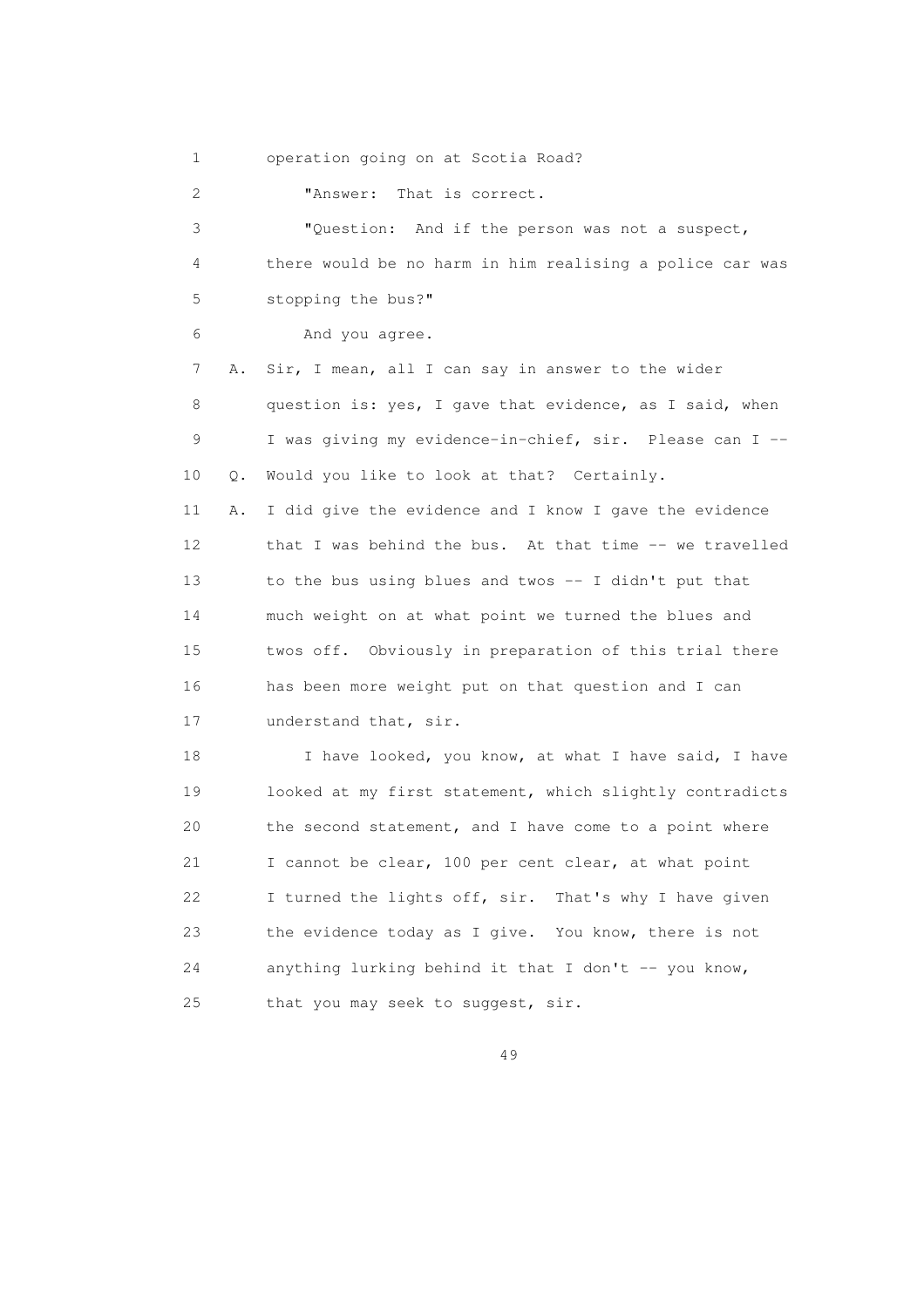1 Q. Mr Dingemans, please don't worry. I'm not suggesting 2 there is anything behind it. I am not trying to lead 3 you down an evidential alleyway; do you follow? I am 4 just trying to establish -- and it really has nothing to 5 do with you, it has everything to do with the control 6 room. 7 So could you look at page 9, please, of the same 8 stretch of evidence in which you were giving evidence at 9 the Old Bailey. It's the same date, Monday 15 October, 10 only these are the questions that came before by counsel 11 for the prosecution, for whom you had been called, 12 asking you. 13 At the bottom of page 9 you indicate you are 14 driving, travelling towards Stockwell, "couldn't tell 15 you where on the road it was"; route, couldn't recall 16 that. All right, fine: 17 "Question: You have told us about your motorcar. 18 Did you use any of the warning equipment as you made 19 your way towards the bus? 20 "Answer: I know when we were behind the bus we did, 21 and I think to get there we did as well, yes. 22 "Question: Some of us have seen it on TV but we may 23 not have a correct view of it. A blue light that sticks 24 on ..." 25 I think it should be "top" rather than "stop":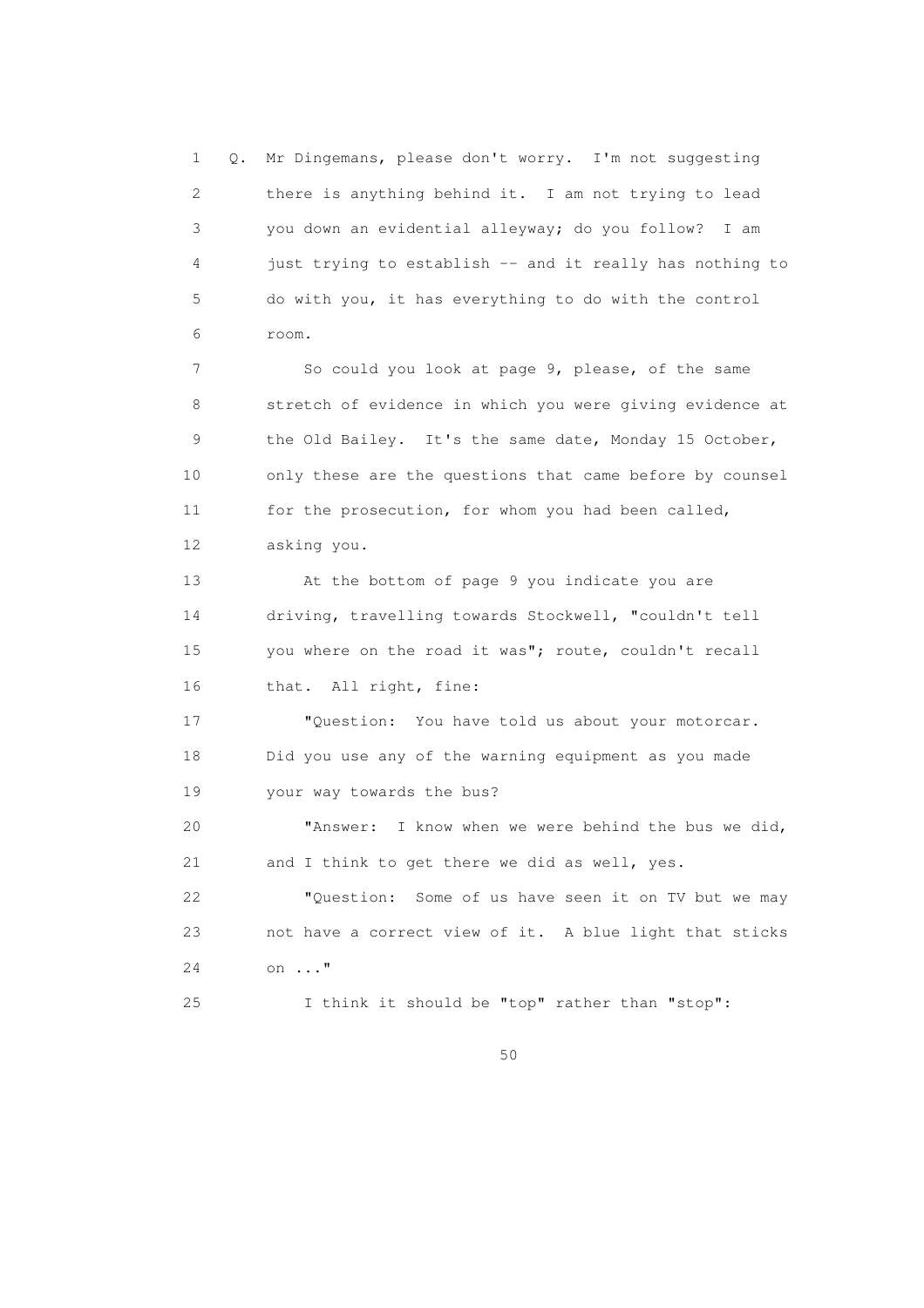1 **"...** is that right? 2 "Answer: Yes, you have a blue light that will go on 3 top, you have -- in the grille there is a blue light and 4 there is also sound as well, so you would have the 5 normal sound that you would hear, the two tones. 6 "Question: Are your headlights used at all in that 7 process? 8 "Answer: The headlights automatically sort of come 9 on and off, sort of alternatively. 10 "Question: Flashing? 11 "Answer: Yes." 12 Then you talk about the registration. 13 So that's the evidence that you have been talking 14 about that you gave at the Health and Safety trial, 15 isn't it? 16 A. That's correct, yes. 17 Q. What I would like to do, and if you can't help I won't 18 take it further: have you seen a compilation, CCTV, of 19 the lead-up into Stockwell station? 20 A. No. 21 Q. You haven't. I'm going to ask that you be shown 22 a stretch. 23 A. I have seen clips, you know, bits and bobs, but 24 I haven't sat there and watched the whole thing, sir. 25 Q. I'm not expecting you necessarily at this distance of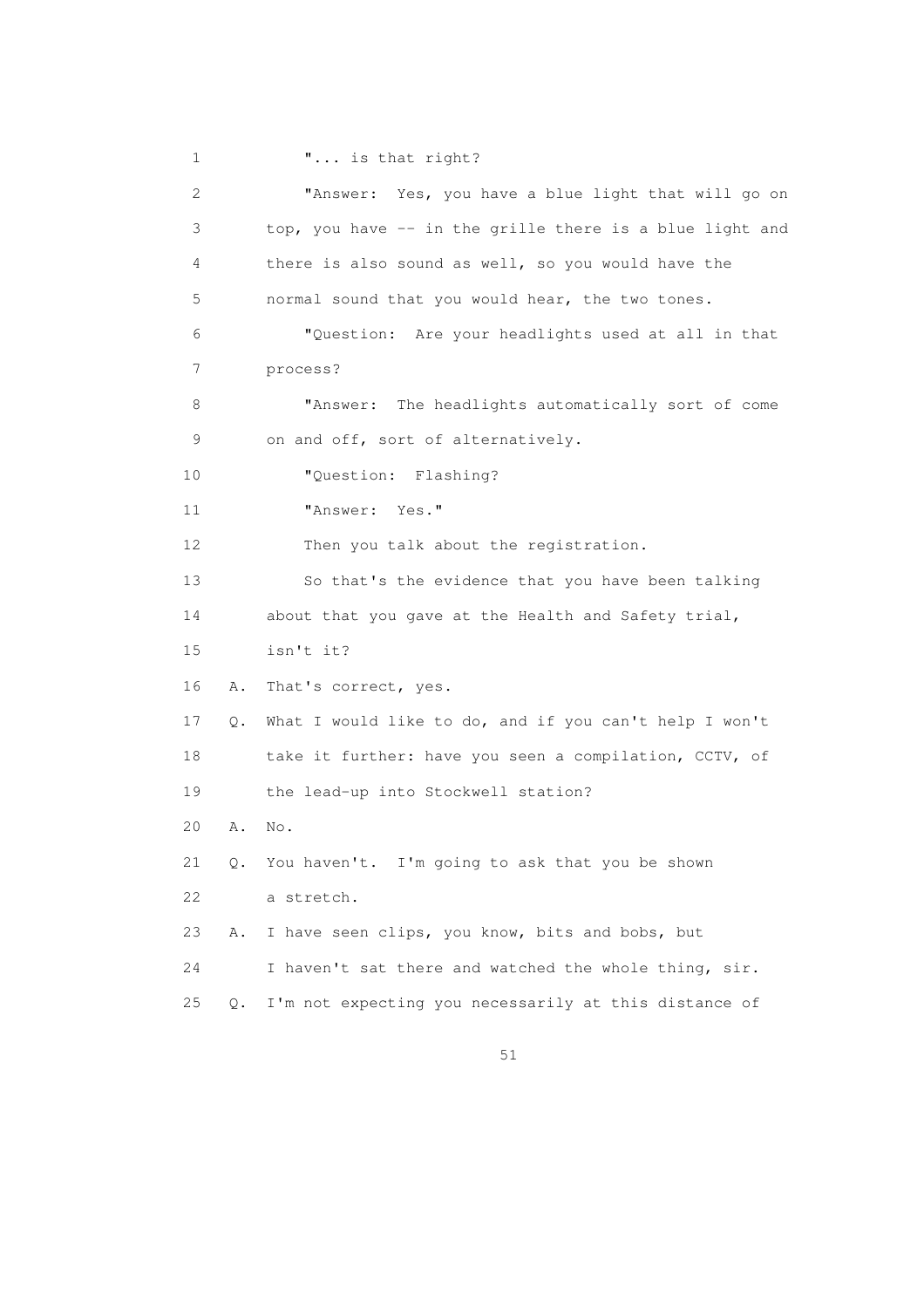1 time to be able to say: I think that's me or my car or 2 anything, it's just if you can help. Tom has kindly set 3 it up. 4 This is a CCTV looking from Stockwell tube station 5 down the road where you had gone, done a U-turn and come 6 back up. Do you follow? 7 A. Yes. 8 Q. You have the position. So the CCTV -- you see something 9 else first. 10 (Video footage shown) 11 So there is a bit of a pavement view first. 12 SIR MICHAEL WRIGHT: This is just before we see the traffic, 13 isn't it? 14 MR MANSFIELD: Yes, it is. The camera has an angle that 15 swings round and looks up the road. (Pause) 16 There we are. Pause a moment. There is a view up 17 the Stockwell Road and a shot of the bus. 18 SIR MICHAEL WRIGHT: Is it that bus? 19 MR MANSFIELD: It's the other bus, yes. Not the bus, 20 a number 2. It had already turned. Are any of the 21 vehicles there yours or you can't tell? 22 A. I think I would be guessing if I did, sir. I mean, 23 there is nothing in the first three or four cars which 24 wouldn't be a guess, and the rest -- I mean, it could go 25 seven back, could be a Zafira, eight ...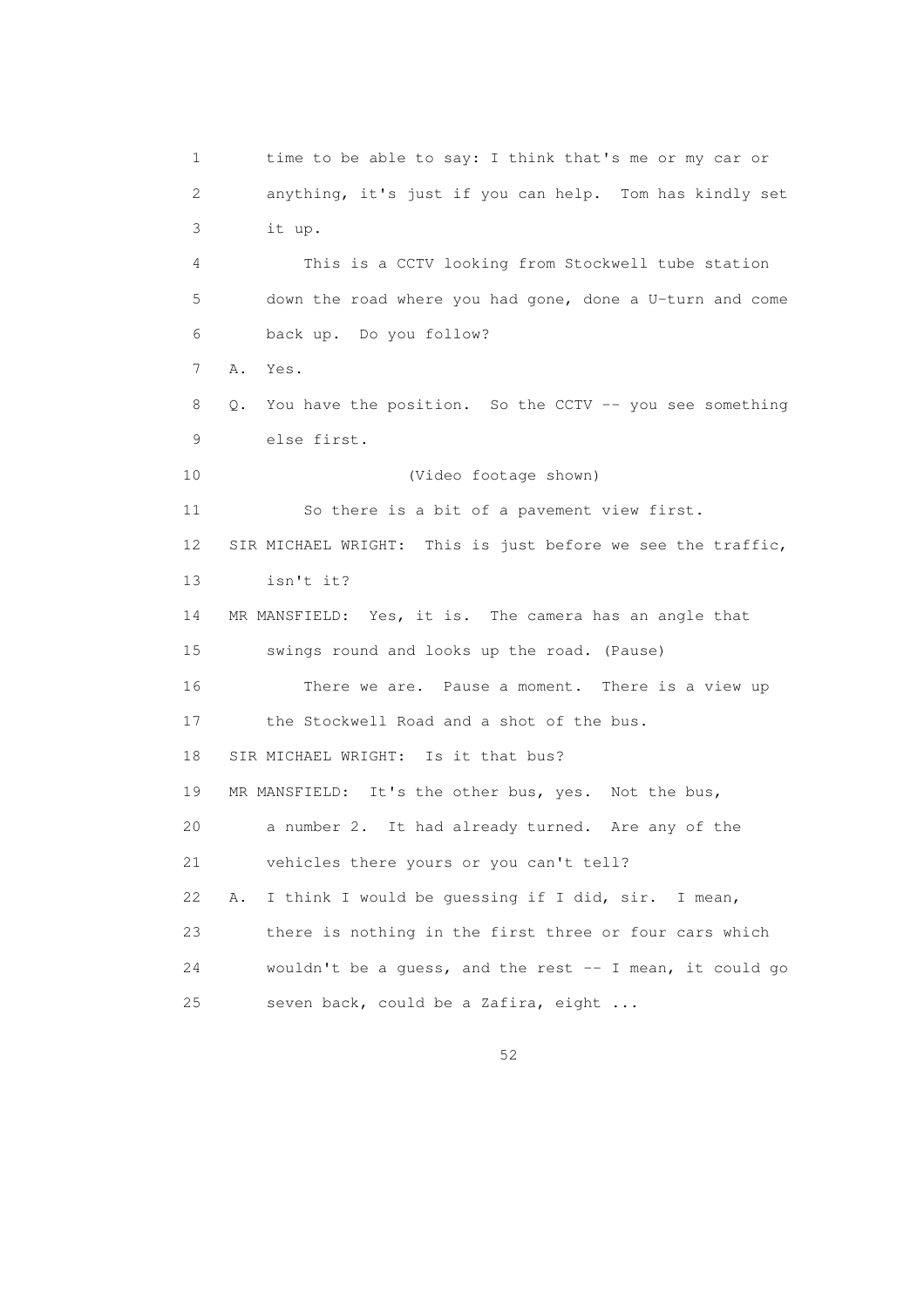1 Q. I will just let it run and if there is something there 2 that triggers your memory then we will stop it; 3 otherwise I'll leave it at that. Could we just run 4 through it? 5 A. Sorry, that vehicle on the right could -- does look like 6 a Vauxhall Zafira without -- 7 Q. Sorry, right. You mean in this still we have now -- 8 A. Yes, sir. 9 Q. -- the one as we look at it on the right, dark-coloured 10 at the front? 11 A. Yes, sir. 12 Q. Right. It looks like -- and I am not going to pin you 13 to it, don't worry -- but you think it looks like that. 14 So by the time you had got to the lights, the 15 number 2 that you are talking about, everybody else is 16 talking about as being followed, has already turned off 17 to the right? 18 A. I mean, that is how we saw it. We saw it going right 19 and the firearms team going to the left, sir. So -- 20 Q. Right. Can we just let it run on. (Pause) 21 You see there is a car coming up the outside there, 22 coming in. (Pause) Then it goes back again. Thank you. 23 I don't need it to go further. 24 So the best you can do is that that might have been 25 your dark car?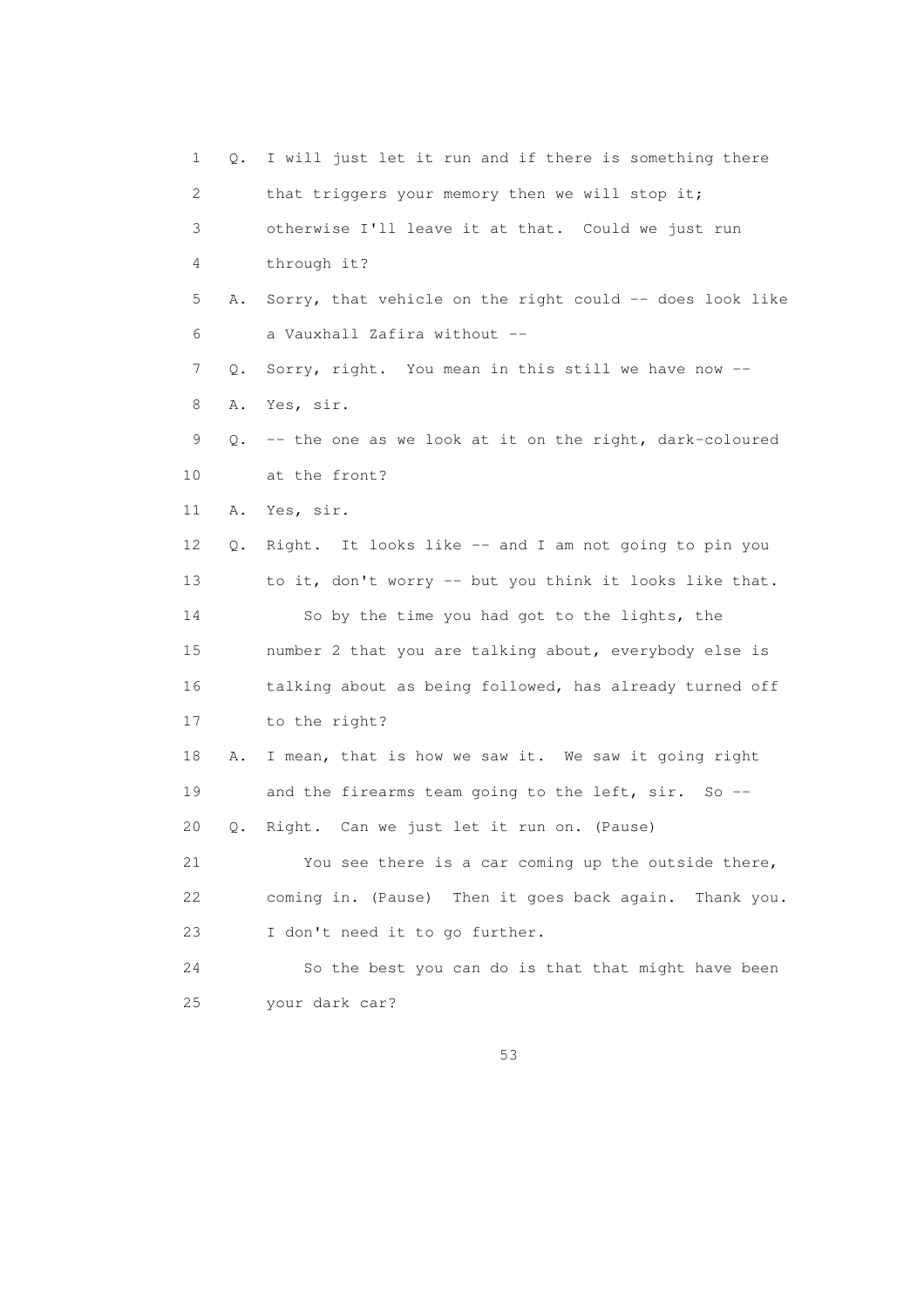1 A. It does have the appearance of a Vauxhall Zafira, yes, 2 sir. 3 MR MANSFIELD: Thank you very much. 4 SIR MICHAEL WRIGHT: Thank you. Mr Gibbs? 5 Questions from MR GIBBS 6 MR GIBBS: Sir, could I just deal with the sirens/lights 7 point. Mr Dingemans, I represent the red and grey 8 surveillance teams. 9 A. Yes, sir. 10 Q. Leaving on one side what you wrote in this statement or 11 that statement or said in the trial and all of that, can 12 we try and approach it from a common sense point of 13 view. 14 There was a surveillance team composed of a number 15 of cars and a number of officers who were quite tightly 16 around the number 2 bus on which Mr de Menezes was 17 sitting; yes? 18 A. I -- 19 Q. As you now know? 20 A. I mean, I haven't listened to all the surveillance 21 evidence but I presume that to be the case, yes, sir. 22 Q. Take that from me, perhaps. Those officers were engaged 23 in a covert follow. 24 A. Yes, sir. 25 Q. And not a single one of them saw a Zafira or any other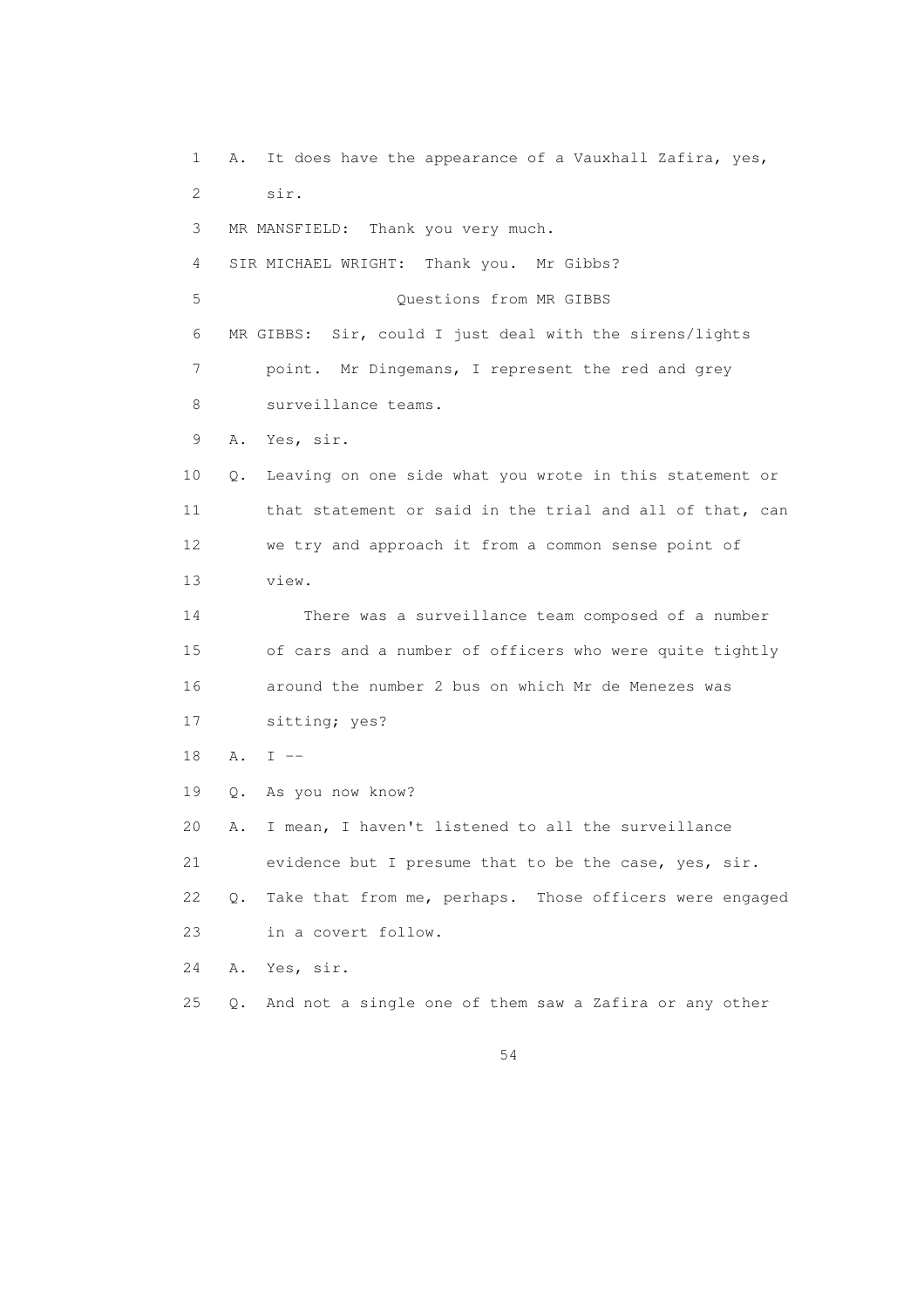1 car with lights and sirens come screaming past the bus 2 and tuck in behind it. Is that any comfort to you? 3 A. Not really, no, sir. 4 Q. If they had, they might have had something to say about 5 it, you would expect? 6 A. I am aware if you drive through a surveillance plot 7 that -- at a time when you are not supposed to, then 8 that is one way to upset surveillance officers, yes. 9 SIR MICHAEL WRIGHT: And no doubt there are others. 10 MR GIBBS: Now, you have described telephone conversations 11 between someone in your car and a surveillance officer 12 who we are calling James. That's certainly the 13 telephone that was being rung. 14 Was it Mr McAuley who was doing the talking? 15 A. Yes, sir. 16 Q. I am just going to ask that part of his statement be 17 brought up on screen and that may clear it all up. It's 18 statement page 1044. I am looking at a passage which 19 begins by the first holepunch. If Tom could do those 20 ten lines, yes. 21 Do you see, "I made contact with the surveillance 22 officer whose name was Hotel 5", just to the right of 23 the holepunch? 24 A. Yes, sir. 25 Q. "I made contact with the surveillance officer whose name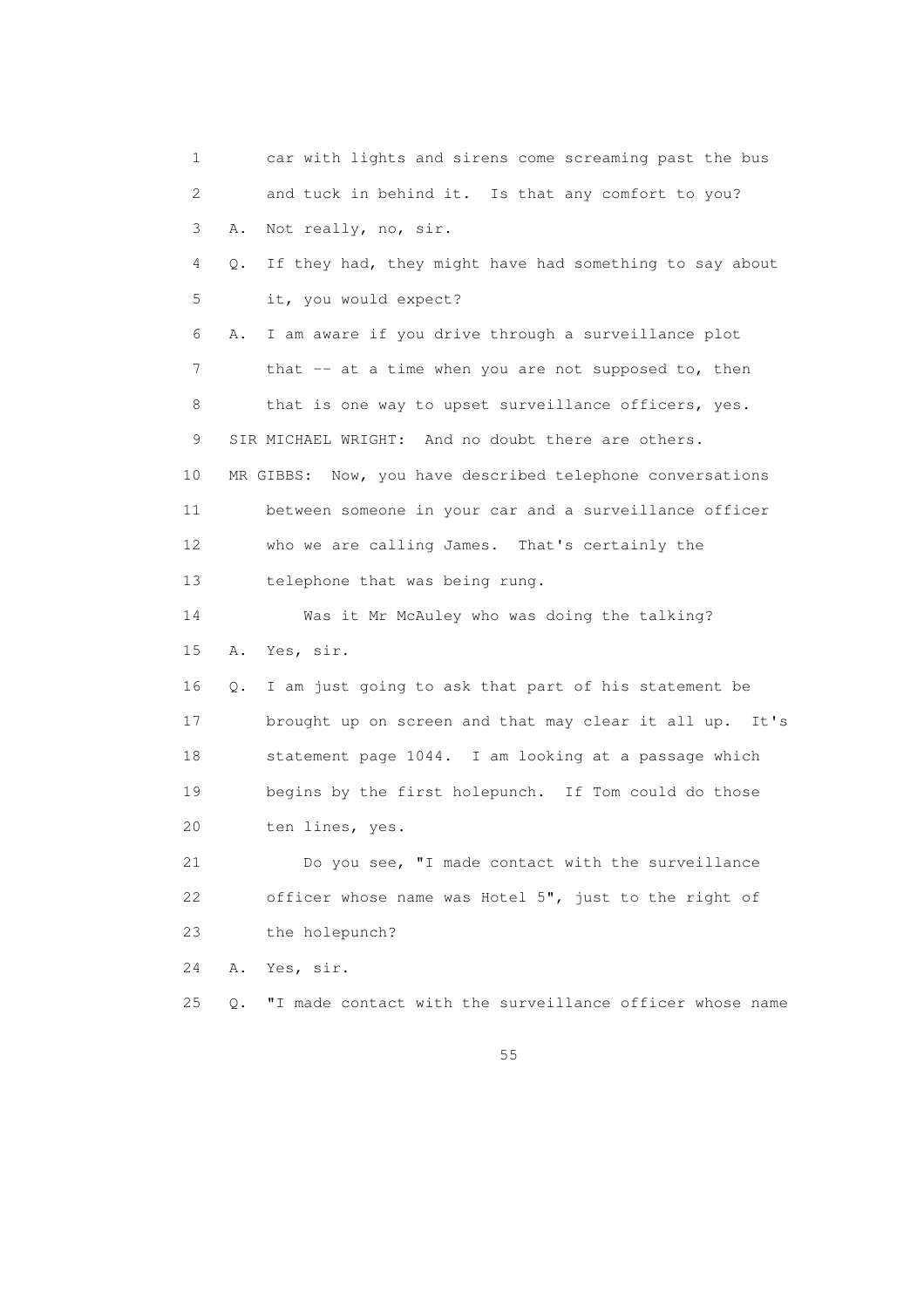| 1  |    | was Hotel 5 and he informed me that the bus was near to  |
|----|----|----------------------------------------------------------|
| 2  |    | the Brixton Academy and the registration number was      |
| 3  |    | [so-and-so]. I relayed this information."                |
| 4  |    | Do you remember that?                                    |
| 5  | Α. | I remember Mr McAuley obtaining the registration of the  |
| 6  |    | relevant bus, yes, sir.                                  |
| 7  | Q. | If it helps you, we know that the telephone records show |
| 8  |    | calls at 9.52, at 9.54 and a short call at 9.56.         |
| 9  | Α. | Yes, sir.                                                |
| 10 | Q. | "After a few minutes I again telephoned Hotel 5, who     |
| 11 |    | told me the bus was in the Stockwell Road at the         |
| 12 |    | junction with Stansfield Road."                          |
| 13 |    | That's in fact not far beyond the Academy. Do you        |
| 14 |    | remember that?                                           |
| 15 | Α. | Yes, sir.                                                |
| 16 | Q. | "A short time later we observed the bus and positioned   |
| 17 |    | ourselves in Stockwell Road a safe distance behind       |
| 18 |    | $it \dots$ "                                             |
| 19 |    | Do you remember that?                                    |
| 20 | Α. | I remember coming round and, as it were, getting behind  |
| 21 |    | the bus, yes, sir.                                       |
| 22 | 0. | " and at this time Detective Constable Hillier "         |
| 23 |    | Was he another member of your team in your car?          |
| 24 | Α. | He was, and he was the one that answered my phone from   |
| 25 |    | Mr Purser, yes, sir.                                     |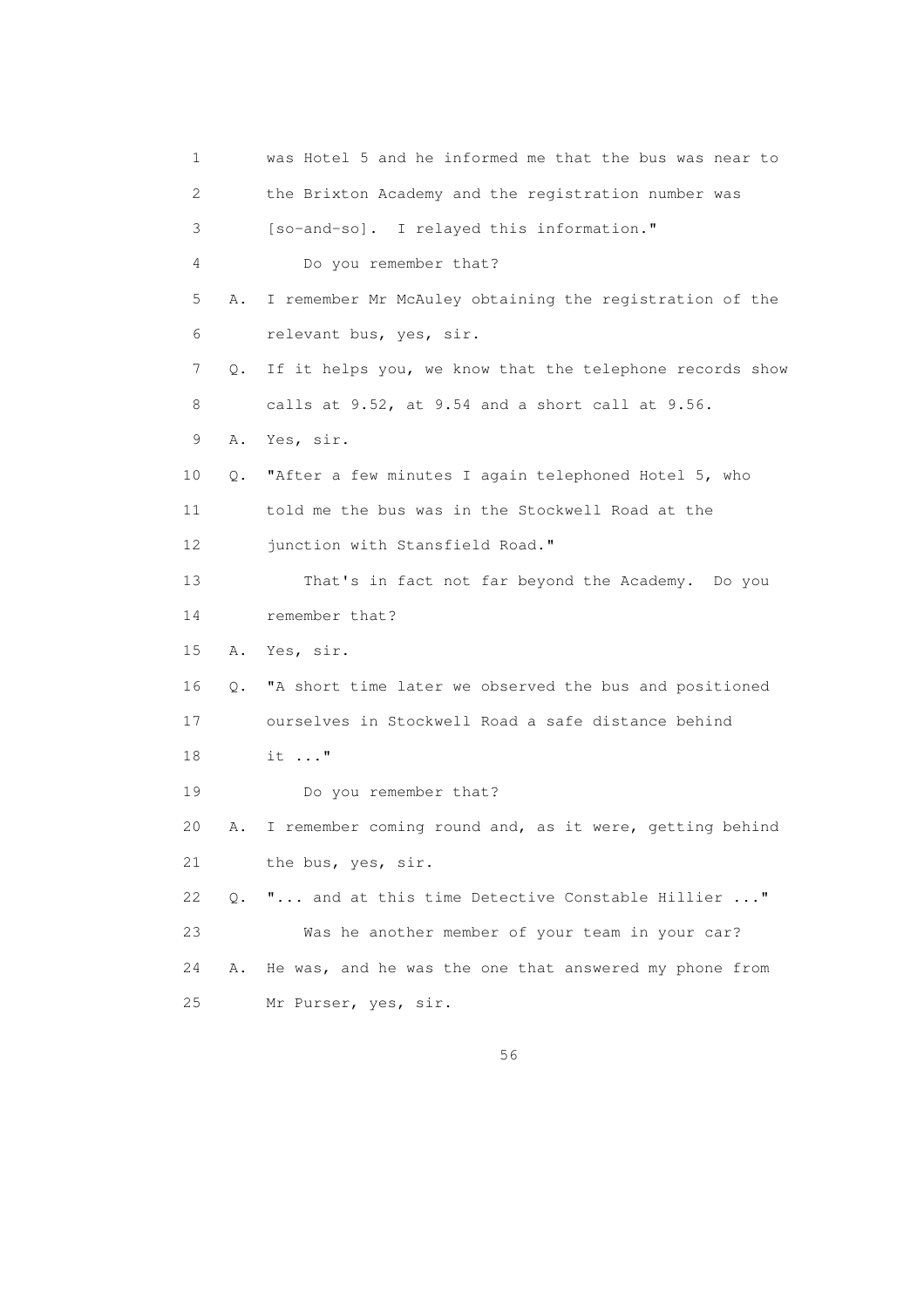1 Q. That's what he says:

```
 2 "At this time DC Hillier took a call on 
3 DS Dingemans' mobile from Mr Purser and Mr Hillier 
4 relayed the instruction that the firearms team would now 
5 undertake the stop on the male and we were not to 
 6 attempt to stop the male." 
7 We have a call of 35 seconds at 9.58. 
8 A. Sir. 
9 Q. All right? Would that fit in with how you remember it? 
10 A. As I say, it fits in with the fact that we turned. 
11 I have been asked whether we were right behind the bus 
12 and I said, you know, we were either right behind the 
13 bus, or one or two cars. You know, a two- or three-car 
14 cover would probably be, you know, a description of 
15 a safe distance. 
16 Q. Thank you. That's all I need from the statement of your 
17 brother officer. 
18 So just explain this to us, would you: were you 
19 using the lights and the sirens to make progress as fast 
20 as you could to where you were being told the bus was? 
21 A. Yes, sir. 
22 Q. Were you using the lights and sirens or proposing to use 
23 the lights and sirens to stop the bus and board it? 
24 A. We would have used lights and sirens to stop the bus. 
25 We would have driven in front of the bus with that
```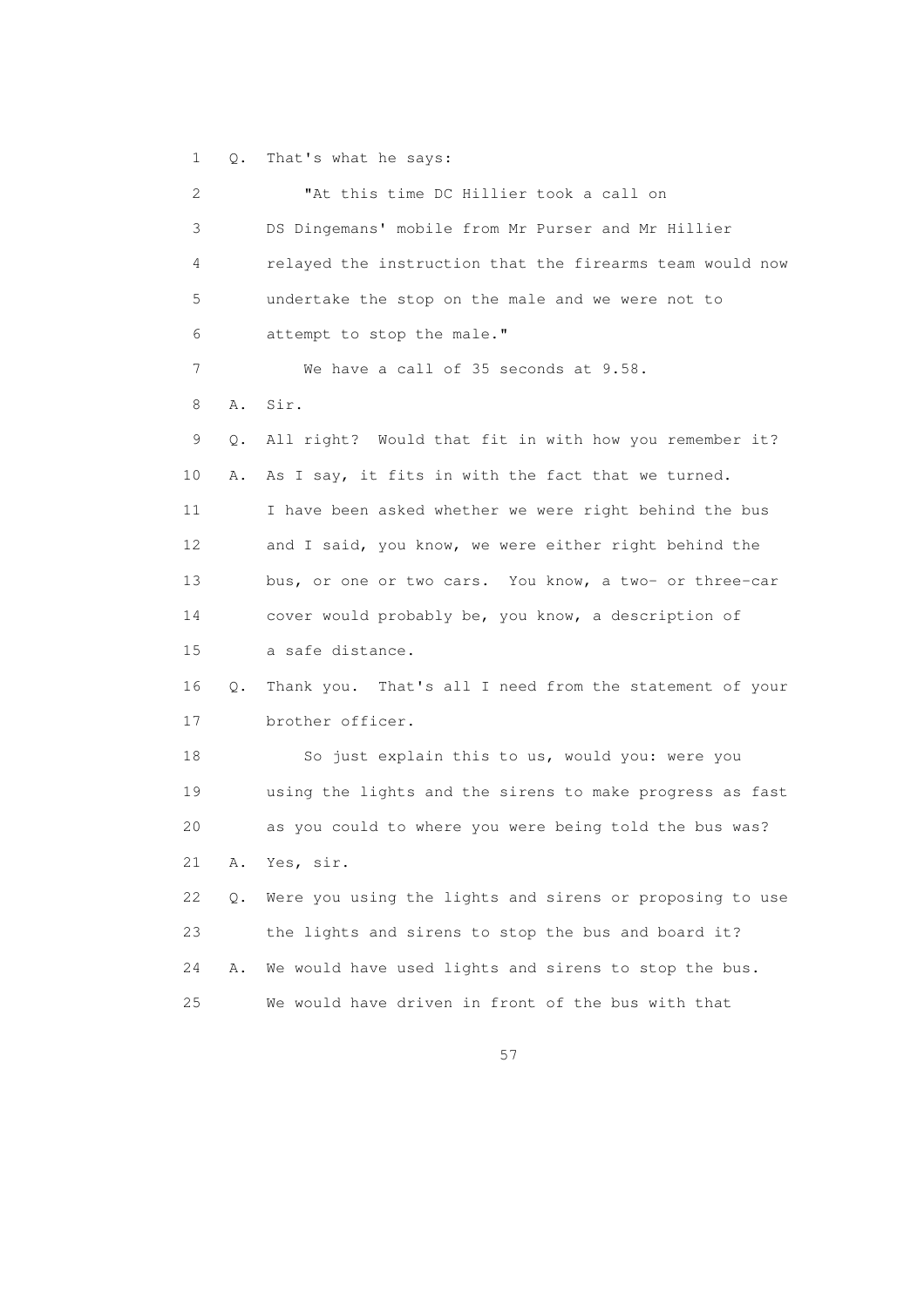1 equipment on.

| 2  | Q. But before doing that, would you have had a conversation   |
|----|---------------------------------------------------------------|
| 3  | with the surveillance team leader about how and when and      |
| 4  | where you were going to do that?                              |
| 5  | Those were the conversations that DC McAuley was having<br>Α. |
| 6  | on our approach and as we were coming behind the bus,         |
| 7  | and that was the exact purpose of his communication,          |
| 8  | was, "We are coming on" -- you know, "We are coming, can      |
| 9  | you talk us on to the bus and we do it under your             |
| 10 | instruction", because it was a plot.                          |
| 11 | Because the way in which it would work -- correct me if<br>Q. |
| 12 | I'm wrong -- is that normally when your team come             |
| 13 | through a covert surveillance team and on to a subject        |
| 14 | for arrest purposes, although you would be talked in by       |
| 15 | the surveillance, they would try not to show themselves       |
| 16 | during the process?                                           |
| 17 | Yes, the perfect world would be the arrest is made with<br>Α. |
| 18 | the correct identification without showing out the            |
| 19 | surveillance officer, but obviously that doesn't always       |
| 20 | work that way, sir.                                           |
| 21 | Thank you very much.<br>MR GIBBS:                             |
| 22 | MR STERN: No questions, thank you.                            |
| 23 | No questions, sir.<br>MS LEEK:                                |
| 24 | SIR MICHAEL WRIGHT:<br>Mr Perry.                              |
| 25 | Questions from MR PERRY                                       |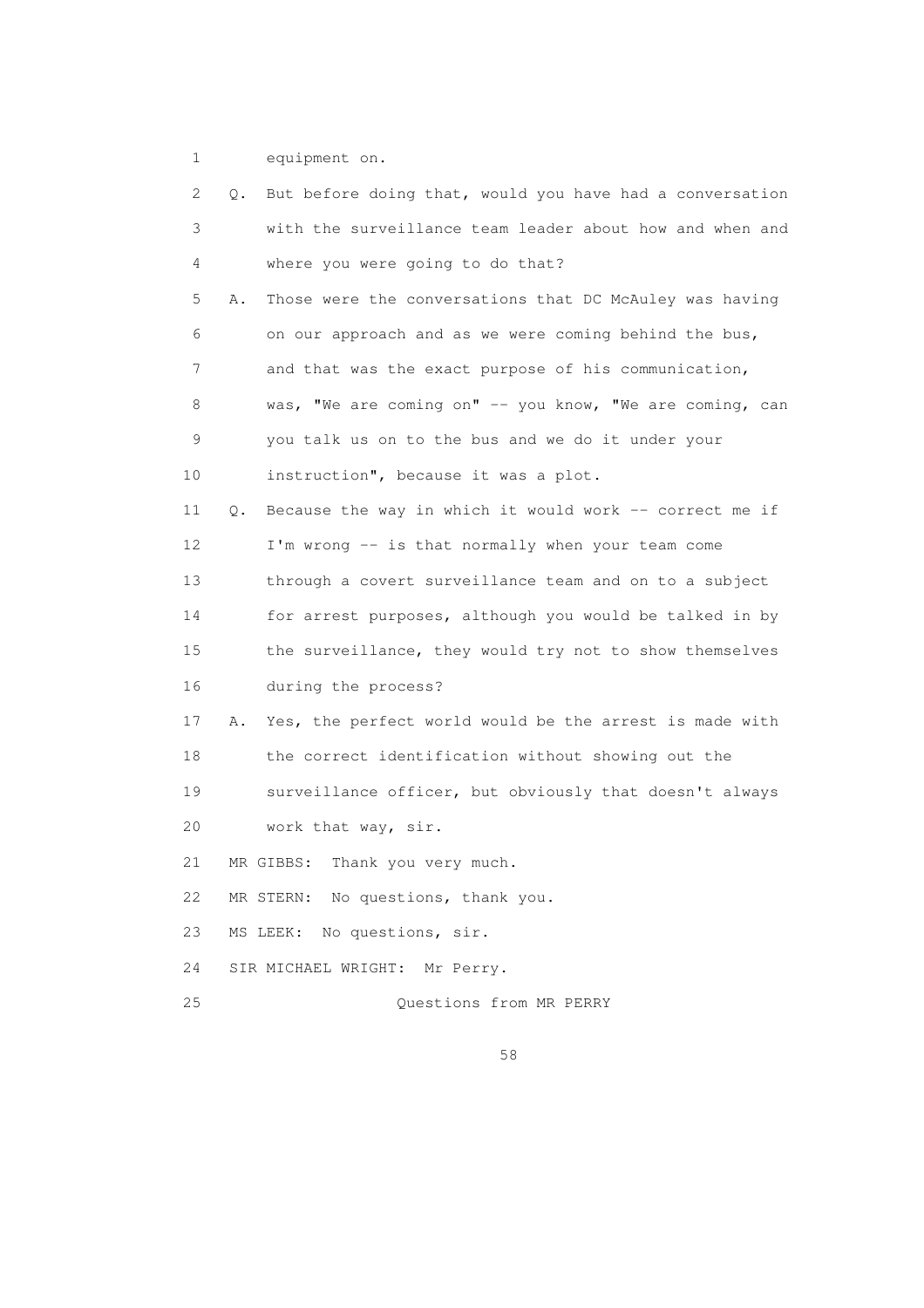| $\mathbf 1$     |           | MR PERRY: Mr Dingemans, I'm going to ask questions on    |
|-----------------|-----------|----------------------------------------------------------|
| 2               |           | behalf of Mr Purser. I just have two very short points.  |
| 3               |           | You are the sergeant in charge of a team of three        |
| 4               |           | other detective constables who make up your arrest team  |
| 5               |           | vehicle, and there is another vehicle which contains     |
| 6               |           | another team similarly configured with a detective       |
| 7               |           | sergeant and three detective constables; is that right?  |
| 8               | Α.        | Yes, sir.                                                |
| 9               | $\circ$ . | Just so we know, help us on this: there were also two    |
| 10              |           | similar teams deployed to Portnall Road?                 |
| 11              | Α.        | I mean, that would be my understanding now; not          |
| 12 <sup>°</sup> |           | necessarily on the day, sir.                             |
| 13              | Q.        | You didn't know that on the day?                         |
| 14              | Α.        | I mean, I think I was asked by the Coroner sort of       |
| 15              |           | a similar question earlier on, sir, and, you know, I had |
| 16              |           | my direction into what I was doing but I didn't          |
| 17              |           | necessarily exactly know initially what everyone was     |
| 18              |           | doing. Normally as time would play out you would become  |
| 19              |           | aware of everything and everybody, sir.                  |
| 20              | Q.        | Thank you for that.                                      |
| 21              |           | The other short matter is if I may just ask you $-$      |
| 22              |           | and if we may have on the screen, please, your statement |
| 23              |           | of 24 July 2005 at page 337 -- just to deal with a short |
| 24              |           | point in relation to Mr Purser.                          |
| 25              |           | In the bottom half of the page, you say that you:        |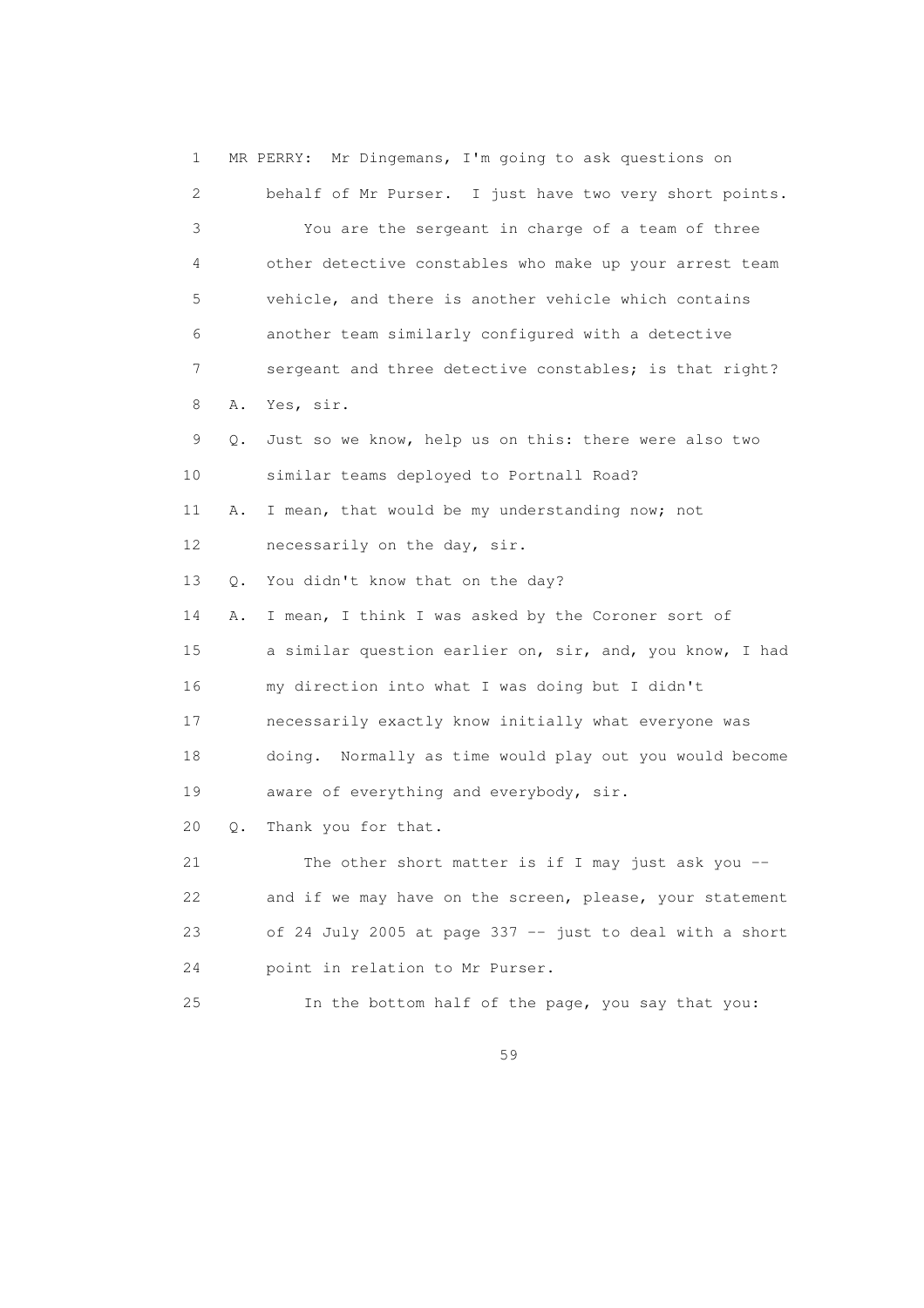1 "... arrived at Nightingale Lane at about 9.00 am 2 and there was an ongoing briefing by Silver [Mr Purser] 3 to the firearms teams. We stayed at the back of the 4 room. During this briefing I received a call on my 5 mobile phone." 6 Then you say this: 7 The the end one of the officers from the firearms 8 team complimented Silver [Mr Purser] on the briefing. 9 It was stated it was the most informative briefing they 10 had received in recent weeks." 11 And you can confirm that that was the case? 12 A. Yes, and I think that was mainly based on the detail, 13 especially the detail of what came from the car at the 14 station, I believe it was Luton station, which the 7/7 15 bombers had travelled down and left an array of sort of 16 improvised explosive devices in. He ensured the 17 firearms team were aware of those, the nature and also 18 the size, because obviously some were very small. 19 MR PERRY: Yes. Thank you very much, Mr Dingemans, that's 20 all I have. Thank you. 21 SIR MICHAEL WRIGHT: Mr King? 22 MR KING: Nothing, thank you, sir. 23 SIR MICHAEL WRIGHT: Mr Hilliard? 24 MR HILLIARD: No, thank you, sir. 25 MR HOUGH: No, thank you, sir.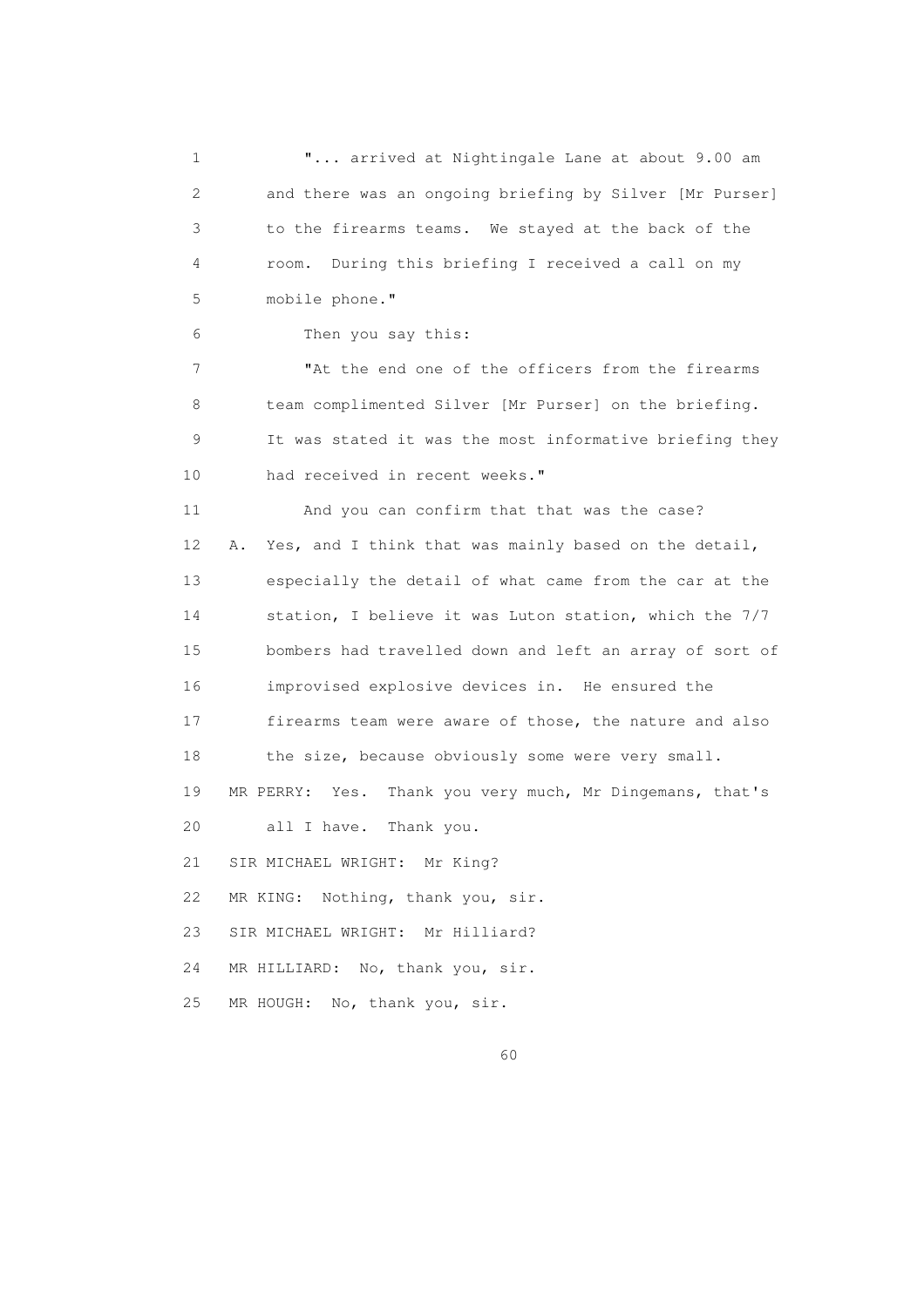## 1 Questions from THE CORONER

| 2  |    | SIR MICHAEL WRIGHT: I think it follows, but when you were  |
|----|----|------------------------------------------------------------|
| 3  |    | put on by Mr Purser to go and pick up this witness, the    |
| 4  |    | man on the bus, was there any suggestion that you should   |
| 5  |    | do it quietly, as opposed to with the blues and twos?      |
| 6  | Α. | No, because it was moving away from the plot. If we had    |
| 7  |    | had done it tightly within the area of Scotia Road then    |
| 8  |    | we would have tried to do it quietly.                      |
| 9  |    | SIR MICHAEL WRIGHT: That didn't arise; you were a long way |
| 10 |    | away from there?                                           |
| 11 | Α. | Absolutely, sir.                                           |
| 12 |    | SIR MICHAEL WRIGHT: So there was never any suggestion, "Go |
| 13 |    | and pick him up, but for heaven's sake keep quiet"?        |
| 14 | Α. | No, the suggestion was: get there as quickly as            |
| 15 |    | possible, get him off the Bus. But there was               |
| 16 |    | a suggestion to get out of the area as quickly as          |
| 17 |    | possible, so once we had that individual with us, to       |
| 18 |    | then get out of what was an ongoing situation.             |
| 19 |    | SIR MICHAEL WRIGHT: When you got into the vicinity of the  |
| 20 |    | bus and did your U-turn to get in behind it, did you       |
| 21 |    | hear anything from anybody, any of the surveillance        |
| 22 |    | team, to the effect of, "Would you mind shutting up?" or   |
| 23 |    | "Would you mind going away"?                               |
| 24 | Α. | No, but in fairness to the surveillance team, we didn't    |
| 25 |    | have a radio listening to their commentary. If we would    |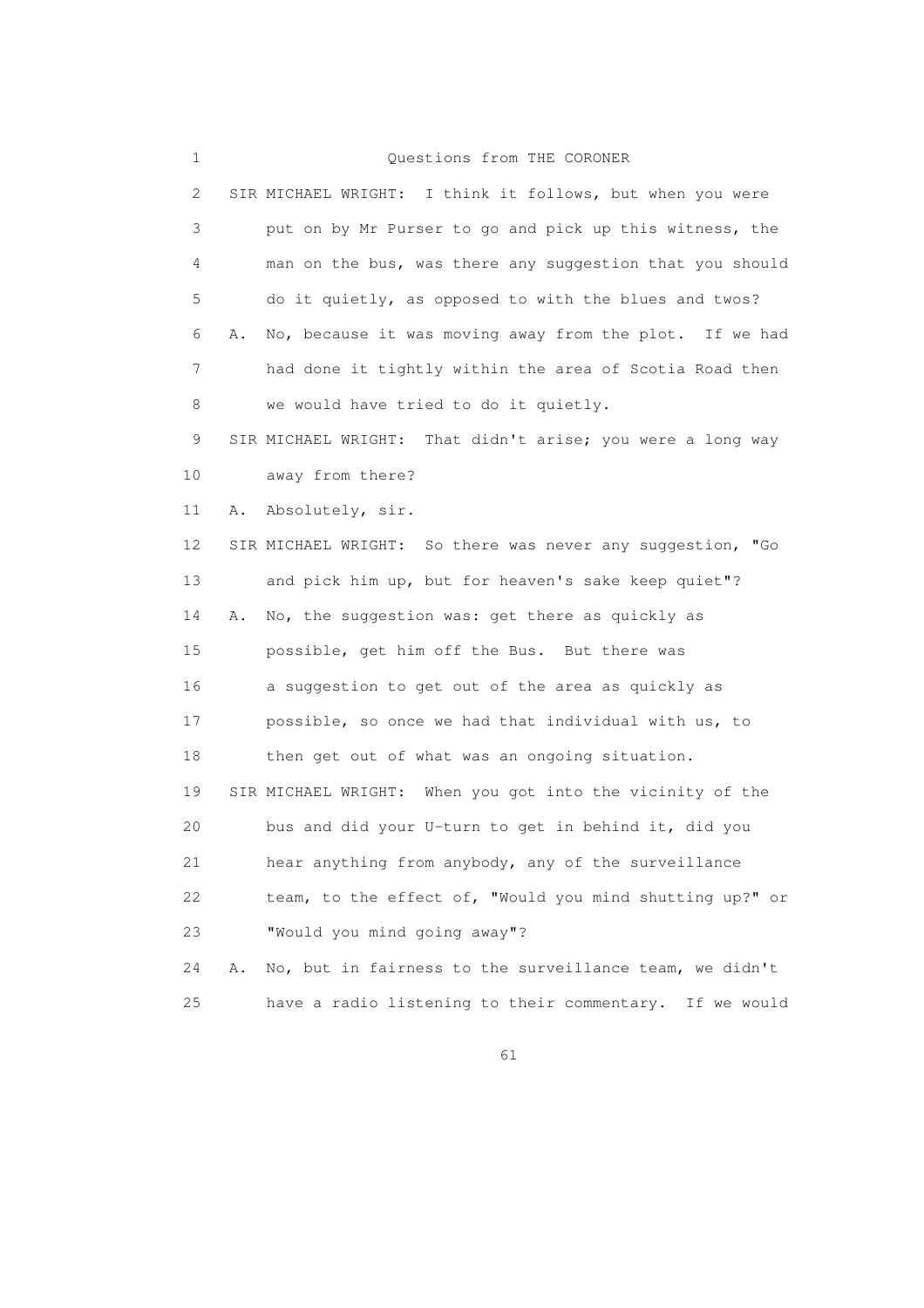1 have had a radio listening to their commentary, I think 2 my answer would be fairer. But as we didn't, sir -- 3 SIR MICHAEL WRIGHT: That's all right. If you didn't have 4 a radio contact then you wouldn't know. They would have 5 had to ring you up if they wanted to talk to you? 6 A. They would have had to ring up Mr McAuley, yes, sir, or 7 somebody else. 8 SIR MICHAEL WRIGHT: Very well. That's all I have. 9 MR HOUGH: Thank you very much. 10 SIR MICHAEL WRIGHT: Detective Sergeant Dingemans, thank you 11 very much indeed. You are free to stand down and go. 12 (The witness withdrew) 13 That's very convenient because we need 20 minutes to 14 put up the screens. Let us say 10.45, ladies and 15 gentlemen. 16 (10.30 am) 17 (A short break) 18 (10.50 am) 19 (In the presence of the jury) 20 MR HILLIARD: The next witness is C12, please. 21 CODENAME "C12" (sworn) 22 SIR MICHAEL WRIGHT: Thank you. Please sit down. 23 Questions from MR HILLIARD 24 MR HILLIARD: I'm going to ask you some questions first of 25 all on behalf of the Coroner, and then you will be asked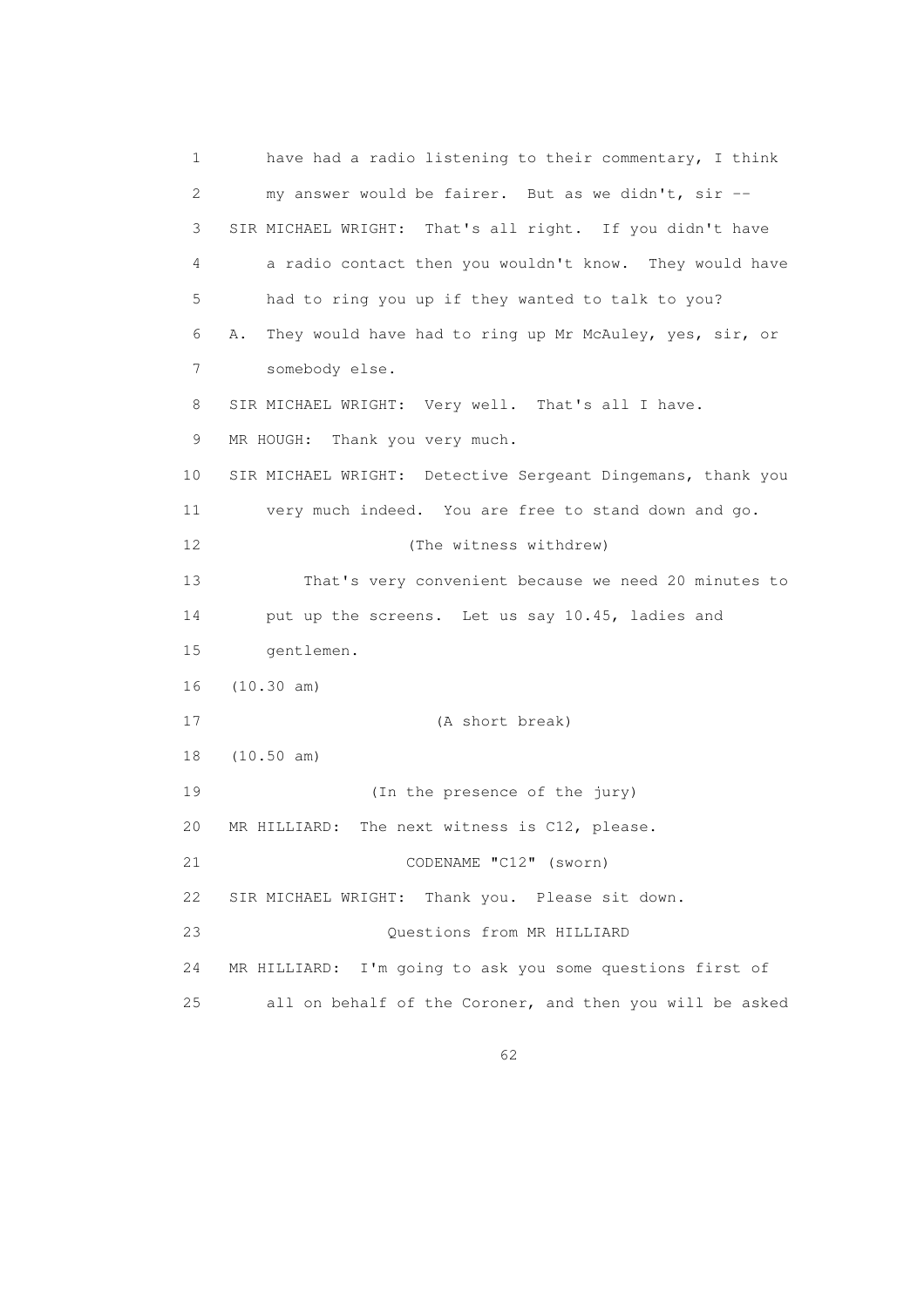1 questions by others. You are going to be known, as you 2 appreciate, for the purpose of these proceedings as 3 Charlie or C12. All right? 4 A. Yes, sir. 5 Q. Have you got to hand a witness statement that you made 6 on 23 July 2005? Do you have a copy of that there? 7 A. Yes, I have, sir. 8 Q. Just so you understand, as with all other witnesses, 9 there is absolutely no difficulty about your looking at 10 that and helping us with details from it. Do you 11 understand that? 12 A. I do, sir, thank you. 13 Q. I see that you are in uniform. Are you still 14 a specialist firearms officer with the 15 Metropolitan Police? 16 A. Yes, I am, sir, yes. 17 Q. How long have you been in the Metropolitan Police for? 18 A. Since 1983, sir, so approximately 25 years. 19 Q. When did you join SO or CO19? 20 A. In 1996, sir. 21 Q. Before joining SO or CO19 in 1996, had you had any 22 firearms experience within the police service? 23 A. Yes, I had, sir. In 1989 I first passed a divisional -- 24 what we used to call a divisional shots course, which 25 was to enable me to carry a revolver for protection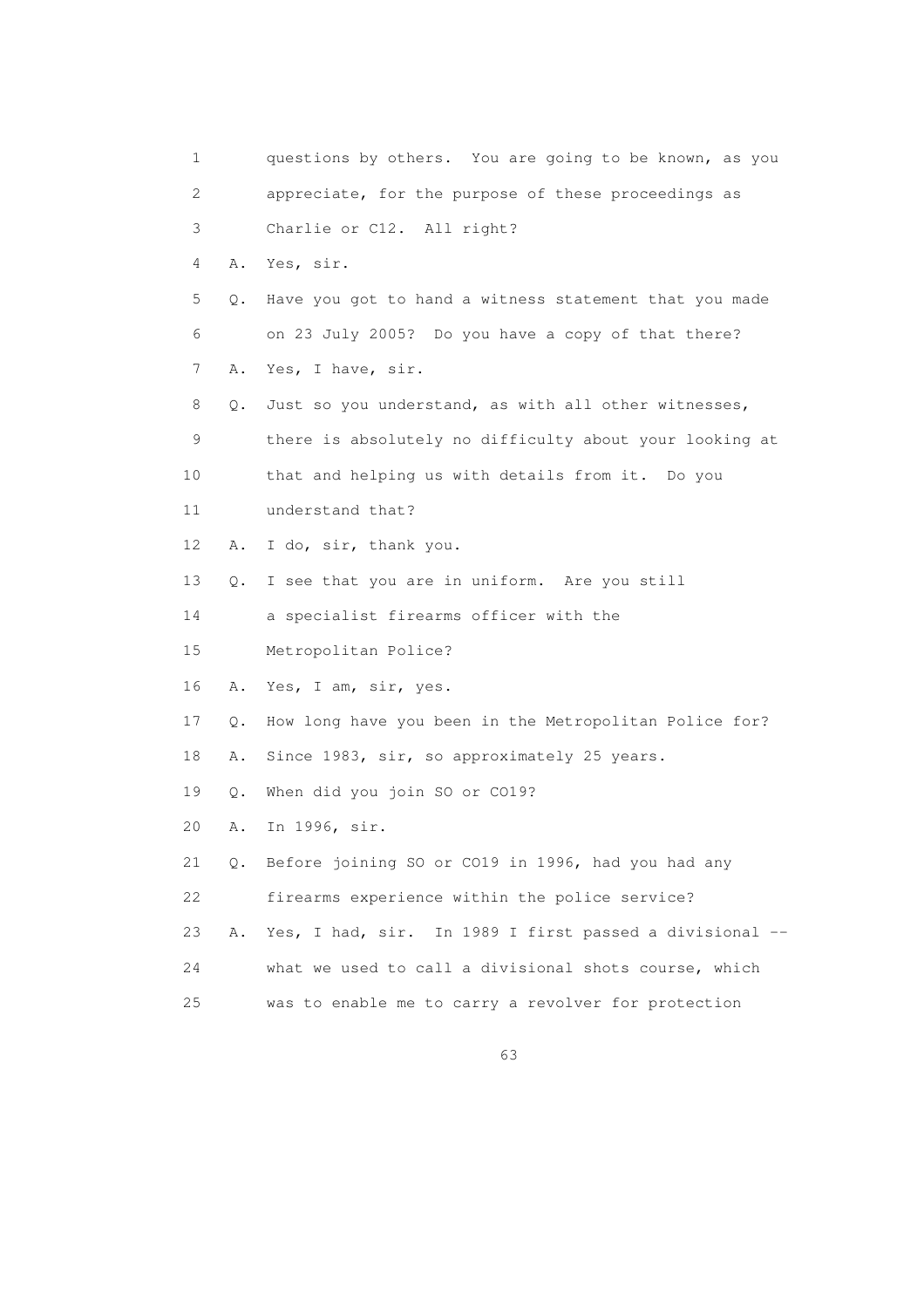1 purposes and just general firearms duties. 2 Q. But then you joined SO19 in 1996, and did you become 3 a specialist firearms officer in 1998? 4 A. Yes, sir. 5 Q. Can you just help us a bit about this: what sort of 6 training, what sort of assessment you have to go through 7 first of all to become a specialist firearms officer? 8 Can you just help us with that? 9 A. Yes, I can. 10 First of all, it is on a voluntary basis, you have

 11 to volunteer in order to become a specialist firearms 12 officer, which I did. Your application has to go 13 through your line manager, your inspector, to see if he 14 thinks you are suitable or not for the tasks that are 15 involved.

 16 If that is agreed and you are suitable, then you can 17 then apply for an assessment which can last up to three 18 to four days in length, which is a continual assessment 19 whereby they work on your mental strength, your 20 team-building qualities and teamwork attributes of 21 yourself to see whether you can fit into a close team 22 environment, and also your fitness levels and shooting 23 levels as well. 24 On top of that --

25 SIR MICHAEL WRIGHT: What were you doing before you applied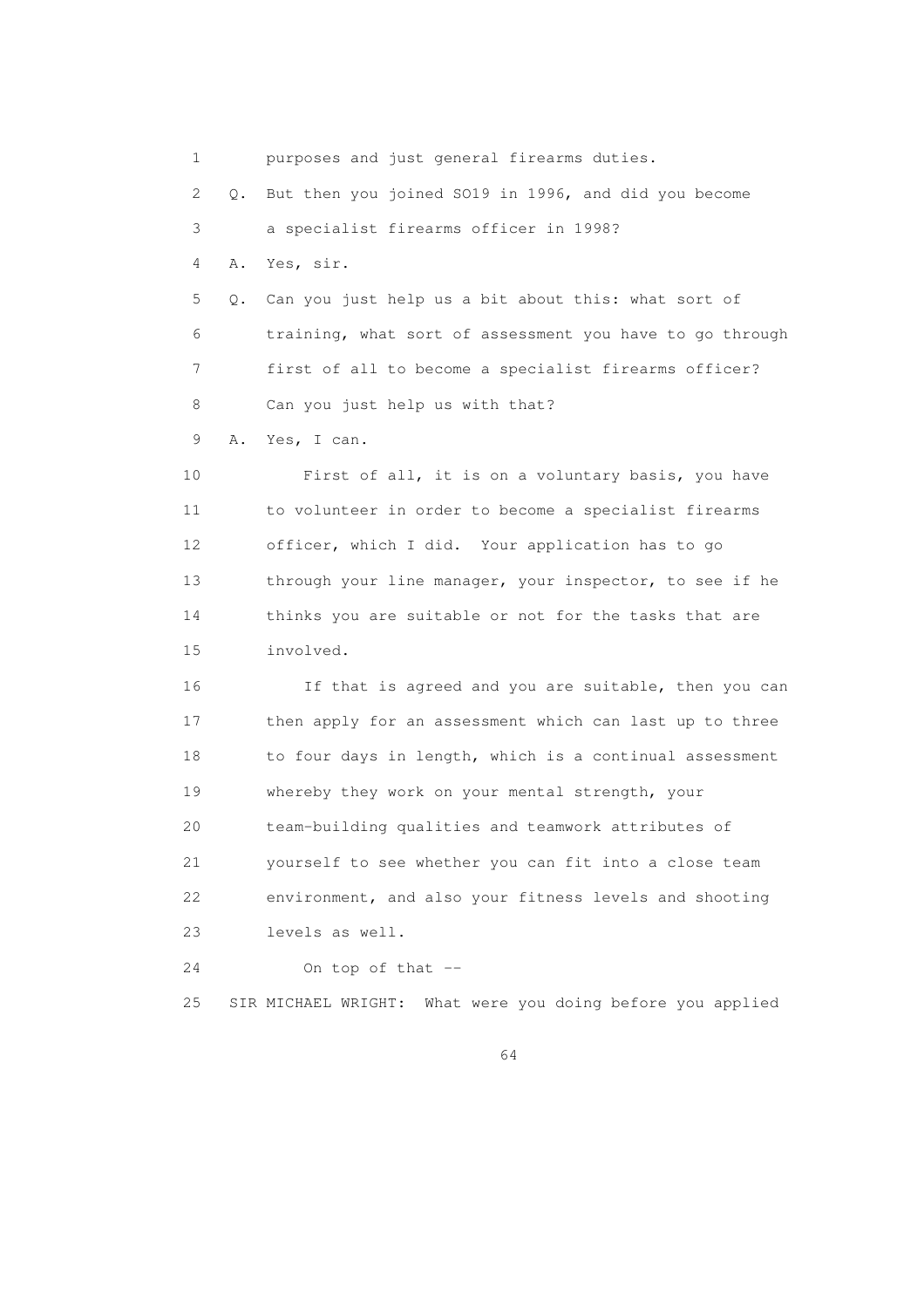1 for CO19?

2 A. Sir, I was --

 3 SIR MICHAEL WRIGHT: Your last appointment before? 4 A. My last appointment before joining the firearms 5 department at that stage, I worked on an inner London 6 borough, Clapham division, as a police officer, just -- 7 SIR MICHAEL WRIGHT: As a -- I will not use the word -- just 8 as a general duties officer? 9 A. That's correct, yes, sir, just general patrol duties. 10 MR HILLIARD: Before you answered that, you just started, 11 "On top of that". Do you remember you were helping us 12 with how you become a firearms officer? You have given 13 us various bits of information, you have explained how 14 your fitness levels and shooting levels would be 15 assessed, and you had just started an answer, "On top of 16 that". Can you remember what you were going to say? 17 A. I can't, sir, sorry. I can go on to the further types 18 of course and selection procedures in order to -- 19 Q. Yes, would you do that? Because I want the jury to have 20 some idea of how you become a specialist firearms 21 officer. 22 A. Certainly. From -- if you are successful with the three 23 to four day assessment, you then go on to a series of 24 courses, one of which is is an abseil course, where you

25 learn various rope techniques, rope access into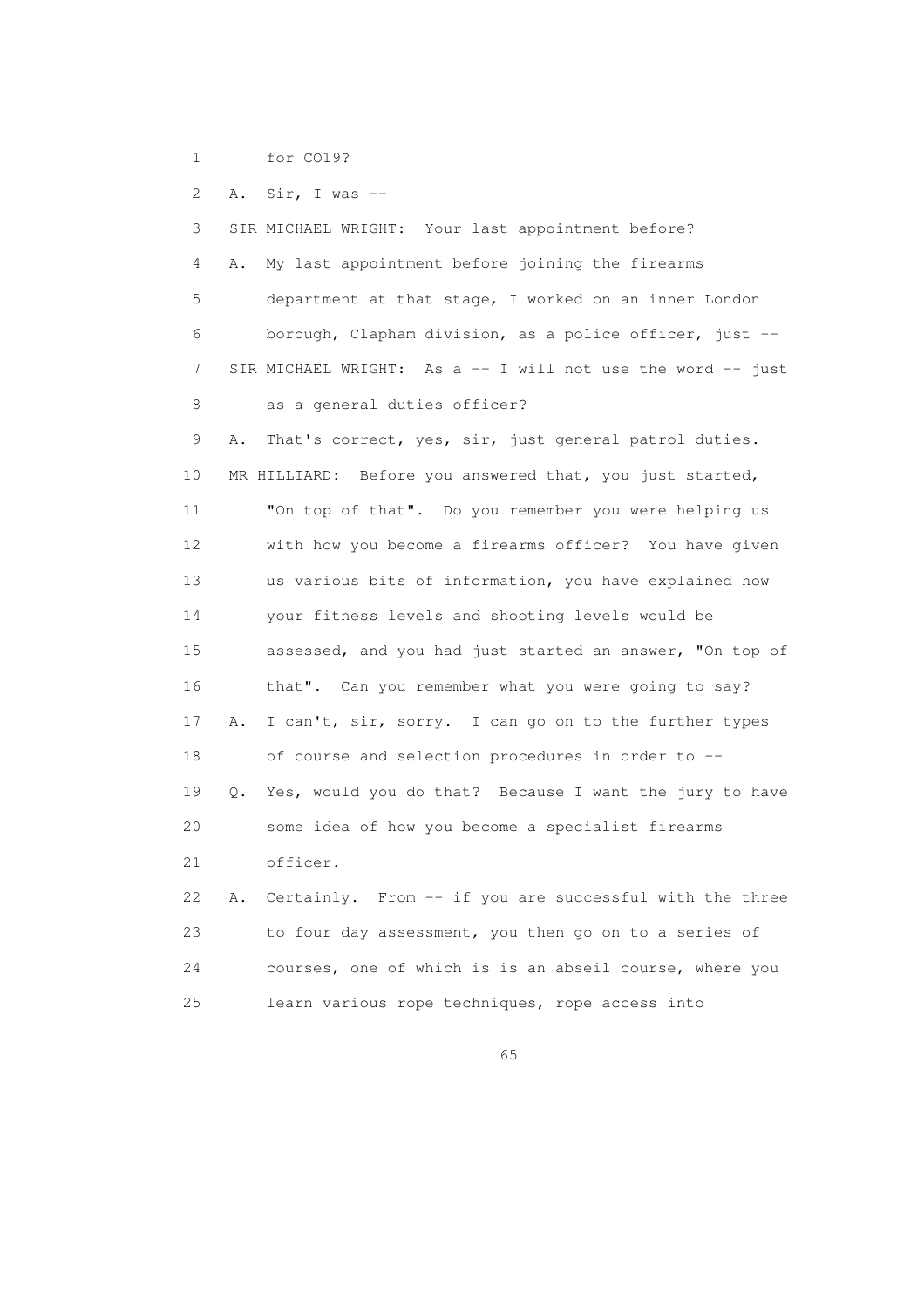1 buildings. If -- that's pass or fail. If you fail 2 that, you don't progress any further. 3 If you pass that, you then go on to a shotgun course 4 to enable you to fire the different times of shotgun and 5 the ammunition that we have, which again is pass or 6 fail. If you fail that, again you don't progress any

7 further.

8 If you pass that, I believe the course length has 9 subsequently changed but you are then accepted on to 10 a seven-week specialist firearms officer course, which 11 again is pass or fail.

 12 If you pass that, you then go on to different 13 courses which you can then apply for, and then they 14 become our core skills, as it were.

 15 Q. So having done all those things, and I appreciate that's 16 an outline that you have given us, you obviously passed 17 them all and so it was in 1998 you became a specialist 18 firearms officer?

19 A. That is correct, sir, yes.

 20 Q. Just so we understand, as part of all that, and indeed 21 on a continuing basis, do you receive instruction and 22 training in the circumstances in which you as a firearms 23 officer are entitled to use force or to fire your 24 weapon, to put it simply?

25 A. That is correct, sir. We work in virtually a shift rota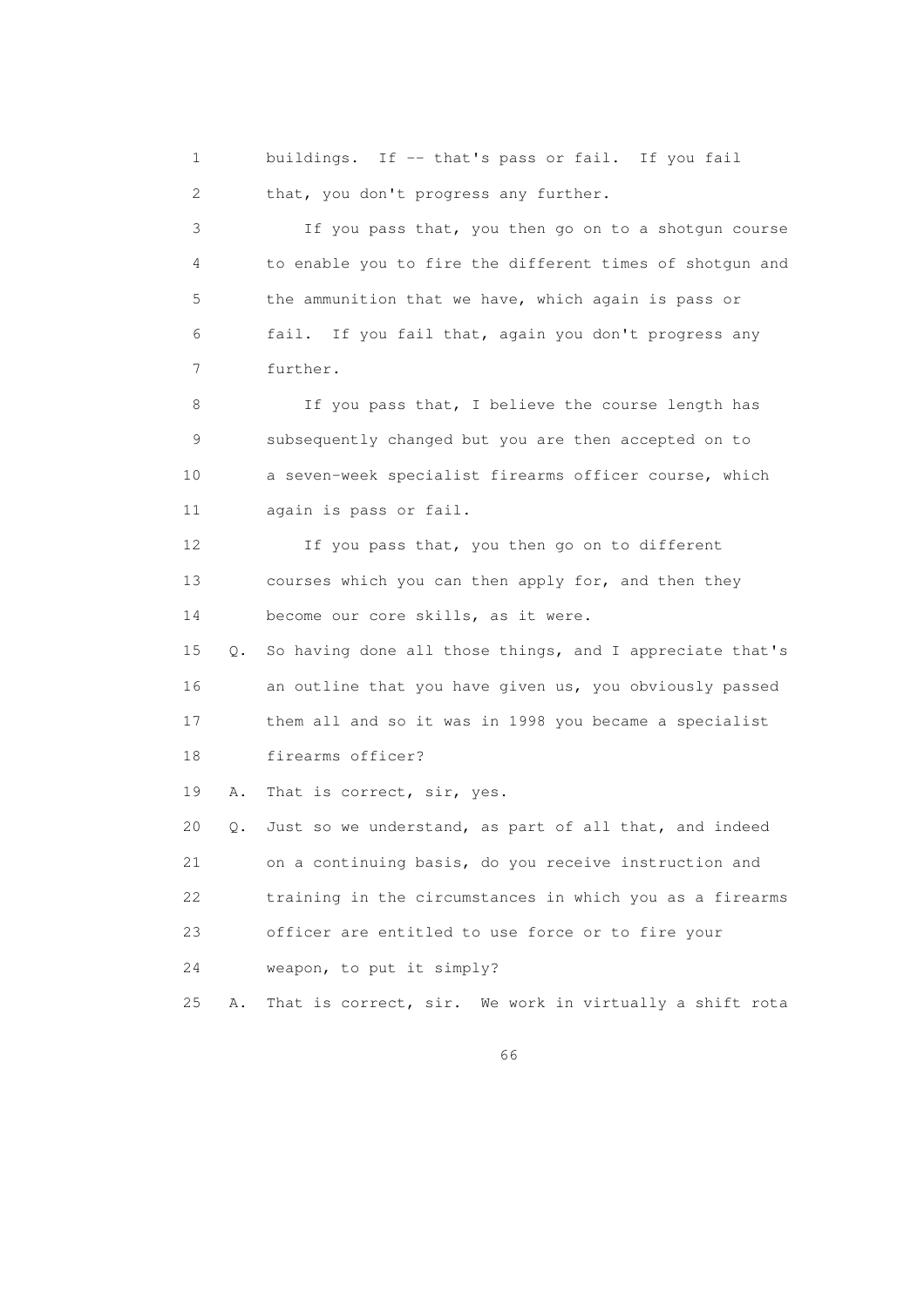1 of six weeks' period. One week of that is entirely 2 devoted to training. 3 Q. I was going to come on and ask you about that. 4 So after you have qualified, do I understand what 5 you are saying to be this: that there is then 6 a continuing process not only of you being at work as 7 a firearms officer but -- do I have it right -- there is 8 a continuous process of you still receiving training and 9 instruction? 10 A. That is correct, and if new techniques or we have new 11 roles to adapt for any given situation, then obviously 12 that would incorporate a new form of training as well. 13 So it's a continual process. 14 Q. Was that the case up until -- we don't really need to 15 trouble with beyond it for now -- 22 July 2005 that you 16 would have been in this cycle of, as it were, work and 17 training/instruction? 18 A. That is correct, sir, yes. 19 Q. Just one particular aspect, please: prior to 20 22 July 2005, had you received any training or 21 instruction that was specifically concerned with suicide 22 bombers? 23 A. Yes, I had, sir. 24 Q. First of all, can you remember -- and it may be very 25 difficult and we can get at it another way if you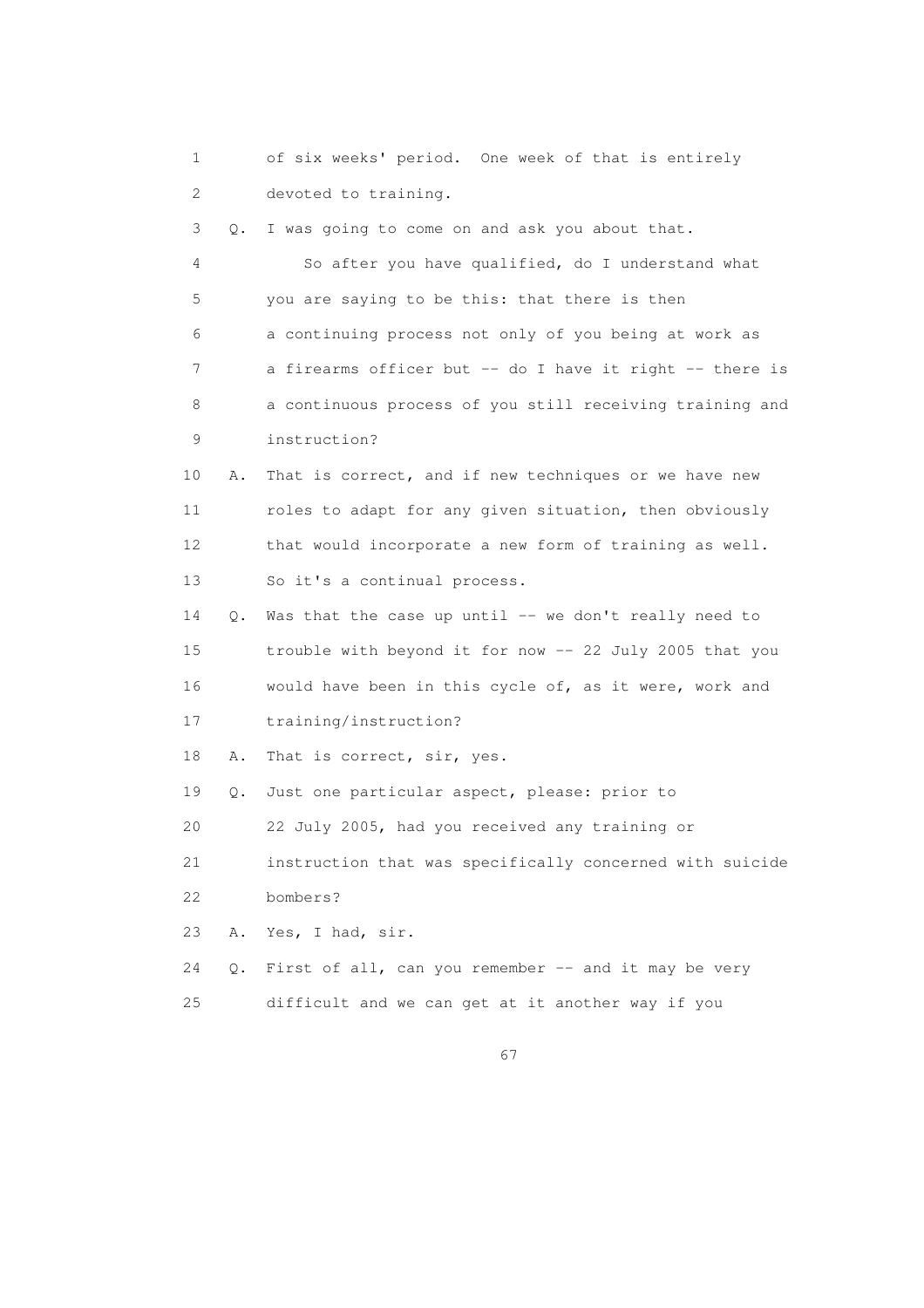1 can't -- roughly when that was or when it would have 2 been? 3 A. I would have to guess. 4 Q. Don't guess. For example, can you say whether it would 5 have been earlier in 2005? 6 A. It certainly was. 7 Q. That's probably good enough for our purposes. 8 SIR MICHAEL WRIGHT: So it was within the previous six 9 months? 10 A. Prior to July, sir? 11 SIR MICHAEL WRIGHT: Yes. 12 A. Yes, I had. We had actually been involved in a number 13 of exercises prior to July. 14 MR HILLIARD: Can you just tell us in general terms what 15 that training or instruction on the question of suicide 16 bombers that you had had before July 2005 would have 17 consisted of? 18 A. Sir, for some security reason I believe this might be 19 a bit sensitive, so I can give you a rough -- 20 Q. Keep it in general terms. 21 A. Very general terms. 22 Q. We all understand. 23 A. I think it was from 13 to 15 July we were engaged in 24 exercises whereby we practised moving through London's 25 traffic in a large convoy of vehicles in order to get to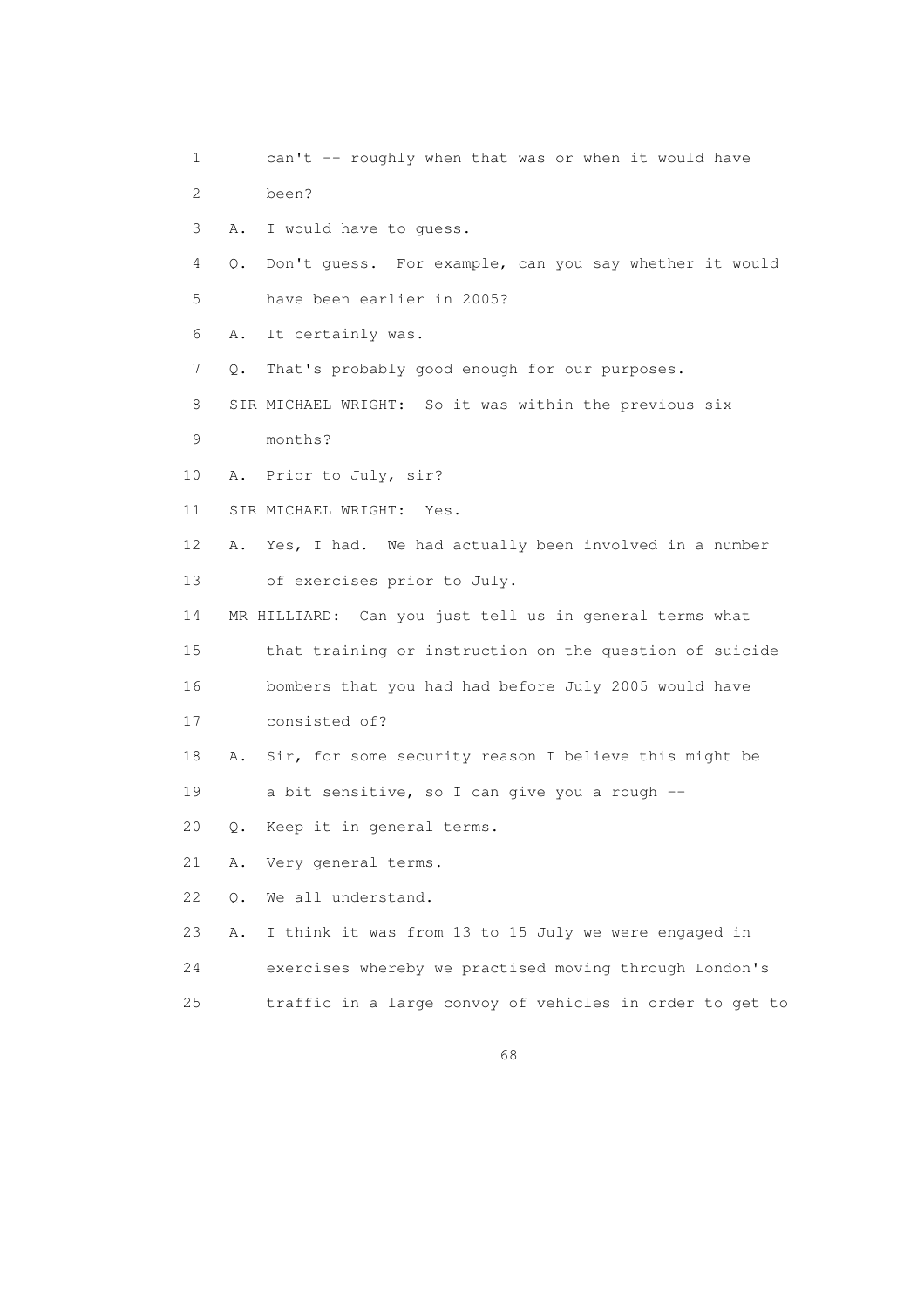1 designated points and in order to follow a designated 2 vehicle. 3 Q. Were you familiar with what we have heard about, Kratos 4 and Clydesdale? Had you heard those words? 5 A. Yes, I had, sir, yes. 6 Q. I will come back to those a little bit later on. I just 7 want to ask you two other matters, please. 8 Leaving aside the specific question of suicide 9 bombers, aside from that aspect, in the course of your 10 time as a specialist firearms officer with SO or CO19, 11 had you dealt with incidents in which firearms were 12 involved? 13 A. Yes, sir. 14 Q. Just one other question. Is this right: I think that 15 before this incident, so 22 July 2005, I don't think you 16 had ever fired your gun at a suspect; is that right? 17 A. That is correct, sir, yes. 18 Q. All right. We will come back a little bit to Kratos and 19 Clydesdale later on, but I just want that first of all 20 by way introduction. 21 That is so far as your own experience is concerned, 22 but did you also qualify as an instructor for others? 23 A. Yes, I did. 24 Q. When was that? 25 A. In 2002, I believe.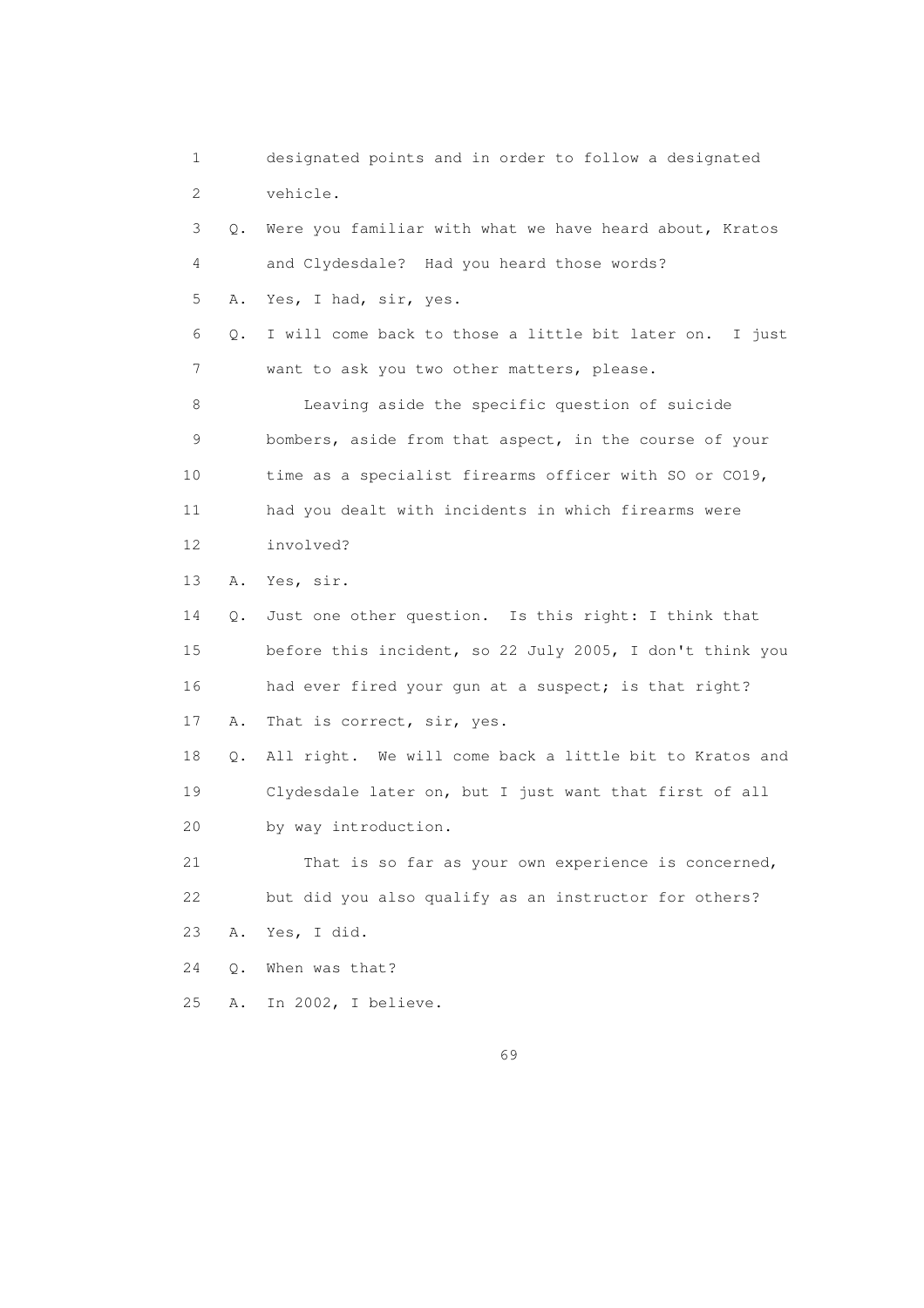1 Q. Again, I have them here; don't hesitate to look at your 2 statement if you need to at any time, all right? 3 How much of your work after 2002 was involved in 4 instructing others? 5 A. It was for a period of two and a half years that I was 6 involved in instruction, sir. 7 Q. So that we understand, would that have been full-time 8 for the two and a half years? 9 A. Yes, it was, sir, yes. 10 Q. Was that instructing other CO or SO19 officers? 11 A. Yes, it was. 12 Q. If we can come, please, to 22 July 2005. Can you help 13 us: before a meeting with Ralph, who we have heard 14 about, and others at Leman Street police station at 15 7 o'clock in the morning, can you just help us what your 16 duties had been? Had you been on all night when you 17 came in? Do you see what I mean? What was the 18 position? 19 A. From my recollection, we had -- I believe our tour of 20 duty had started the previous day, approximately about 21 7 o'clock, and I think we had finished at 9 o'clock at 22 night on an unrelated job. 23 Q. So you had finished at about, what, 9 o'clock in the 24 evening of the 21st? 25 A. Yes.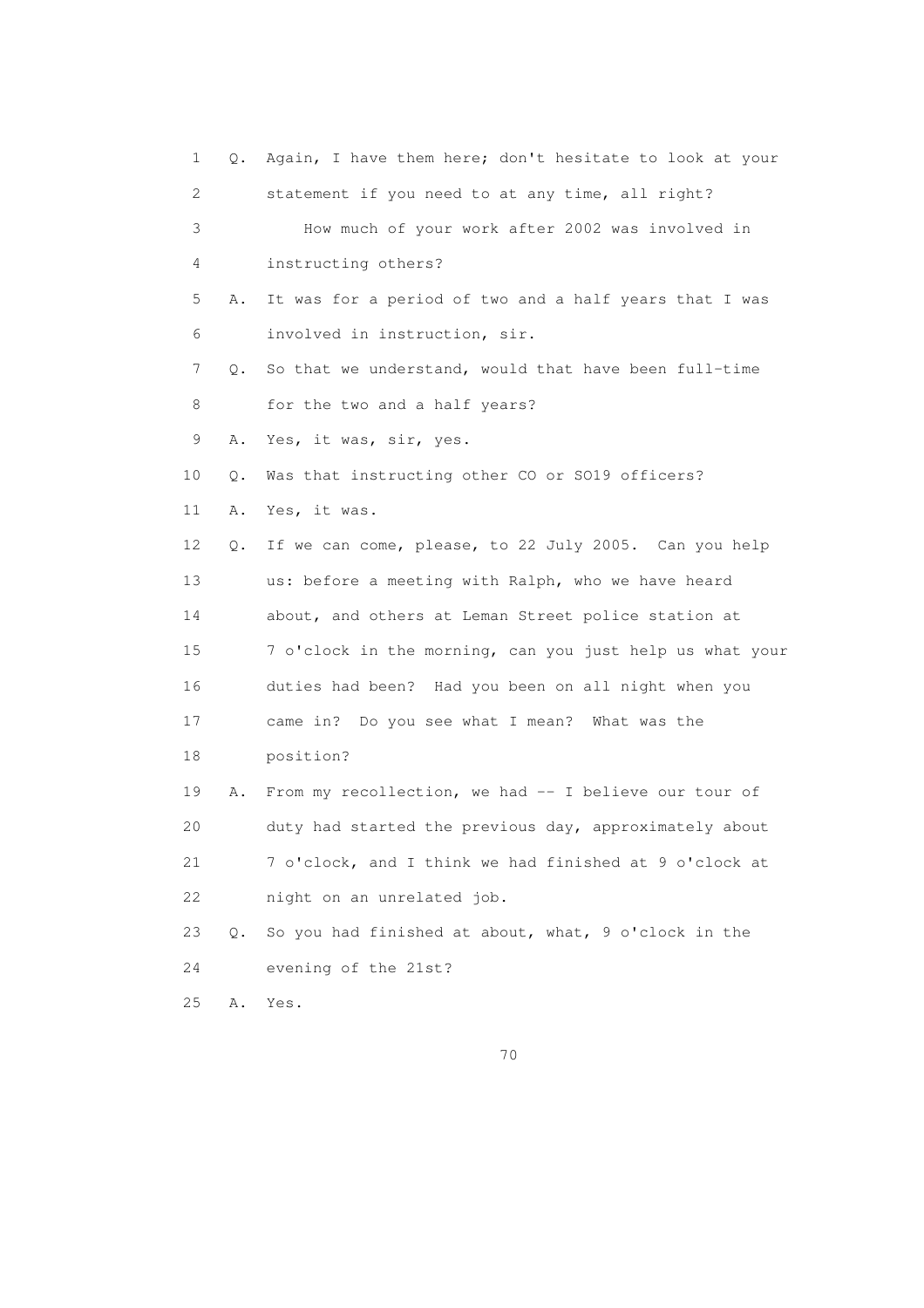| 1               | Q.    | Nobody wants the details or anything, but did you go     |
|-----------------|-------|----------------------------------------------------------|
| 2               |       | home or did you go to a hotel? What was the position?    |
| 3               | Α.    | I returned home, sir.                                    |
| 4               | Q.    | You returned home. All right. Were you expecting to be   |
| 5               |       | back on at work again at 7 o'clock the next morning?     |
| 6               | Α.    | That is correct, yes.                                    |
| 7               | Q.    | All right. So did you make your way to Leman Street to   |
| 8               |       | get there for 7 o'clock the next morning?                |
| 9               | Α.    | Yes, I did, sir.                                         |
| 10              | Q.    | Were you present there when Ralph gave various firearms  |
| 11              |       | officers their postings and vehicle crews, who was going |
| 12 <sup>°</sup> |       | to go with who and in what vehicle?                      |
| 13              | Α.    | Yes, sir.                                                |
| 14              | Q.    | Which team were you part of? Which colour team?          |
| 15              | Α.    | Black team, sir.                                         |
| 16              | Q.    | Your driver I think was going to be Vic, and the two of  |
| 17              |       | you in the car would be you and someone we are calling   |
| 18              |       | William; is that right?                                  |
| 19              | Α.    | Yes, sir.                                                |
| 20              | Q.    | I don't think we are going to need it, but your vehicle  |
| 21              |       | had a particular call sign; is that right?               |
| 22              | Α.    | That's correct.                                          |
| 23              | Q.    | You were going to be the front-seat passenger?           |
| 24              | Α.    | Yes, sir.                                                |
| 25              | $Q$ . | Also present when Ralph was doing that was someone we    |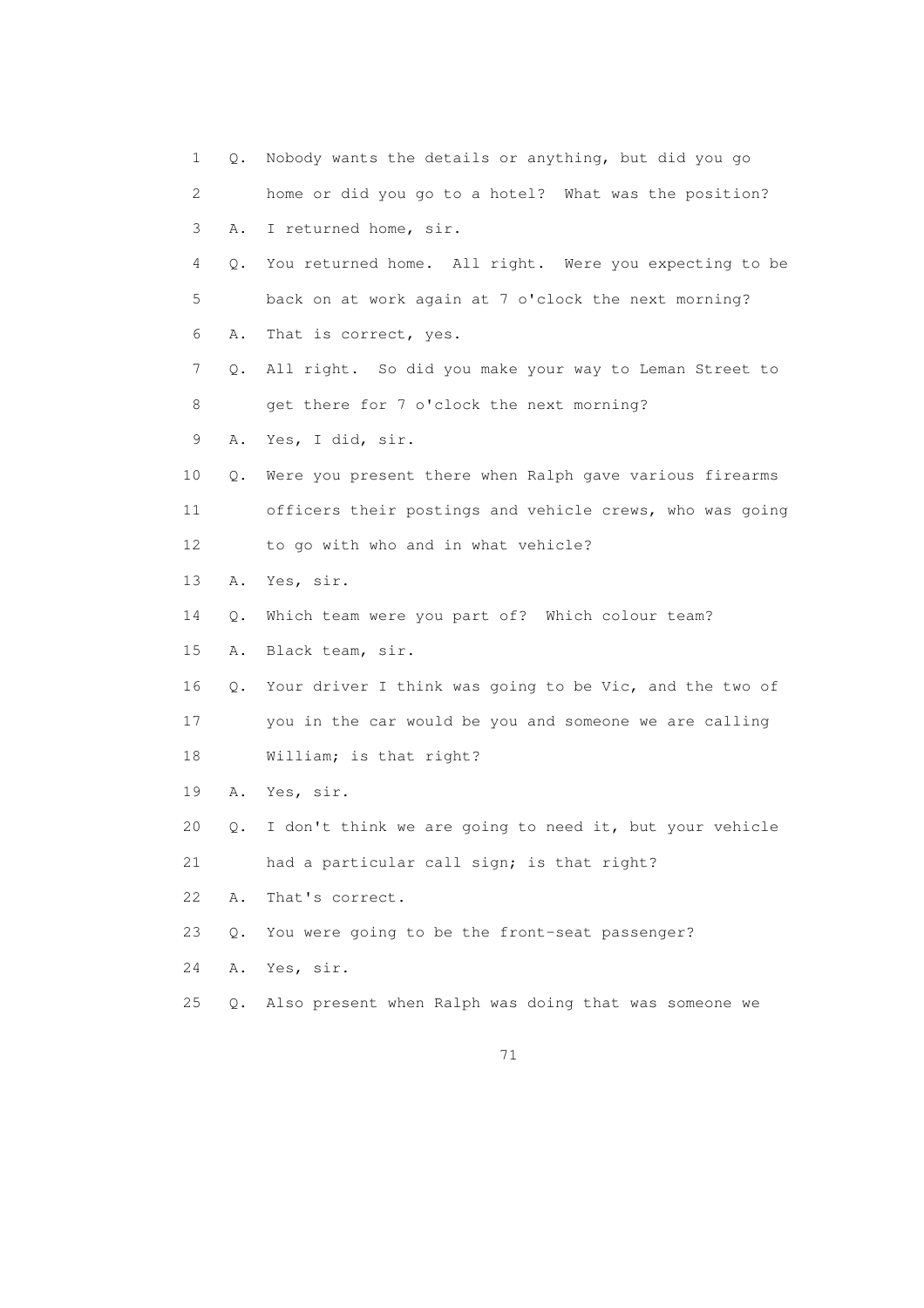1 have heard from, Trojan 84; is that right? 2 A. Yes, sir. 3 Q. There came a time, I think, shortly after, where you 4 collected your weapons and ammunition; is that right? 5 A. Yes, sir. 6 Q. Before you did that, had you been given any idea by 7 Ralph or Trojan 84 as to what you were going to be 8 engaged gauged in that day? 9 A. I can't specifically recall, but the general talk was 10 that we were going to be involved in a counter-terrorist 11 operation following the day -- or the previous day's 12 bombings. 13 Q. If we can just look -- and obviously we will deal with 14 this through your statement, because I dare say you 15 couldn't possibly remember this kind of detail now -- 16 I just want to look at what it was you armed yourself 17 with; all right? 18 A. Sir. 19 Q. So we understand, is there an armoury there where 20 weapons and ammunition are kept? 21 A. There is, sir, yes. 22 Q. Presumably it's not just a question of you going in and 23 helping yourself; are the items recorded and do you sign 24 for them; is the procedure something like that? 25 A. That is correct. Each team has its own designated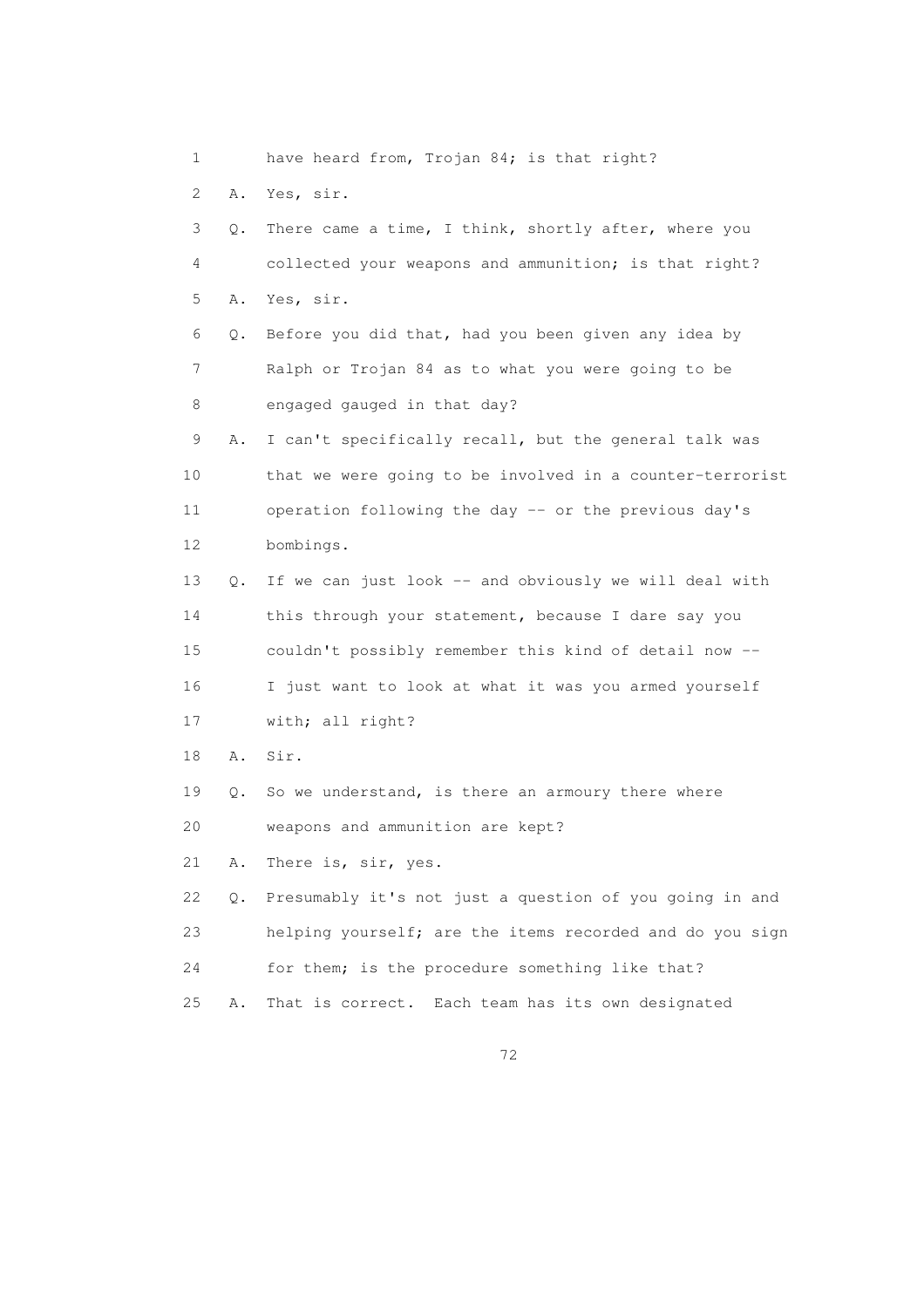- 1 armoury.
- 2 Q. I see. So there is a black team armoury?
- 3 A. That is correct, sir, yes.
- 4 Q. So did you book out a Glock pistol?
- 5 A. Yes, I did.
- 6 Q. Was that one, as it were, that was very much your Glock 7 pistol?
- 8 A. It was my personal issue pistol, sir.
- 9 SIR MICHAEL WRIGHT: So you take the same out each time you
- 10 book out a weapon, do you?
- 11 A. Yes, sir.
- 12 MR HILLIARD: And it has a particular -- we don't need it --13 number on it, hasn't it?
- 14 A. That's correct, yes.
- 15 Q. So you can be sure you have the right one. Did you also 16 take some magazines and ammunition?
- 17 A. Yes, I did.
- 18 Q. For the Glock, is this right: was it two magazines?
- 19 A. That is correct, yes.
- 20 Q. With -- have I got it right -- 17 rounds in each?
- 21 A. Yes.
- 22 Q. But of slightly different ammunition?
- 23 A. That is correct, sir, yes.
- 24 Q. Did one of the magazines contain 124-grain ammunition?
- 25 A. That is correct, yes.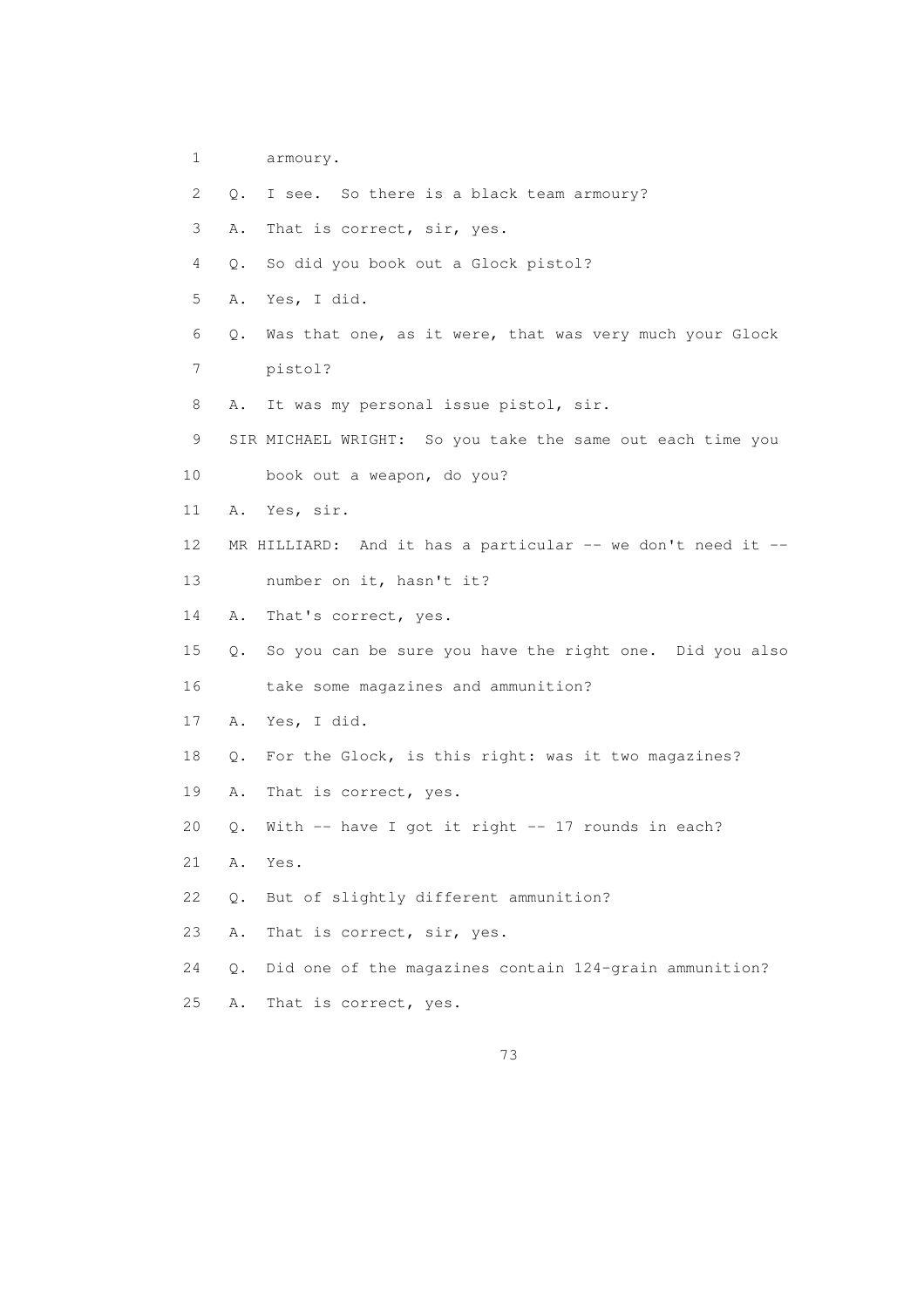- 1 Q. And the other 95-grain ammunition?
- 2 A. Yes, sir.

| 3  | О. | I think you loaded your Glock with the 124-grain         |
|----|----|----------------------------------------------------------|
| 4  |    | ammunition; is that right?                               |
| 5  | Α. | That is correct, sir.                                    |
| 6  | Q. | Can you just help us, please -- and if it helps you I am |
| 7  |    | looking at the top of the second page of your statement, |
| 8  |    | just so you know where I am -- with a bit about why you  |
| 9  |    | did that? We have two sorts of ammunition, we            |
| 10 |    | understand, and you have loaded the Glock with the       |
| 11 |    | 124-grain. How did that come about?                      |
| 12 | Α. | Also on the vehicle postings at the initial briefing     |
| 13 |    | given by Ralph, we were told that we had specific        |
| 14 |    | authority to draw the 124-grain ammunition.              |
| 15 | О. | Right. So we need to bear that in mind firstly: before   |
| 16 |    | you have even drawn it, you have been told you have      |
| 17 |    | permission to do this?                                   |
| 18 | Α. | That's right. We had the necessary authorisations in     |
| 19 |    | place.                                                   |
| 20 | Q. | Right. So then can you just help us with what the        |
| 21 |    | thinking behind it was, now that we know you had         |
| 22 |    | authority to do it?                                      |
| 23 | Α. | Certainly. This type of ammunition had been researched   |
| 24 |    | by other officers and it was found, upon medical advice  |
| 25 |    | and evidence, that it would be far more suitable when    |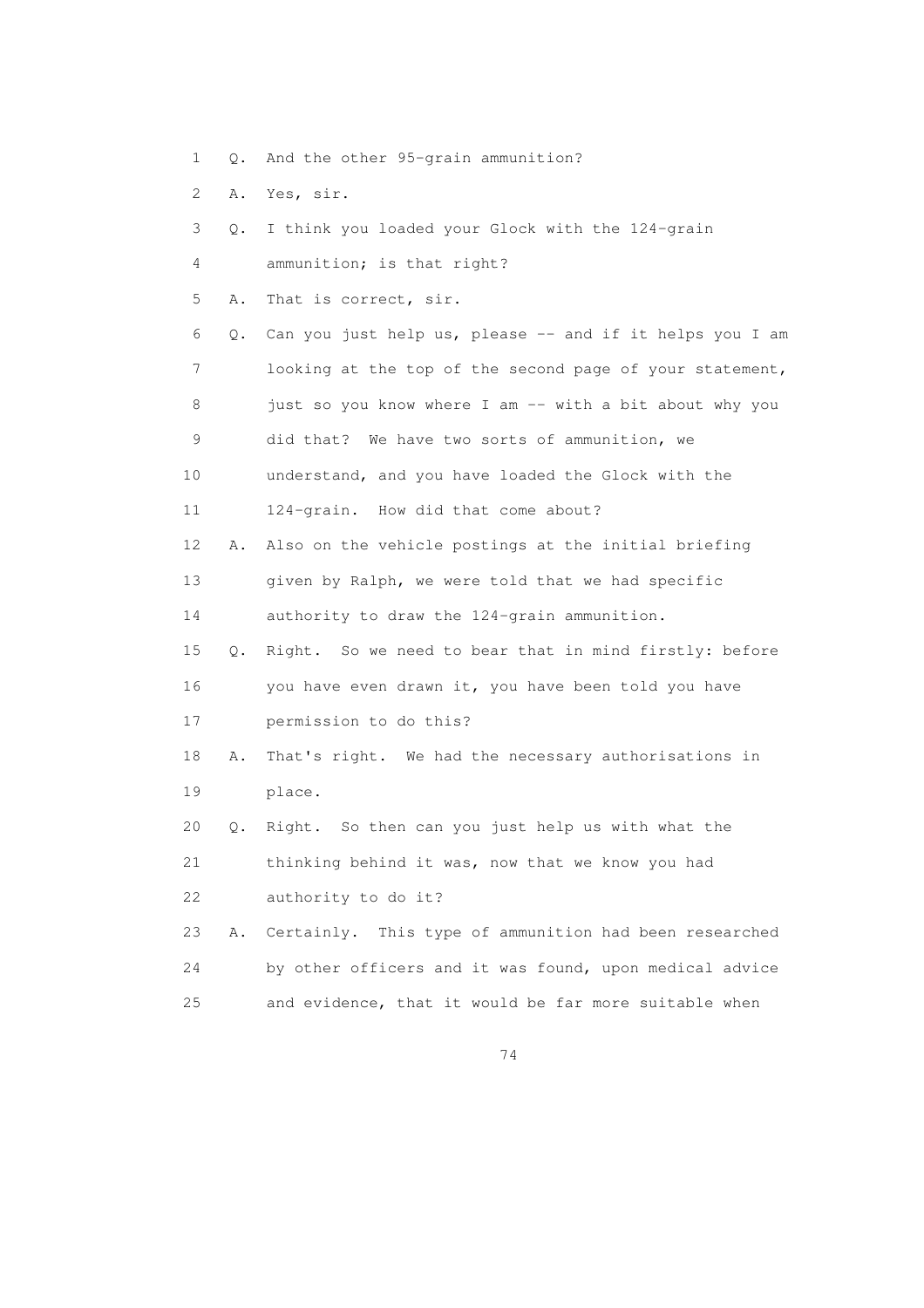|    | 1         | in -- for the subject of dealing with suicide bombers,   |
|----|-----------|----------------------------------------------------------|
|    | 2         | where a critical shot had to be administered, because of |
|    | 3         | the nature and make-up of the actual round that it would |
|    | 4         | cause immediate incapacitation with a brain stem shot.   |
|    | 5<br>Q.   | Which you couldn't be confident that the other           |
|    | 6         | ammunition would do; is that right?                      |
|    | 7<br>Α.   | That is correct, sir. I think it was generally thought   |
|    | 8         | that this type of ammunition was a better, more suitable |
|    | 9         | type of ammunition for this particular role.             |
| 10 | $\circ$ . | The thinking being that if you had a suicide bomber who  |
| 11 |           | you want to be absolutely sure isn't going to detonate   |
| 12 |           | something, that you need to incapacitate them, as it     |
| 13 |           | were, as soon as you can, and this ammunition was        |
| 14 |           | thought to be better for doing that?                     |
| 15 | Α.        | That is correct, sir, yes.                               |
| 16 | Q.        | So that's your Glock pistol and the ammunition, and you  |
| 17 |           | have explained the reason for that. Then did you also    |
| 18 |           | book out something called an MP5 Heckler and Koch        |
| 19 |           | weapon?                                                  |
| 20 | Α.        | Yes, I did.                                              |
| 21 |           | Q. Just explain: what is that?                           |
| 22 | Α.        | Certainly. For all intents and purposes, it is a small   |
| 23 |           | carbine, which is a small rifle. It comes in different   |
| 24 |           | variants and the one I booked out was a silenced         |
| 25 |           | variant.                                                 |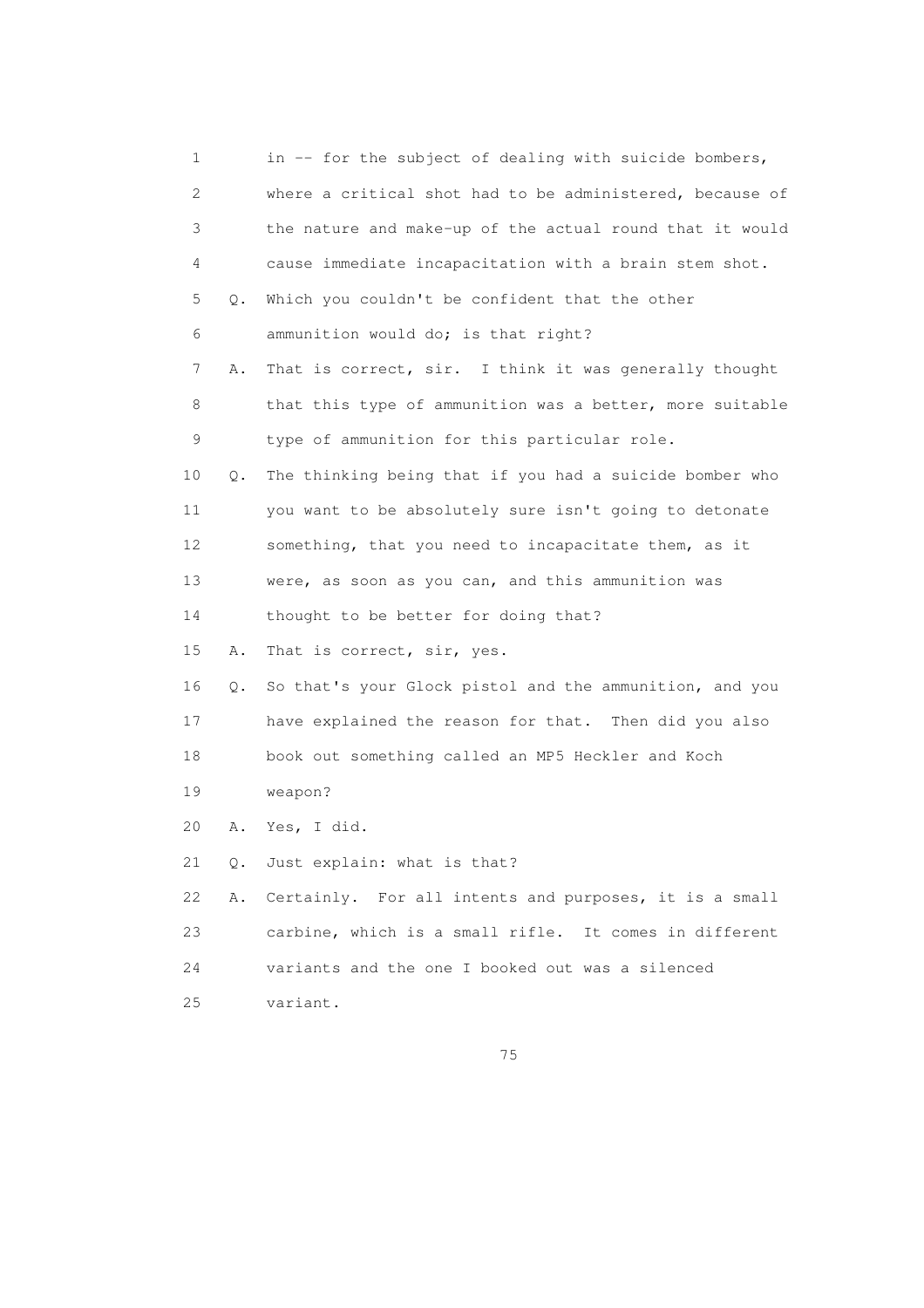- 1 Q. You took with you three magazines, a number of rounds,
- 2 but for that weapon; is that right?
- 3 A. That is correct, yes.
- 4 Q. Did you load that?
- 5 A. Yes, I did, sir, yes.
- 6 SIR MICHAEL WRIGHT: Is that also regarded as your personal 7 weapon?
- 8 A. Not the silenced derivative, sir, no. That is a team 9 weapon which the team have access to. However, we do 10 have our own personal issue MP5, sir.
- 11 SIR MICHAEL WRIGHT: You do?
- 12 A. Yes, we do.
- 13 MR HILLIARD: Then, in addition, a shotgun and some
- 
- 14 ammunition -- I don't think we are going to need the
- 15 details of that -- and some stun grenades; is that
- 16 right?
- 17 A. That is correct.
- 18 Q. You signed for all those items, is this right, and do 19 the records show that they were booked out at 7.15 am? 20 A. Yes, sir.
- 21 Q. The ammunition, the 124-grain, was that booked out at 22 7.29? I am looking at your statement.
- 23 A. That is correct, sir. The time difference there is 24 because we had to go to a separate room, separate 25 armoury, where that ammunition was kept.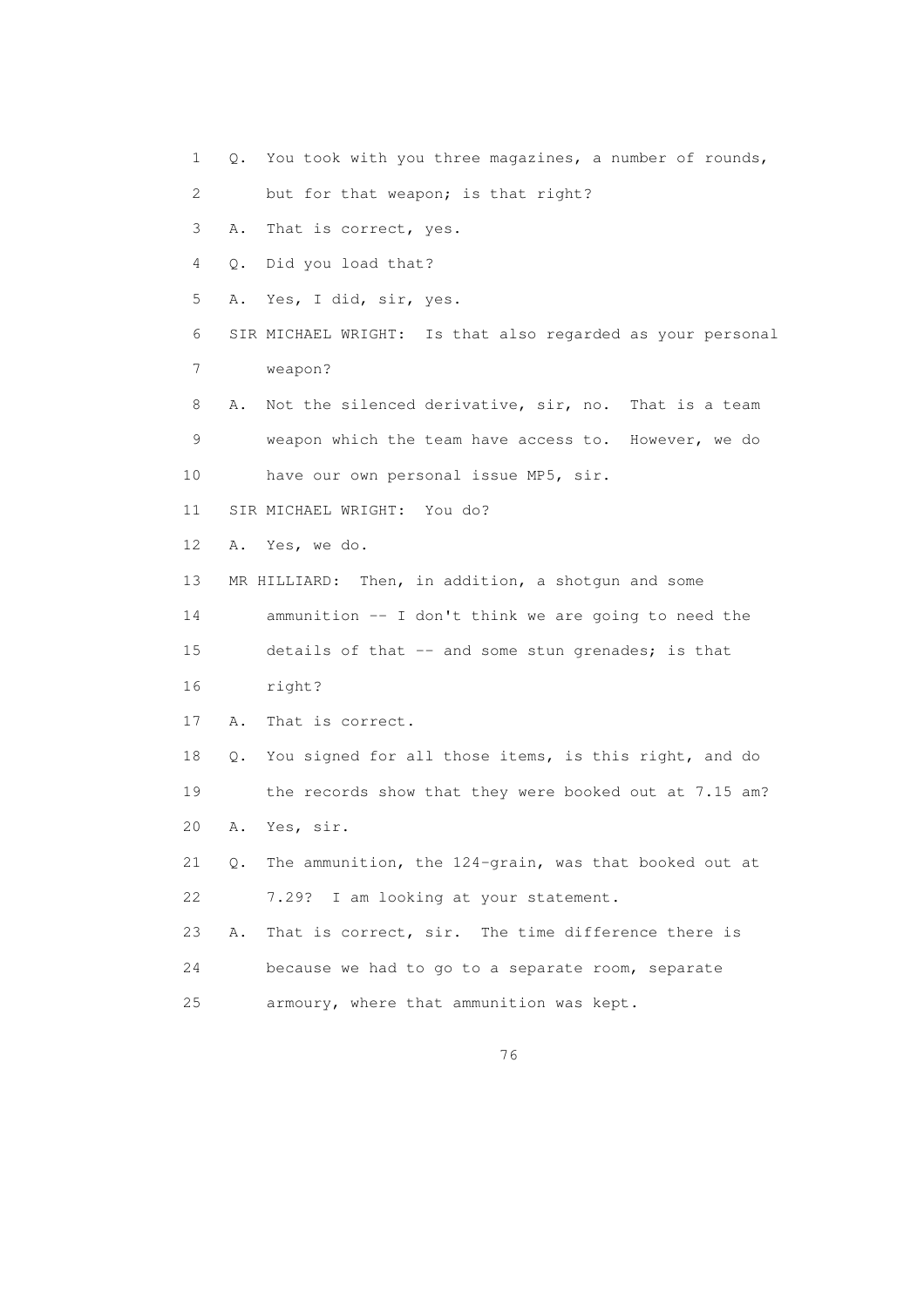1 Q. Thank you. Did you keep the Glock in a holster on your 2 waistband? 3 A. Yes, sir. 4 Q. I think you put the Heckler and Koch carbine, that went 5 in the footwell of the vehicle; is that right? 6 A. That's right. 7 Q. And the other items you have told us about in the boot? 8 A. Yes. 9 Q. Just so we understand, I don't think we are going to 10 need the details as to the reasons, but were you taking 11 a variety of weapons with you which you would use in 12 different situations; is that what it comes to? 13 A. Yes, sir. I was trying to think ahead and plan ahead 14 for what type of eventualities that we might come 15 across. 16 SIR MICHAEL WRIGHT: It's your choice what you take, is it? 17 A. It was on this day, sir, yes. 18 SIR MICHAEL WRIGHT: On this occasion? 19 A. Yes. 20 SIR MICHAEL WRIGHT: You weren't directed to take any 21 particular weapons? 22 A. No. 23 SIR MICHAEL WRIGHT: Thank you. 24 MR HILLIARD: Then at about 7.45 did you receive a briefing 25 from Trojan 84 that related to somebody called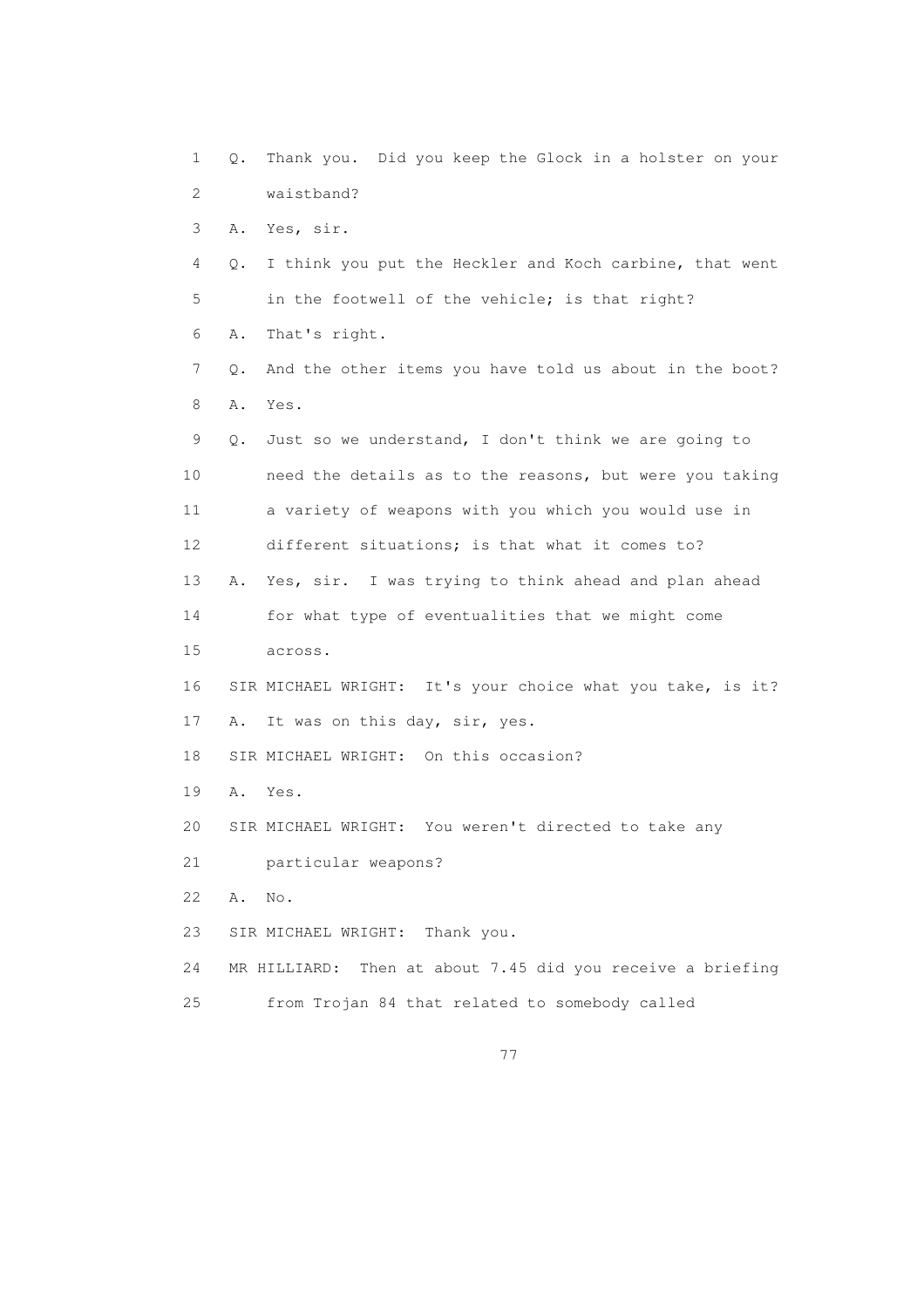1 Hussain Osman?

2 A. Yes, sir.

| 3  | О. | I think that briefing lasted -- do you remember this -- |
|----|----|---------------------------------------------------------|
| 4  |    | until about 8.10, 8.15, something of that order?        |
| 5  | Α. | I believe so, sir. It was a very short briefing to give |
| 6  |    | us almost like a pen sketch idea of what we were doing  |
| 7  |    | and where we had to go immediately, sir.                |
| 8  | Q. | Were you given a date of birth -- again I'm looking at  |
| 9  |    | the statement $--$ 23 July 1978 and an address          |
| 10 |    | 21 Scotia Road SW2?                                     |
| 11 | Α. | Yes, we were, sir.                                      |
| 12 | Q. | Were you told that he was believed to have been         |
| 13 |    | concerned in the attempted bombing at Shepherd's Bush   |
| 14 |    | the day before?                                         |
| 15 | Α. | Yes, sir.                                               |
| 16 | О. | Were you told that there would be a Silver Commander    |
| 17 |    | from SO13?                                              |
| 18 | Α. | Yes.                                                    |
| 19 | 0. | And that SO12 Special Branch would be doing             |
| 20 |    | surveillance?                                           |
| 21 | Α. | Yes, sir.                                               |
| 22 | О. | Did you learn that Trojan 80, we know Mr Esposito --    |
| 23 |    | would you have been given his name, Mr Esposito?        |
| 24 | Α. | Yes, we would have been, yes.                           |
| 25 | Q. | Were you told that he would be at New Scotland Yard?    |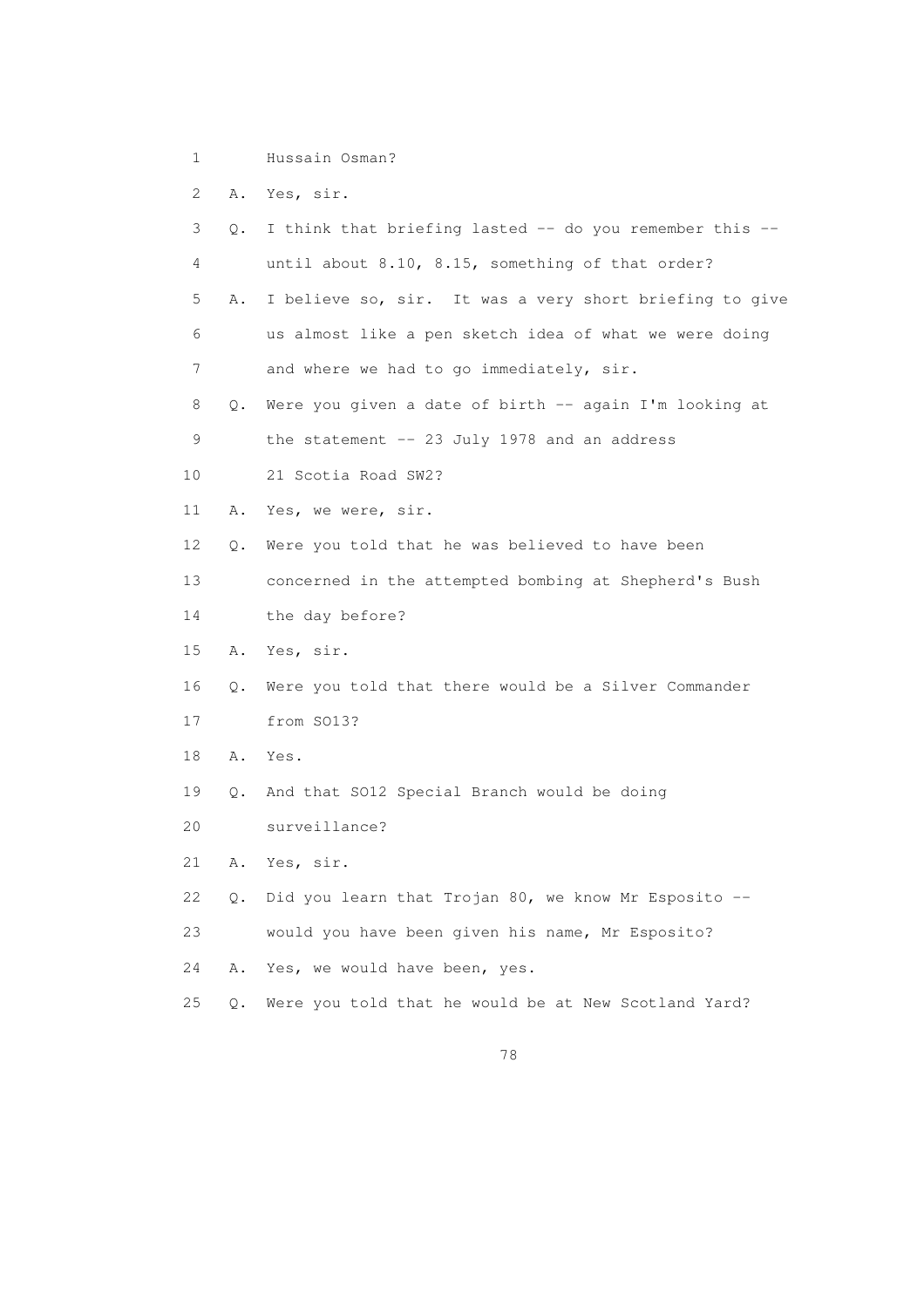1 A. Yes, sir.

 2 Q. Were you also told that there was going to be 3 a designated senior officer or a DSO? 4 A. Yes, sir. 5 Q. Were you given the identity of that person? 6 A. I can't recall, sir. 7 Q. But you may have been, you may not have been? 8 A. Exactly, yes. 9 Q. All right. Now, just pausing there for a moment, first 10 of all had anything been said about the urgency or 11 otherwise of your deployment that you can remember? 12 A. Nothing at all, sir. 13 Q. Secondly, did you have an understanding at this stage -- 14 so this is after you have seen Ralph, do you remember, 15 and you have booked your weapons out, and then I am just 16 asking you about some early bits of this briefing from

 17 Trojan 84 -- did you understand even at this stage what 18 the role of SO19 in all this was? There is going to be 19 some surveillance from SO12. Did you understand at 20 a very early stage what SO19 would be doing? 21 A. Sir, I could only surmise at that stage. This was, as 22 I have said previously, just a pencil sketch briefing to 23 give us a quick idea or heads-up as to what was 24 happening for the day. I believed that strategy would 25 come later.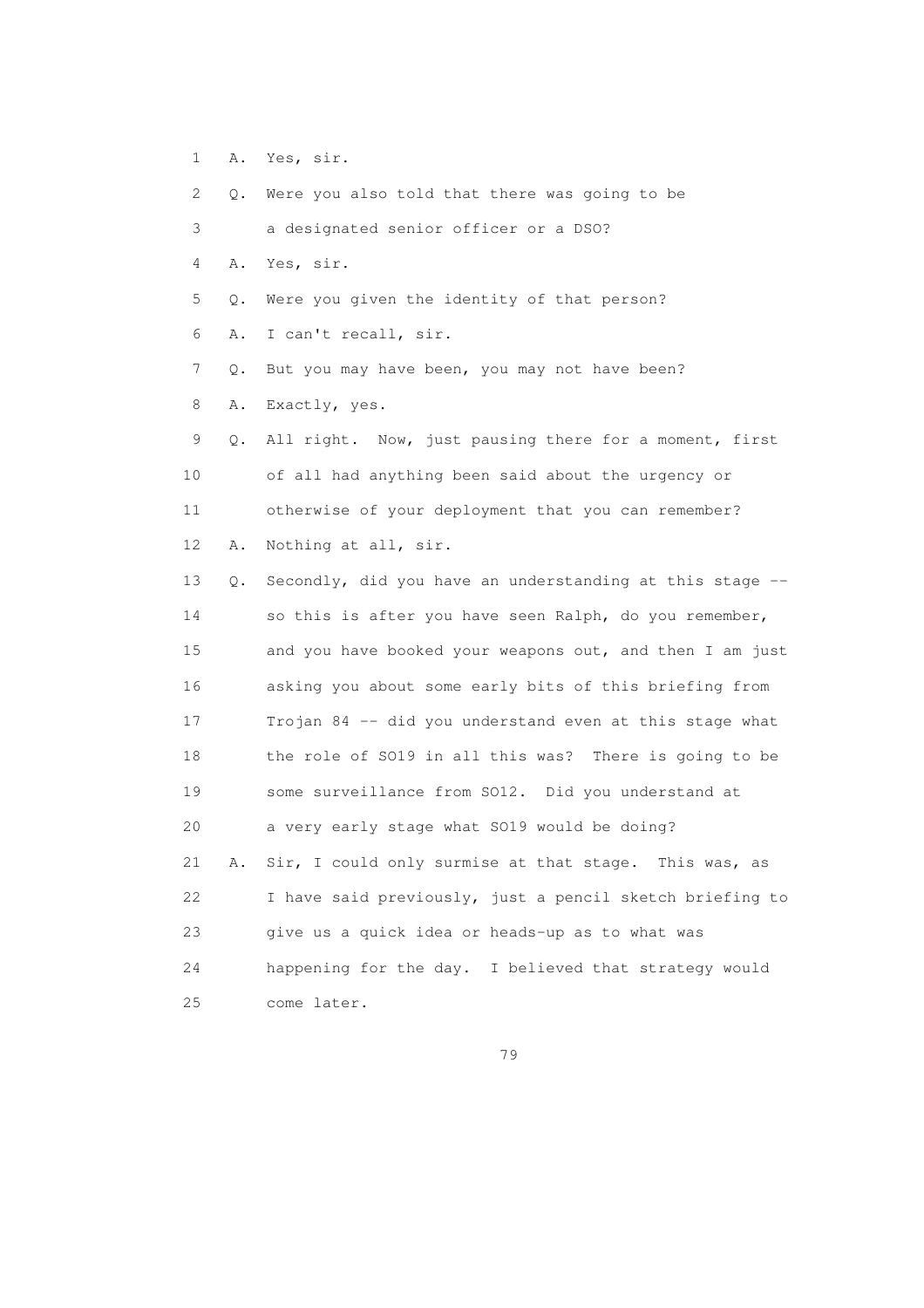1 Q. Right. Then lastly, just before we go back to the 2 detail of the briefing, the fact that there was going to 3 be a designated senior officer or DSO, can you help us 4 as to what that meant to you at the time, when you heard 5 that? Can you try and think back to your thought 6 process? 7 A. It was -- I have never actually deployed with 8 a designated senior officer before, and with the failed 9 attempted bombings the day before, it made me sort of 10 realise that we could possibly face or come across 11 a situation where we would have to deal potentially with 12 suicide killers. 13 Q. When you say "deal with", just so we understand, did you 14 have any understanding of what the role of a DSO was, as 15 it were, what they might perhaps be asking you to do? 16 A. Yes. My understanding of the role of a designated 17 senior officer is that, if needed, they could instruct 18 a critical shot to be taken. 19 Q. You have also told us that in addition you knew by this 20 time that you had been authorised to have the 124-grain 21 ammunition, you knew that had been approved and in 22 accordance with that authority you had that in your 23 possession as well; correct? 24 A. That is correct. 25 Q. One other piece of the jigsaw: you record in your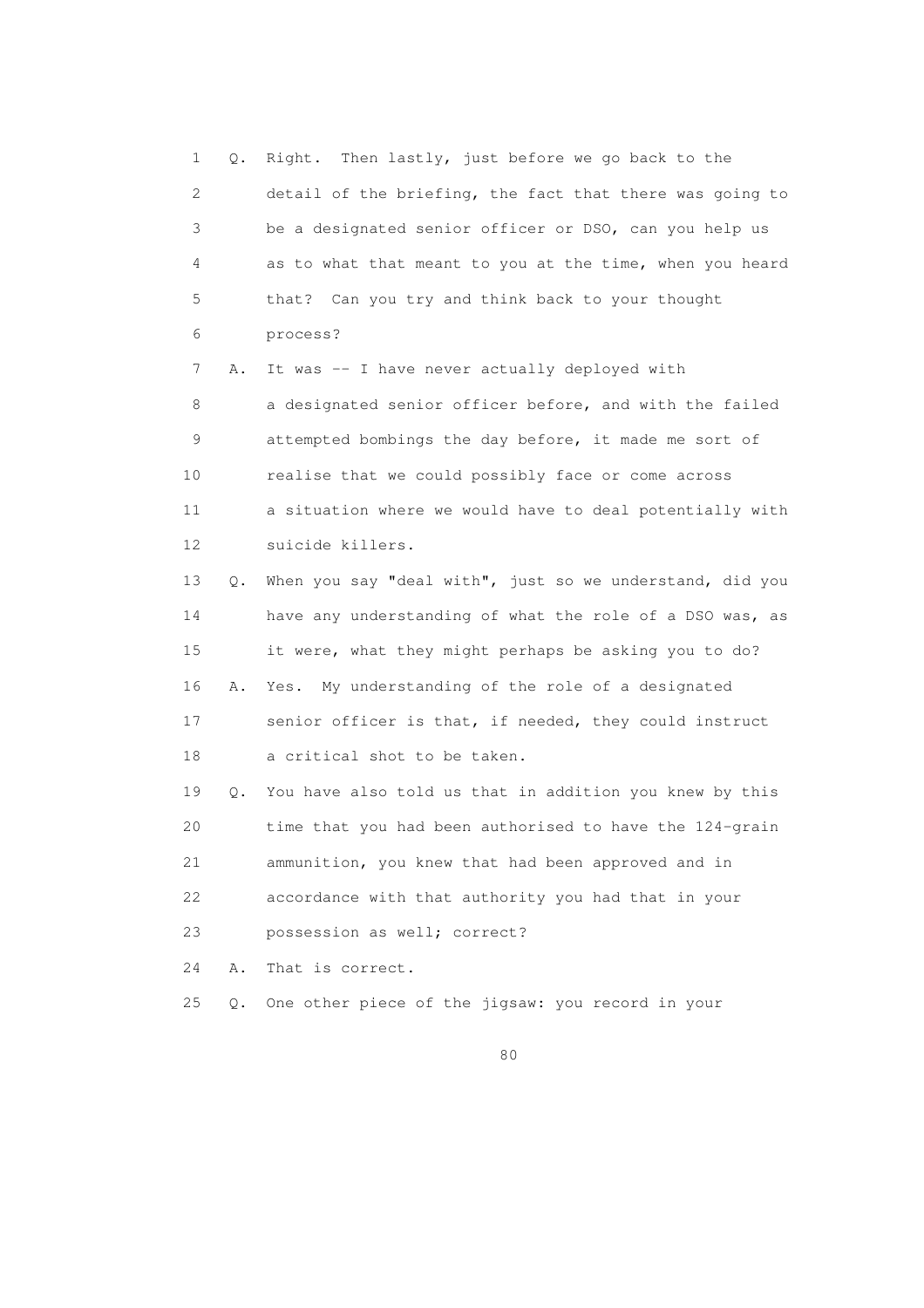1 statement that Trojan 84 told the briefing that you: 2 "... may be deployed in unusual tactics that this 3 department hadn't used before." 4 I have quoted directly from your statement. 5 When you wrote that in your statement on the 23rd, 6 were you doing your best to record as accurately as you 7 could exactly what was said? Nobody is going to suggest 8 that you have it faultlessly, but was that what you were 9 trying to do? 10 A. Yes, sir. 11 Q. So the fact that you might be deployed in unusual 12 tactics that the department hadn't used before, can you 13 help the jury: what did that mean to you, that 14 information? 15 A. Certainly. The information I have actually recorded was 16 "may have to use tactics or unusual tactics that we had 17 not used before". So there was a possibility in my 18 mind, and bearing in mind the incidents that had 19 happened the day before, that we may have to face 20 potential failed suicide killers. 21 Q. Right. Did Trojan 84 also say that you would have to 22 trust the information that you received? 23 A. Yes, sir. 24 Q. I am just going to check in the original, but certainly 25 in the typed copy of your statement we have this in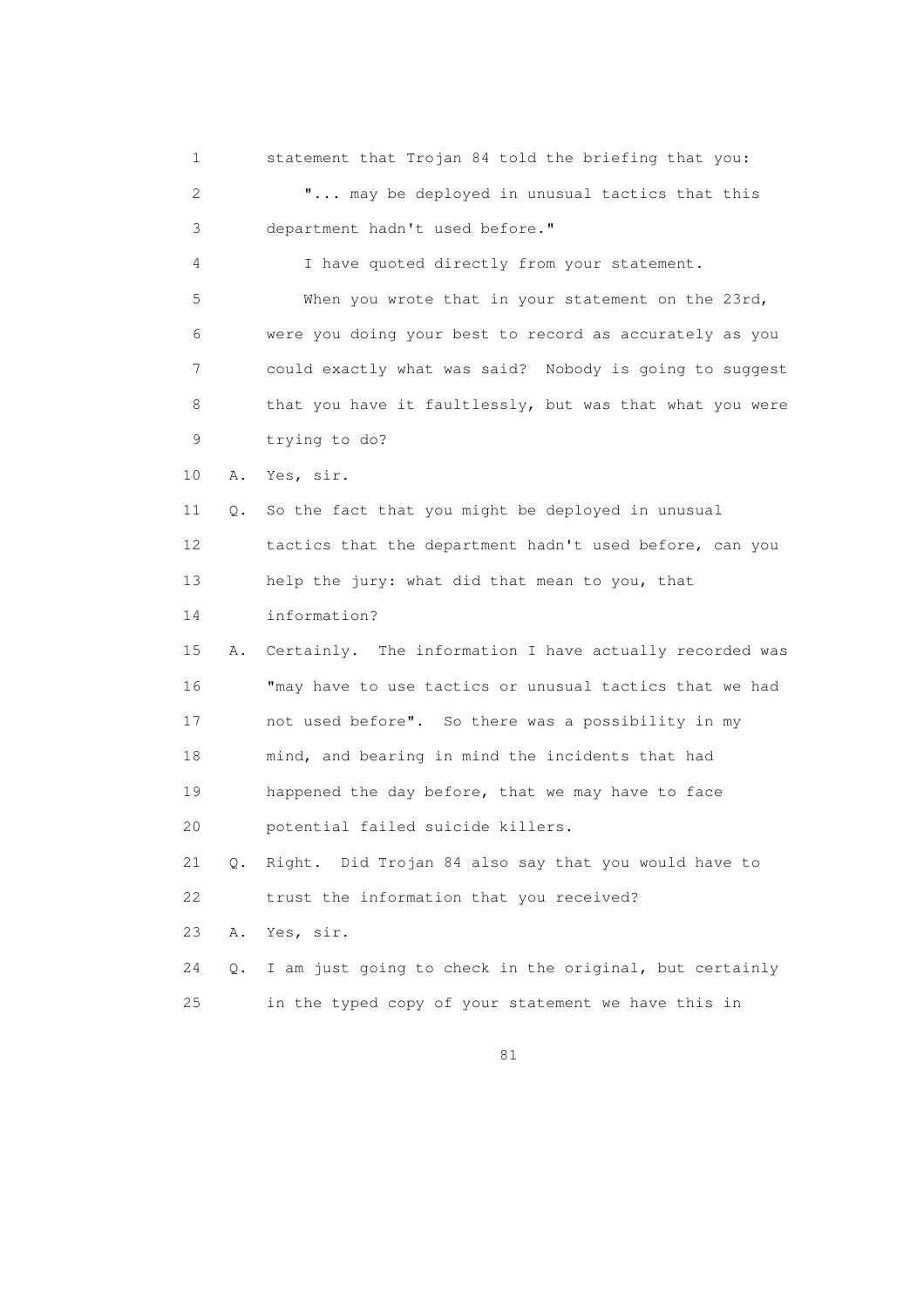1 speech marks, and your statements read as follows: 2 "It was stated by Trojan 84 that, 'We would have to 3 trust the information that we received'." 4 I am looking in your handwritten original. 5 A. Sir. 6 Q. That's also in speech marks, isn't it? 7 A. Sir, yes. 8 Q. So again, when you made the statement, were you trying 9 to do your best to record exactly what it was he had 10 said to you? 11 A. That is the best of my recollection, yes. 12 Q. Again, can you help us with that? Can you flesh that 13 out a bit more? You would have to trust the information 14 you had received; can you put that into a context for 15 us? What did that mean to you? 16 A. Yes, I can. The previous training that I have had with 17 Kratos and my understanding that a designated senior 18 officer at Scotland Yard could authorise a critical 19 shot, I would have to trust that designated senior 20 officer to have made that decision on the information 21 that they had received. 22 Us on the ground might not be party to all the 23 information that is coming in at the time. So in 24 a specific situation, there might not be time to 25 question a given order. We would just have to act to

<u>82</u>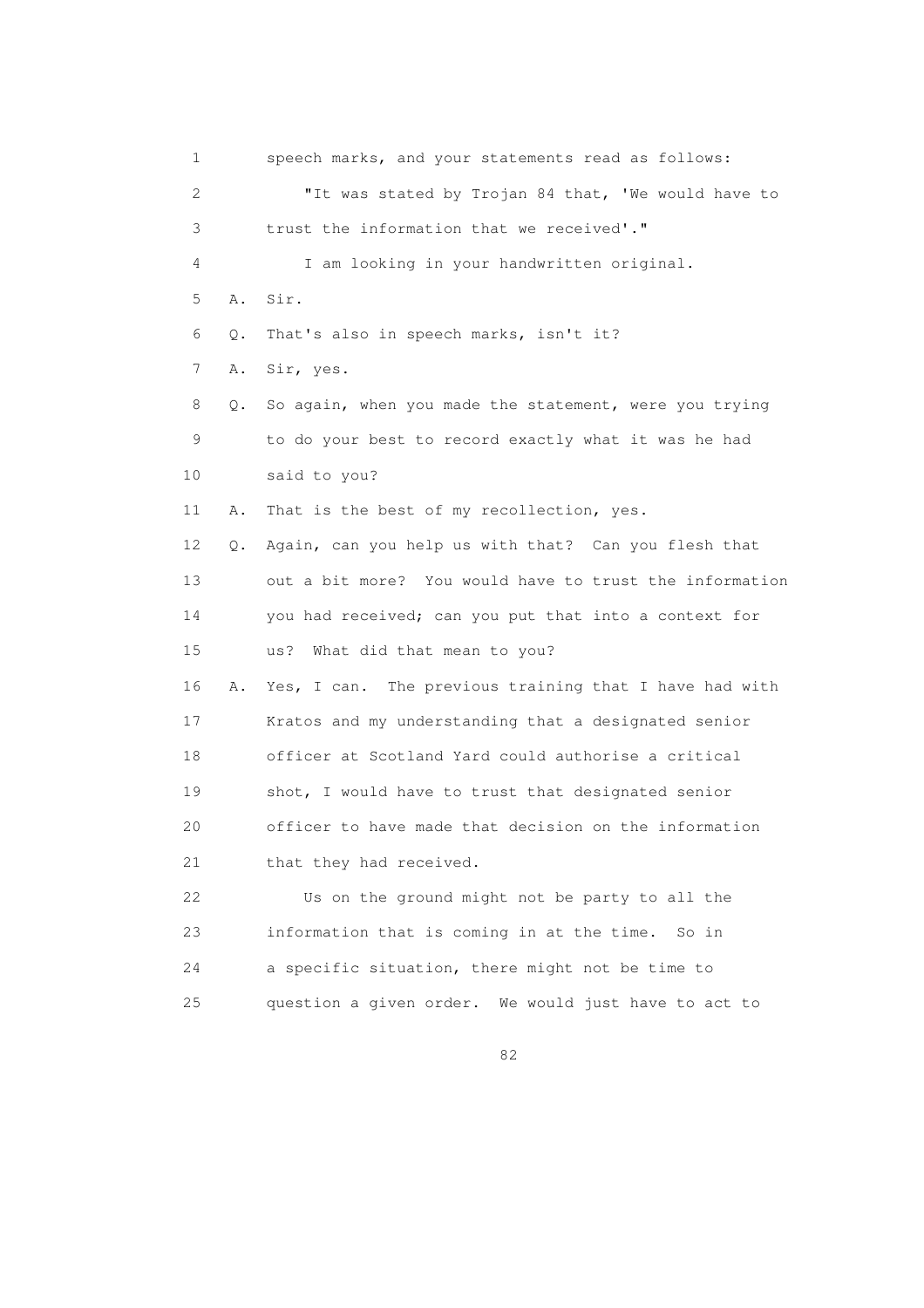1 the best of our ability if a critical shot is

2 authorised.

 3 Q. Just to understand it, do you mean there might not be 4 time to question a particular order? 5 A. There might not be time. 6 Q. I think you may have said that. You did say that there 7 might not be time. Right. Absolutely. 8 SIR MICHAEL WRIGHT: That is what he said. 9 MR HILLIARD: All right. 10 A. Sorry, sir, to further add another point: to trust the 11 information we had received as well would also, in my 12 mind, work with the surveillance teams as well, as 13 was -- if they had identified a subject then we would be 14 acting on that subject and we would have to trust them 15 and their professionalism. 16 Q. So just to follow that up for a moment, we will look at 17 the detail of it a bit later, but on that last aspect, 18 do you mean, for example, if, as you understood it, 19 somebody was being identified to you by the surveillance 20 as being one of the subjects of the operation, that 21 might be something that you again had to take on trust, 22 you may not have time as it were to form your own 23 assessment; is that the point? 24 A. That is correct, yes.

25 SIR MICHAEL WRIGHT: Could I just break in at that point, as

en and the state of the state of the state of the state of the state of the state of the state of the state of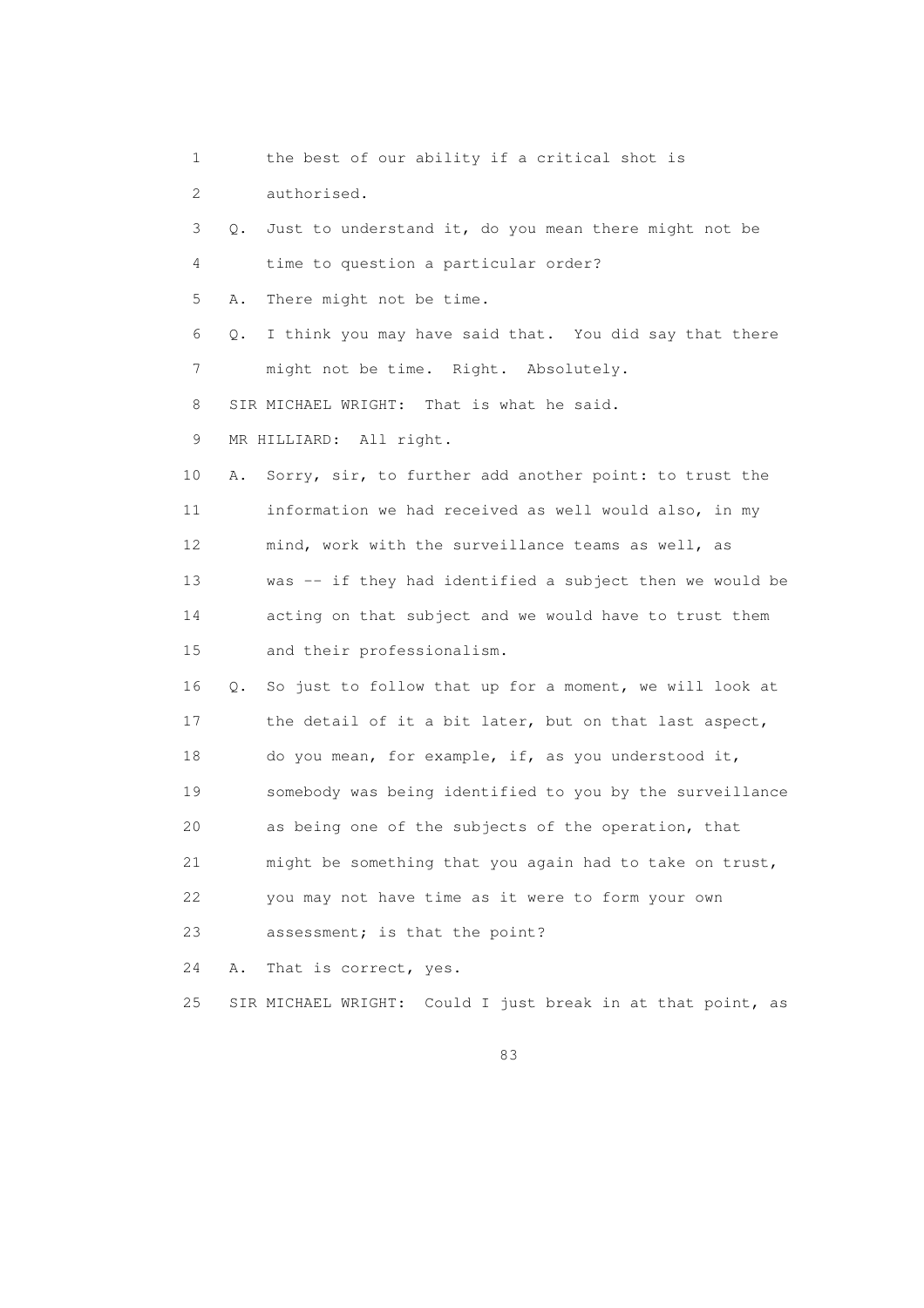1 it is a natural one?

2 MR HILLIARD: Yes.

 3 SIR MICHAEL WRIGHT: You said a moment ago that in the light 4 of the incidents of the previous day, because you had 5 heard that a DSO had been appointed, you appreciated 6 that you might have to deal with suicide bombers. 7 A. Yes, sir. 8 SIR MICHAEL WRIGHT: To be specific about that, when this 9 briefing started at 7.45, were you aware that there had 10 been four unsuccessful attempts to cause explosions in 11 the tube and on a bus the previous day? 12 A. Yes, sir. We had been recalled from an operation the 13 previous day and we were held at our base at 14 Leman Street in order to supply additional resources, if 15 need be, after the failed bombings. 16 SIR MICHAEL WRIGHT: For that particular series of events? 17 A. That is correct, sir. 18 SIR MICHAEL WRIGHT: Presumably then you were also aware 19 that the four attempted bombers had escaped and were 20 somewhere in London? 21 A. Very much so, sir. 22 SIR MICHAEL WRIGHT: Or had escaped anyway. 23 A. Yes, sir. 24 SIR MICHAEL WRIGHT: Very well, thank you. 25 MR HILLIARD: Just before we move away and go to another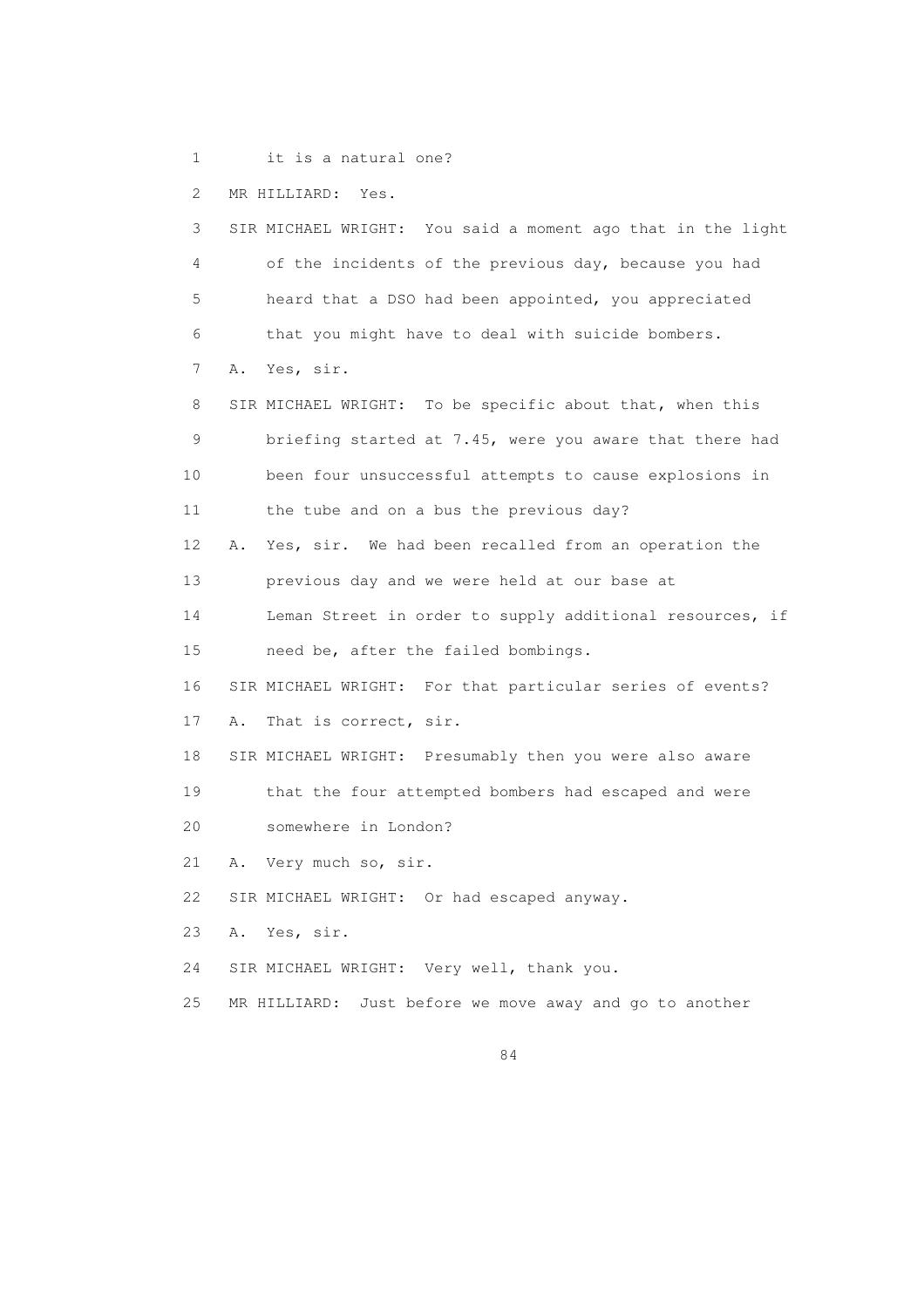1 location, can you just help us with this: did you have 2 any understanding at that time as to whether the DSO was 3 in general charge in some way of the operation, or 4 whether the DSO would only become involved at 5 a particular stage or if things got to a particular 6 point? Do you understand? 7 A. I do. 8 Q. What was your understanding at the time? 9 A. I didn't know, is a frank answer. I didn't know exactly 10 when this -- or when the DSO would actually take charge 11 of the operation. I didn't know at that stage. 12 Q. But you had certainly been told that there was going to 13 be one? 14 A. Yes. 15 Q. Right. Did you then move from Leman Street to 16 Nightingale Lane? 17 A. Yes, sir. 18 Q. That's all the team in the various vehicles, is it? 19 A. That is correct, sir, yes. 20 Q. You with the people you have told us about? 21 A. Yes, sir. 22 Q. Do you have any idea how long it took you to get there? 23 Do you get there, do you remember, do you go with the 24 lights and sirens on, or what's the position? Can you 25 remember?

<u>85 and 2001 and 2001 and 2001 and 2001 and 2001 and 2001 and 2001 and 2001 and 2001 and 2001 and 2001 and 200</u>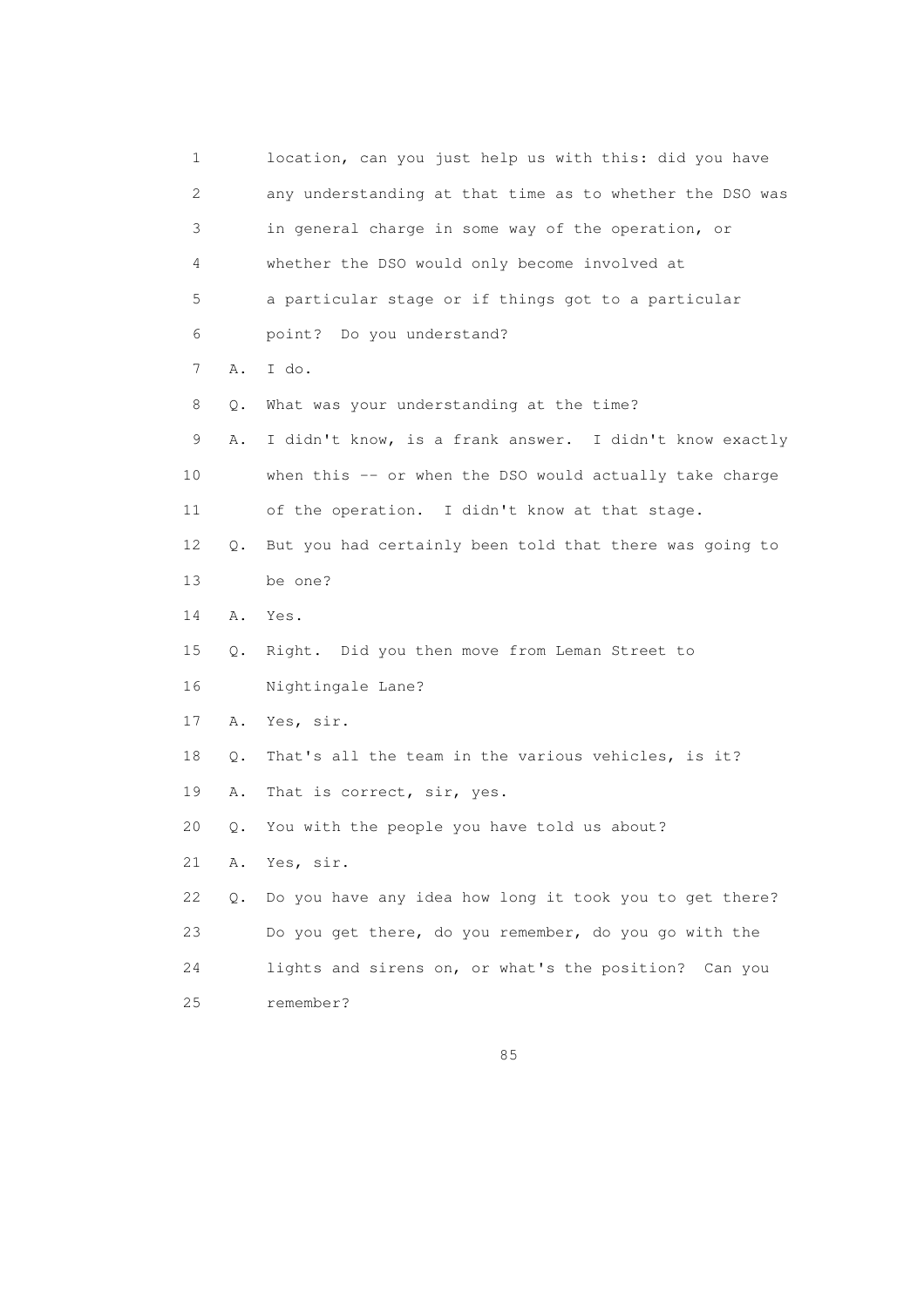1 A. I can't recall at all, sir. Again, if it may assist, in 2 my recollection there wasn't any urgency. 3 Q. Right, right. Presumably -- would there have been any 4 reason why, if somebody had made the decision, would 5 there be any sort of security reason why you wouldn't be 6 able to use blue lights and sirens? If you are going to 7 Nightingale Lane, you are not actually going to 8 Scotia Road, there would be no reason presumably why -- 9 I know you can't remember -- but if somebody had said, 10 "We are going with the lights and sirens", no reason why 11 you wouldn't do that? 12 A. Sir, our general practice is we would actually look and 13 research where the premises was and where we were going 14 to, so we wouldn't compromise any potential operation by 15 excessive noise or undue behaviour in the vicinity of 16 the address. So -- 17 SIR MICHAEL WRIGHT: I think you slightly missed the point 18 of the question. Going to Nightingale Lane, which is 19 a police station, I think what Mr Hilliard was asking 20 you is: is there any reason why you shouldn't use the 21 lights and sirens if there was urgency?

22 A. Absolutely none, sir. Sorry.

23 MR HILLIARD: That's all right.

 24 Then when you have got to Nightingale Lane there was 25 another briefing from Silver; is that right?

<u>86 and 200 and 200 and 200 and 200 and 200 and 200 and 200 and 200 and 200 and 200 and 200 and 200 and 200 and 200 and 200 and 200 and 200 and 200 and 200 and 200 and 200 and 200 and 200 and 200 and 200 and 200 and 200 an</u>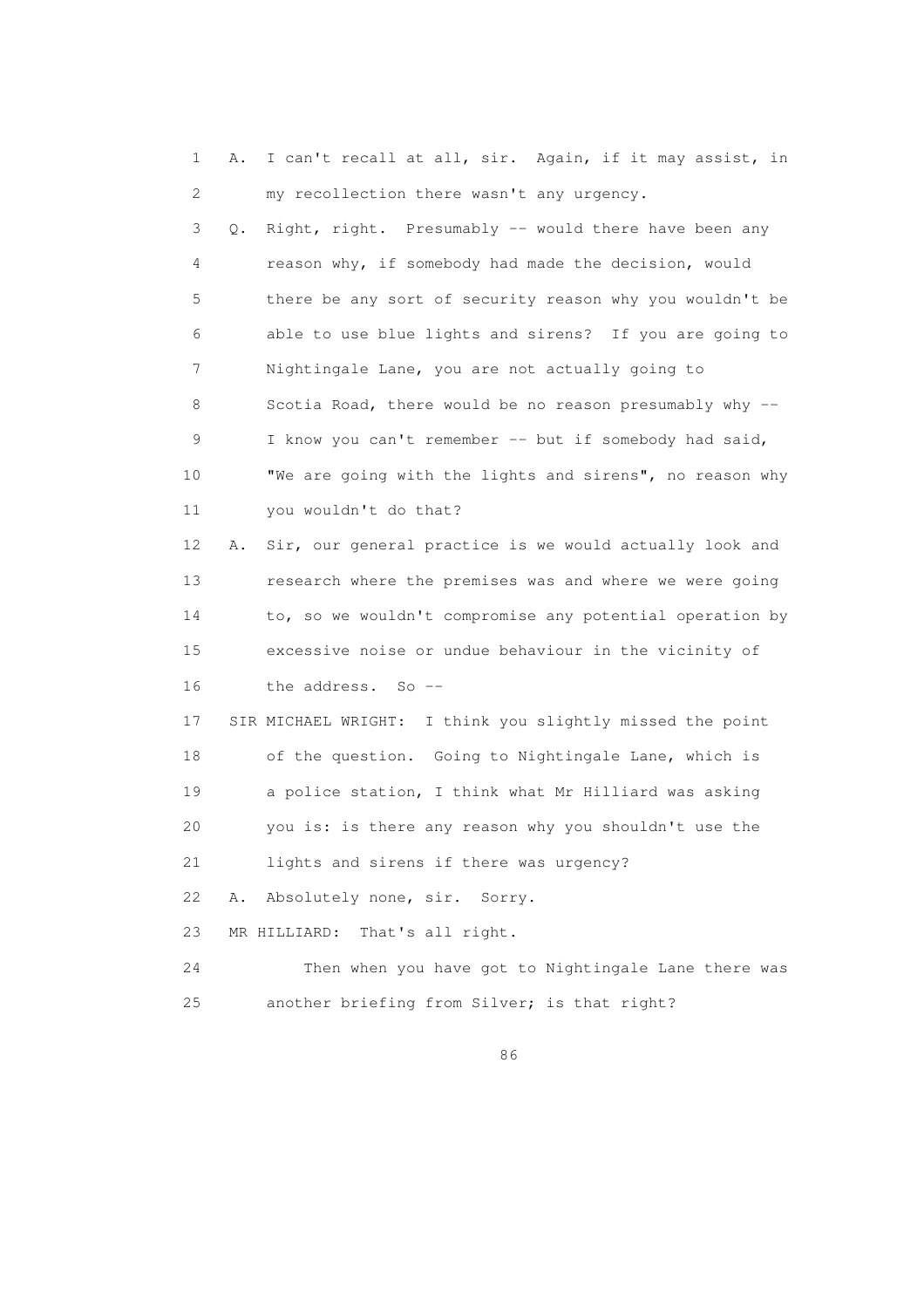- 1 A. That is correct, sir.
- 2 Q. That we know, I think, lasted from 8.45 or so to about 3 9.15. Does that sound about right? 4 A. I haven't got any record of these times, but 5 I appreciate, yes. 6 Q. All right. Again, I think you have made a note in your 7 statement, is this right, of information that you were 8 given at that briefing? I am on the second page, about 9 half a dozen lines up from the bottom. 10 A. Yes. 11 Q. In the typed copy. All right? 12 A. Yes. 13 Q. Do you record that you were informed at that briefing 14 that correspondence was found at the site of one of the 15 bombings or attempted bombings linking Hussain Osman and 16 someone called Abdi Omar? 17 A. That is correct, sir, yes. 18 Q. Were you told that Mr Omar was suspected of being 19 responsible for the Warren Street bombings? 20 A. Yes, sir. 21 Q. Were you told that the correspondence that was found led 22 to both of those people residing or being suspected of 23 residing at 21 Scotia Road? 24 A. Yes, sir. 25 Q. Just as you had been told that Mr Omar was suspected of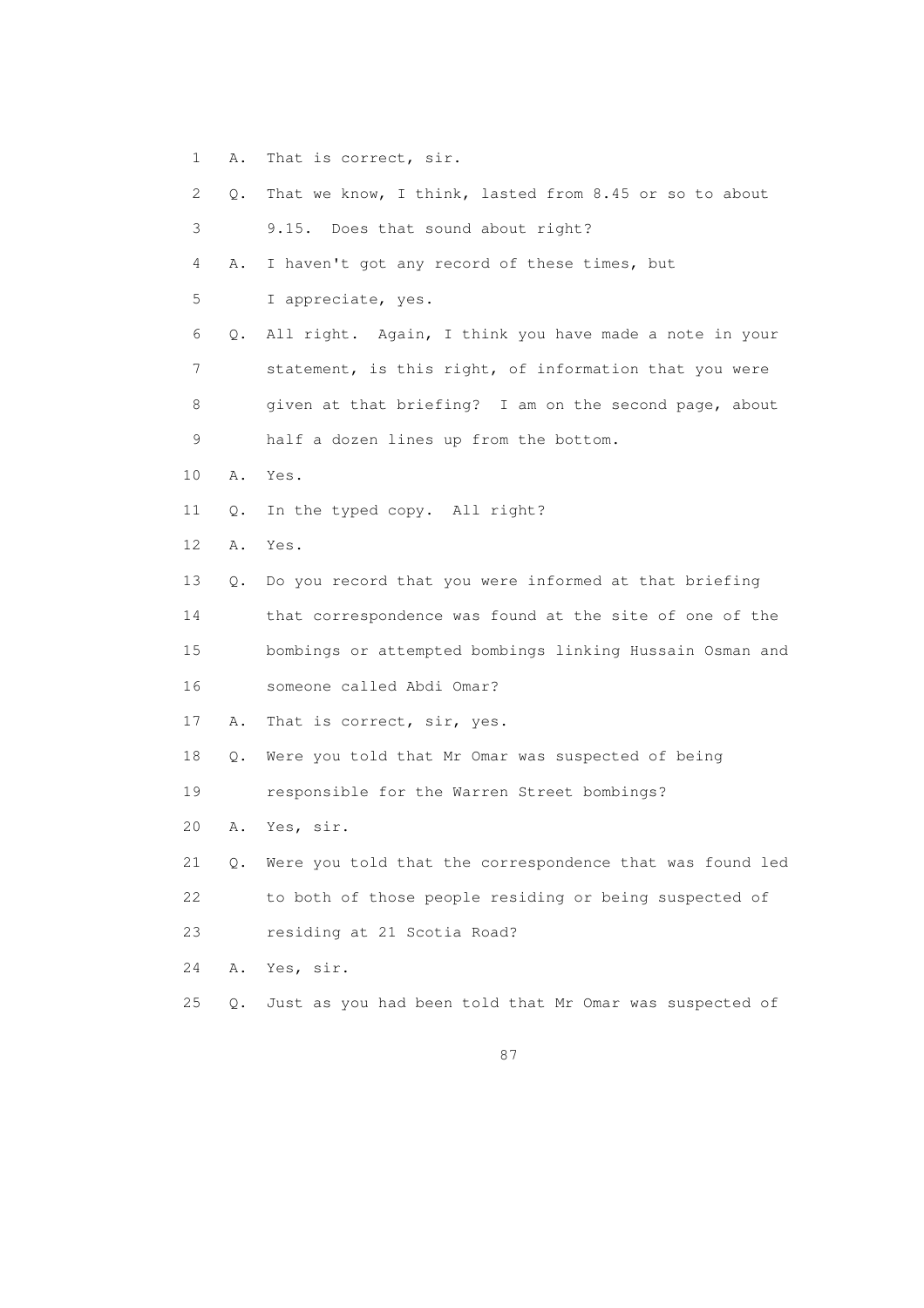1 being responsible for the Warren Street incident, were 2 you told that Mr Osman was suspected of being 3 responsible for the Shepherd's Bush incident? 4 A. Yes, sir. 5 Q. I think in fairness to you as well you tell us, although 6 I am sure it's perhaps obvious from the situation and 7 the circumstances that you have outlined, but having 8 recorded this much that you were told in the briefing, 9 and we are going to go on to other information, I think 10 you record, as it were, your state of mind, don't you, 11 at that particular time? 12 A. Yes, sir, I do. 13 Q. Can you just tell the jury what you recorded, please? 14 A. After the -- certainly the briefing that we had 15 received, my state of mind was that it was possibly one 16 of the best briefings that we have had certainly 17 recently and certainly from the Anti-Terrorist Branch; 18 that the danger we were facing with, or potentially 19 facing with, would be immeasurable. 20 They were failed suspect bombers. Who knows what 21 their mindset would be? They had prepared devices in 22 order to achieve mass murder. They were determined, as 23 we were led to believe, prepared, highly dangerous, and 24 we might have to face them. 25 Q. I am going to come back to some more detail about that,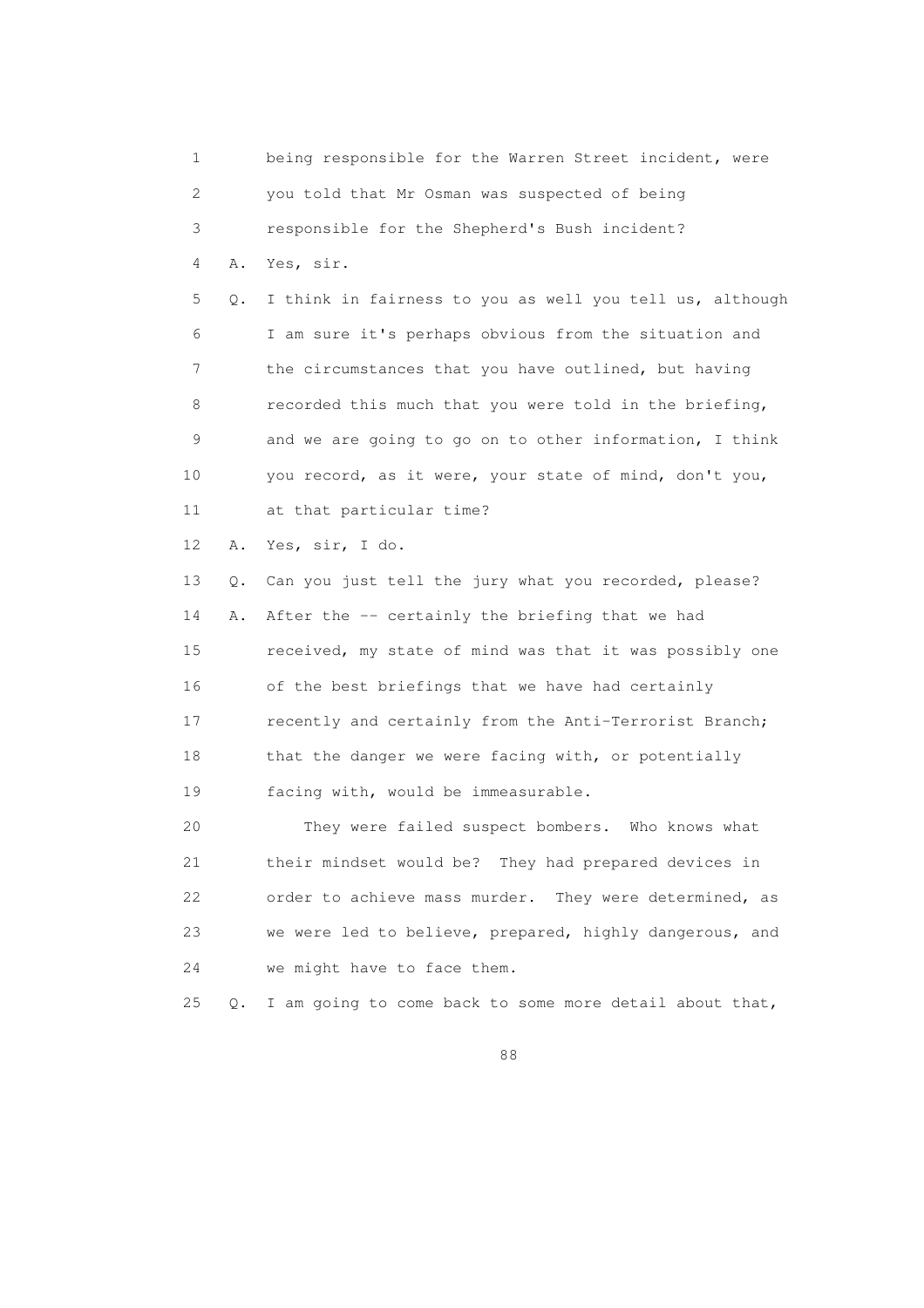1 but just so that the jury have the complete picture, 2 after the little passage that you and I have dealt with 3 about the correspondence linking the two men to the two 4 addresses, I think you wrote this, is this right: 5 "I had already formed the idea that these were of 6 the utmost danger both to public, police and 7 themselves." 8 Talking about those individuals, for reasons I'm 9 sure we can all understand. But that's what you 10 recorded; is that right? 11 A. That's correct, sir, yes. 12 Q. Did you get further information, do you record in your 13 statement, at this briefing? Were you told that there 14 was information relating to Mr Omar that came from 15 something that we have heard about called 16 Operation Ragstone? 17 A. That is correct, sir, yes. 18 Q. You have recorded, and we have heard about this too, you 19 say: 20 "... which concerned the potential training of 21 subjects in Cumbria." 22 A. Yes, sir. 23 Q. Were you also told about a vehicle, a black Primera, and 24 the registration number you have recorded as well; 25 correct?

<u>89 and 2001 and 2001 and 2001 and 2001 and 2001 and 2001 and 2001 and 2001 and 2001 and 2001 and 2001 and 200</u>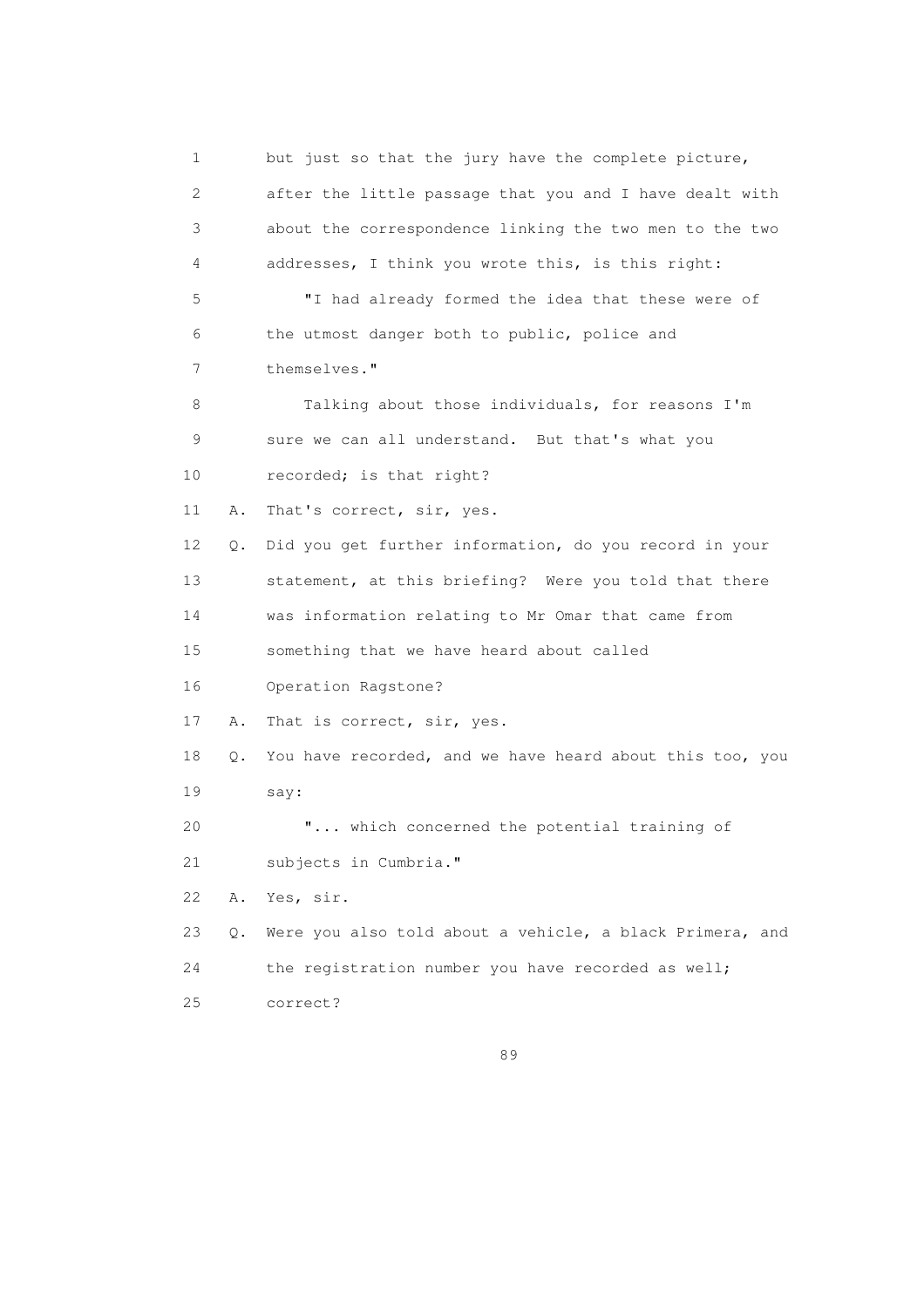1 A. Yes.

 2 Q. Do you say this: 3 "This vehicle was registered to Omar to another 4 address but was parked in Scotia Road." 5 A. Yes, sir. 6 Q. So this is also information you are given at the 7 briefing? 8 A. Yes, it is. 9 Q. You go on in this way: 10 "I was shown two photos of two Asian-looking males, 11 Omar and Hussain, and was told that they were good 12 likenesses." 13 A. Yes. 14 Q. "We were told of the nature of the bombs that were 15 found, the details being that the type of explosive 16 involved was ..." 17 And then you just have initials: 18  $\ldots$  HMTD and possibly peroxide-based." 19 A. Sir, yes. Hexamethylene triperoxide diamine, sir. 20 Q. Galvanised nails, you were told, had been found wrapped 21 around one particular device? 22 A. Yes, sir. 23 Q. You were told that: 24 "... the explosives were of a volatile nature and 25 could simply be detonated with a bulb or battery via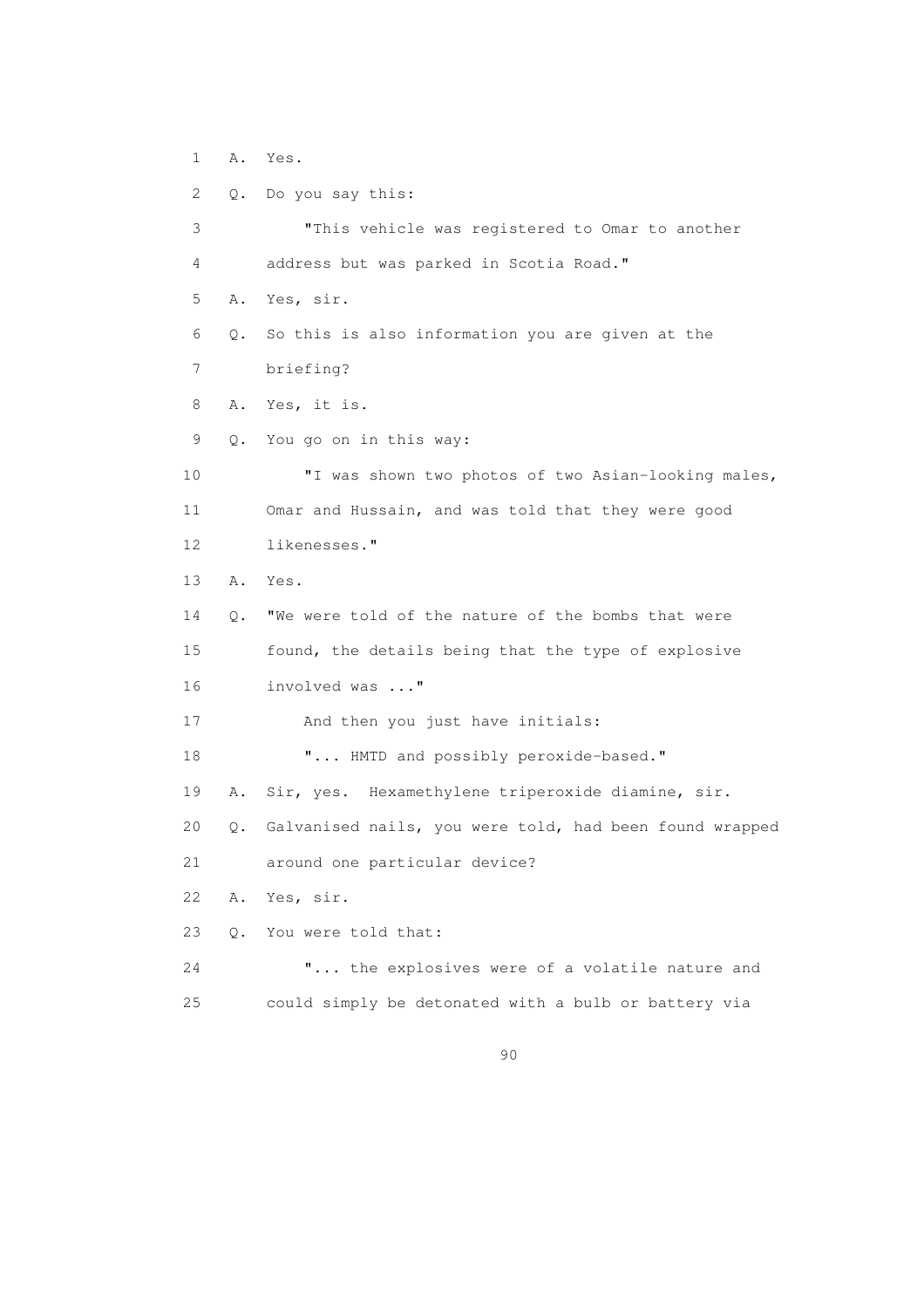1 wires."

2 A. Yes, sir.

| 3  | When you say "via wires", what, as you understood it $-$<br>О. |
|----|----------------------------------------------------------------|
| 4  | did you have any understanding of what had to happen to        |
| 5  | the wires?                                                     |
| 6  | A very base understanding, but my understanding is that<br>Α.  |
| 7  | the wires would have to be connected in order to make          |
| 8  | an electrical circuit in order to make a detonator             |
| 9  | detonate the main charge.                                      |
| 10 | Was it explained to you that the way the devices were<br>Q.    |
| 11 | placed and the types of injury caused, you were told           |
| 12 | about blast effects, loss of life obviously, but limbs         |
| 13 | as well; was that explained?                                   |
| 14 | It was, sir. I believe the casualty count from the<br>Α.       |
| 15 | bombings on the 7th as well was explained.                     |
| 16 | Would have been given to you?<br>Q.                            |
| 17 | Α.<br>It was.                                                  |
| 18 | You would have been given information about that?<br>$\circ$ . |
| 19 | SIR MICHAEL WRIGHT: You are speaking at the moment,            |
| 20 | Mr Hilliard, about the bombs that had been found in the        |
| 21 | three Underground stations and the bus, I think?               |
| 22 | MR HILLIARD: We will find out.                                 |
| 23 | You were told were you, about, as you say, what the            |
| 24 | casualties had been so far as 7/7 was concerned and told       |
| 25 | about those devices; is that right?                            |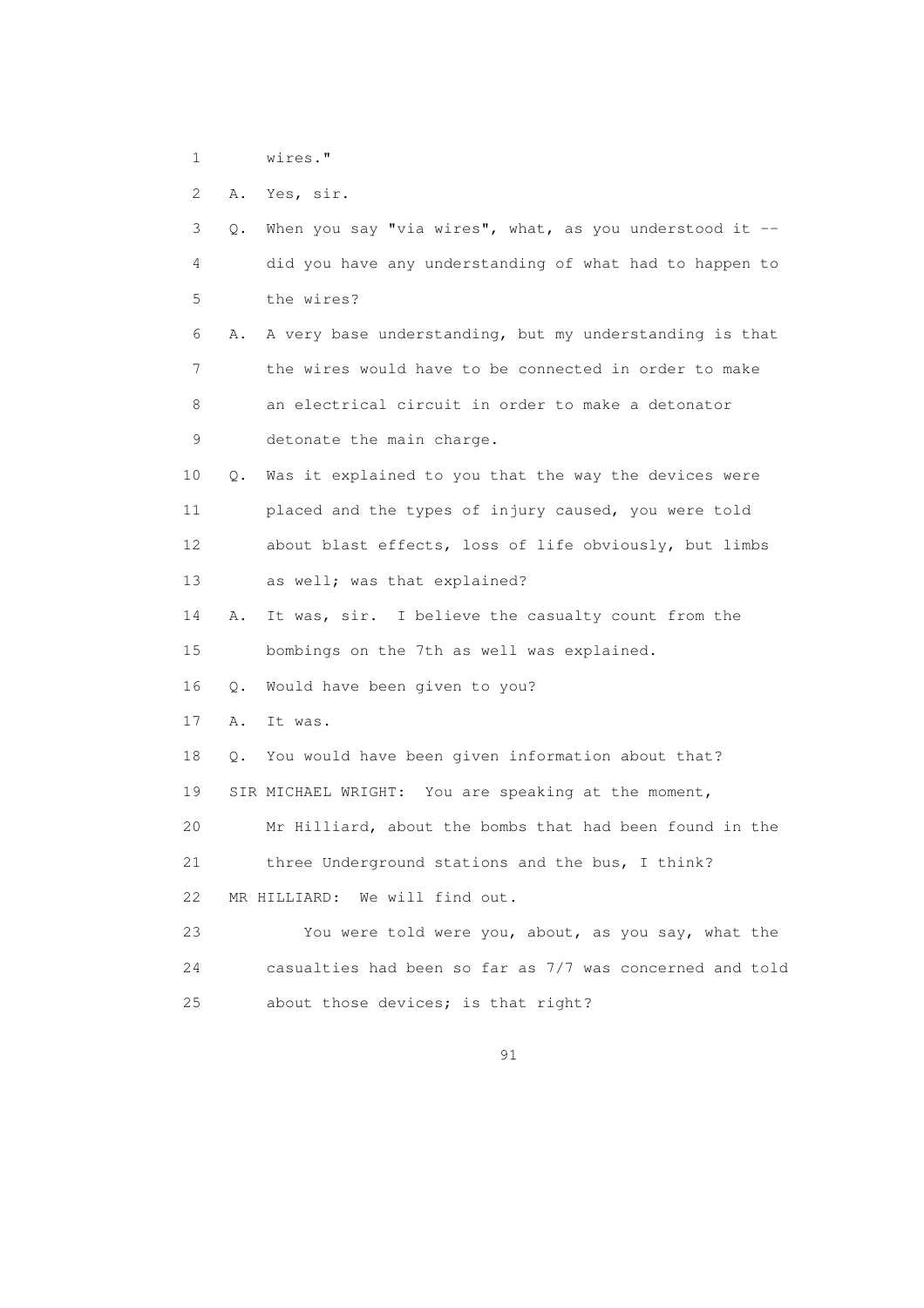1 A. We were given rough information for it, yes. 2 Q. Were you also told such information as there was 3 available at that stage about, as the Coroner says, the 4 devices which had not actually gone off on 21/7? 5 A. That is correct. 6 SIR MICHAEL WRIGHT: This is what I wanted to be sure about. 7 All in the same briefing? 8 A. Yes, sir. 9 SIR MICHAEL WRIGHT: The four bombs that had failed to go 10 off in London. Were you also told about what had been 11 found a few days earlier at Luton? 12 A. In my recollection, yes, sir. 13 SIR MICHAEL WRIGHT: Thank you. 14 MR HILLIARD: Again, I think in fairness to you it's as well 15 perhaps if you follow, if we just look at exactly how 16 you expressed your state of mind at this stage. 17 Do you sum it up like this in the statement you 18 made: 19 "The time of the detonations/attempted detonations 20 and the effects of large amounts of people near the 21 detonations led me to confirm in my mind that this 22 suspect we could possibly face was [or were] 23 an unbelievable threat to life." 24 A. That's correct, sir, yes. 25 Q. When you speak there of the time of the

<u>92</u>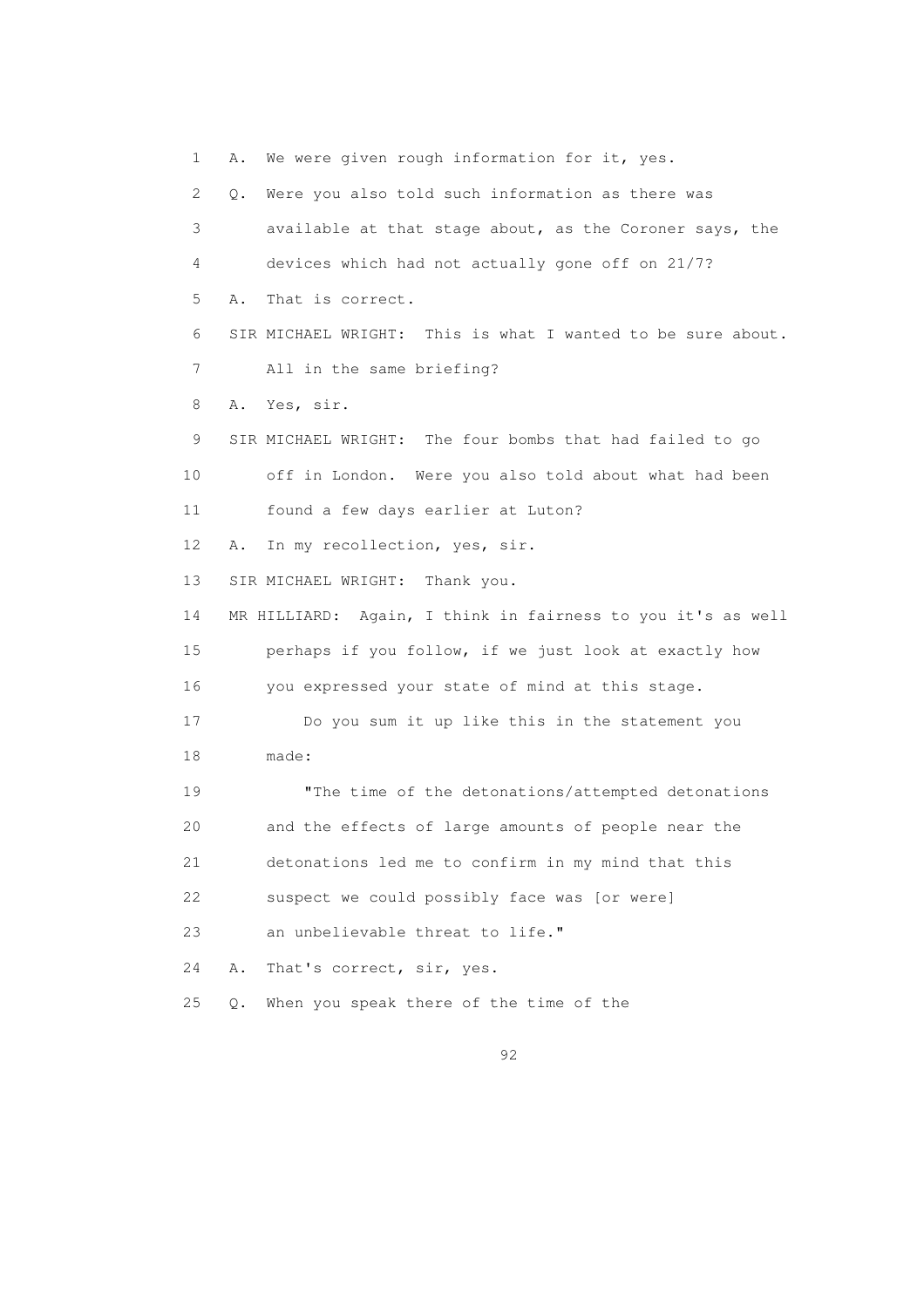| 1               |           | detonation/attempted detonations, is that because, as it |
|-----------------|-----------|----------------------------------------------------------|
| 2               |           | were, you are talking both about 7/7 when the devices    |
| 3               |           | had gone off, and then, just as we have explained, 21/7  |
| 4               |           | when they hadn't?                                        |
| 5               | Α.        | That is totally correct, yes.                            |
| 6               | Q.        | Were there then some questions from members of the       |
| 7               |           | group?                                                   |
| 8               | Α.        | Yes, sir.                                                |
| 9               | О.        | Were you told by Silver that the explosives found could  |
| 10              |           | easily be concealed around the body?                     |
| 11              | Α.        | Yes.                                                     |
| 12 <sup>°</sup> | Q.        | Was that in response to someone asking whether that      |
| 13              |           | could be the case?                                       |
| 14              | Α.        | Yes, it was, yes.                                        |
| 15              | Q.        | Did someone ask if they -- so presumably at this time    |
| 16              |           | the disappeared attempted bombers -- still had ready     |
| 17              |           | access to explosives?                                    |
| 18              | Α.        | Yes, sir.                                                |
| 19              | $\circ$ . | Was the answer given to that "yes"?                      |
| 20              | Α.        | Yes.                                                     |
| 21              | Q.        | Is this right: that at this time, as you understood it,  |
| 22              |           | nobody had located anywhere where the bombs had been     |
| 23              |           | manufactured, so all that material was, as it were,      |
| 24              |           | certainly not available to the police and, for all it    |
| 25              |           | was known, available to the attempted bombers?           |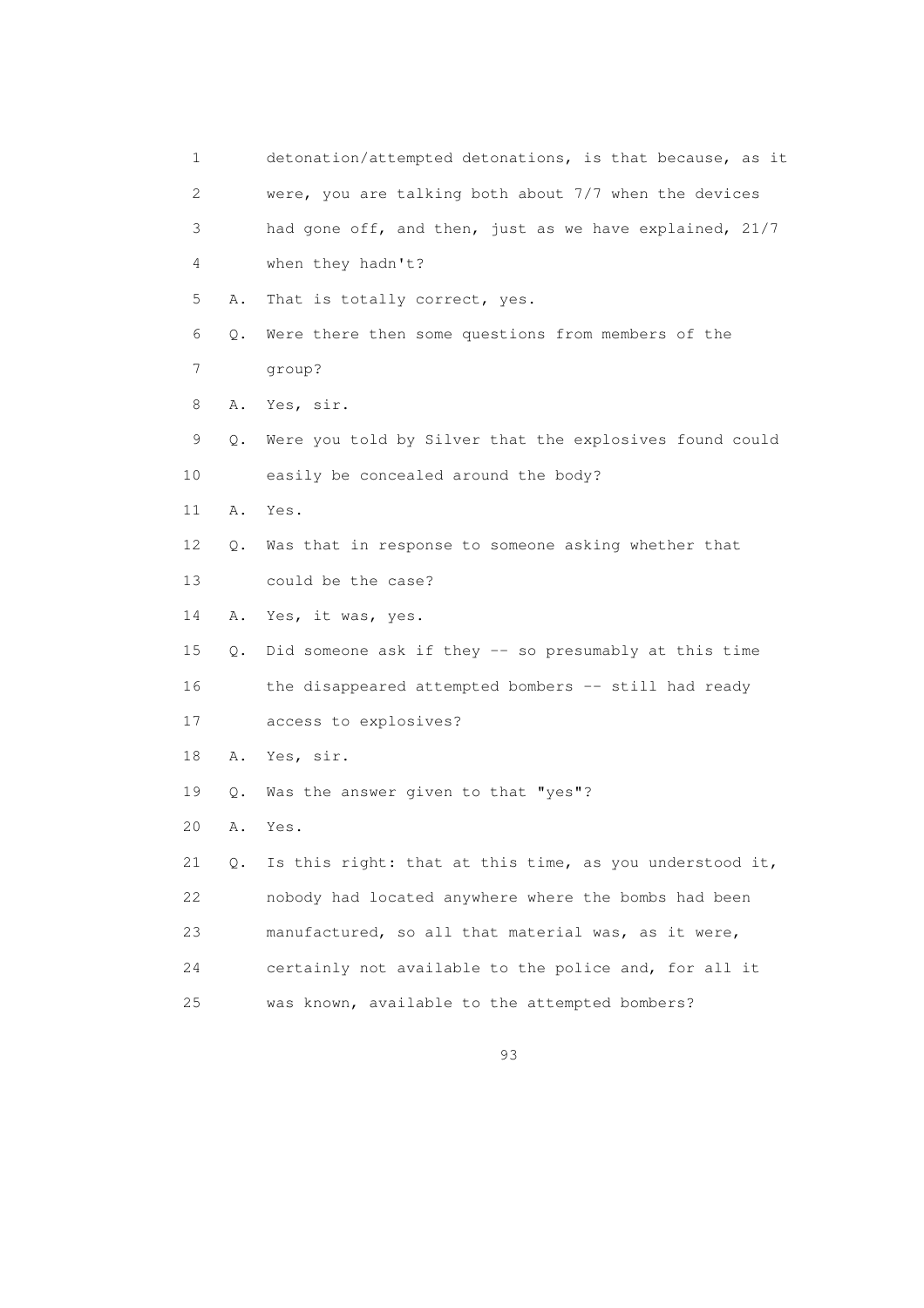1 A. Yes, it is, sir, yes. 2 Q. Again I am looking -- I think this is in speech marks -- 3 did somebody ask the question, "Could they have been 4 detonated easily?"? 5 A. Yes, sir. 6 Q. And the answer? 7 A. "Yes". 8 Q. Again I think you have put another question in speech 9 marks: 10 "Could the level of death and destruction from the 11 7 July 2005, would it have been the same if the bombs 12 had detonated on the 21st?" 13 To the best of your recollection, did someone ask 14 a question in those terms? 15 A. That's correct, sir, yes. 16 Q. Have you recorded the answer that was given? 17 A. Yes. The answer was "yes". 18 Q. You then go on to say that Silver or Mr Purser, as we 19 know it was, I think you say "used the following words 20 and phrases to describe the group"; is that right? 21 A. That's correct, sir, yes. 22 Q. Then have you put some words and phrases again in speech 23 marks? 24 A. Yes, I have, yes. 25 Q. Can you help the jury, please, with what those are?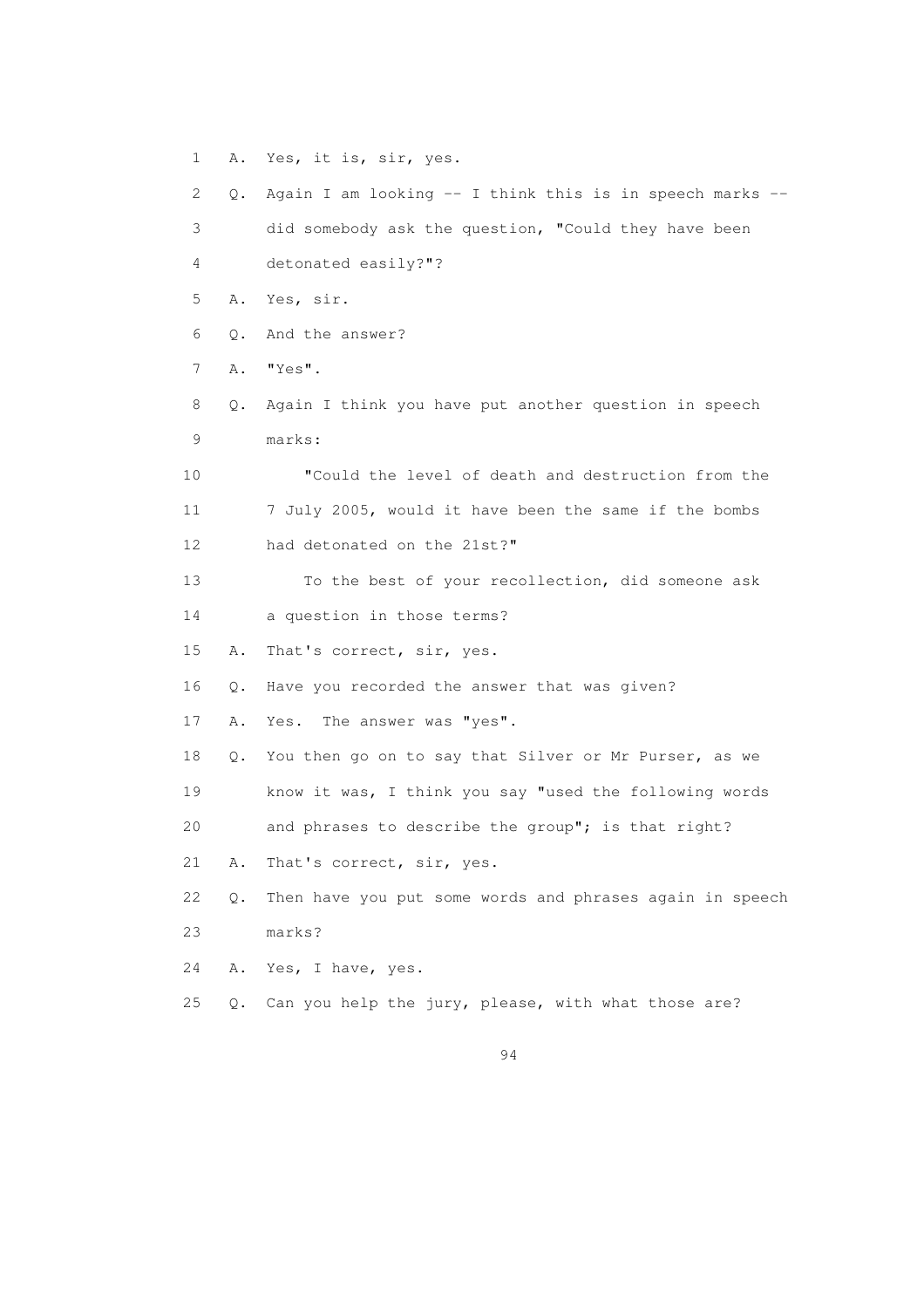1 A. Certainly. The words I recall were "well-prepared", 2 that they were "up for it", "deadly and determined". 3 Q. Again, to the best of your recollection when you made 4 your witness statement on 23 July, to the best of your 5 recollection then, were those the actual words that he 6 had used? 7 A. Yes, sir, to the best of my recollection, yes. 8 Q. I just want to ask you this: even if there is any doubt 9 about that or an issue about whether those were the 10 exact words, are you clear that that is the sense of 11 what he was conveying to you? 12 A. Absolutely, yes. 13 Q. I don't think there is any dispute about that at all. 14 All right? 15 A. Thank you. 16 Q. Again, I would just like you to help us, please, so that 17 we have your state of mind. After you have recorded 18 those particular words and phrases in speech marks, do 19 you again, as it were, sort of interrupt the story just 20 to deal with your state of mind? 21 A. Yes, sir. My statement is -- 22 Q. What I would like you to do, because I think it's 23 easiest for you -- and then amplify it by all means, but 24 it's not a memory test, you understand, and you recorded 25 this the next day -- can you help the jury with the next

<u>95 and the state of the state of the state of the state of the state of the state of the state of the state of the state of the state of the state of the state of the state of the state of the state of the state of the st</u>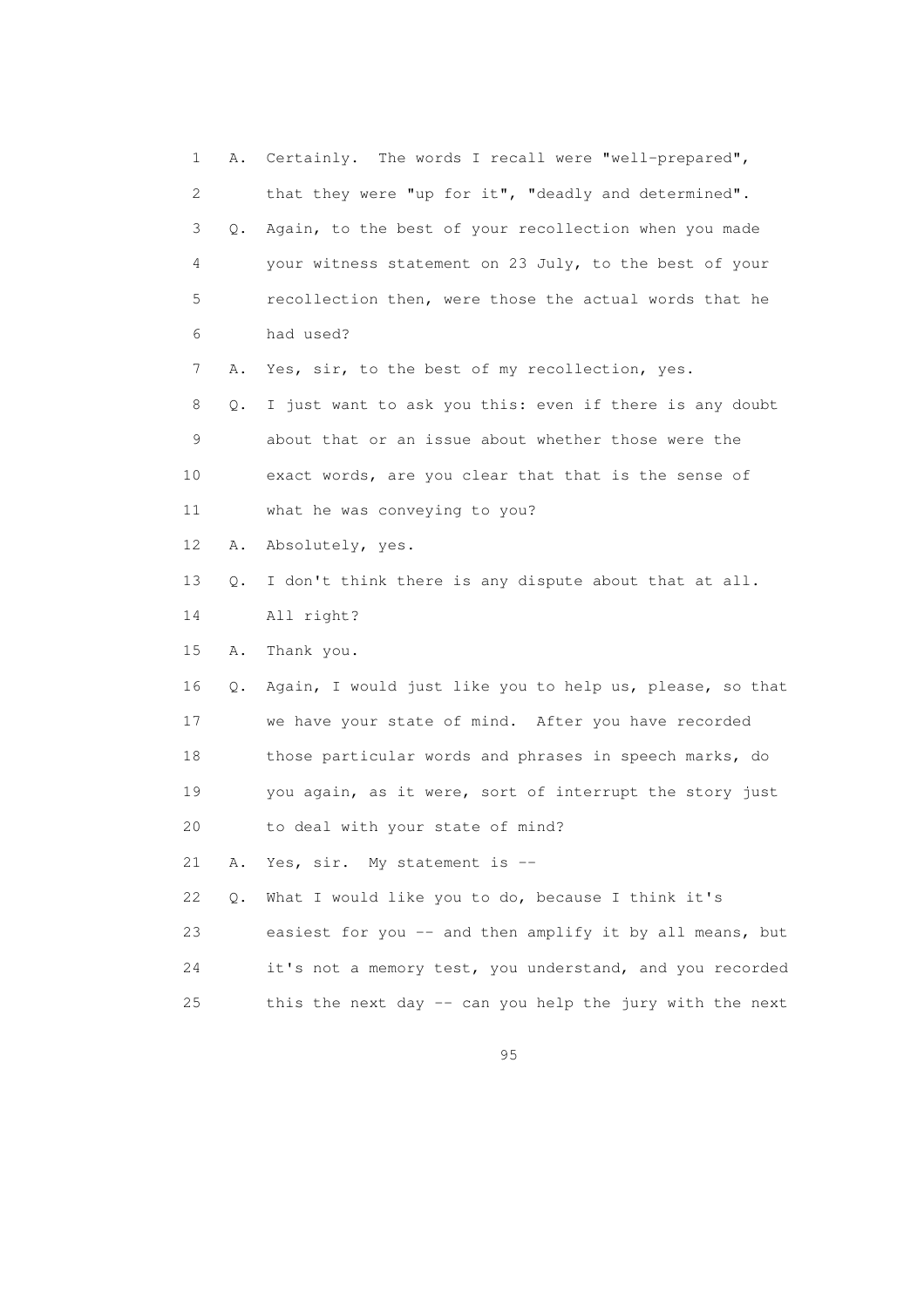| 1  |    | three sentences, how, on the 23rd, you put it?           |
|----|----|----------------------------------------------------------|
| 2  | Α. | "I was left in no doubt as to the type of suspects that  |
| 3  |    | we were preparing to intercept, that they were prepared  |
| 4  |    | to take their own and others' lives and the danger faced |
| 5  |    | would be immeasurable."                                  |
| 6  | Q. | Just pause there because I cut you off. Is there         |
| 7  |    | anything you want to add to that?                        |
| 8  | Α. | Just I am trying to convey the emotion of writing        |
| 9  |    | a statement. Normally we, as police officers, are        |
| 10 |    | trained to stick to the facts and quite often we look at |
| 11 |    | avoiding how we feel, as if we are not involved in this. |
| 12 |    | I wanted to put in my statement the emotions that        |
| 13 |    | I was feeling at certain times, at certain times of      |
| 14 |    | relevant information I was given, in order to make it    |
| 15 |    | more human, sir.                                         |
| 16 | Q. | What you have done, as I put it, is that you have broken |
| 17 |    | into the narrative. So, as the jury have heard, you and  |
| 18 |    | I have been going through your record of the bits of     |
| 19 |    | information that you were given at these various         |
| 20 |    | briefings; correct?                                      |
| 21 | Α. | (Witness nods)                                           |
| 22 | Q. | Then on occasions, as you understand, I have just asked  |
| 23 |    | you to just pause a moment and give us the actual words  |
| 24 |    | that you have put down.                                  |
| 25 |    | So we understand what you are saying, what you have      |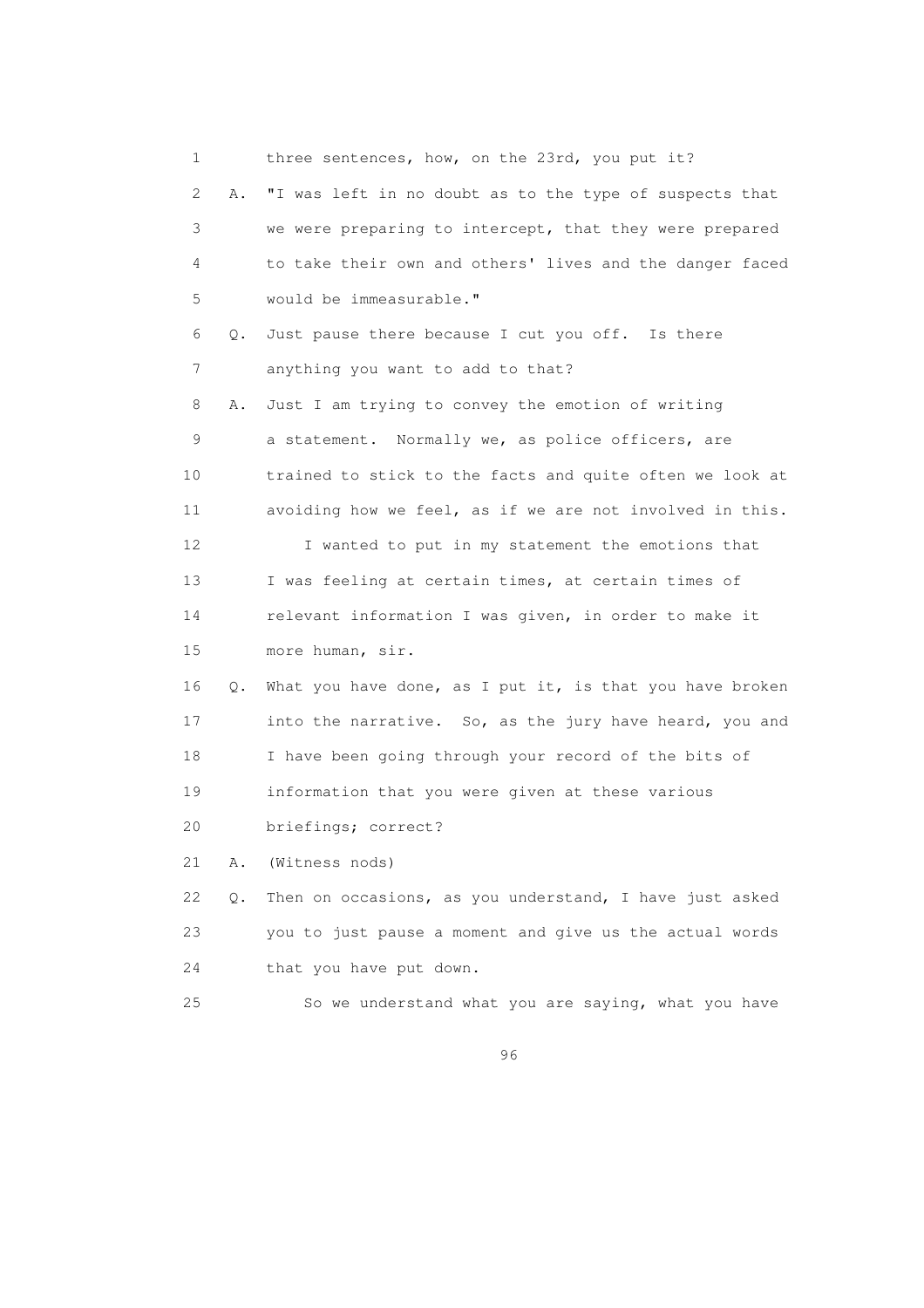1 attempted to do there, is this right, is to try to think 2 back to what your state of mind was at particular stages 3 when you had had particular information and you have 4 then recorded that at that stage in the narrative; is 5 that right? 6 A. That's correct, sir, yes. 7 Q. Do you record in the statement that Trojan 84 then said 8 something about the strategy? 9 A. Yes, sir. 10 Q. I think you say this: 11 "Trojan 84 stated the strategy as being any subject 12 would not be left to run, that they would be intercepted 13 as soon as possible away from the address, so not 14 compromising the address." 15 A. That's correct, sir. 16 Q. "An observation point had been set up and had view of 17 the address, which had a communal flat door." 18 We have heard about someone called Frank in a van 19 who had that view: 20 "Several people had left the address and had been 21 discounted as not suspects." 22 So that's just a little passage next, is this right, 23 where you record what you can recall of Trojan 84 saying 24 about the strategy? 25 I just want to ask you this: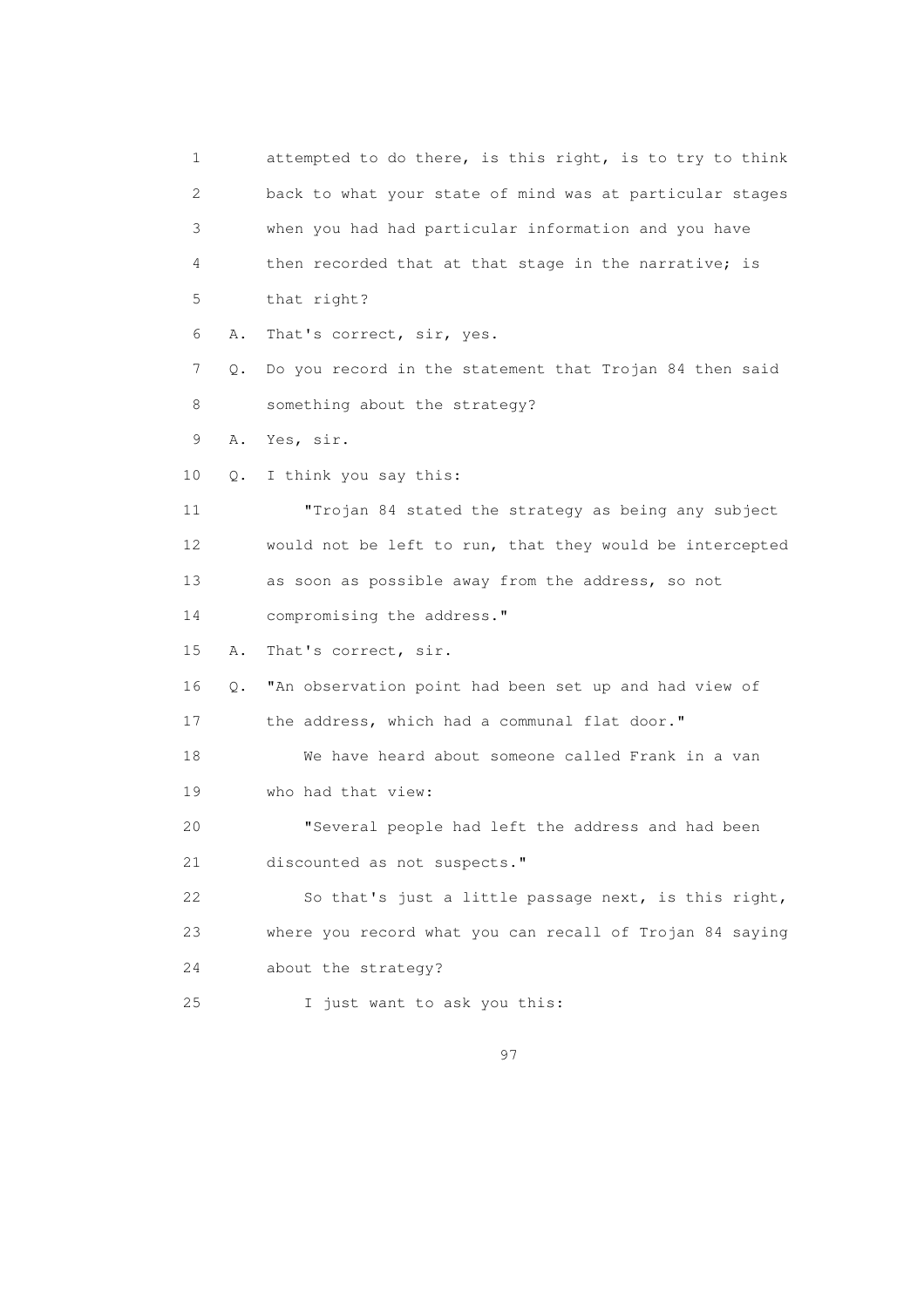1 **"...** any subject would not be left to run ... they 2 would be intercepted as soon as possible away from the 3 address, so not compromising the address." 4 By "subject", did you mean one of the suspects? 5 That's the first question. 6 A. An identified person, yes. 7 Q. And "would be intercepted as soon as possible away from 8 the address"; who, as you understood it, would be doing 9 the intercepting? 10 A. On identified subjects or suspects, us, CO19, sir. 11 Q. Again, if you please have an eye to the statement, do 12 you then break in to the sequence of events again in 13 your statement to say: 14 "To summarise my thoughts at this time ..." 15 Yes? 16 A. Yes. 17 Q. Can you just help us then, with the benefit of this -- 18 and, as I say, it's not a memory test so please follow 19 it in this -- with what you said about your state of 20 mind at this stage, so we can follow it through? 21 A. "We were possibly about to face subjects who had 22 training and had attempted to commit atrocities on 23 innocent human beings with complete disregard to their 24 own lives. They had prepared devices in order to 25 achieve this. There was a real tangible danger that if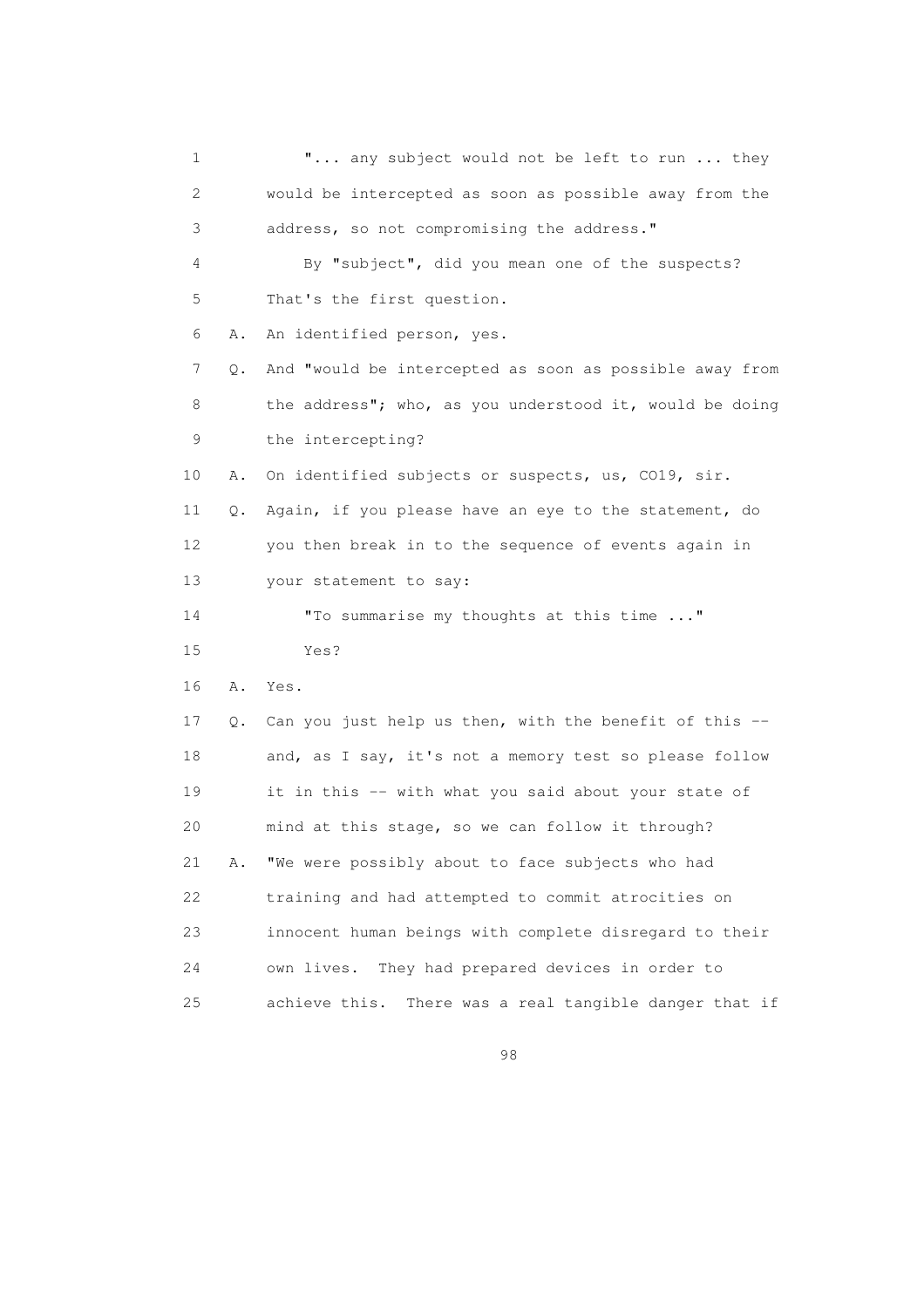1 we didn't act quickly or correctly then there would be 2 an extreme loss of life. How would you feel? What 3 would you do? These devices could be concealed around 4 the body, hidden from view. How would you act faced 5 with this type of threat?" 6 Q. If we just pause there, you have said that in your view: 7 "There was a real tangible danger that if we didn't 8 act quickly or correctly there would be an extreme loss 9 of life." 10 Then you added at the end that you have recorded: 11 "How would you feel? What would you do? These 12 devices could be concealed around the body, hidden from 13 view. How would you act faced with this type of 14 threat?" 15 That's what you have recorded? 16 A. Yes. 17 Q. What I want to know is: were those questions that were 18 being posed at the briefing or were those questions that 19 were going through your mind or is it something 20 different? 21 A. These thoughts were composed by myself on writing the 22 statement after the incident, sir. 23 Q. What I want to know is this: "How would you feel? What 24 would you do?", was that a question that went through 25 your mind at the time or that you were posing to anybody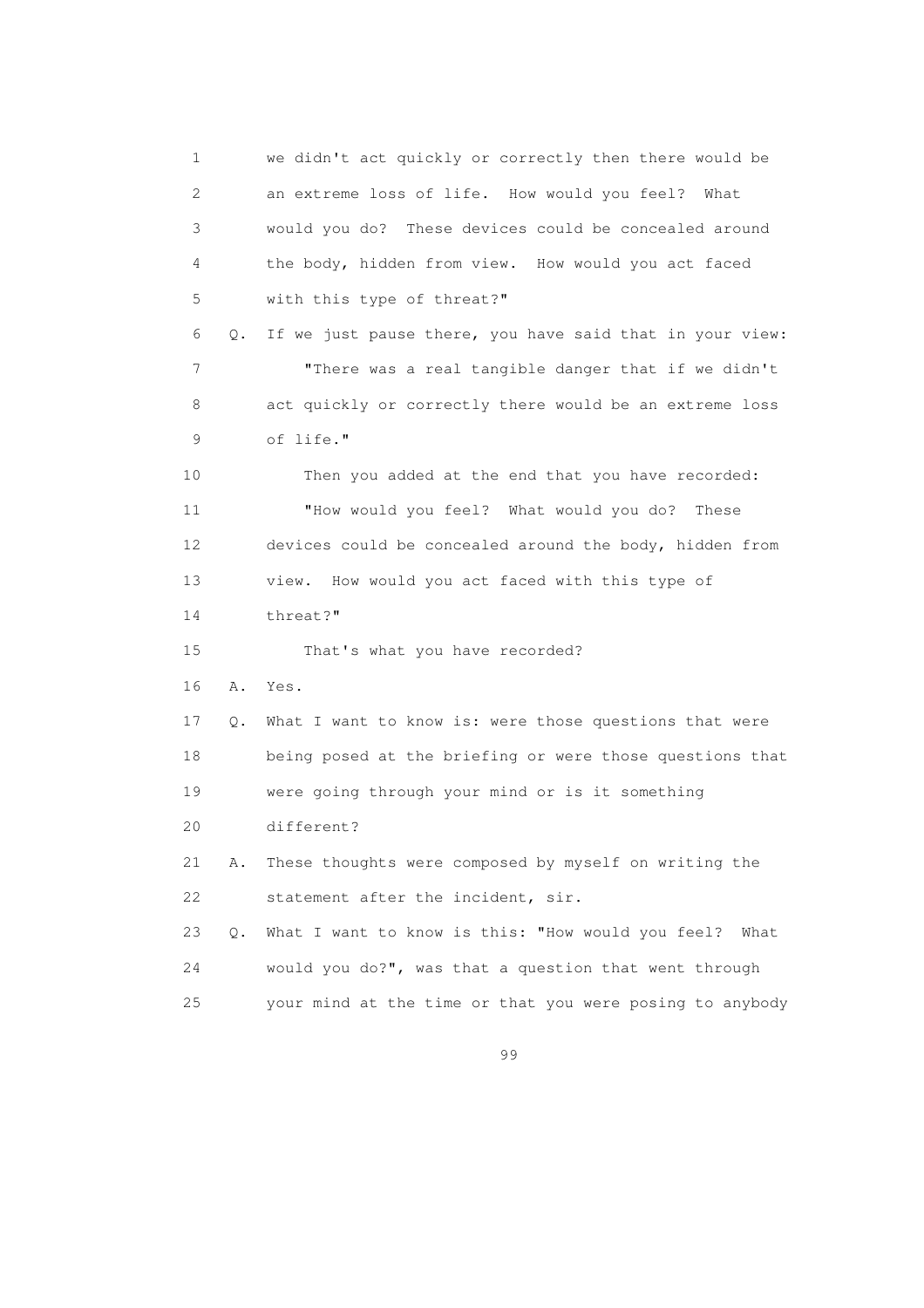1 reading your account of events? Do you see what I am 2 asking? 3 A. I do, sir. It's the latter option. It was for people 4 reading or subsequently hearing, for the first time or 5 whatever time, my thought processes and perhaps for them 6 to actually see the type of -- type of threat that we 7 would have to face. 8 SIR MICHAEL WRIGHT: Well, you articulated them for the 9 purposes of writing your statement. You set them out in 10 the detail that we have here, but in broad terms was 11 that the kind of feeling that was going through your 12 mind at the time of the briefing? 13 A. No, sir. 14 MR HILLIARD: So what you have done is at some places you 15 have recorded what your own state of mind was at the 16 time; correct? 17 A. Sir. 18 Q. But then what you have also done when you are coming to 19 write this account of events is, as it were, to pose the 20 questions, is this right, to anybody reading your 21 account: "How would you feel? What would you do? How 22 would you act faced with this type of threat?"? 23 A. Yes. 24 SIR MICHAEL WRIGHT: Maybe I have been misunderstanding you. 25 Do you have the statement in front of you?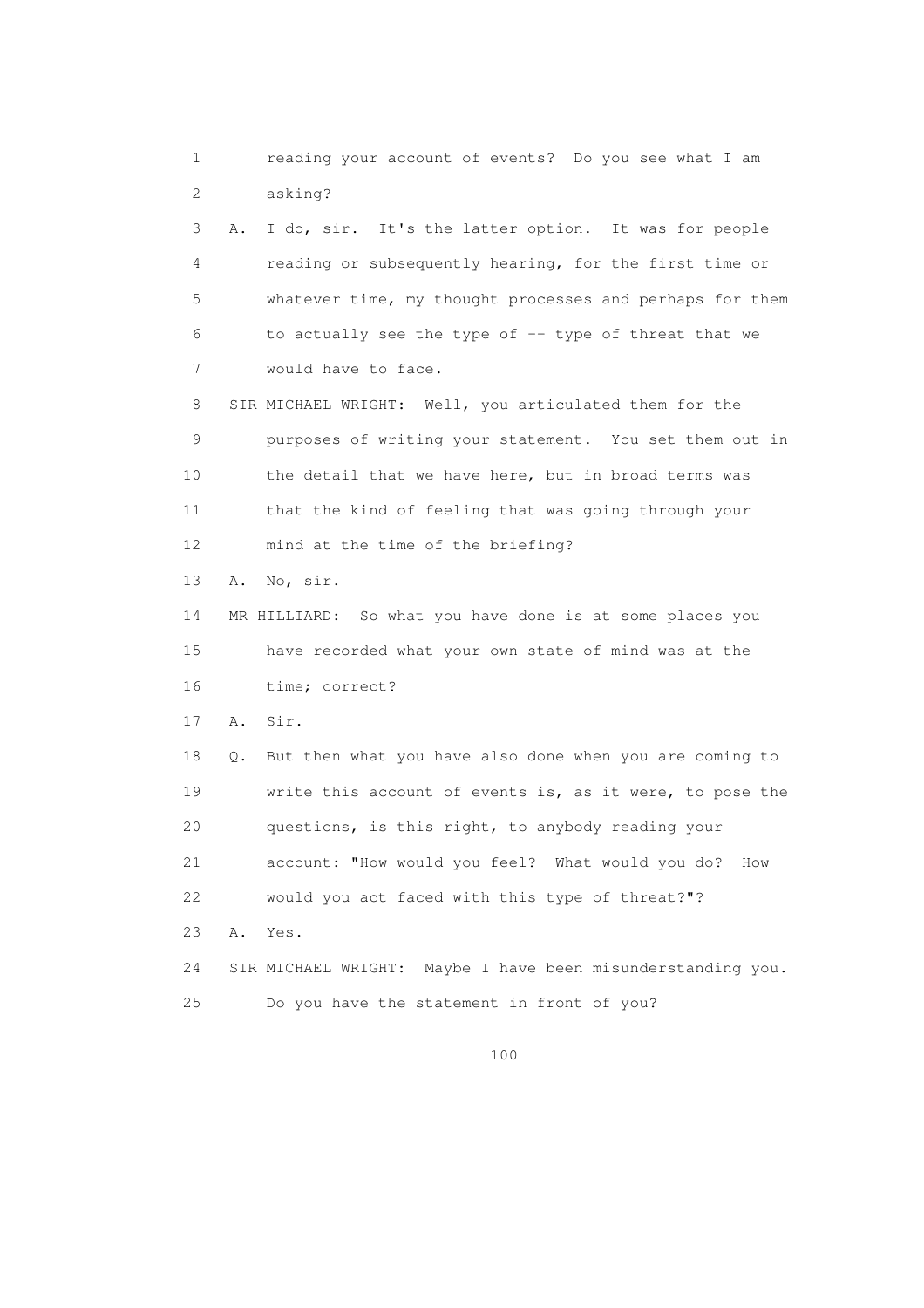1 A. Yes, I have, sir.

| 2 | SIR MICHAEL WRIGHT: This passage starts, "To summarise my |
|---|-----------------------------------------------------------|
| 3 | thoughts at this time"; do you mean at the time of        |
| 4 | writing the statement or at the time of the briefing?     |
| 5 | A. Certainly I remember or I recall thinking that we were |
| 6 | going to have to come up against these people with        |
| 7 | a totally unknown threat, the highest possible threat     |
| 8 | that certainly I have ever could imagine coming up        |
| 9 | against.                                                  |

10 As I have said before, this -- the whole journey, if 11 I can call it that, was an extremely emotional one for 12 me, both at the time of the briefing, listening to the 13 briefing and listening to the nature of the threat and 14 the danger these people posed, and possibly not going 15 home again at the end of the day.

16 I was trying to put in my evidence, in my statement, 17 in a formal time, I was trying to realise some of those 18 thoughts that were going through my mind at the time. 19 MR HILLIARD: I think where the confusion may be is this: 20 that you weren't at the time you were at the briefing 21 you weren't thinking of some citizen away from the 22 briefing, thinking to yourself, "How would that person 23 feel? What would they do?" Those are not thoughts you 24 had at the time; those are questions that, as it were, 25 you have just posed when you came to write the narrative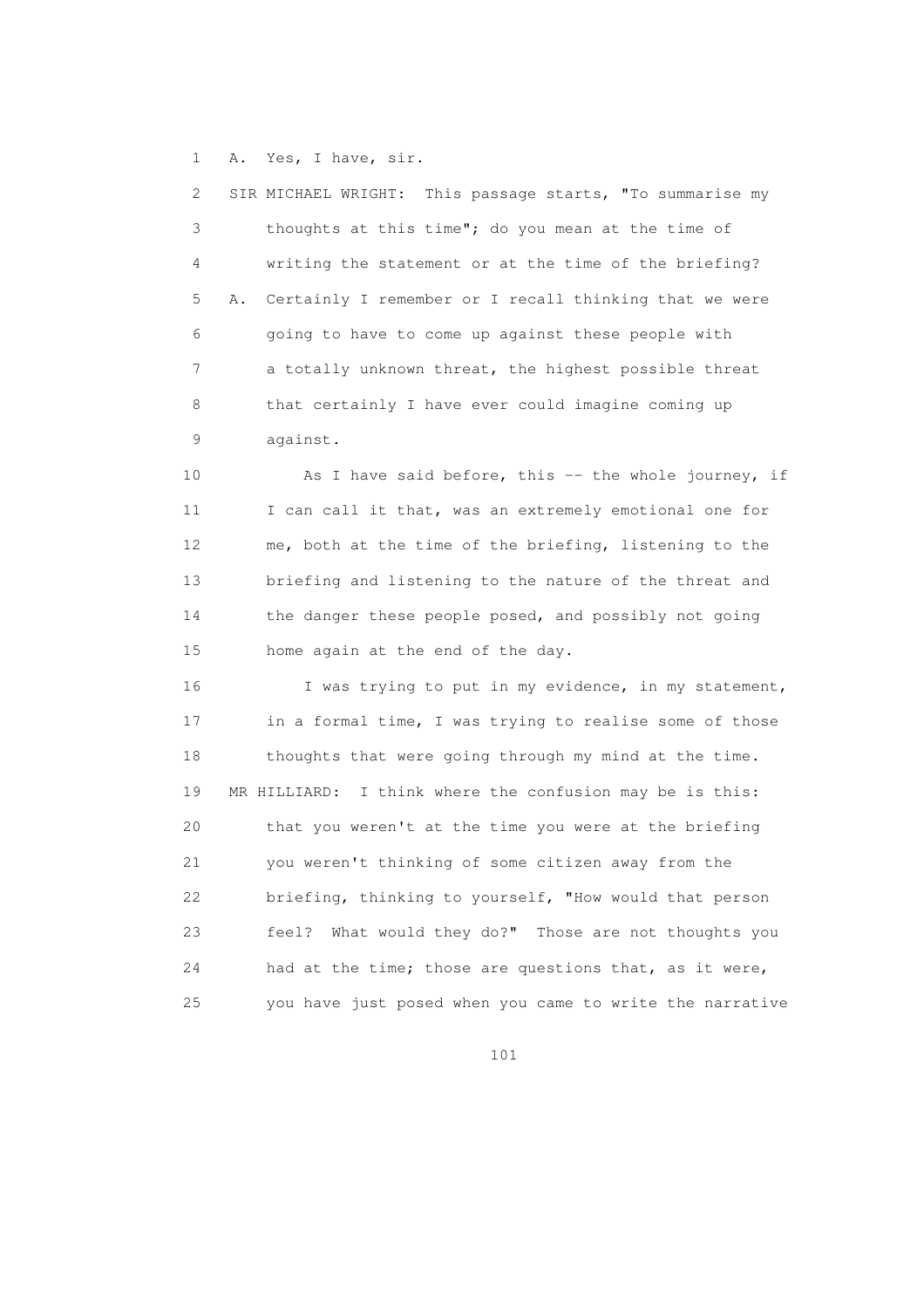- 1 later; correct?
- 2 A. That's correct, yes.
- 3 Q. But the other things are feelings that you have
- 4 attempted to summarise here as to how you felt at
- 5 different stages of the briefing at the time; correct?
- 6 A. Yes, sir.
- 7 Q. All right. That briefing finished, we know, at about 8 9.15 or so in the morning.
- 9 A. Yes, sir.
- 10 Q. Did you and Vic and William, who you have told us you 11 were going to be with, go to the car park area at
- 12 Nightingale Lane?
- 13 A. Yes, we did, yes.
- 14 Q. Where your vehicle was?
- 15 A. Yes, sir.
- 16 Q. Was that to prepare your kit and your communications?
- 17 A. Yes, it was.
- 18 Q. Just again, because it will help you more as we go
- 19 through, I'm now about the top of the fourth page of 20 your statement, all right?
- 21 A. Sir.
- 22 Q. So you and I are at the same place.
- 23 At that time, as you understood it, where were you 24 due to go?
- 25 A. At that time we weren't given any specific directions as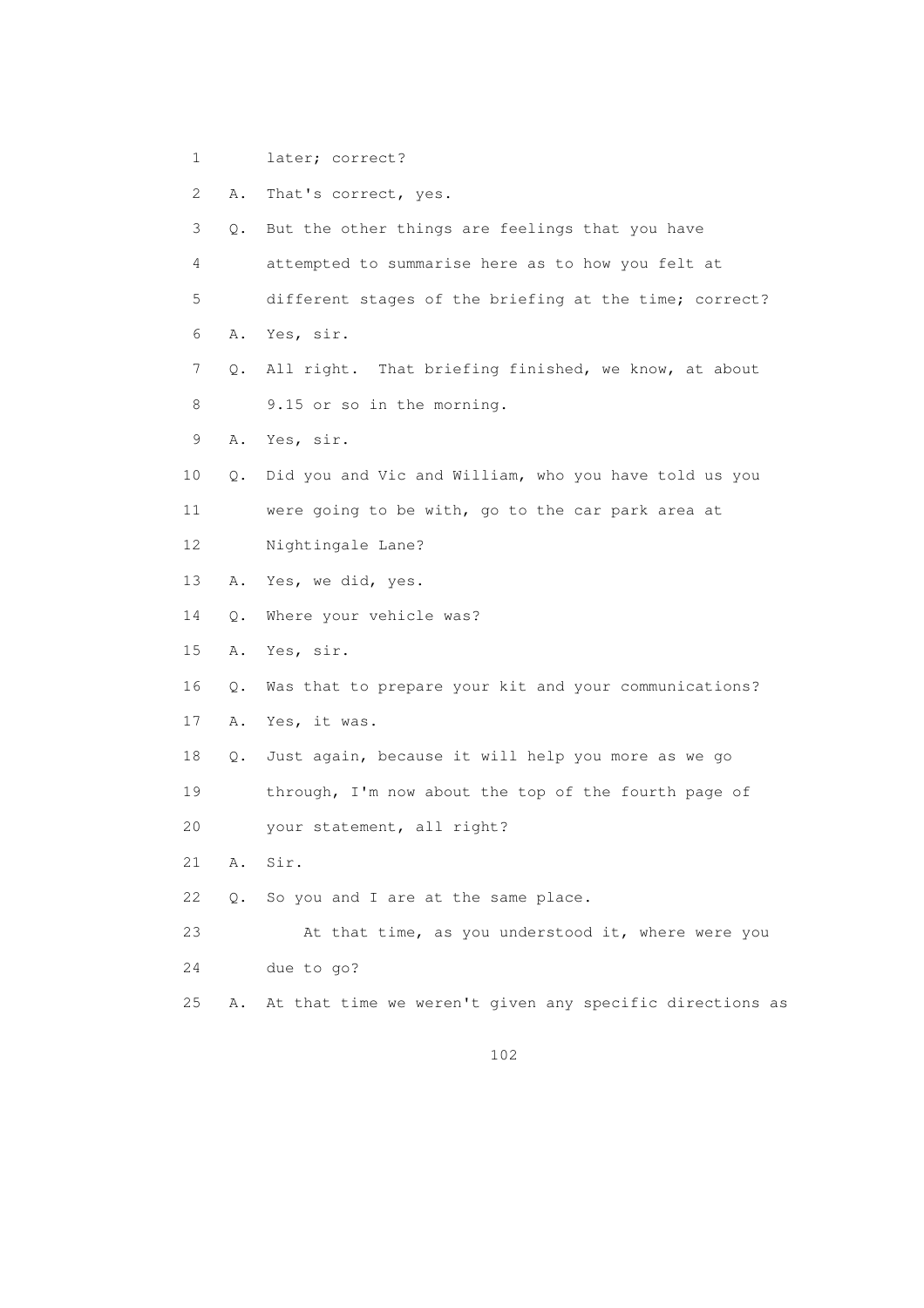1 to where to go, during the preparation of the kit. 2 Q. Right. But by the time your kit's been prepared and you 3 have checked your communications, did you then 4 understand you were going to be moving? 5 A. Yes, I did, sir, sorry: to the Territorial Army base up 6 at Tulse Hill. 7 Q. Up until that point -- again, just so we can try and, 8 just as you have explained about some feelings you have 9 had, so we can try and understand what it was like -- 10 when you are loading the kit, checking the 11 communications and so on, before there is any mention of 12 going to the TA Centre which you describe as a "forward 13 holding area" -- 14 A. Yes. 15 Q. -- again, had anybody told you there was any urgency 16 about getting there? 17 A. No, sir. 18 Q. But then there comes a time when you are told that's 19 where you are going; right? 20 A. Yes, sir. 21 Q. When you are told, "Right, now we are going to the 22 TA Centre, the forward holding area", at that point, 23 when someone says, "That's where we are going", are you 24 then told that it's urgent now? Can you remember: was 25 anything said about urgency at that stage or not?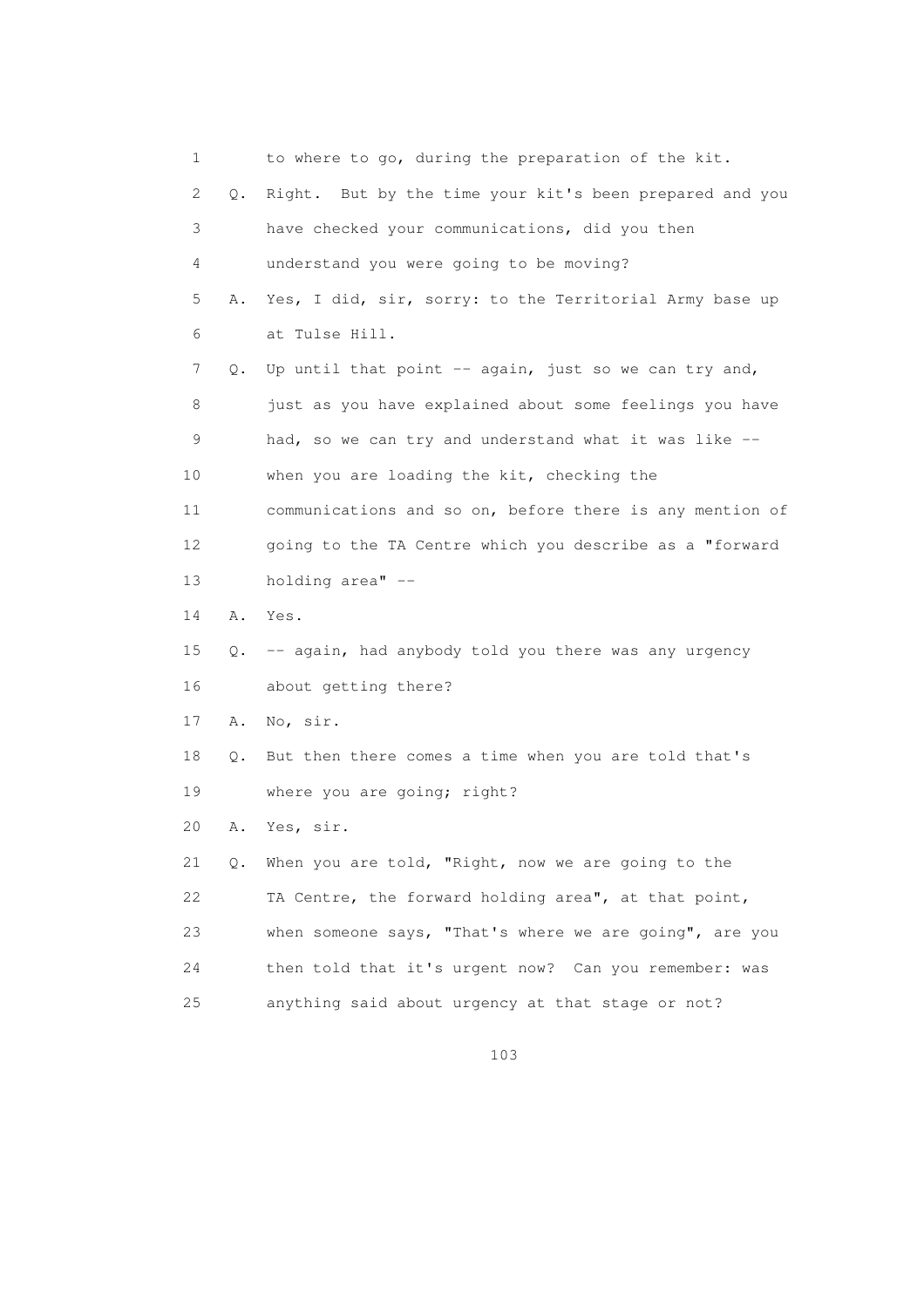1 A. Not to my recollection, sir, no. 2 Q. Right. We have heard, and I think you can confirm this, 3 that you don't all go in a convoy of six cars, or 4 whatever it is, driving from a police station to 5 a holding area for obvious reasons; is that right? 6 A. That's correct. 7 Q. You stagger your departure or your arrival? 8 A. Yes. 9 Q. Whereabouts, please, were you, Vic and William in the 10 order? 11 A. I believe, and purely because we just had a Delta call 12 sign, in Alpha, Bravo, Charlie and Delta that we went 13 last. 14 Q. If we can just look -- if we can get this on the screen. 15 It's the maps brochure, page 3. If we can go down to 16 the bottom, can you see that that Nightingale Lane is 17 marked in? I am afraid to say I can't remember whether 18 we were told that's just Nightingale Lane or that's 19 where the -- 20 MR HORWELL: Just Nightingale Lane. 21 MR HILLIARD: I am very grateful. Anyway, that's enough of 22 Nightingale Lane for our purposes. 23 Did you make your way along Nightingale Lane and 24 towards Clapham Common? 25 A. Yes, we did.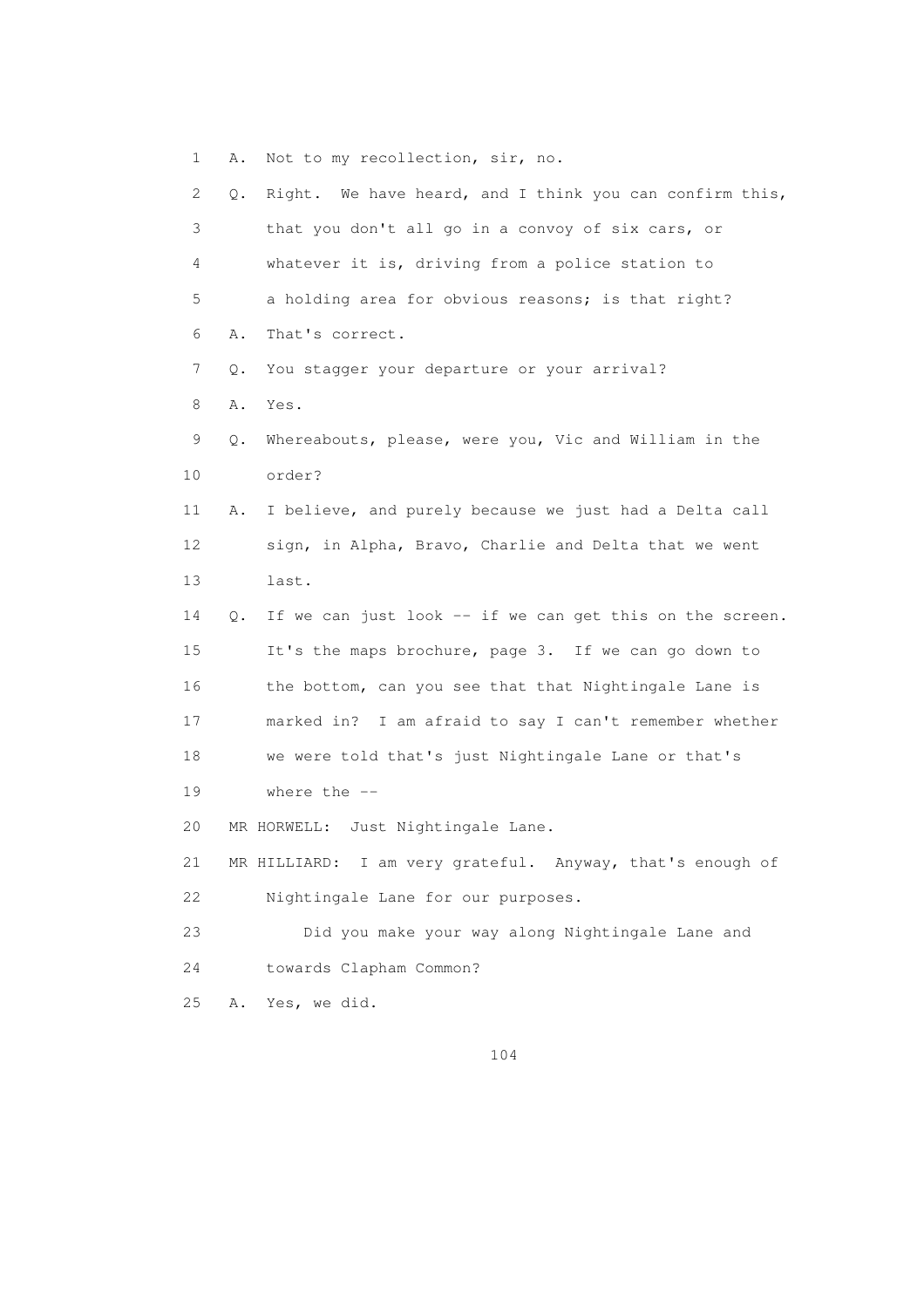1 Q. If you just -- jolly difficult to see on this, but 2 imagine the yellow of Nightingale Lane, and then can you 3 see to the right side of Clapham Common is 4 Clapham Common South Side? Thank you. You might just 5 be able to see that. Can you see that? 6 A. Yes, sir. 7 Q. Did you go, as you recall it, along Nightingale Lane and 8 up to Clapham Common South Side? 9 A. Yes, we did. The actual police building is situated 10 quite near the junction of, or quite -- very close to 11 Clapham Common South Side tube. 12 Q. All right. So you do not have to go far before you get 13 to it? 14 A. Yes. 15 Q. Just if we can deal with the route now, because we might 16 be able to put this away perhaps, but did you go along 17 Clapham Common South Side? 18 A. Yes, sir. 19 Q. If we just deal with the journey. Then Clapham 20 High Street and then up Clapham Road? 21 A. Yes, sir. 22 Q. Up to Stockwell tube? 23 A. Yes, sir. 24 Q. All right. So we can all see that. We can lose that 25 for now. Thank you very much.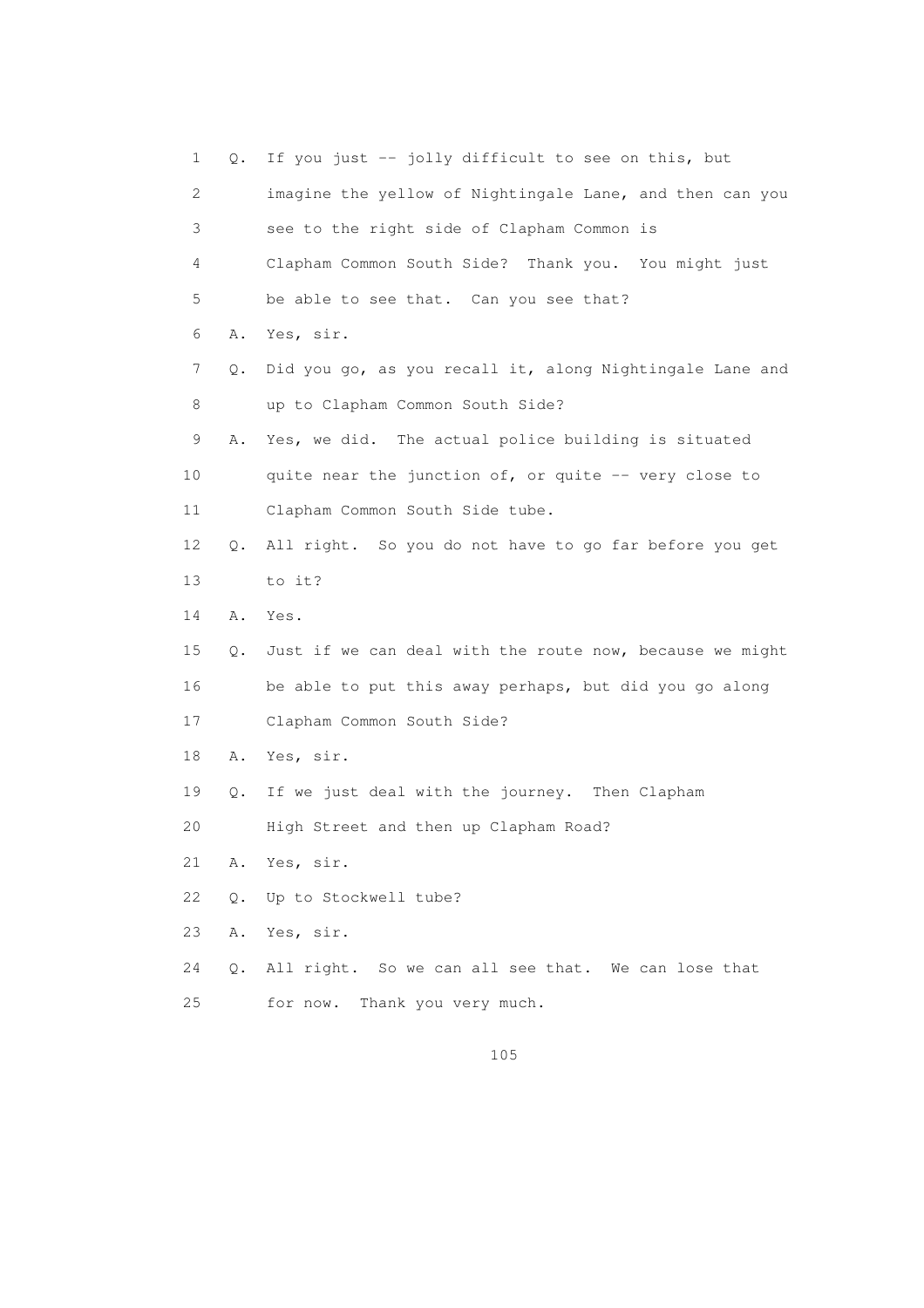1 When you got to Clapham Common South Side, did you 2 start to hear communications from your radio? 3 A. Yes, I did. 4 Q. You say in your statement: 5 "The comms [the communications] were quiet and at 6 times intermittent." 7 A. Sir, yes, and I qualified that they were awful. They 8 were so bad that I distinctly remember thinking that 9 another channel is coming over into our channel. So 10 I fiddled with the radio set and I searched the channels 11 above and below, but there was silence on them. So 12 I thought: something's happening on our designated 13 channel. 14 SIR MICHAEL WRIGHT: You thought that there was interference 15 going on? 16 A. I did, sir, yes. 17 MR HILLIARD: Just so we know, I do not want a number or 18 anything, but what channel were you on? Were you on the 19 firearms channel that is peculiar, as it were, solely 20 for firearms officers, or what was the position? 21 A. Sir, we had in our main working channel, we worked on 22 the surveillance channel. We were monitoring what they 23 were saying. 24 Q. Right. 25 SIR MICHAEL WRIGHT: Was this also a Cougar radio?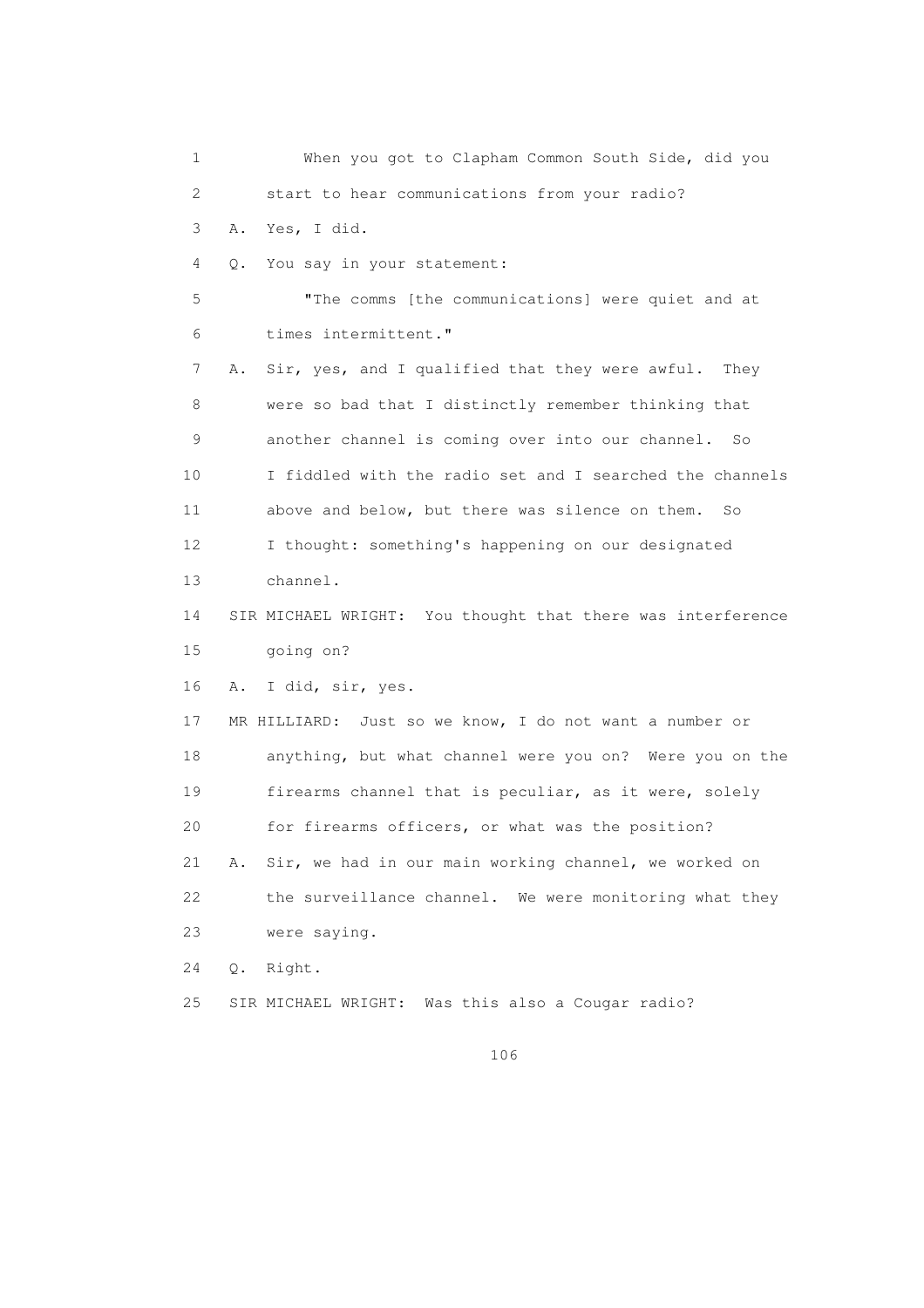1 A. It was a Cougar radio, sir, yes.

| 2  | The quality -- have I got it right? I want to<br>MR HILLIARD: |
|----|---------------------------------------------------------------|
| 3  | make sure I have understood -- was so bad of what was         |
| 4  | coming through, so faint and in/out, on/off, you thought      |
| 5  | that, what, somebody else had just drifted onto the           |
| 6  | channel?                                                      |
| 7  | It can be a feature with a Cougar radio if someone is<br>Α.   |
| 8  | transmitting on a channel which is quite close to the         |
| 9  | one that you are actually operating on, it can                |
| 10 | inadvertently break through. So that was -- I heard           |
| 11 | something going on and I had to be sure in my own mind        |
| 12 | that it was our designated working channel that was           |
| 13 | operating, hence the fiddling about with the --               |
| 14 | Right. When you had done the fiddling about, did you<br>Q.    |
| 15 | realise that it was your channel, it just was faint and       |
| 16 | intermittent?                                                 |
| 17 | Yes, sir, yes.<br>Α.                                          |
| 18 | SIR MICHAEL WRIGHT: That was what you put; I would like to    |
| 19 | be sure. You said the communications were awful; weak,        |
| 20 | faint or fuzzy, so that you couldn't understand what was      |
| 21 | being said, or what?                                          |
| 22 | A. All of those, sir.                                         |
| 23 | SIR MICHAEL WRIGHT: All of those things?                      |
| 24 | All of those, sir. It was awful.<br>Α.                        |
| 25 | Is there any system for communication?<br>MR HILLIARD:        |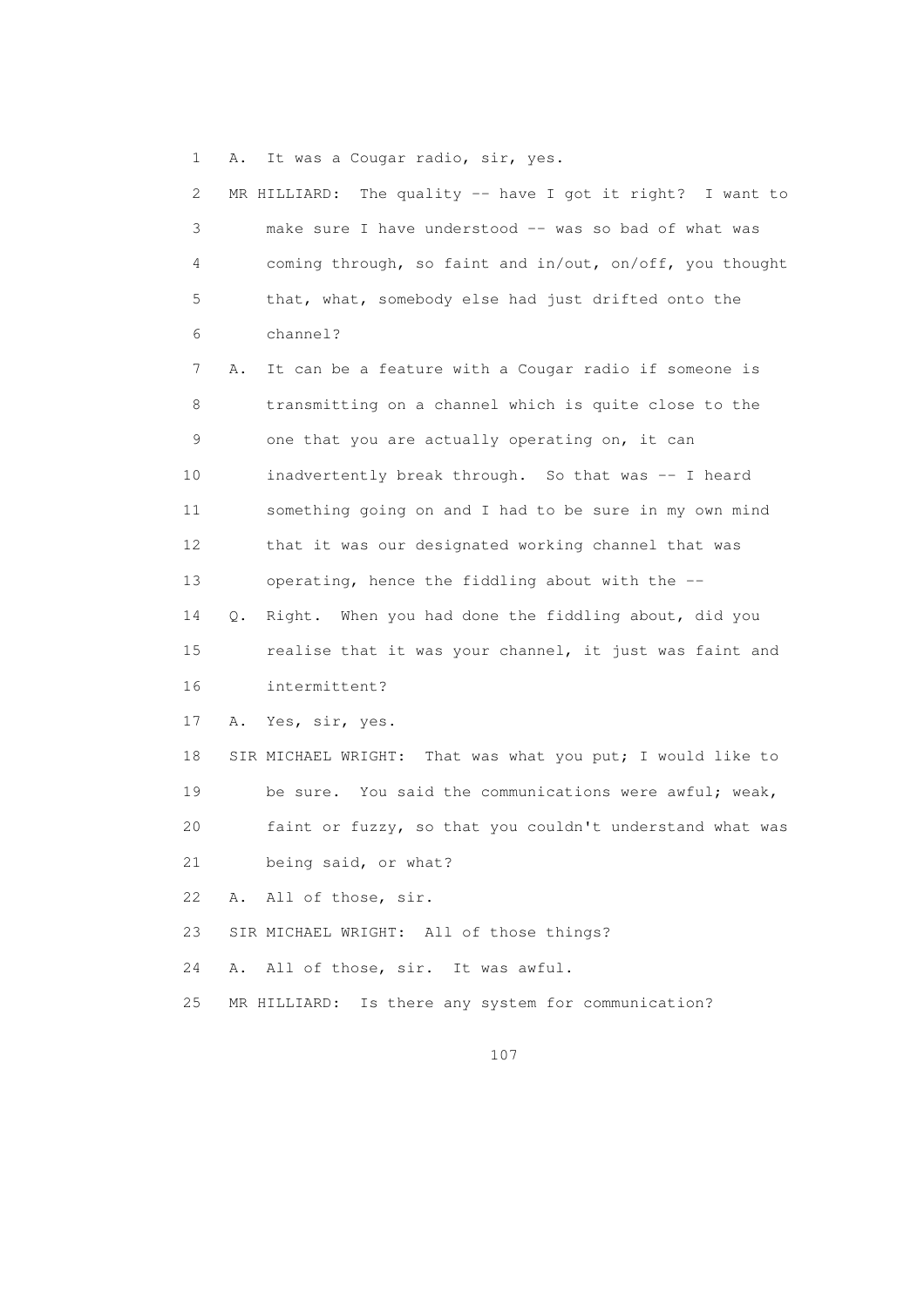1 An important communication comes out; is there any 2 system of, as it were, reporting back that you have 3 heard it or not? Not really? 4 A. Not really. At the time, sir, the only thing we could 5 have possibly done is phone up our control vehicle, 6 another unit, saying, "We are getting something but we 7 can't really hear what" -- so it would have been quite 8 messy to do that. 9 At this stage -- you are probably going on to it -- 10 but something was coming through on our main working 11 channel that immediately alerted me that something was 12 happening. So there was an urgency now. 13 Q. Can you help us, please: what was that? What did you 14 understand was going on? 15 A. Well, I could make out that a subject from 16 21 Scotia Road was on a bus and heading towards the 17 Brixton area. 18 Q. When you learned that, did you phone Ralph? 19 A. Yes, I did. 20 Q. Ralph was the team leader? 21 A. He is the team leader, sir, yes. 22 SIR MICHAEL WRIGHT: You mean phone, mobile phone, do you? 23 A. Yes, sir. 24 MR HILLIARD: We have a very long telephone schedule which 25 we are not going to need to look at, because is this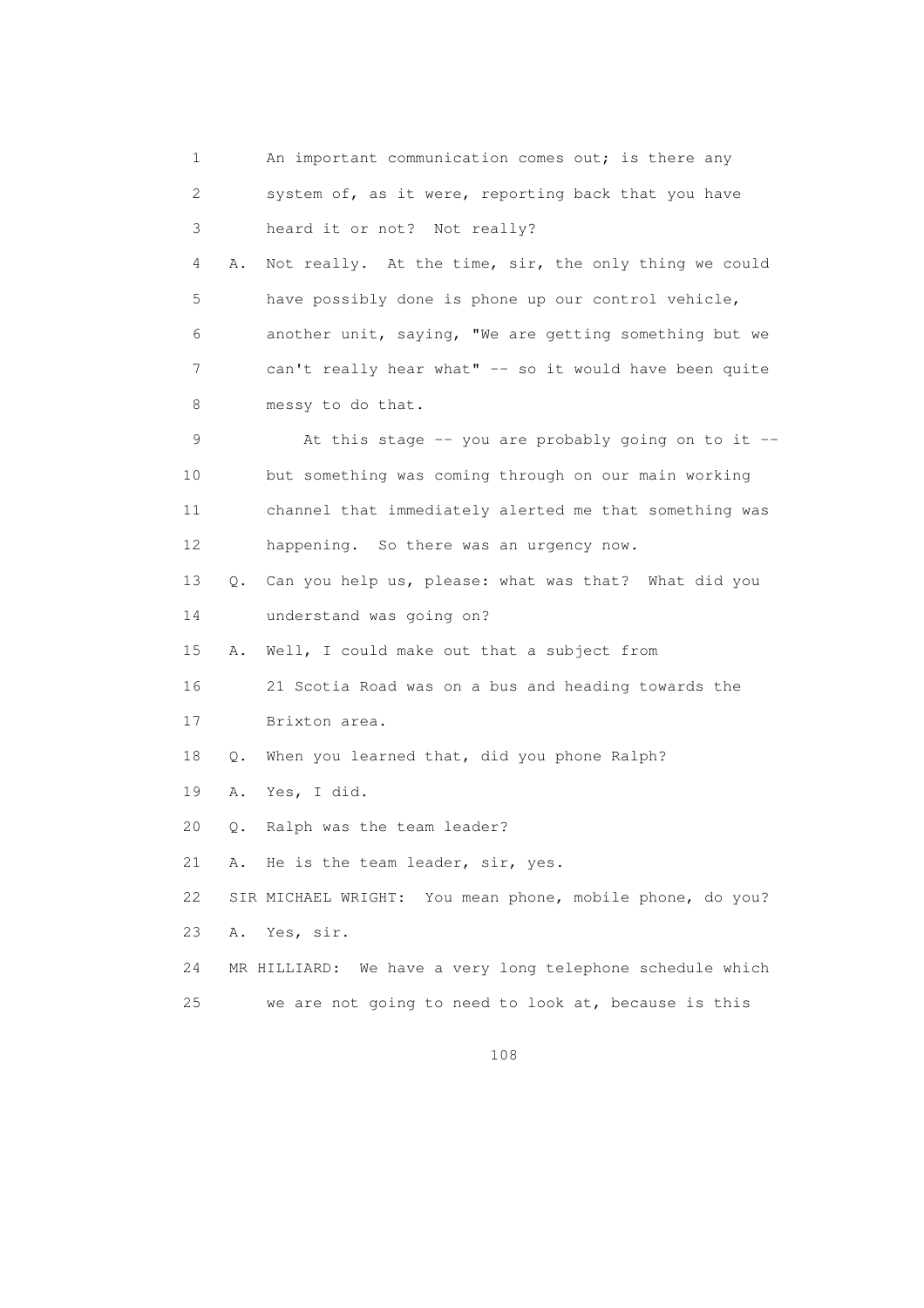1 right: that you had -- and nothing is going to turn on 2 this I think at all -- but did you have a police issue 3 mobile telephone and your own one? 4 A. Yes, I did, sir.  $5$  Q. I think the details  $--$  I think there is some reference 6 very early on, but we really don't need to look at them, 7 to calls from you, but really early on, so before any of 8 this, from you. 9 These calls aren't on the schedule because I think 10 the schedule -- will you take this from me, and if I get 11 this wrong Mr Stern will put me right -- I'm fairly 12 confident that your personal mobile records haven't gone 13 into this. All right? 14 A. That is correct. 15 Q. Anyway, it would look as if you had used your personal, 16 not your job telephone, is that right, to phone Ralph? 17 A. That is my recollection, yes. 18 Q. Did you ask him what was happening? 19 A. Yes, I did. 20 Q. As you recall it, what did he say to you? 21 A. "Subject's on a bus, heading towards Stockwell." 22 Q. Is that "subject" singular? Because we may lose it in 23 the -- so, "Subject [singular] is on a bus"? So, 24 "Subject's on a bus", not meaning more than one, but, 25 "Subject is on a bus"; is that as you understood it?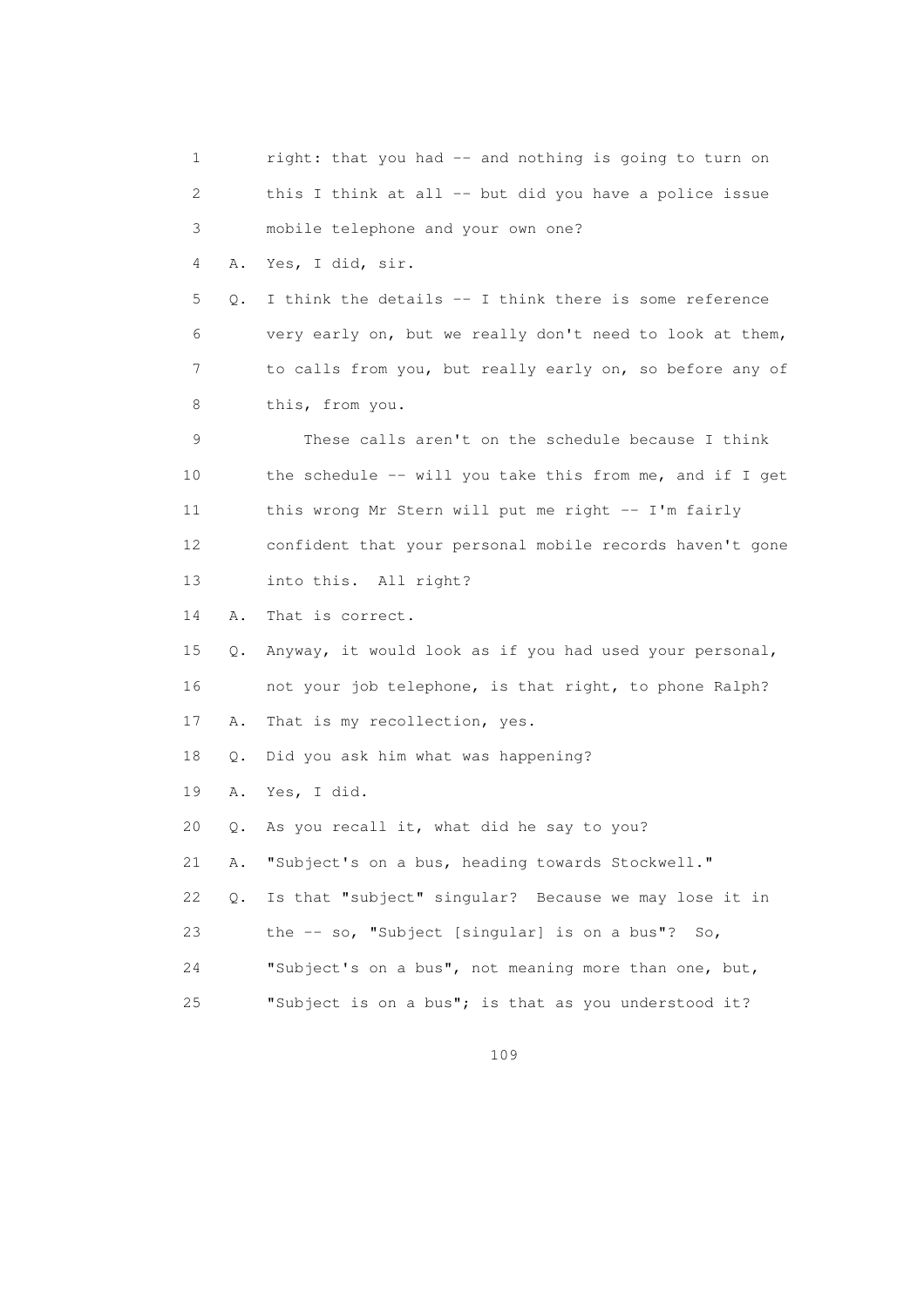1 A. Just -- I can't recall the exact terminology, but 2 exactly. It was, "Subject's on a bus heading towards 3 Stockwell". 4 Q. Right. 5 A. And it was that short and sharp. There wasn't 6 a "hello", "goodbye". It was I just needed information 7 quickly and as soon as I had that information it was 8 disengage the phone. 9 Q. Right. When you had got that information, what did you 10 do with it? 11 A. I relayed it to Vic and William, who were in my car. 12 Q. Right. As a result, did your vehicle drive towards 13 Stockwell, along the route that you have told us about? 14 A. Yes, sir, under my direction. 15 Q. Did you try and obtain some more information? 16 A. Yes, I did. 17 Q. What did you do? 18 A. My understanding, or I guessed that our team leader 19 would be busy, because I thought that we are on 20 an active follow now, so I would try what would be the 21 second in command, which would be an officer by the 22 pseudonym of C2, Charlie 2. 23 Q. Right. How did you try and get hold of him; telephone 24 again? 25 A. Exactly the same. I believe it was my personal one.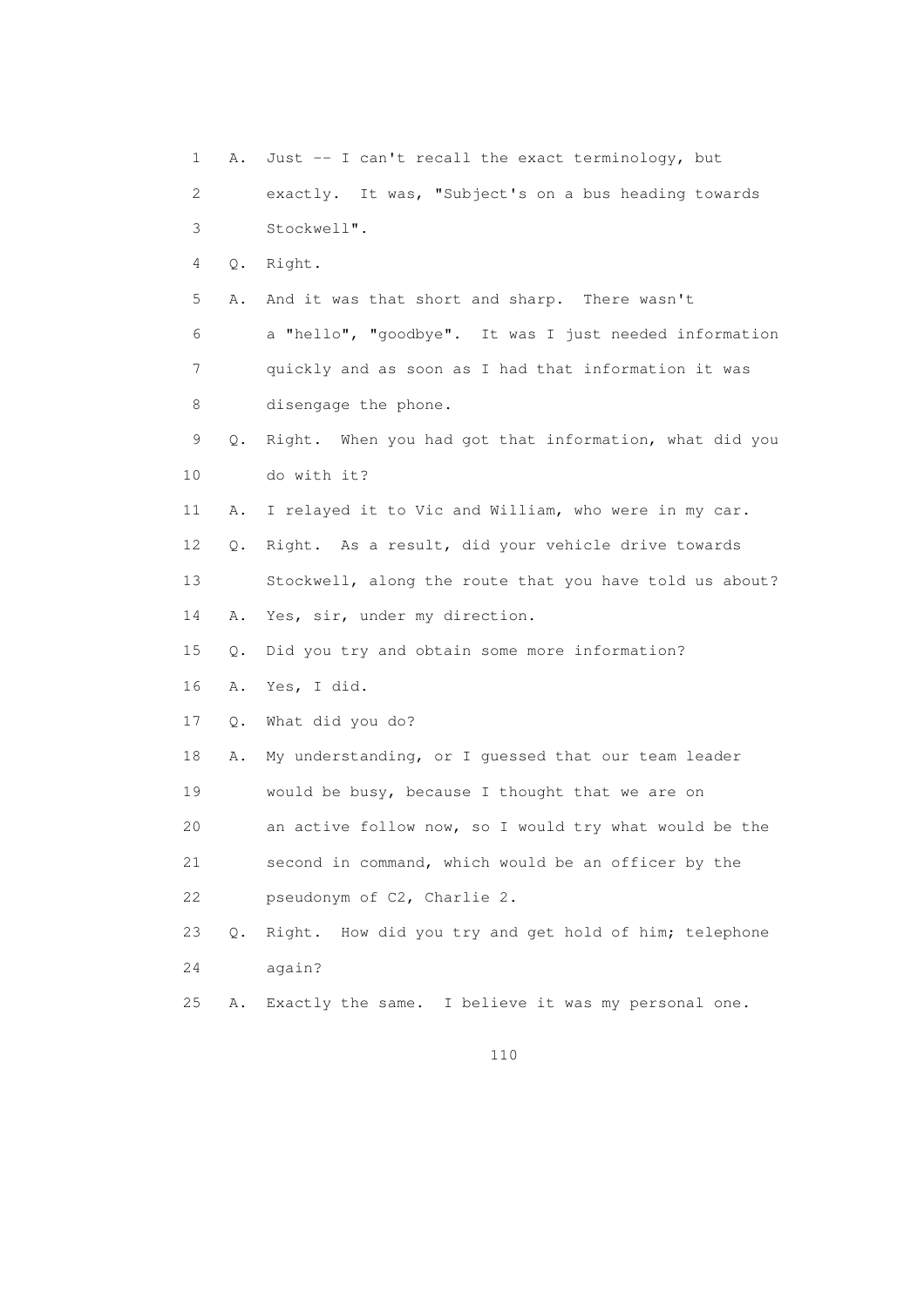- 1 Q. Your personal one?
- 2 A. Yes.
- 3 Q. Telephoned him, and did you ask him if he had any 4 further information? 5 A. I did. I just asked him for further information, 6 something -- "What's happening now?" or "Help me" sort 7 of thing. The reply I got, he was -- "He's on 8 a number 2 bus, Stockwell Road towards Stockwell". 9 Q. Once you had got that, did you tell the other members of 10 the team in your car? 11 A. Yes, sir. 12 Q. Now, were you getting anything over the radio? 13 A. We were, sir. At this time communications were 14 improving the closer we were getting to the actual scene 15 of the follow, as it were. 16 Q. Now, at this time, you have told us the route you are on 17 and you know that the subject is on a bus heading 18 towards Stockwell. So we understand, was there an air 19 of urgency about movement now? 20 A. Yes, there was. 21 Q. Right. You describe in your statement that you 22 continued into Clapham Road towards Stockwell; yes? 23 A. Yes, sir. 24 Q. Then you have described hearing something; was this over 25 the radio?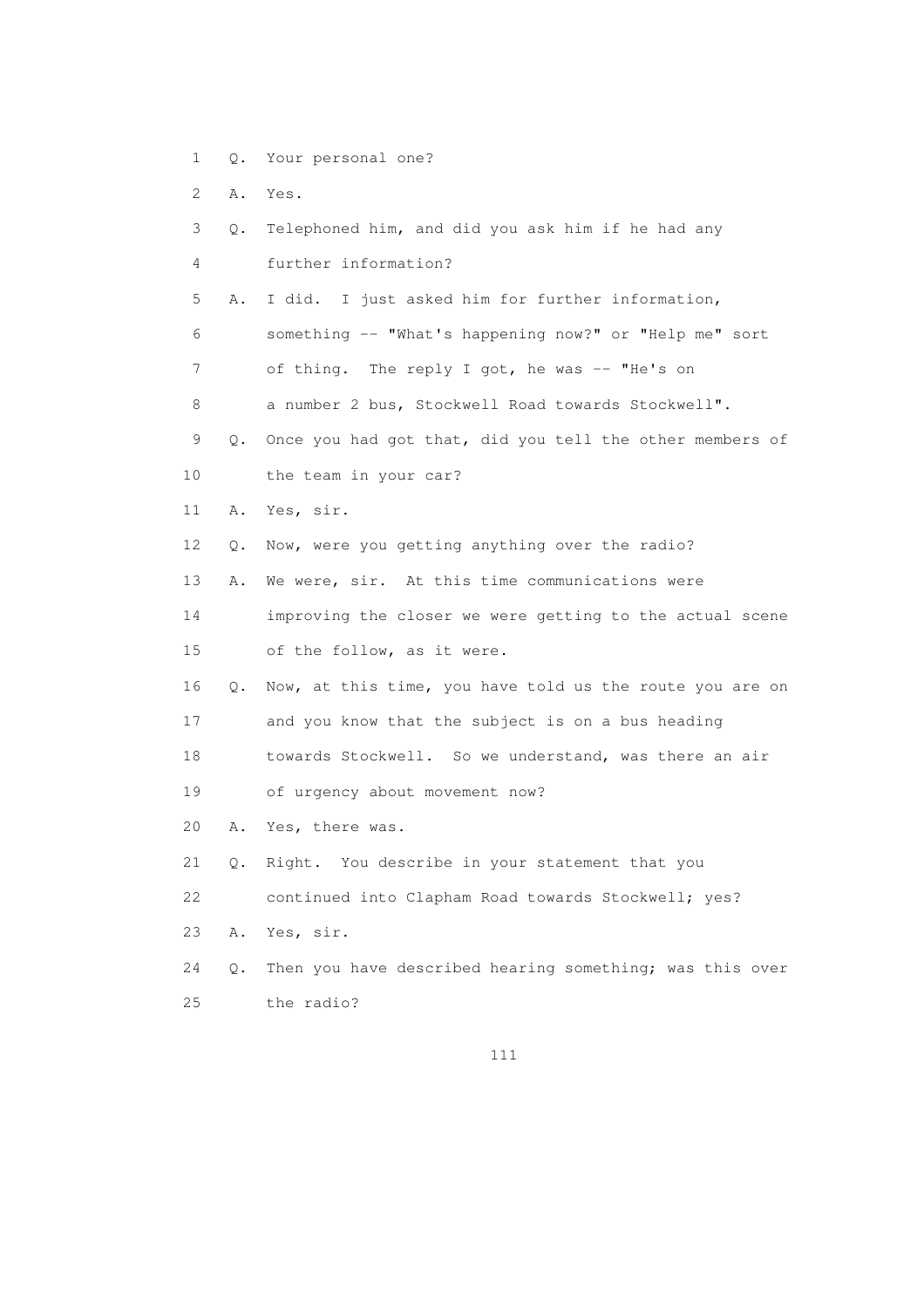1 A. Yes, it was.

|       | 2 Q. What was it you heard?                              |
|-------|----------------------------------------------------------|
| 3.    | A. "Units be aware, SO19 units are moving through."      |
| 4     | Q. What did you understand that to mean?                 |
| $5 -$ | A. I understood this to mean that we were at condition   |
| 6     | amber or we had been moved on to condition amber.        |
|       | Q. We have heard about the traffic light system. Did you |
|       |                                                          |

 8 understand from that that a possible intervention or 9 an action by SO19 might take place?

- 10 A. Yes, sir.
- 11 Q. Who did you understand was saying that, "Units be aware, 12 SO19 units are moving through"? Which side of things 13 did you understand was saying that?

 14 A. I understand that would be a surveillance officer that 15 had given that in order to warn other surveillance 16 officers that we were actually coming through the 17 convoy, which is as regards our normal options.

18 SIR MICHAEL WRIGHT: Pause there for a moment. That was

19 something you did hear over the radio?

20 A. Yes, I did, sir.

 21 SIR MICHAEL WRIGHT: The awfulness of the radio, the way it 22 was working, were there times when nothing was coming 23 through at all?

24 A. I wouldn't have known that, sir.

25 SIR MICHAEL WRIGHT: That's true enough. That is true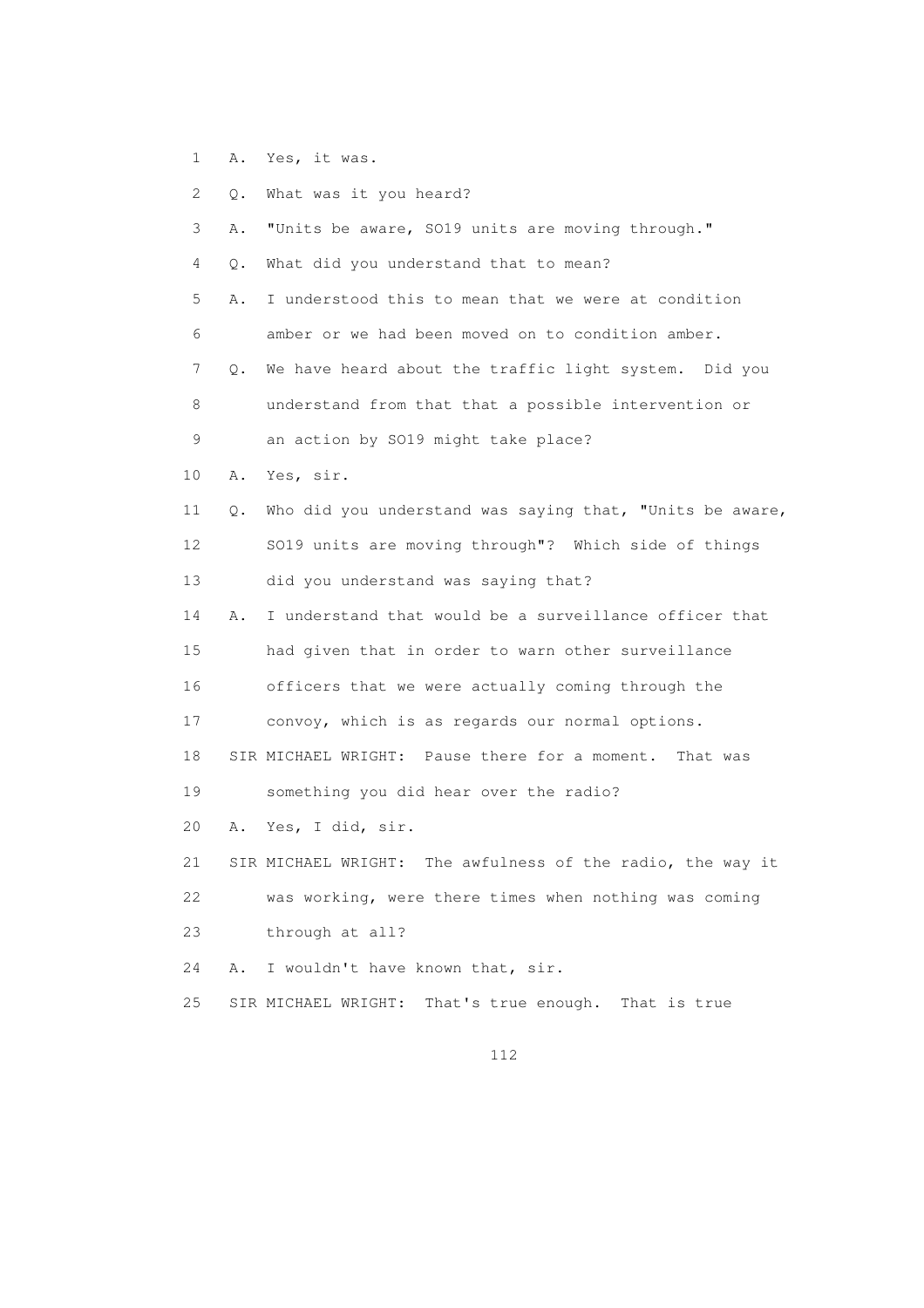1 enough. I suppose we have to try and get -- 2 A. I am sorry if that was a glib answer. 3 SIR MICHAEL WRIGHT: No, it's not. 4 A. The problems we had initially, the Cougar radio, they 5 are old technology and they could be affected by 6 weather, height of buildings, distance you are from 7 other transmitters. 8 SIR MICHAEL WRIGHT: Let me put it in this way: you have 9 told us about the problems that you were getting with 10 them about how the quality of the sound was poor, but 11 from your experience of them, because these are the 12 standard radios that you were using every day -- 13 A. That is right, at that time, sir, yes. 14 SIR MICHAEL WRIGHT: -- were there times when they would 15 apparently cut out altogether? 16 A. Yes, that is quite possible. The battery life on them 17 was notoriously bad. 18 SIR MICHAEL WRIGHT: Thank you. 19 MR HILLIARD: Just dealing with this reference to "SO19 20 units are moving through", had you been told or had you 21 heard any instruction that you were to move through? 22 You have told us that there was, because of what you had 23 heard, an urgency now about your movements, but had 24 anyone in your team or your team leader said anything 25 about moving through, or is that not how it works?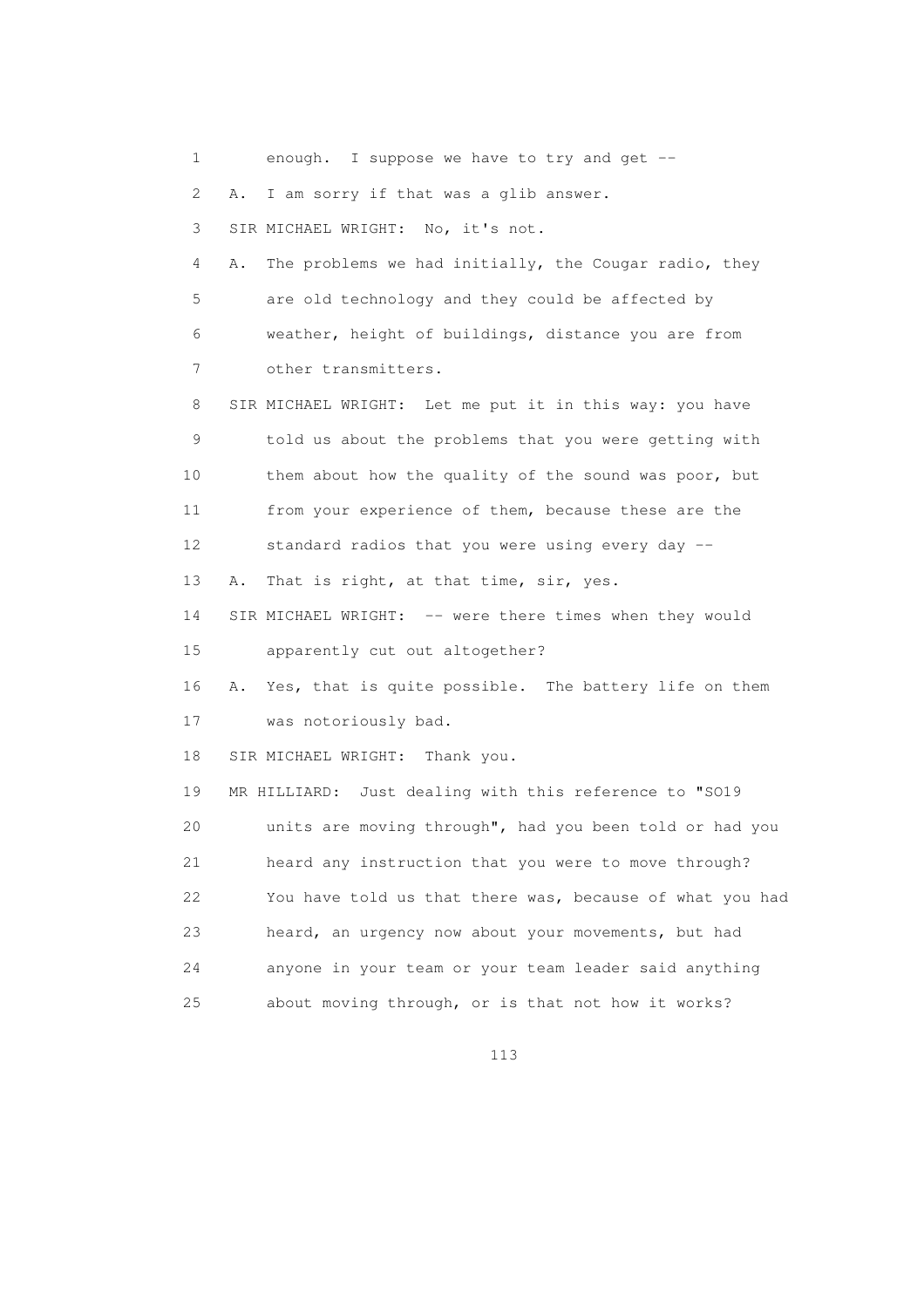1 A. No, sir. This is purely an assumption on my day-to-day 2 knowledge of operations. When I heard that, I just 3 assumed, rightly or wrongly, that we were then moved up 4 by our Silver or the DSO on to a state amber. As 5 I found out later, this was a totally incorrect 6 assumption. We were never ever placed on amber. 7 Q. Is that how it should happen, that somebody should, as 8 it were, formally address the firearms team and place 9 them on amber, so we understand? 10 A. Yes, sir. An instruction to move from green to amber 11 signifies that the Silver now believes it's appropriate 12 and justifiable that the arrest or intervention phase of 13 the operation should now take place. So that is 14 transmitted over the main working channel to inform all 15 units that are working on that operation. 16 Q. Because of what you hear, and for the reasons you have 17 given, you understand that you are at state amber; 18 correct? 19 A. Yes. 20 Q. Then you indicate in your statement first of all, as you 21 have already told me, that: 22 "This meant that a possible intervention or action 23 by SO19 might take place." 24 In addition you go on to say this: 25 "This also indicated to me that the subject had been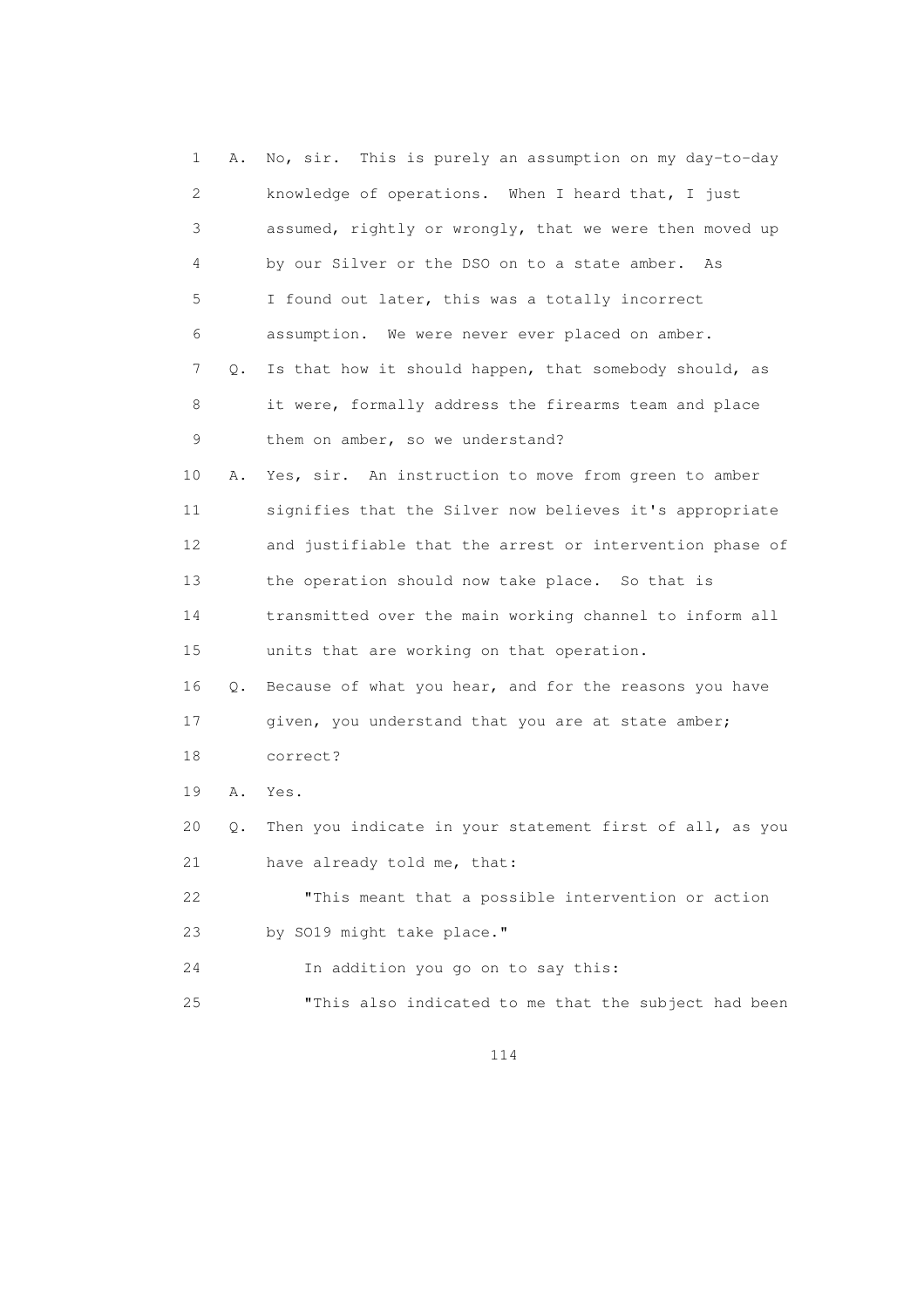1 positively identified and was actively being followed." 2 A. That is correct. 3 Q. Again, was that your understanding: that if you moved 4 from green and amber was declared, that it necessarily 5 followed that the subject had been positively 6 identified? 7 A. Absolutely, sir, yes, as regards the strategic 8 intentions of the operation and the information we were 9 given at the briefing. 10 Q. You go on to explain in your statement that traffic in 11 Clapham Road northbound -- that's the direction that you 12 were going in -- was totally solid. You say: 13 **"...** two northbound lanes were full of stationary 14 vehicles." 15 A. That is correct, yes. 16 Q. Did you make your way into the southbound carriageway? 17 A. Yes, sir. 18 Q. So you are actually then going the other side of the 19 road; yes? 20 A. Yes, sir, into oncoming traffic, yes. 21 Q. Right. Have you got lights and sirens on? 22 A. We did have, in order to make progress. Certainly along 23 Clapham Common, the side of the common, and certainly 24 through Clapham High Street, it's notoriously -- it's 25 like a bottleneck through there, until I believe we got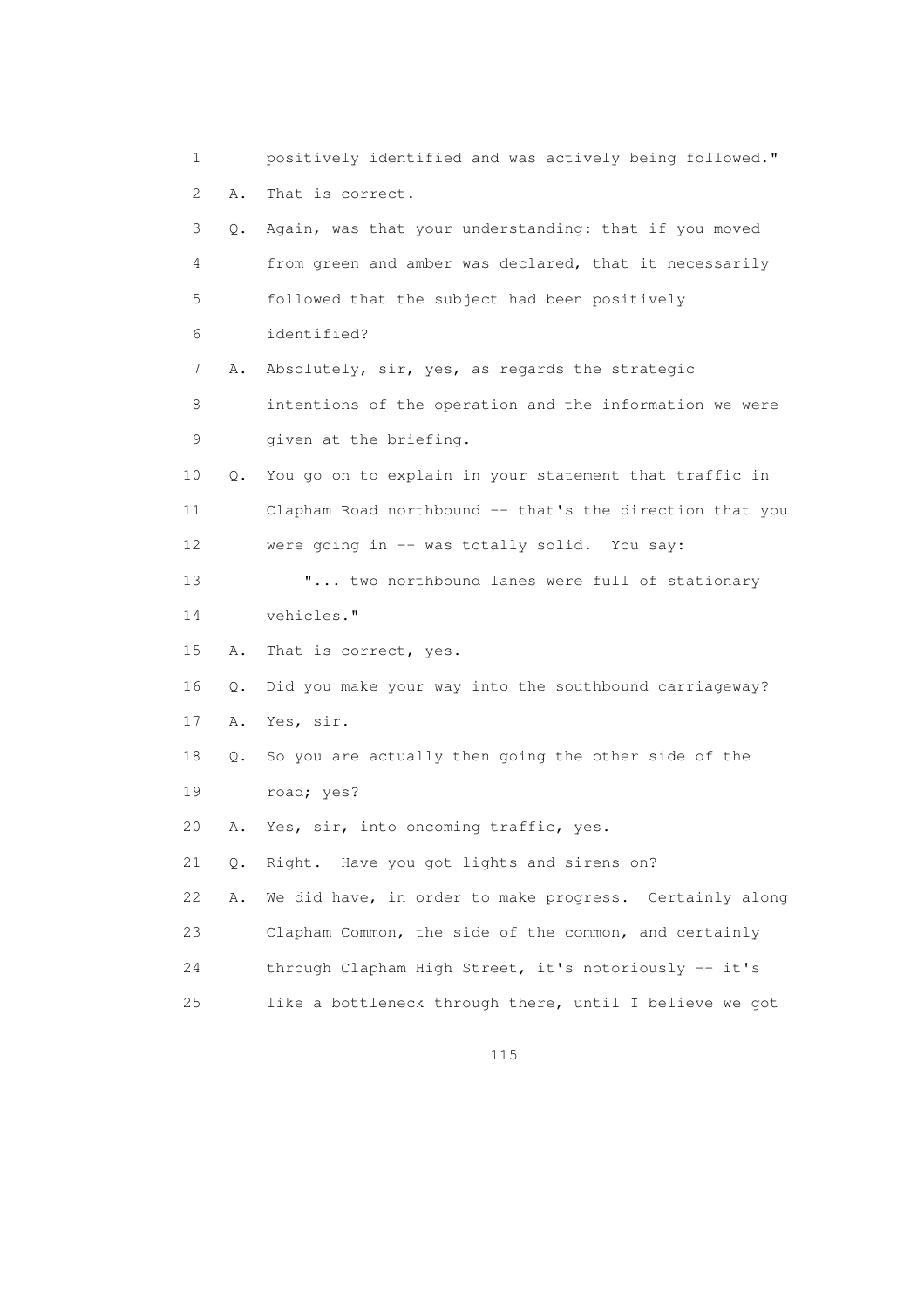1 some way along Clapham Road, which was going to be 2 towards the junction of Stockwell Road. I was very 3 conscious then of not compromising anything there, so 4 I asked the driver to remove the blue lights and the two 5 tones. 6 SIR MICHAEL WRIGHT: How far away from Stockwell station do 7 you think you cut them off? 8 A. I would quess in the region, sir, of -- there is a road, 9 Union Road, which is on the near side, because that's 10 quite a -- 11 SIR MICHAEL WRIGHT: Far enough to be out of earshot anyway? 12 A. Sir, in my judgment, yes. 13 MR HILLIARD: You told us that the closer you got to 14 Stockwell, the better the communications got? 15 A. Yes. 16 Q. As you got closer, did you get some more information 17 about where the subject was? 18 A. I did, sir, yes. 19 Q. What was that, please? 20 A. I heard that the suspect was on a bus facing Stockwell 21 tube, in the junction at an oblique angle. 22 Q. Were you actually able to see that? 23 A. I could see a bus stationary at that junction at what 24 I thought was an oblique angle and I assumed that that 25 was the bus that surveillance were talking about.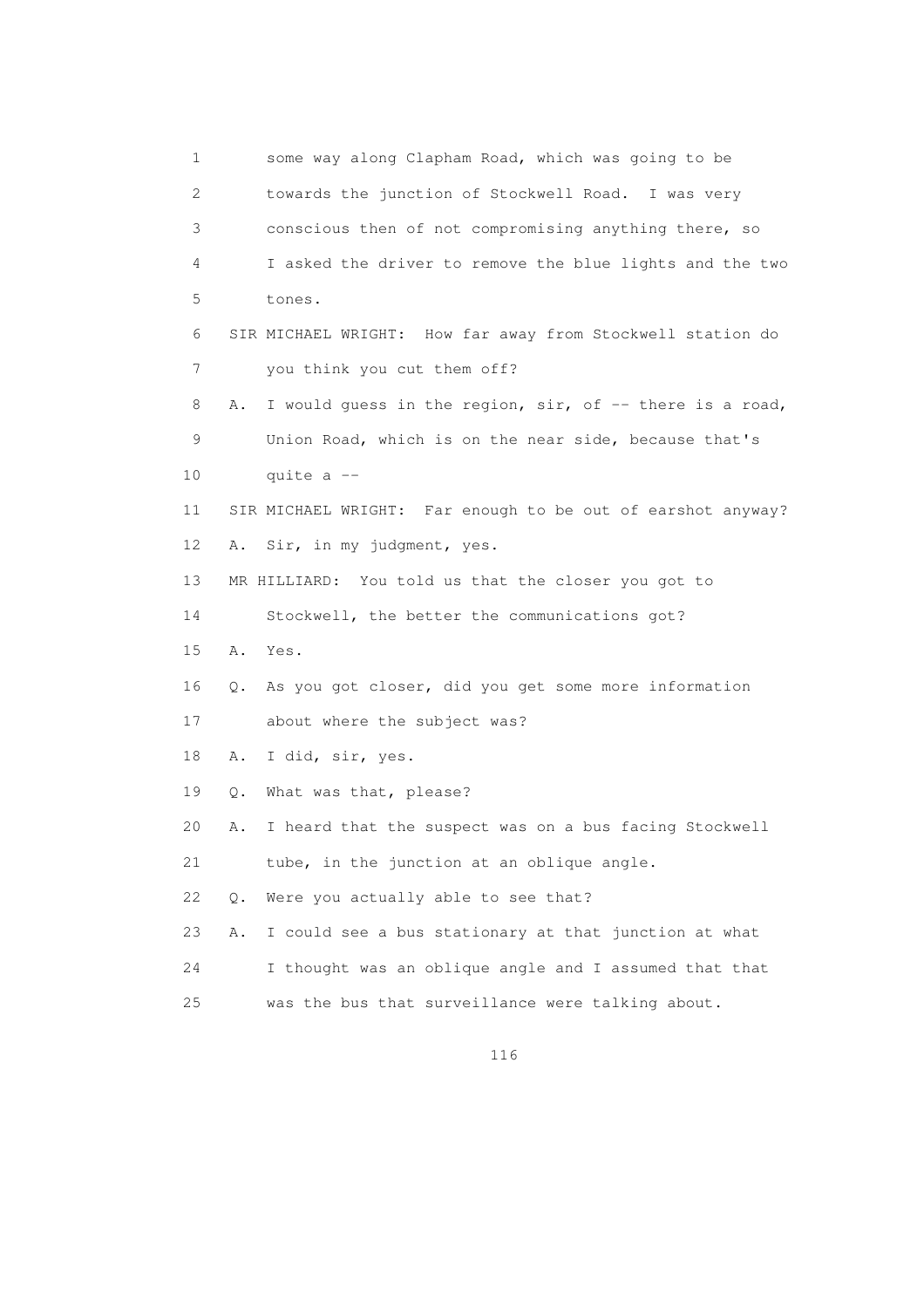1 Q. I have no idea, but are you actually able to say now 2 whether it was the bus? 3 A. I can't say, sir. 4 Q. Anyway you certainly saw a bus in a position like that? 5 A. Sir, yes. 6 Q. Did you hear anything else about the suspect? 7 A. That the suspect was acting nervously and preparing to 8 leave the bus. 9 Q. Those pieces of information, that the suspect was on the 10 bus and the position of the bus, that the suspect was 11 acting nervously and preparing to leave the bus, what's 12 the source of that information; how are you hearing 13 that? 14 A. I would guess, sir, that that was surveillance. 15 Q. But again, just so we understand, that's over the Cougar 16 system? 17 A. Yes, sir. 18 Q. You record in your statement: 19 "We were about 100 metres south of Stockwell tube." 20 A. That is an approximation, yes. 21 Q. Did you then hear that the suspect had got off the bus 22 and walked towards the National Westminster Bank at the 23 junction of Binfield Road? 24 A. That's correct, sir. Sir, may I add at this point 25 I have quite a good knowledge of that area, as I had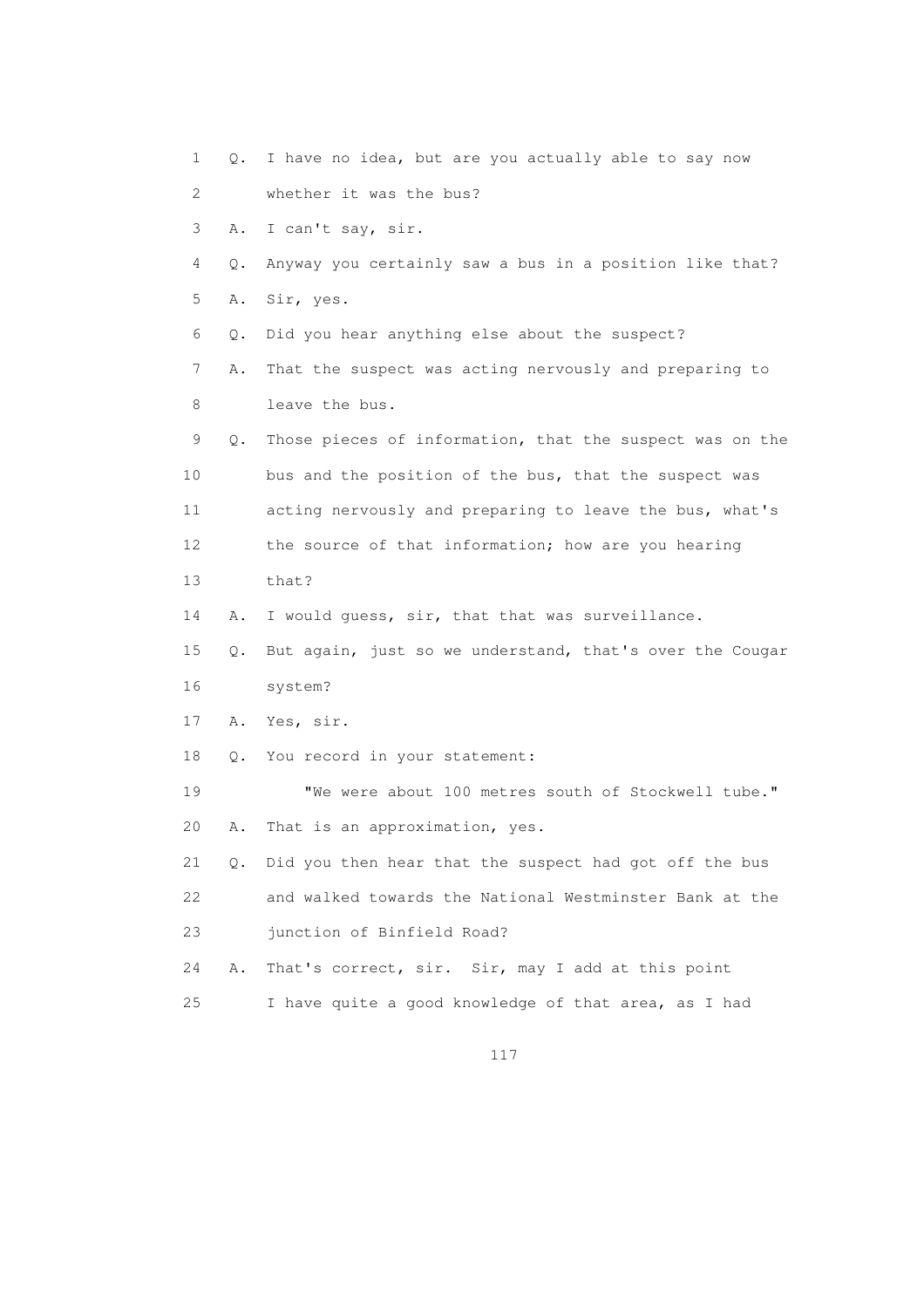1 previously served as an officer at Clapham police 2 station.

 3 Our vehicle, under my directions, was still moving 4 towards the tube station at this stage. I had pointed 5 out to my crew of the presence of Stockwell tube station 6 and as of a possible threat area. So, and again under 7 my directions, I asked that the car be driven very 8 slowly towards Stockwell tube station in order to 9 prepare for that threat or potential threat area. 10 SIR MICHAEL WRIGHT: What was the purpose of that? 11 A. Sorry, sir? 12 SIR MICHAEL WRIGHT: What was the purpose of driving very 13 slowly? 14 A. In order to get in a position whereby if we had reached 15 the state red, the arrest phase, that we would be able 16 to respond appropriately and timely. 17 SIR MICHAEL WRIGHT: Presumably get out of the car? 18 A. Exactly right, sir. Closer to the tube, yes. 19 MR HILLIARD: Did you then hear that the suspect was walking 20 towards the tube and had entered it? 21 A. Yes, I did, sir. 22 Q. Did you hear anything said to the effect that SO12 were 23 or weren't to do any stop? 24 A. Sir, I don't recall any of that conversation at all, 25 sorry.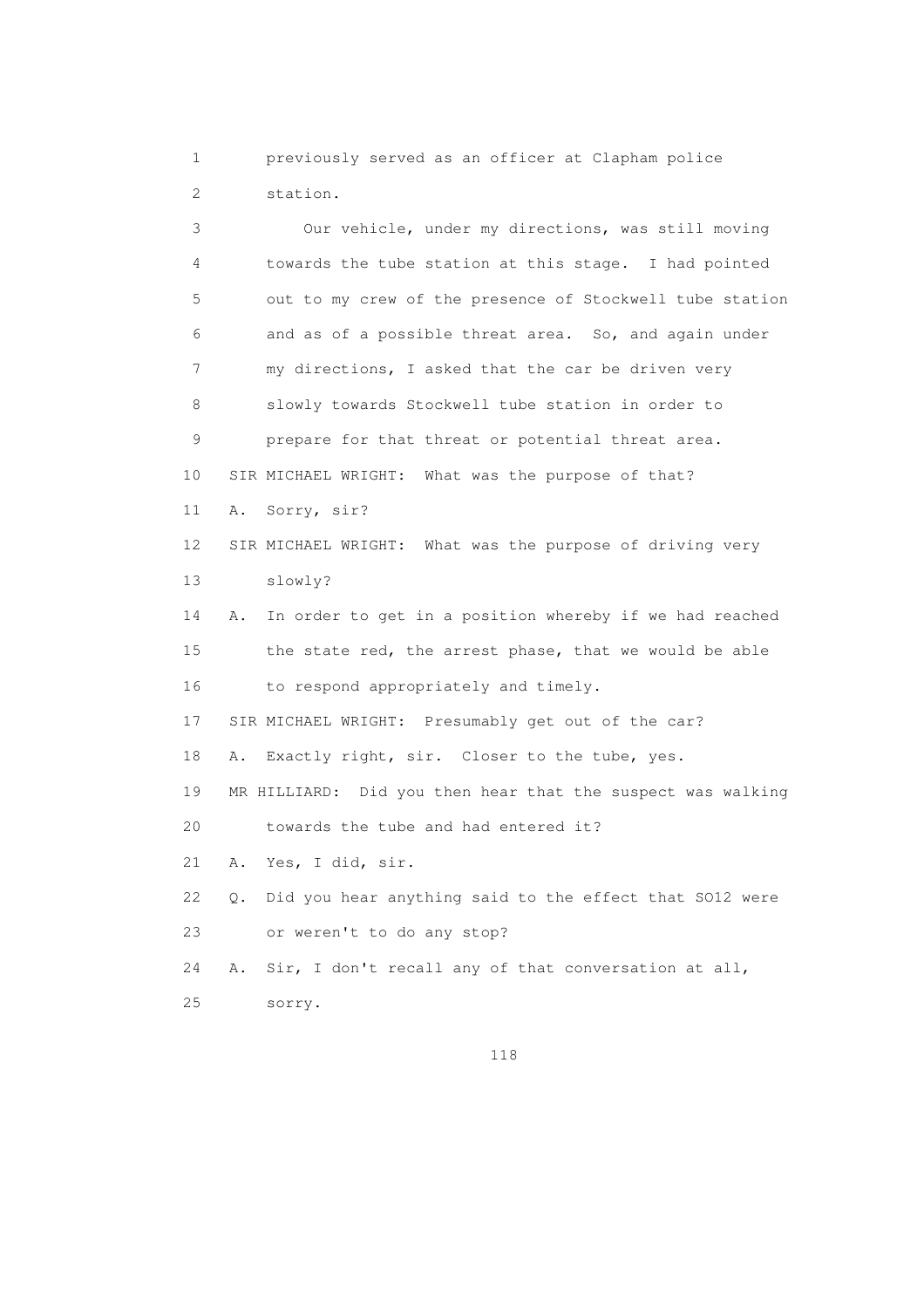1 Q. Had you heard that, given, as it were, you were 2 a firearms officer and in this situation, do you think 3 you would have remembered it? 4 A. Sir, yes. It might help the jury: we had continued our 5 forward movement. I was trying to gauge as best I could 6 the location of the identified suspect and try and gauge 7 our movement towards the tube in order to prepare for 8 any intervention phase. 9 So we were at this stage, certainly when the suspect 10 had entered the tube, very, very close to the tube 11 station, and I -- I remember there being a radio silence 12 and I was very frustrated by this. 13 Q. Did you hear this: "Towards platforms 1 and 2"? 14 A. Yes, I did. 15 Q. As you understood it, who was that talking about? 16 A. The identified suspect, who I believed at that time was 17 a failed suicide bomber. 18 Q. Yes. 19 A. Again, if I can add that my sense of frustration at this 20 point was great, to say the least. I couldn't 21 understand, if we were at state amber, why we weren't 22 given state red at this time. 23 SIR MICHAEL WRIGHT: Can I just go back a little bit? You 24 say you never heard that SO12 were to make the stop and 25 you would have remembered it if you had?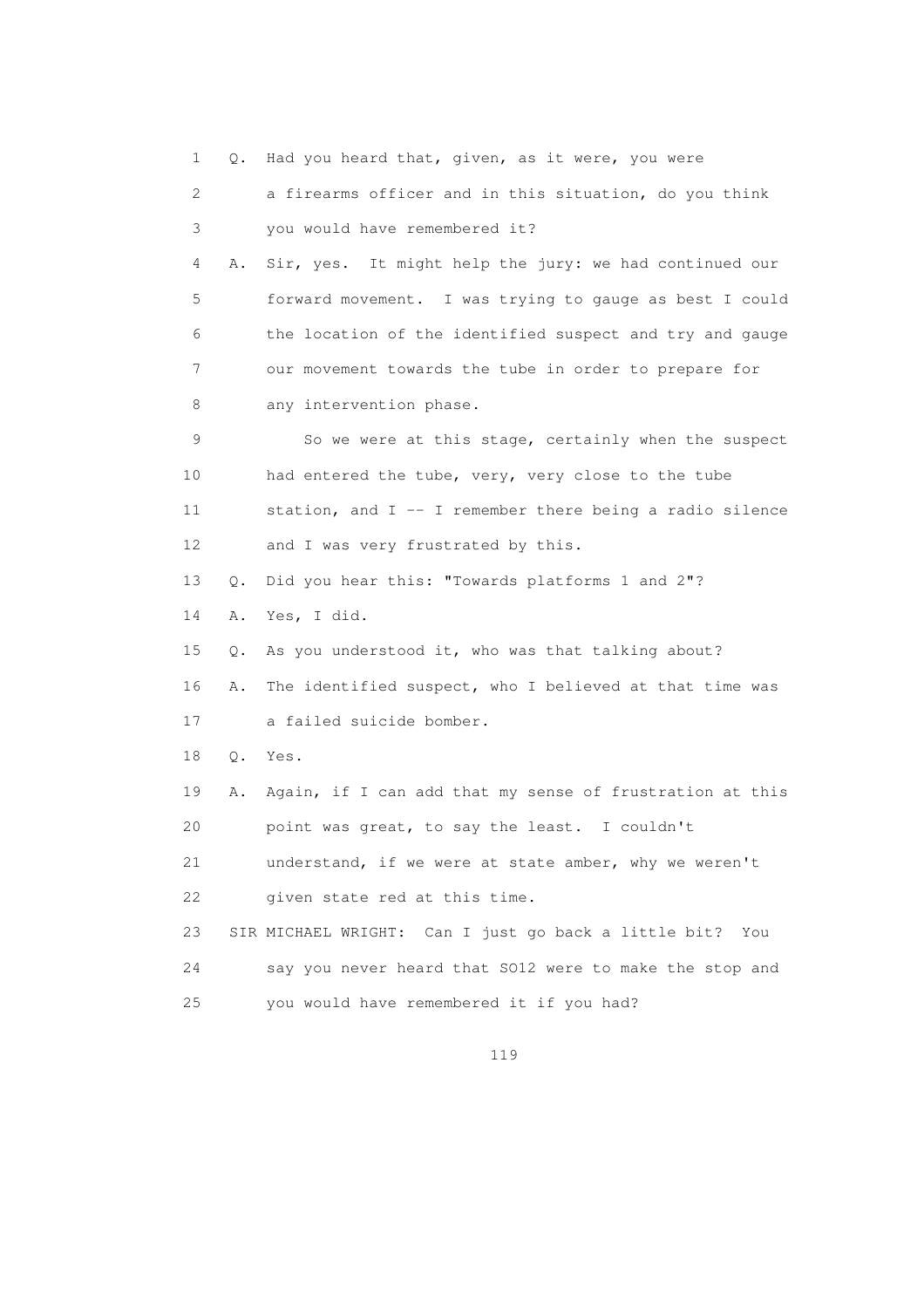1 A. Yes, sir.

| 2               |    | SIR MICHAEL WRIGHT: As far as you were concerned, certainly |
|-----------------|----|-------------------------------------------------------------|
| 3               |    | once you had got to state amber, which was directed to      |
| 4               |    | you as firearms officers; yes?                              |
| 5               | Α. | Yes, sir, but, as I have said in earlier evidence, that     |
| 6               |    | it's now my -- I now know that we were never ever called    |
| 7               |    | to amber.                                                   |
| 8               |    | SIR MICHAEL WRIGHT: I know that, but under the traffic      |
| 9               |    | light system, if it had been said or if you had heard       |
| 10 <sup>°</sup> |    | it, it would have been directed to CO19 officers?           |
| 11              | Α. | The state amber or state red?                               |
| 12 <sup>°</sup> |    | SIR MICHAEL WRIGHT: Yes.                                    |
| 13              | Α. | Yes, it would have been, sir, yes.                          |
| 14              |    | SIR MICHAEL WRIGHT: Your view at that time was that you     |
| 15              |    | were in pursuit of a suspected, and indeed you now          |
| 16              |    | thought confirmed or positively identified, suicide         |
| 17              |    | bomber?                                                     |
| 18              | Α. | Yes, sir.                                                   |
| 19              |    | SIR MICHAEL WRIGHT: If you had heard an order go out, "SO12 |
| 20              |    | is to do the stop", would that have changed your view       |
| 21              |    | about what it was you were following?                       |
| 22              | Α. | Yes, sir, it quite possibly would have done.                |
| 23              |    | SIR MICHAEL WRIGHT:<br>In what way?                         |
| 24              | Α. | Our strategic intentions that were told to us at the        |
| 25              |    | briefing was the fact that we would only ever be            |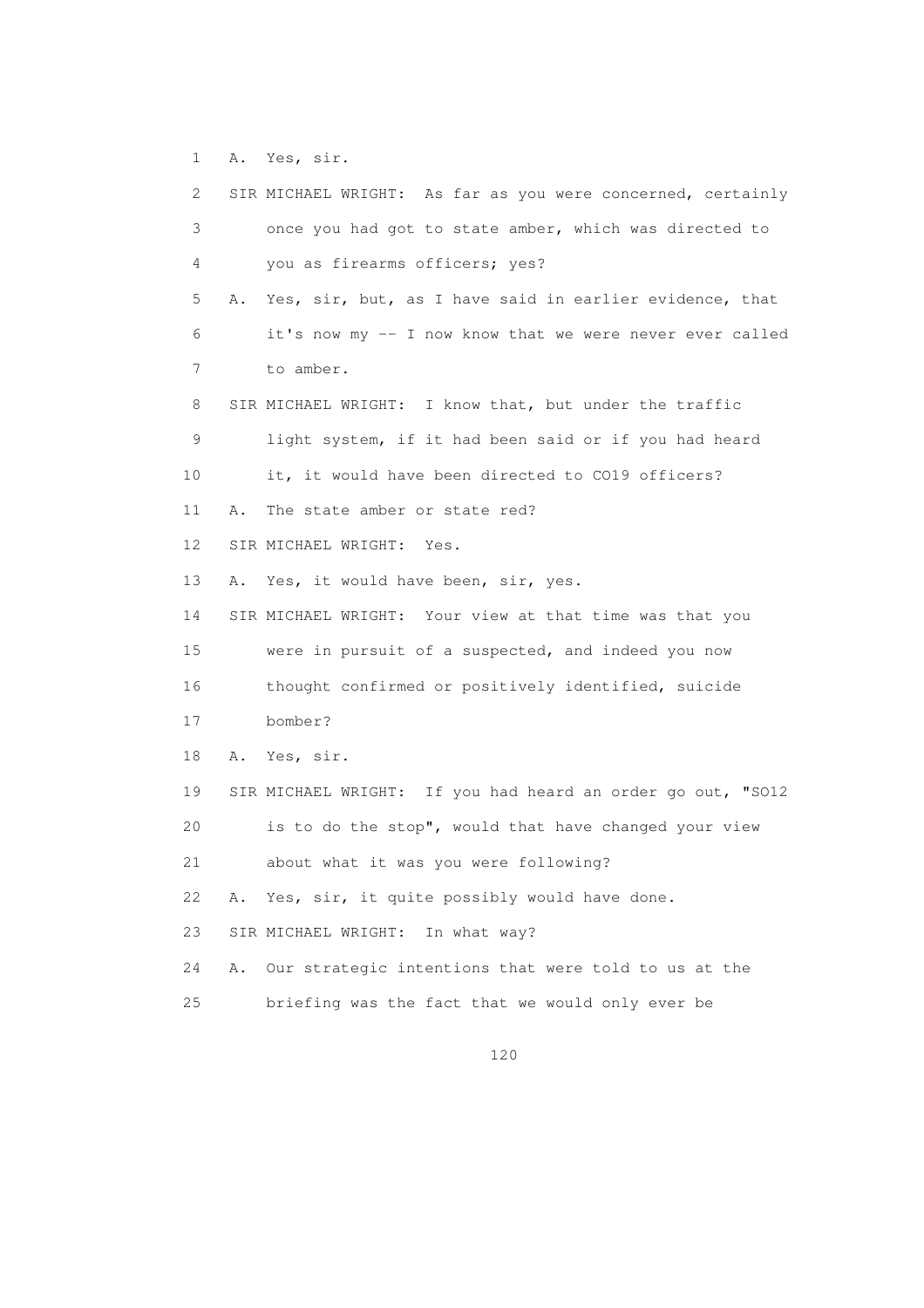1 deployed and given the arrest phase on identified 2 suspects.

 3 SIR MICHAEL WRIGHT: In the context of a suicide bomber? 4 A. Exactly right. If SO12 had been given that direction 5 then I must assume that Scotland Yard or the DSO is 6 party to information that hasn't been given to us and 7 therefore the information status has there changed and 8 perhaps the threat level has come down.

9 SIR MICHAEL WRIGHT: Thank you.

 10 MR HILLIARD: Were you asked at any stage where you were? 11 A. No, sir, and I didn't volunteer that information either. 12 Q. We have seen how this unfolds, and we are going to hear 13 a little bit more about it in a moment. So not so much 14 concerned with you volunteering, but I just want to be 15 clear: you were never asked, as it were, how close you 16 were, for example, to Stockwell station or what your 17 arrival time would be or anything of that sort? 18 A. Not at all, sir, and that isn't a normal practice for 19 us. It might be a little bit hard to understand, but 20 because we work so closely together and because we know 21 our tactics that you are -- it's assumed that you will 22 get into a position to respond, and that is what we do. 23 It's like a well-oiled machine, sir.

 24 SIR MICHAEL WRIGHT: Could you pause there? We have done 25 an hour and a half and I think we could do with a break.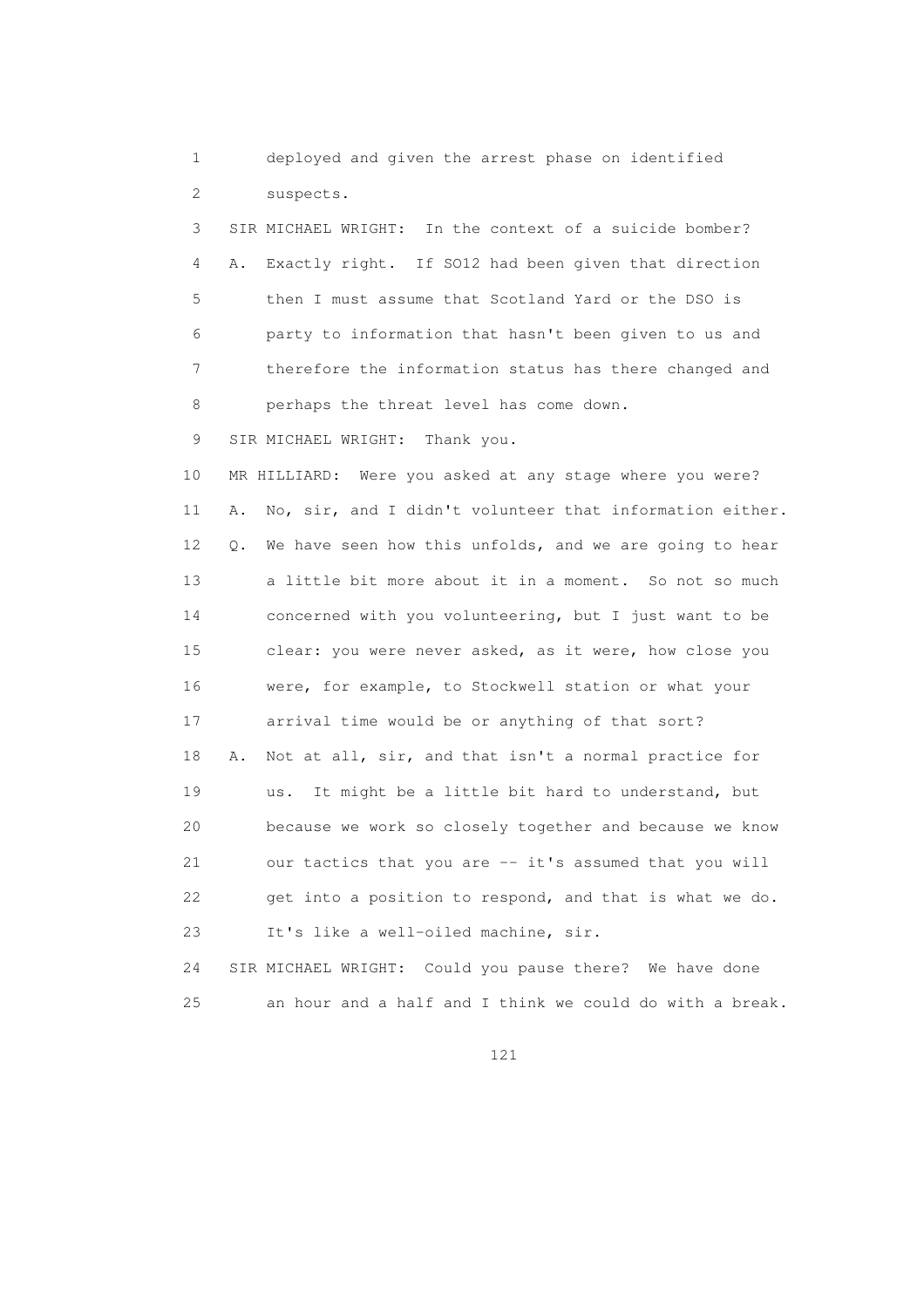1 MR HILLIARD: Yes.

 2 SIR MICHAEL WRIGHT: Let us say 12.30, please, ladies and 3 gentlemen. 4 (12.20 pm) 5 (A short break) 6 (12.35 pm) 7 (In the presence of the jury) 8 SIR MICHAEL WRIGHT: Before we go any further, it has been 9 drawn to my attention that attempts are being made to 10 take photographs of anonymised witnesses, either over 11 the wall of the building or by attempting to take 12 photographs through the windows of vehicles. 13 I wish to make it absolutely clear that I have made

 14 an order that the anonymity of these witnesses is to be 15 respected and that any attempt to take photographs by 16 any means, whether directly or through the windows of 17 a vehicle or by any other way, is a contempt of court, 18 and can expect to be dealt with in this way.

 19 I would be very grateful if those who can hear these 20 words will pass on to their colleagues that that is the 21 position.

 22 Mr Horwell, I don't know whether the 23 Metropolitan Police, who have a considerable interest in 24 maintaining this anonymity, would consider taking such 25 steps as you think appropriate to ensure that my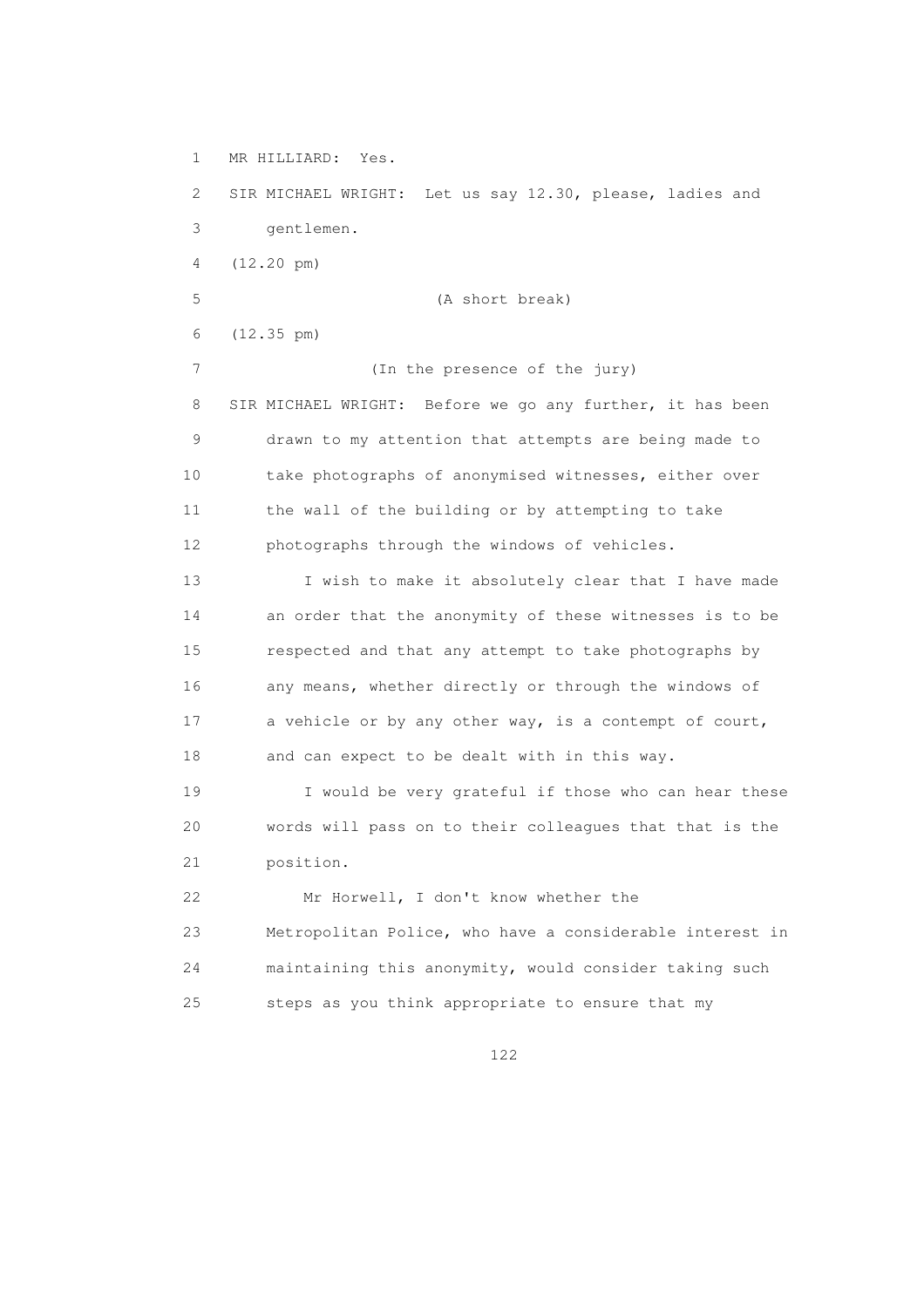1 directions are obeyed and communicated.

| 2  |           | MR HORWELL: Sir, we were unaware of those reports. Those      |
|----|-----------|---------------------------------------------------------------|
| 3  |           | behind me will ensure that immediate action is taken.         |
| 4  |           | Thank you very much. Yes, Mr Hilliard.<br>SIR MICHAEL WRIGHT: |
| 5  |           | When we broke off I was just asking you about<br>MR HILLIARD: |
| 6  |           | requests for information as to where particular S019          |
| 7  |           | units were and you were explaining that that wasn't the       |
| 8  |           | normal practice, you all understood how each other            |
| 9  |           | worked and so on; yes?                                        |
| 10 | Α.        | Yes, sir.                                                     |
| 11 | Q.        | I want to know this: if, for any particular reason,           |
| 12 |           | there is an anxiety that SO19 units may not be in             |
| 13 |           | position in time, all right, so imagine that situation,       |
| 14 |           | in that situation presumably there is no difficulty then      |
| 15 |           | about somebody -- suppose you need somebody at                |
| 16 |           | a particular place in ten seconds, imagine you do; there      |
| 17 |           | is no difficulty then in asking, is there, "Anybody able      |
| 18 |           | to get there in ten seconds?"?                                |
| 19 | Α.        | No difficulty at all, sir, no.                                |
| 20 | $\circ$ . | You have told us about hearing these words, and again         |
| 21 |           | I think you have put these in speech marks, "Towards          |
| 22 |           | platforms 1 and 2"; yes?                                      |
| 23 | Α.        | Yes, sir.                                                     |
| 24 | Q.        | Do you then record hearing something said by Trojan 84?       |
| 25 | Α.        | I do, sir, yes.                                               |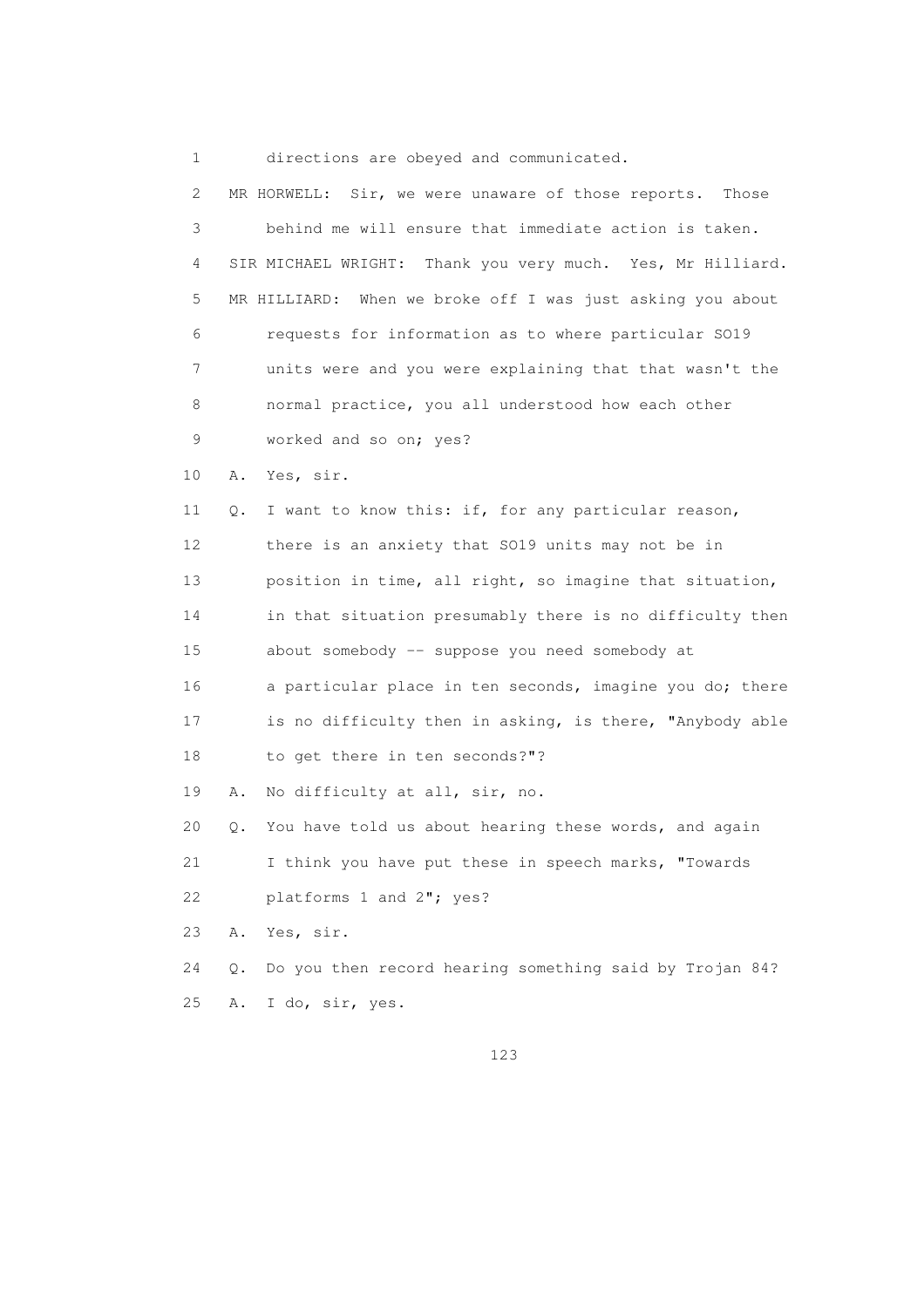1 Q. What was that, please?

| 2  | Α.        | The recollection I have was that they said he was to be  |
|----|-----------|----------------------------------------------------------|
| 3  |           | stopped getting on the tube, he must not be allowed to   |
| 4  |           | get on the tube, or words to that effect.                |
| 5  | Q.        | This is, so we understand, Trojan 84, as best you recall |
| 6  |           | it, saying -- so this is Trojan 84 speaking -- saying,   |
| 7  |           | "They said he was to be stopped getting on the tube, he  |
| 8  |           | must not be allowed to get on the tube", or words to     |
| 9  |           | that effect?                                             |
| 10 | Α.        | That's correct, sir, yes.                                |
| 11 | Q.        | So far as "they" was concerned, did you have any         |
| 12 |           | understanding as to who he was referring to?<br>If he    |
| 13 |           | said, "They said he was to be stopped getting on the     |
| 14 |           | tube", who did you understand that would be?             |
| 15 | Α.        | My assumption was at that time that the instruction had  |
| 16 |           | come from New Scotland Yard and therefore from the       |
| 17 |           | designated senior officer.                               |
| 18 | Q.        | Right. Did you then hear Ralph?                          |
| 19 | Α.        | Yes, sir.                                                |
| 20 | Q.        | On what did you hear Ralph?                              |
| 21 | Α.        | I believe it was our -- we call it a 75 set.<br>It's our |
| 22 |           | little back-to-back chat channel or a back-up radio      |
| 23 |           | which the firearms teams use.                            |
| 24 | $\circ$ . | Is that just firearms officers who can hear and transmit |
| 25 |           | on that?                                                 |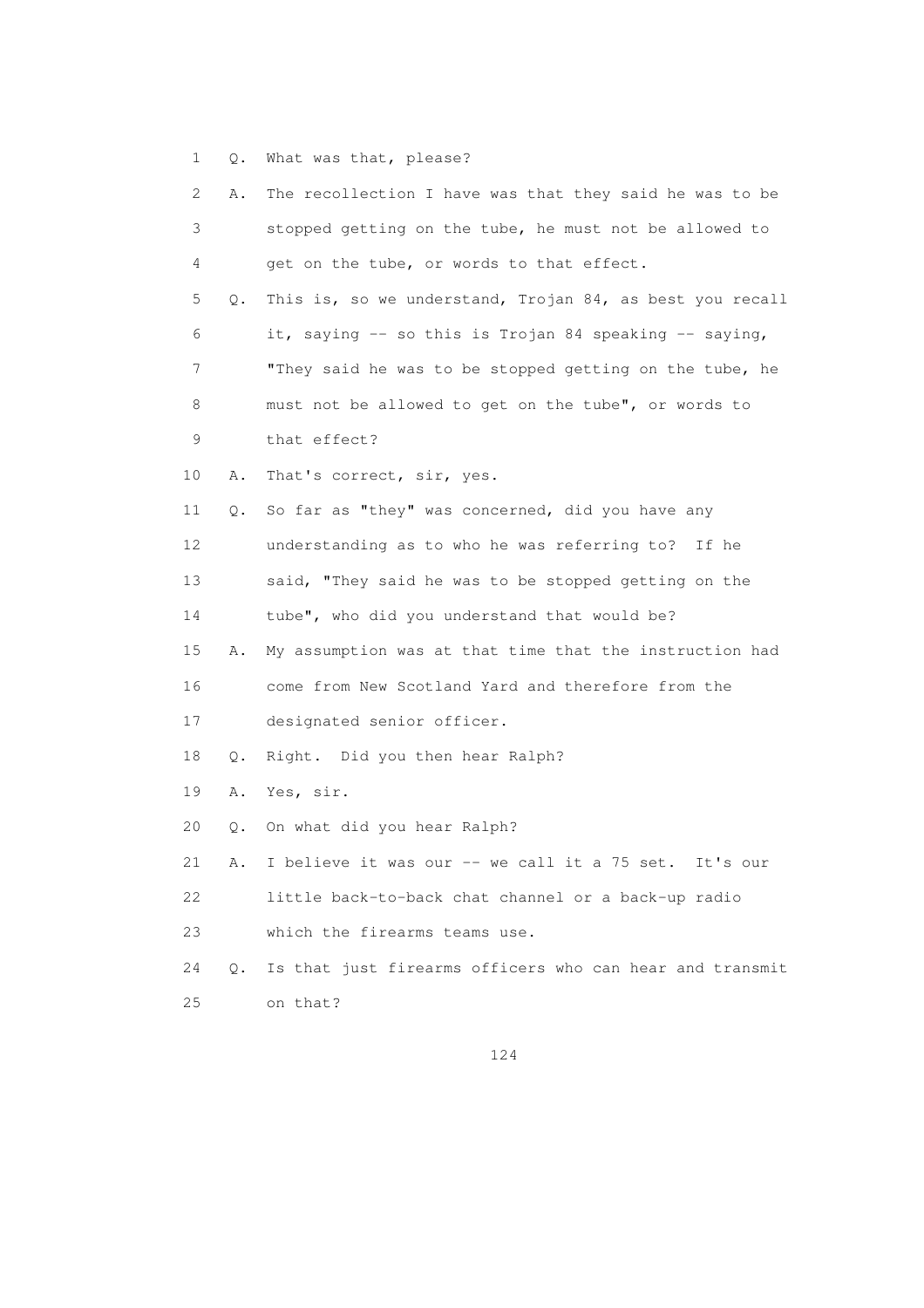- 1 A. That was on that day, sir, yes.
- 2 Q. What do you recall hearing Ralph say on the 75, the
- 3 back-to-back radio for firearms?
- 4 A. "All units: state red, state red."
- 5 Q. Now, when you heard that, what did you do?
- 6 A. This was the code for our arrest phase or intervention
- 7 phase. I immediately left our vehicle and sprinted 8 towards the entranceway of the tube.
- 9 Q. We will look at some film in a minute, but if we just -- 10 perhaps we can get them up on the screen is the easiest 11 thing. Divider 22, the first two pictures in there -- 12 just wait for the screen, don't worry about finding
- 13 them -- 34A and 34B.
- 14 You are coming north up Clapham Road; correct? 15 A. Yes, sir.
- 16 Q. Just to give you a minute to find your bearings, you can 17 just about make out on the side of the tube over there 18 to the right, can you see "Clapham Road"?
- 19 A. Yes, I can, sir.
- 20 Q. You would be coming from the left of this picture?
- 21 A. Yes.
- 22 Q. If we look at 34B, we have a bit of a view, as it were, 23 further to the left down Clapham Road.
- 24 A. Yes, sir.
- 25 Q. As I say, in a minute we will look at some film of you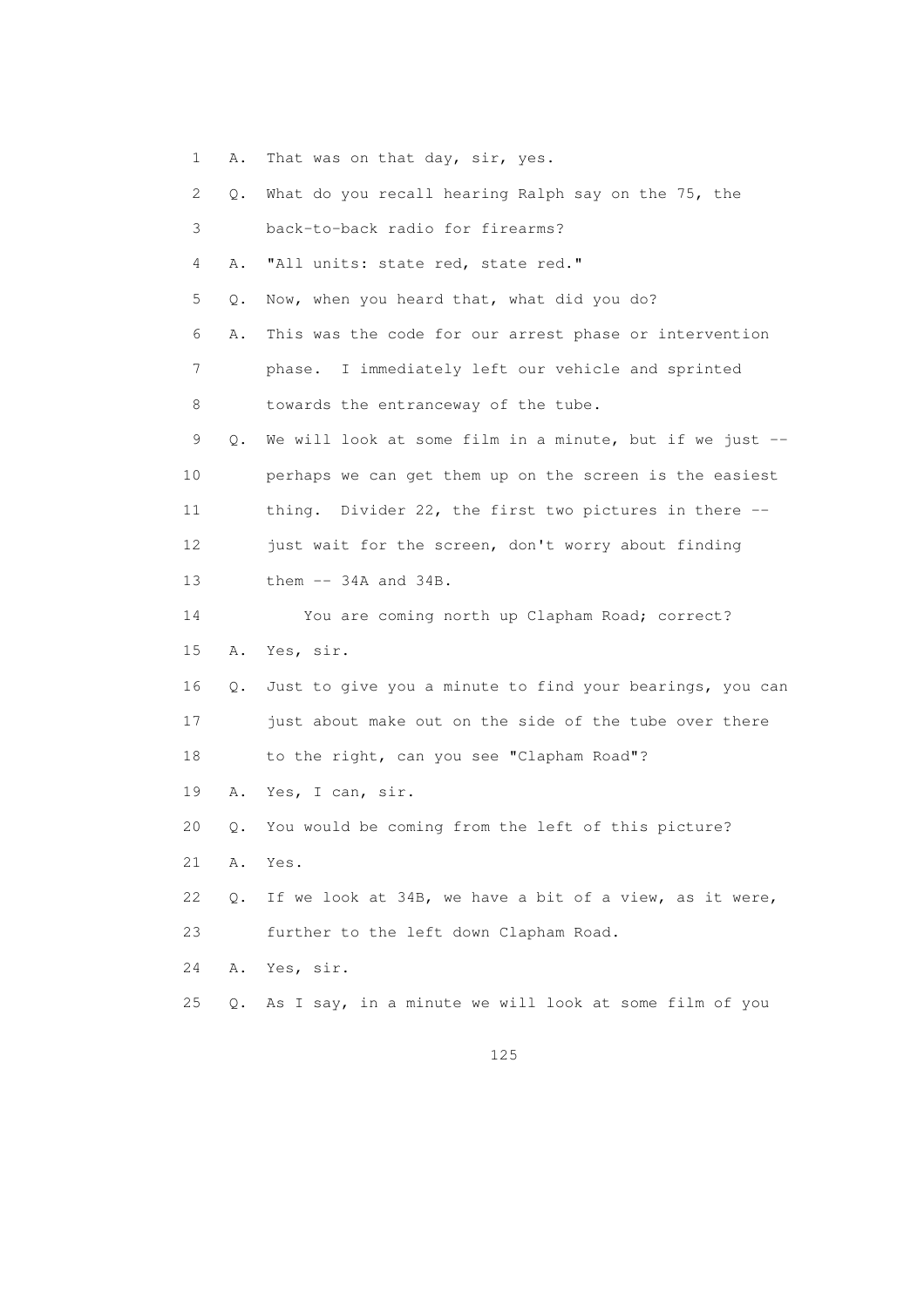1 running towards the station. Can you remember how far 2 away from the station -- if we call that (indicated) the 3 station, all right, the first time it says "Stockwell 4 station"? 5 A. Yes, sir. 6 Q. About how far away from that do you think you parked, or 7 your driver parked? 8 A. I can't give an approximate distance but I can give 9 an approximate location. That is where you see the 10 diagonal white lines along the centre of the road, 11 cross-hatchings I believe they are called. We were 12 parked in the central reservation there. 13 As I say, earlier we had gone down the wrong side of 14 the road, albeit slowly, but we had actually parked up 15 and just remained in that central position of the road. 16 But how close to the actual tube station unfortunately 17 I'm unable to recall. 18 Q. We will just deal with these events just a little 19 further and then we will look at some film and it may be 20 we will be able to see it on that, I don't know. Thank 21 you very much. 22 So when you have heard "state red" called, you say 23 you left your vehicle and sprinted towards the entrance 24 to the tube? 25 A. Yes, sir.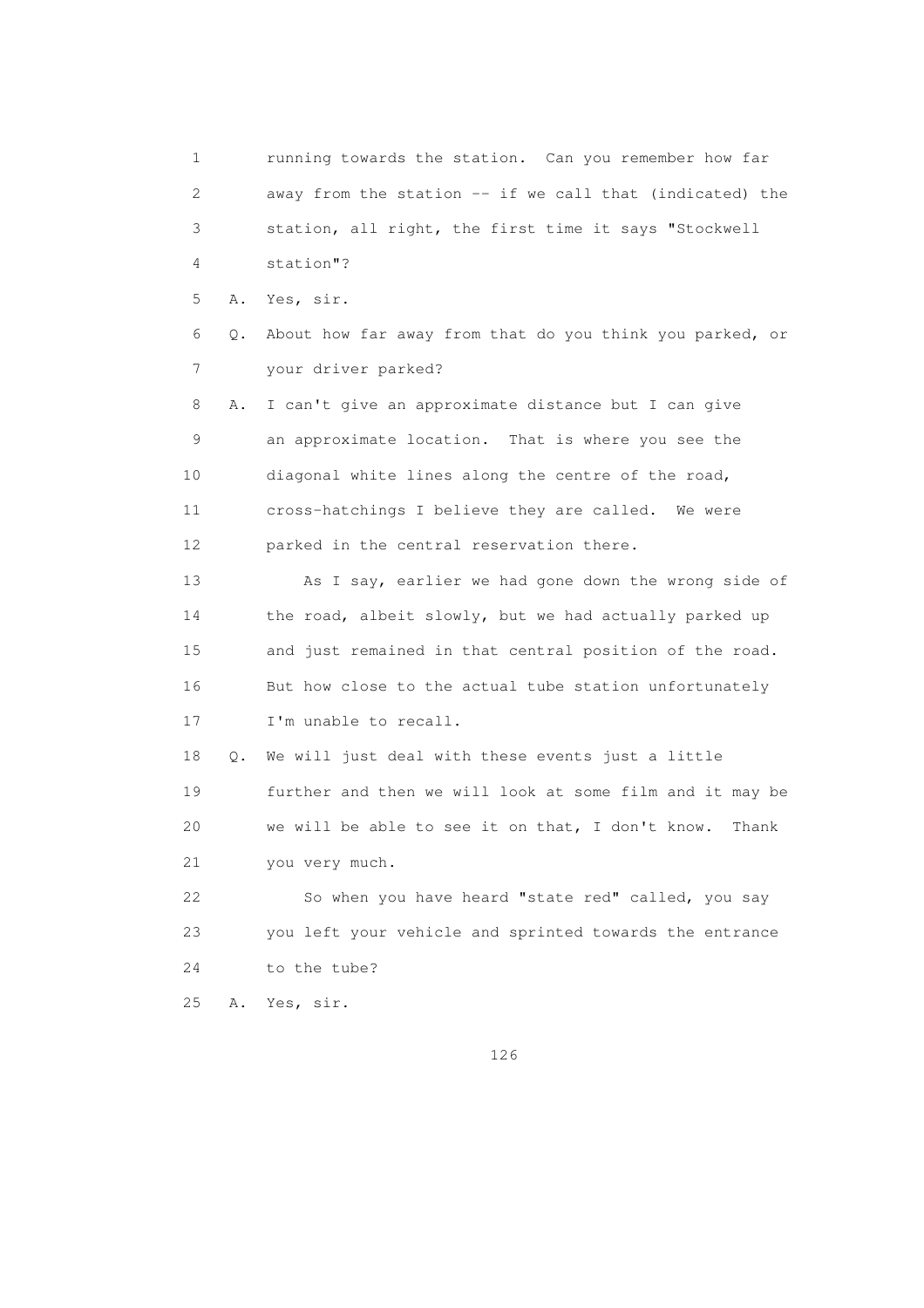1 Q. Were you carrying anything? We know about the Glock 2 that is on your waistband; is that the only firearm that 3 you took? 4 A. It was, sir. The firearm which was at that stage on my 5 waistband holster and secreted towards my right hip. 6 I had a magazine carrier which contained a magazine for 7 the MP5 and a shorter magazine for a Glock which would 8 be a replacement ammo. I also carried with me a blue 9 overshirt which I had, and also a hand-held Cougar 10 radio. 11 Q. I am sure it's obvious, but you are in an unmarked car, 12 aren't you, and you are not in police uniform, you are 13 in plain clothes, casual clothes? 14 A. That's correct, yes, sir. 15 Q. So we understand, the blue overshirt, why do you take 16 that with you; what's that for? 17 A. This was just a normal item of clothing which was my own 18 personal issue, my thoughts being that we would have to 19 remain as covert as possible and the only thing I had 20 near to hand in order to cover up the large radio was my 21 overshirt. So I carried that in conjunction with my 22 radio to give it some form of covert capability or 23 ability. 24 Q. Oh, I see. You have your radio under the shirt? 25 A. I have.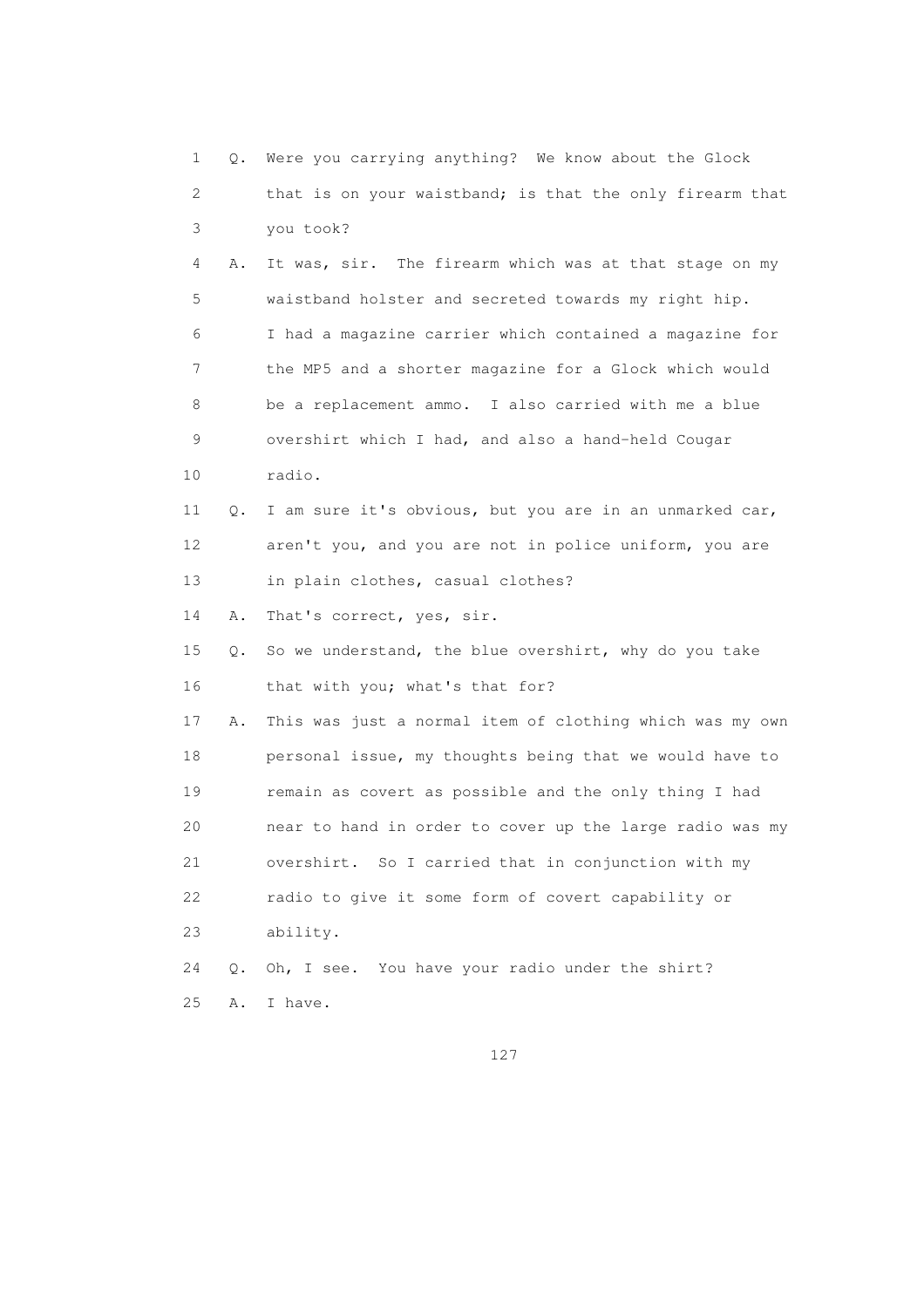1 SIR MICHAEL WRIGHT: How do you carry the radio? 2 A. Sir, the radio, if I can -- description with my hands, 3 the actual main working body is probably about that size 4 (indicated) and out of the top of the radio will come 5 an electrical cord or wire on to a brooch which you can 6 press to talk and also listen. 7 SIR MICHAEL WRIGHT: What I meant was: is the body of the 8 radio itself -- this is part of the Cougar system, isn't 9 it? 10 A. It is, sir, but it's not the car Cougar system, it's the 11 personal radio. 12 SIR MICHAEL WRIGHT: No, no, it's the personal radio. Do 13 you actually wear it on your body, is it strapped on to 14 you in some way, or is it in your hands? 15 A. It can be worn, sir, on the body with the suitable 16 harnesses, but I had this one. It wasn't a covert 17 Cougar radio, as they come in different dimensions. 18 This was more of an overt Cougar radio, which you can 19 get potentially better signals from. 20 SIR MICHAEL WRIGHT: So what were you doing, holding it? 21 A. Yes, sir, I was. 22 SIR MICHAEL WRIGHT: And the mobile telephone? 23 A. No, sir. 24 SIR MICHAEL WRIGHT: Just the radio. 25 A. Yes, sir, with the overshirt around it.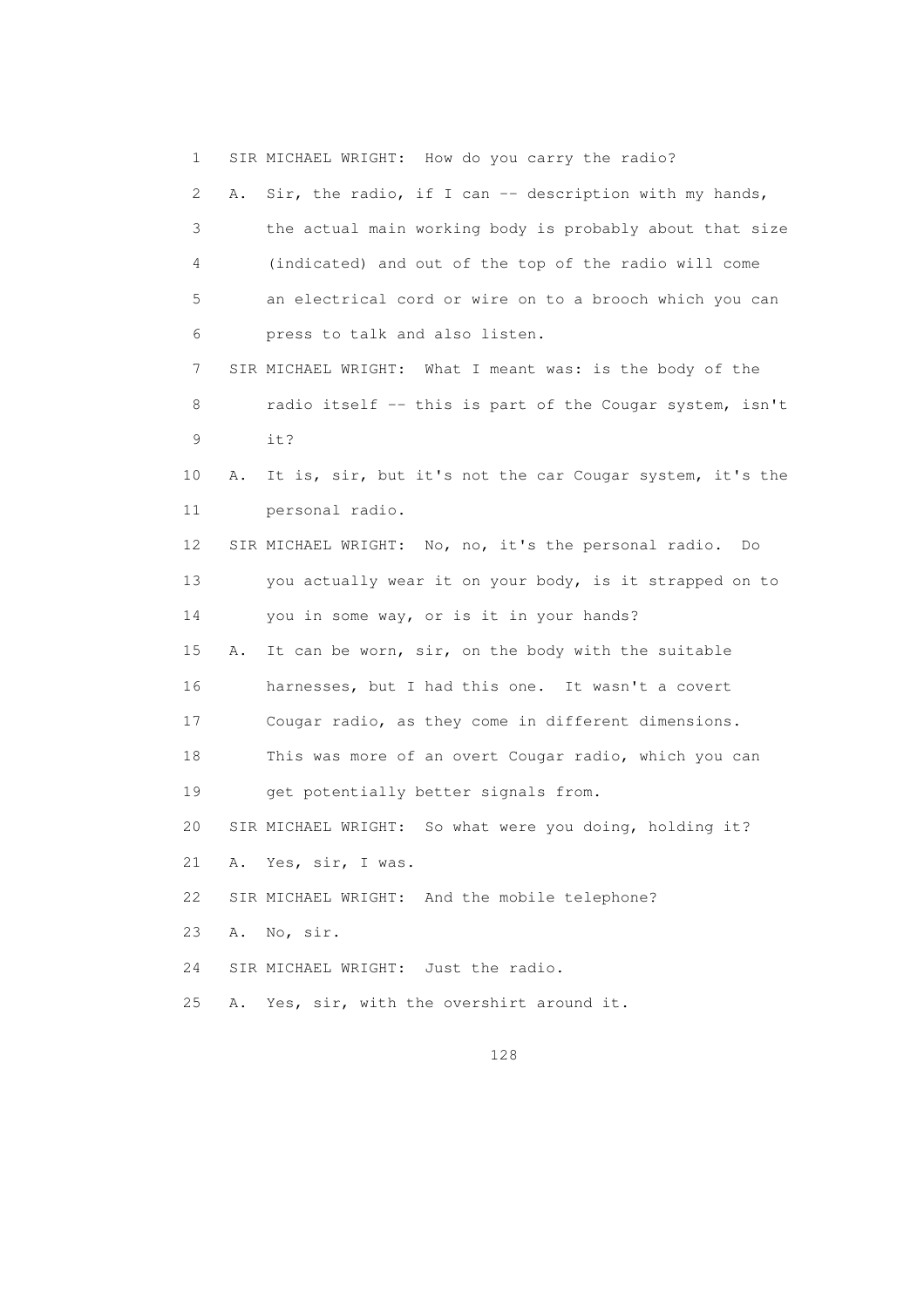1 MR HILLIARD: Then if we can again -- because this is what 2 you have done in the statement you made -- I just want 3 to interrupt the narrative. 4 So we have you running towards the entrance the 5 tube, all right, radio in one hand or other, but the 6 shirt over it just to try to hide it a bit; yes? Then 7 I think you have helpfully there just explained your 8 thought processes again; correct? 9 A. Sir, yes. 10 Q. Can you just look at that and just help us with what's 11 going through your mind as you remembered it? 12 A. I remember prior to the "state red" certainly 13 frustration and a growing sense of unease that 14 an identified suicide killer, or a potential one, was 15 allowed to enter into a tube station. My thoughts then 16 were: he's entered the tube already, and it was just 17 frustration. 18 Q. Right. I am just going to look at what you have 19 recorded. Is this right: 20 "I thought: he's entered the tube already. It was 21 vital that I reach the subject immediately. I thought: 22 if he reaches the tube there was a chance of another 23 King's Cross scenario." 24 You mean a bomb exploding and people being killed, 25 injured?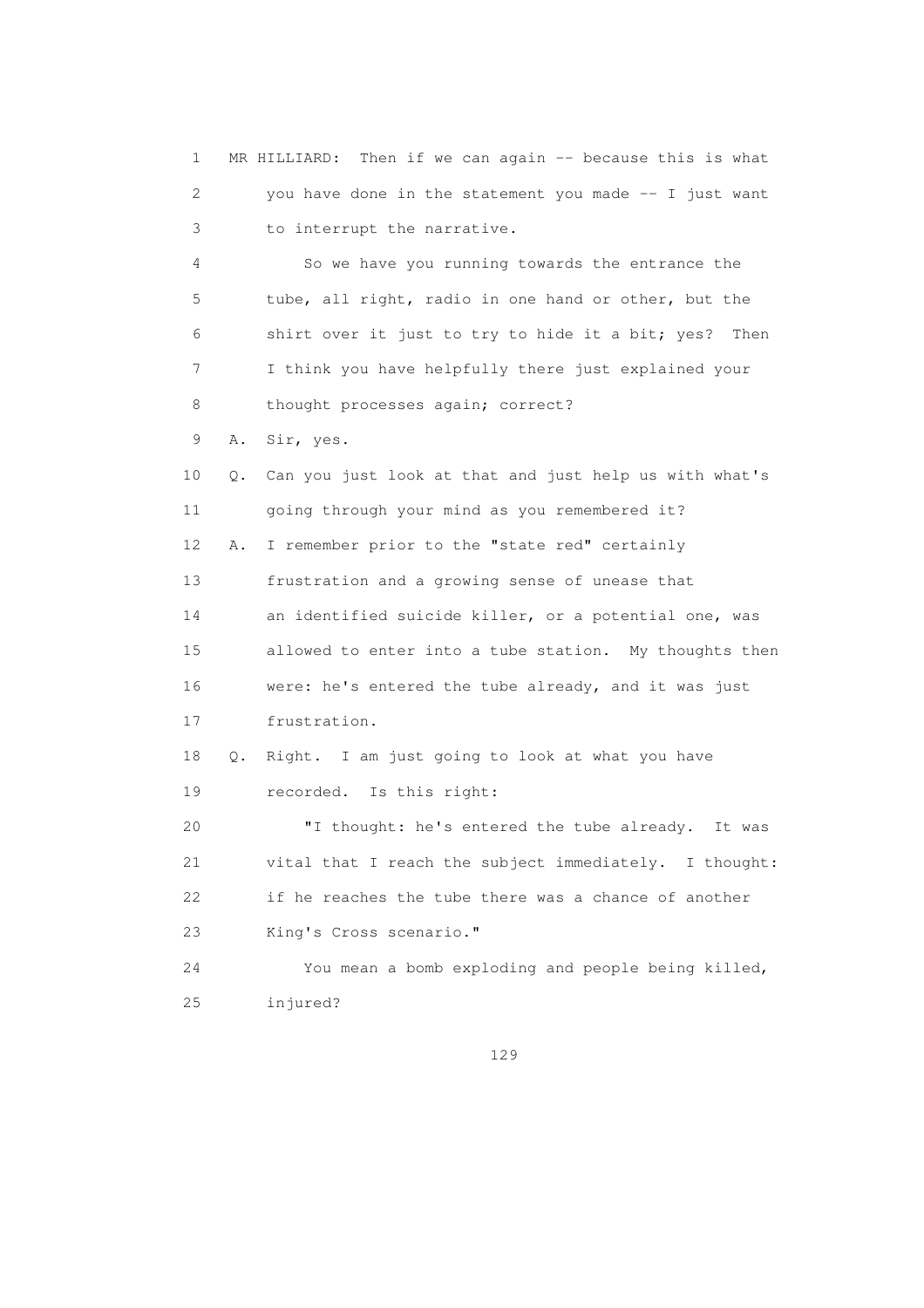1 A. That is correct, sir, yes.

2 Q. "I must stop him."

 3 A. Yes. I didn't know at that stage whereabouts he was in 4 the tube station itself, in the tube network, so he 5 could have already been on a tube, he could have been 6 going down to the platform or invariably on the 7 escalators. I just didn't have any knowledge of his 8 location at that time. 9 Q. You have spoken of your frustration that somebody who 10 you understood to be, is this right, an identified 11 attempted suicide bomber from the day before has gone 12 into the tube? 13 A. Yes, sir. 14 SIR MICHAEL WRIGHT: You told us that you had served in this 15 area? 16 A. Yes, I had, sir, yes. 17 SIR MICHAEL WRIGHT: Did you know that Stockwell was 18 a junction where two Underground lines cross? 19 A. Sir, I wouldn't have been able to recall that detail. 20 SIR MICHAEL WRIGHT: You didn't, no. 21 MR HILLIARD: I will go back to what I was asking you. 22 You have told us about your frustration that 23 somebody who you understood to be an identified 24 attempted suicide bomber from the day before had gone 25 into the tube.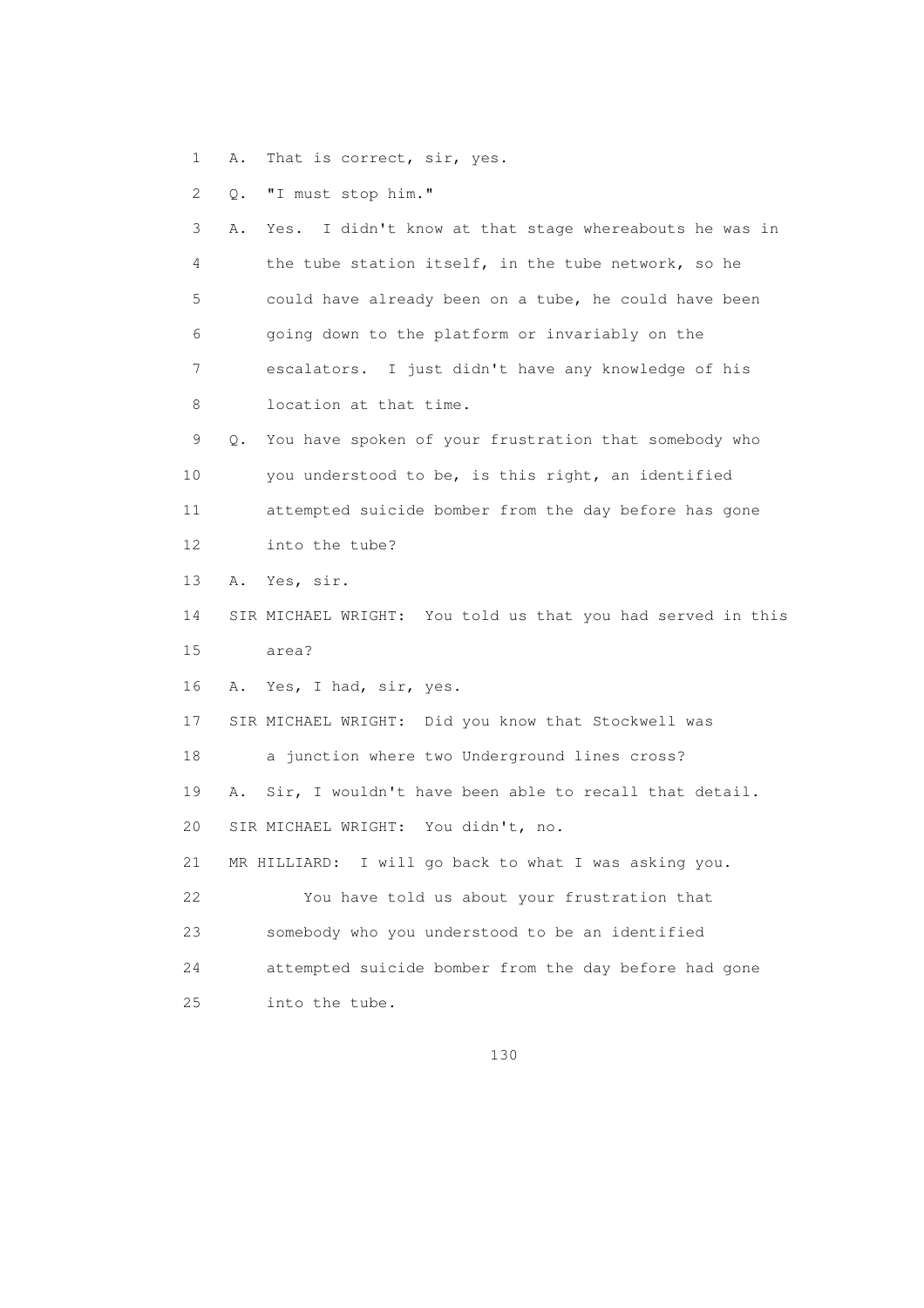- 1 A. Yes, sir.
- 2 Q. If you had been asked to, could you have got to the tube
- 3 any more quickly than you had done?
- 4 A. Sorry, sir, at what stage?
- 5 Q. Well, at any time before he goes into the tube?
- 6 A. Yes, sir.
- 7 Q. You could have done?
- 8 A. Yes, sir.
- 9 Q. Right. When would somebody have needed to have asked 10 you; whenabouts in the journey?
- 11 A. That would have had to have been a specific order from 12 the DSO or my Silver, and then we would have made great 13 efforts to get there quicker.
- 14 Q. Suppose someone had said to you five minutes before you 15 get there, say; would you have been able to do that? 16 A. Sir, it would be impossible for me to put any sort of 17 form of time on it. To backtrack and to try to guess, 18 it would be unfair to myself and my colleagues.
- 19 But through evidence that I have given already, it 20 was my decision to control the speed of our vehicle on 21 approach to the tube station, because at that stage we 22 were still at amber and hadn't been given the necessary 23 authority to act. So therefore, if I had pushed or 24 controlled our vehicle too close into the surveillance 25 hub, as it were, we could have potentially compromised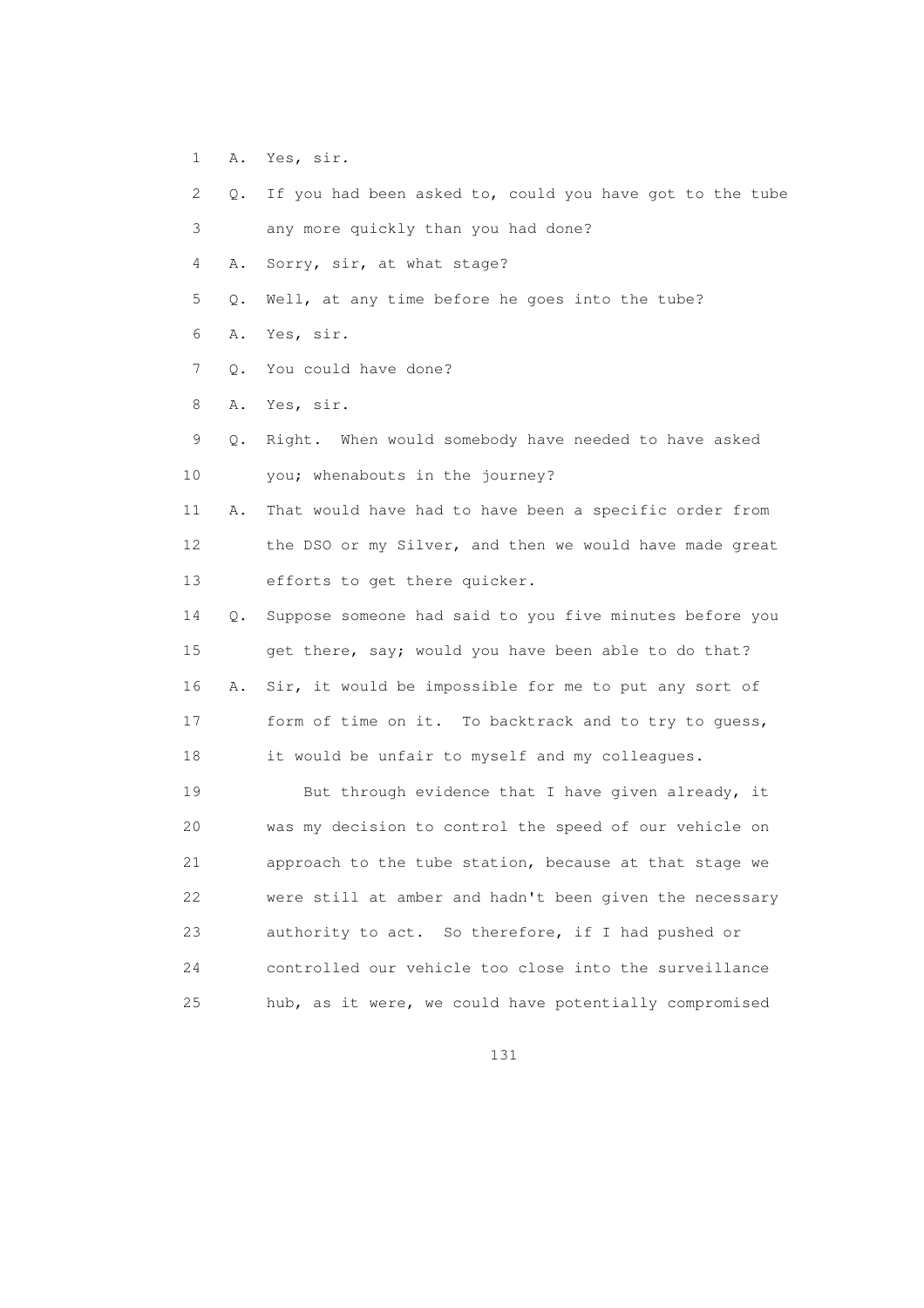1 a situation. It was a judgment call that I made at the 2 time. 3 Q. Also of course it depends, doesn't it, as it were, as to 4 whether anybody knows where it is you have to get more 5 quickly; that may not become apparent, may it, until 6 a late stage? 7 A. Exactly, right, yes, sir. I only had identified the 8 tube station as a potential threat area. I mean, the 9 suspect could have gone anywhere for all we knew. 10 SIR MICHAEL WRIGHT: The reason I asked you about Stockwell 11 station was because you had said a moment before that, 12 that you didn't know where in the station he was likely 13 to be. 14 A. That's correct, sir, yes. 15 SIR MICHAEL WRIGHT: And if it's a junction it's that much 16 more difficult? 17 A. Yes, sir. 18 MR HILLIARD: So I think you got to the entrance to the 19 tube; is that right? 20 A. Yes, sir. 21 Q. Is that the outside entrance you are talking about? 22 A. Yes, it is, yes. 23 Q. Did you see another firearms officer that you remember? 24 A. Yes, sir, I distinctly remember this. I saw Charlie 2 25 and we had eye contact.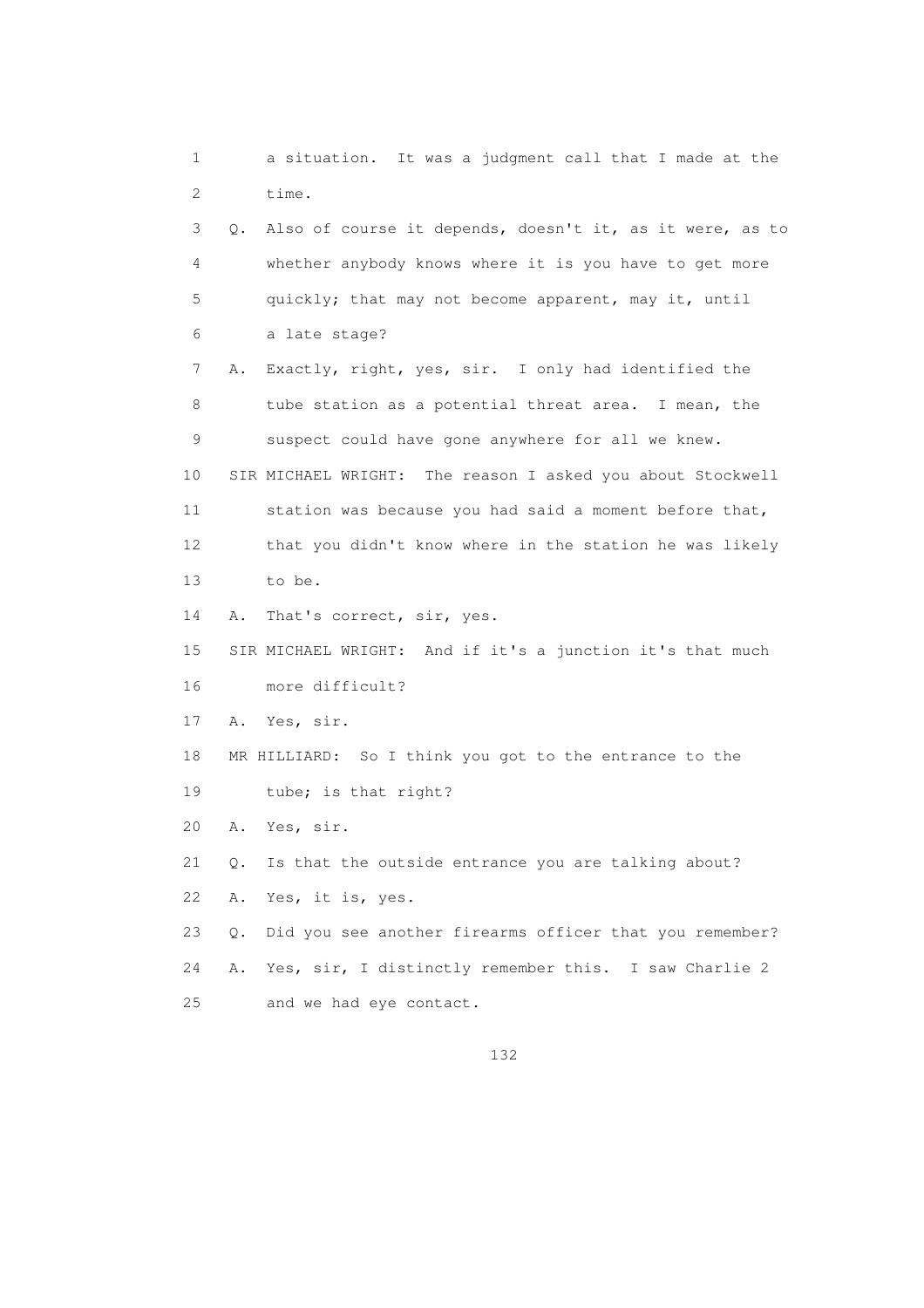1 Q. Did you hear any more information over your radio? 2 A. I heard again, "Platforms 1 and 2". Sir, if I could 3 just go back? 4 Q. Yes. 5 A. The eye contact with Charlie 2 was of immense importance 6 to me at the time because I didn't know where the other 7 firearms officers were. All my knowledge at that time 8 was that we were the only vehicle there ready to 9 respond. So when I saw Charlie 2 at the entranceway it 10 was certainly a reassuring thing that another firearms 11 officer was there. 12 SIR MICHAEL WRIGHT: Another car, presumably? 13 A. Another car, sir, yes. 14 MR HILLIARD: I think you ran into the station and towards 15 the barriers; is that right? 16 A. Yes, sir. 17 Q. Did you in fact jump over the barrier? 18 A. I did, sir, yes. 19 Q. I think you were challenged by someone you thought was 20 a member of the station staff to stop? 21 A. I believe so, sir, yes, who was the other side of the 22 barrier, towards the escalators. 23 Q. As you recall it, what did you do? 24 A. I believe that I pushed him out of the way and I think 25 at that stage I drew my Glock handgun from the holster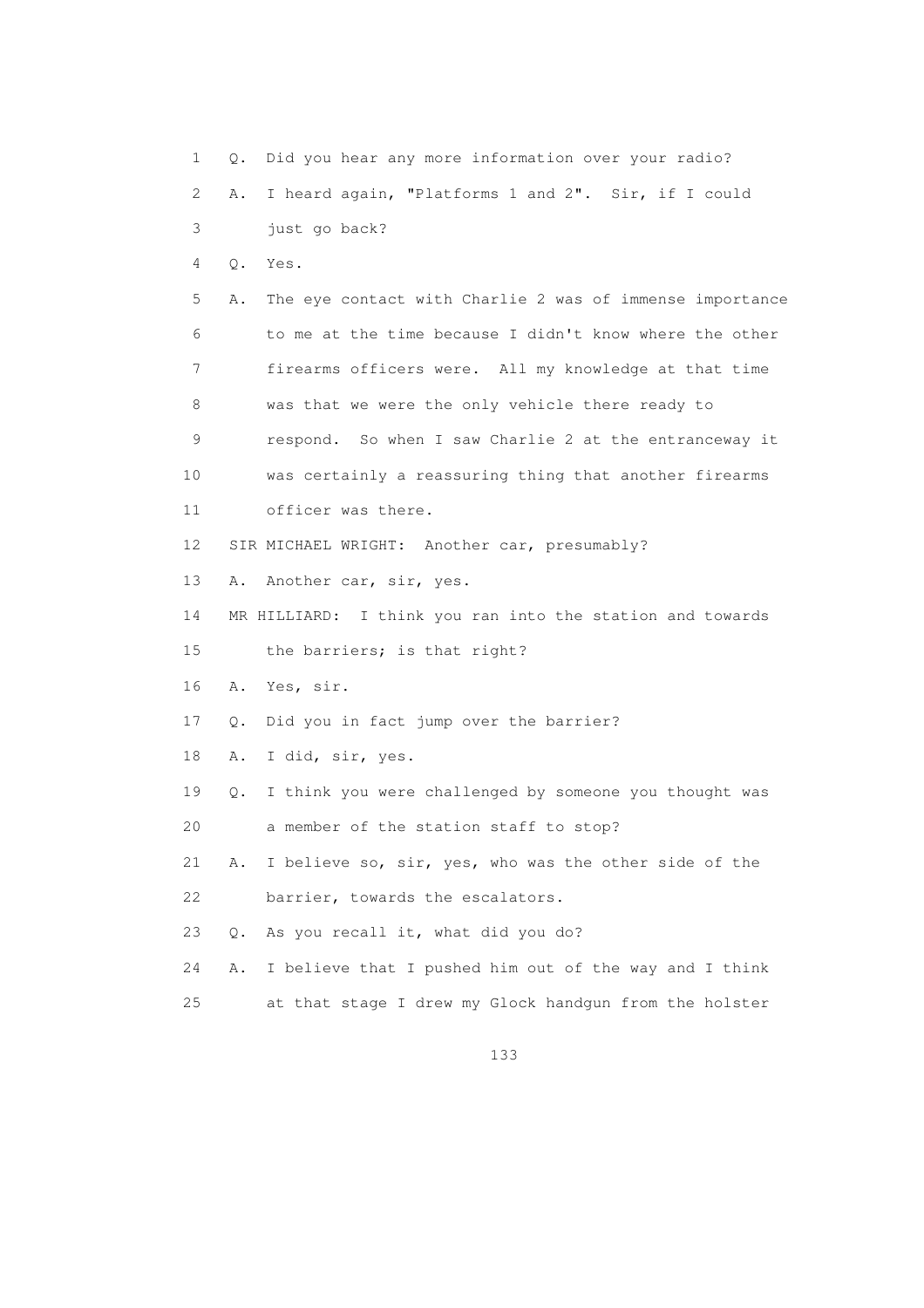1 on my waist.

 2 Q. I am just going to look now, I think, it may be at three 3 pieces of film. We are going to see your arrival 4 running into the station. If we can have MB/2, 5 camera 12. 6 (Video footage shown) 7 We just have to way until we get a view of the side 8 of the station. 9 SIR MICHAEL WRIGHT: While we are waiting for that, you 10 certainly don't suggest it in your statement; is it 11 possible that you might have said anything to the member 12 of the station staff? 13 A. It's entirely possible, sir. My sole focus at that 14 stage was trying to find that identified -- 15 MR HILLIARD: Pause, pause. Sorry, you can carry on, but 16 otherwise we will miss the film while you are answering 17 the question. You carry on. 18 A. I could well have done, sir, that's the short answer, 19 yes. 20 Q. If you watch this film carefully you will see yourself 21 coming from the top of it. (Pause) There. All right? 22 Just to solve one thing, I don't think we can see 23 your vehicle, can we, parked in the middle of the road? 24 A. No, sir. 25 Q. It's obviously back from where you are, is that right,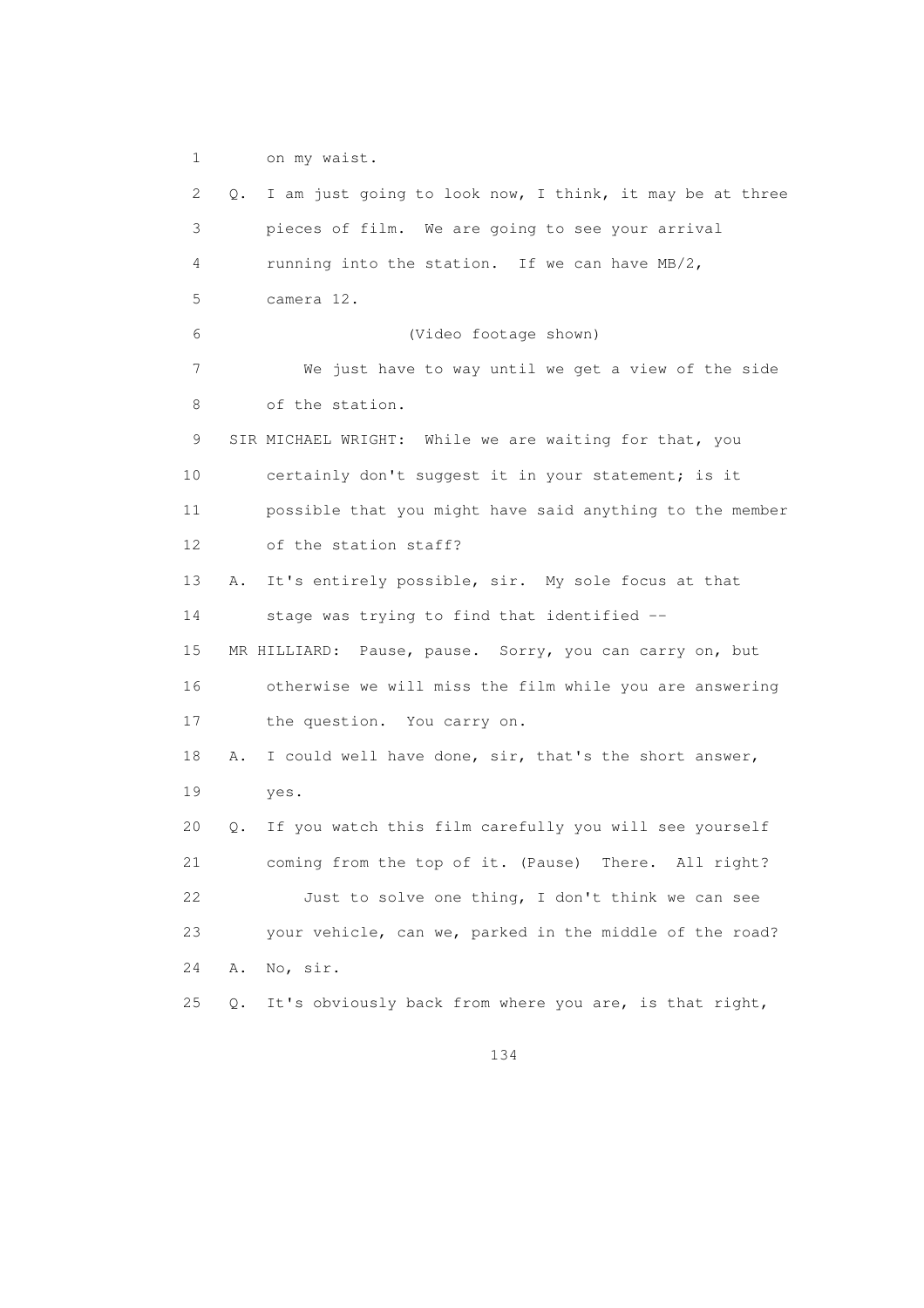1 further away into the picture from where you are? 2 A. Or perhaps, as I have described previously, we were 3 actually parked in the centre of the road and just 4 abandoned the vehicle there. 5 Q. So you mean it may be level with you there? 6 A. It could well be. 7 Q. It's not further forward, we can say that. 8 A. Yes. 9 Q. You wouldn't have run backwards, so it is either level 10 with where we see you or a little bit further back? 11 A. That's correct, sir. 12 Q. Can you see C6 and C2 also just marked, and you have 13 told us about eye contact you have had, haven't you, 14 with C2? 15 A. Yes, sir. 16 Q. Right. (Pause) Thank you very much. That's your 17 arrival. If we just look at CC/3, camera 4, next. 18 SIR MICHAEL WRIGHT: I think we could see on that shot your 19 blue overshirt over one arm. 20 A. Yes, sir. 21 SIR MICHAEL WRIGHT: Or possibly over your left shoulder. 22 Did you have a police baseball cap? 23 MR HILLIARD: We are just going to see that on the film. If 24 we just pause it, you are actually not wearing one, 25 I think, but if we just wait.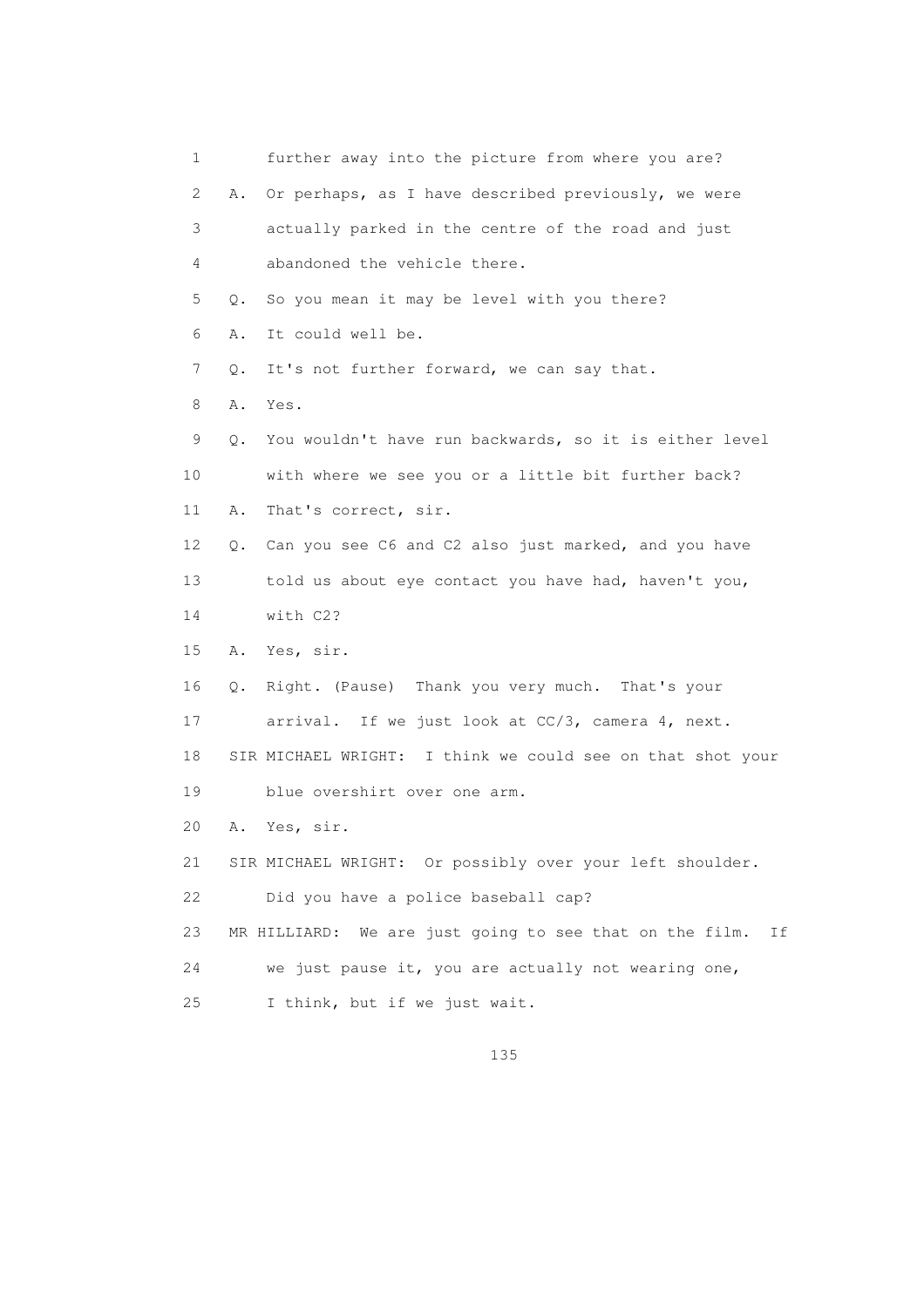1 SIR MICHAEL WRIGHT: If we go back to the bit we have seen, 2 he certainly wasn't wearing it then. 3 MR HILLIARD: Can we just pause? We will get the best 4 evidence I suspect if we just wait a minute. (Pause) 5 The best evidence won't be on this picture, it will be 6 on the next one. We have just to wait a bit to see you 7 coming over the barrier. (Pause) 8 Pause, if we can. That's good enough anyway. You 9 saw yourself just probably come in with "C12" on, but 10 you can see yourself near the barrier, and I think I am 11 right in saying we will see you come over the barrier if 12 we play on. (Pause) 13 Do you see yourself -- just pause there -- jumping 14 down, and there are a couple of candidates for people 15 speaking to you, but do you see yourself jumping down? 16 A. I do, sir, yes. 17 Q. And something in your right hand? 18 A. Yes. 19 SIR MICHAEL WRIGHT: You are ahead of me, Mr Hilliard. 20 MR HILLIARD: There we are. You are jumping down to the 21 ground, aren't you? 22 SIR MICHAEL WRIGHT: Ah yes, I see it. 23 MR HILLIARD: And you have your right hand -- is that your 24 radio in your right hand? I have no idea. 25 A. Sir, I can't recall, I am sorry.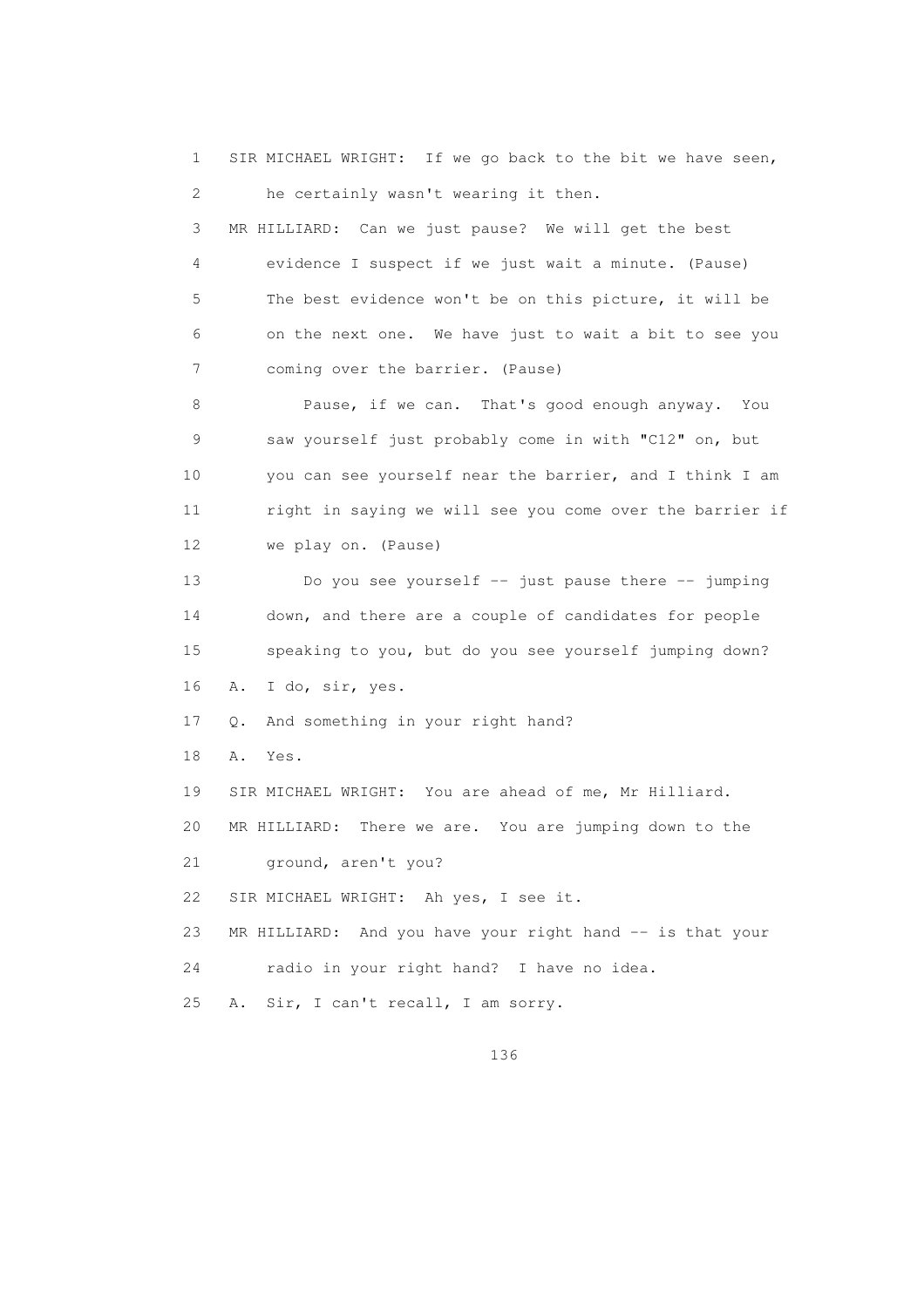1 Q. You can't tell, no. It doesn't matter at all. Just 2 play on, and you have gone out of shot. 3 SIR MICHAEL WRIGHT: Can you go back? (Pause) That's you 4 going over the barrier? 5 A. Yes, sir. 6 SIR MICHAEL WRIGHT: Okay. Then I think the next shot you 7 have gone. Thank you. 8 MR HILLIARD: The one just so we can see the headgear or not 9 is CC/3, camera 7. 10 We will just get one shot of you. I think it's 11 quite obvious you are not wearing one. 12 A. My recollection is, if it helps, that I wasn't wearing 13 any form of headgear. 14 Q. I think you are going to find your recollection is 15 proved right. Just make sure then. (Pause) 16 Just pause. There is you, and I think it is just 17 obvious that there is nothing on your head, there is no 18 cap, is there? 19 A. No, sir. 20 SIR MICHAEL WRIGHT: Did you actually have one with you? 21 A. I can't recall, sir. The reason why I took the 22 overshirt was to -- an attempt at being reasonably 23 covert because I didn't know what type of situation that 24 we were going to go into. So I can't recall if I had 25 one.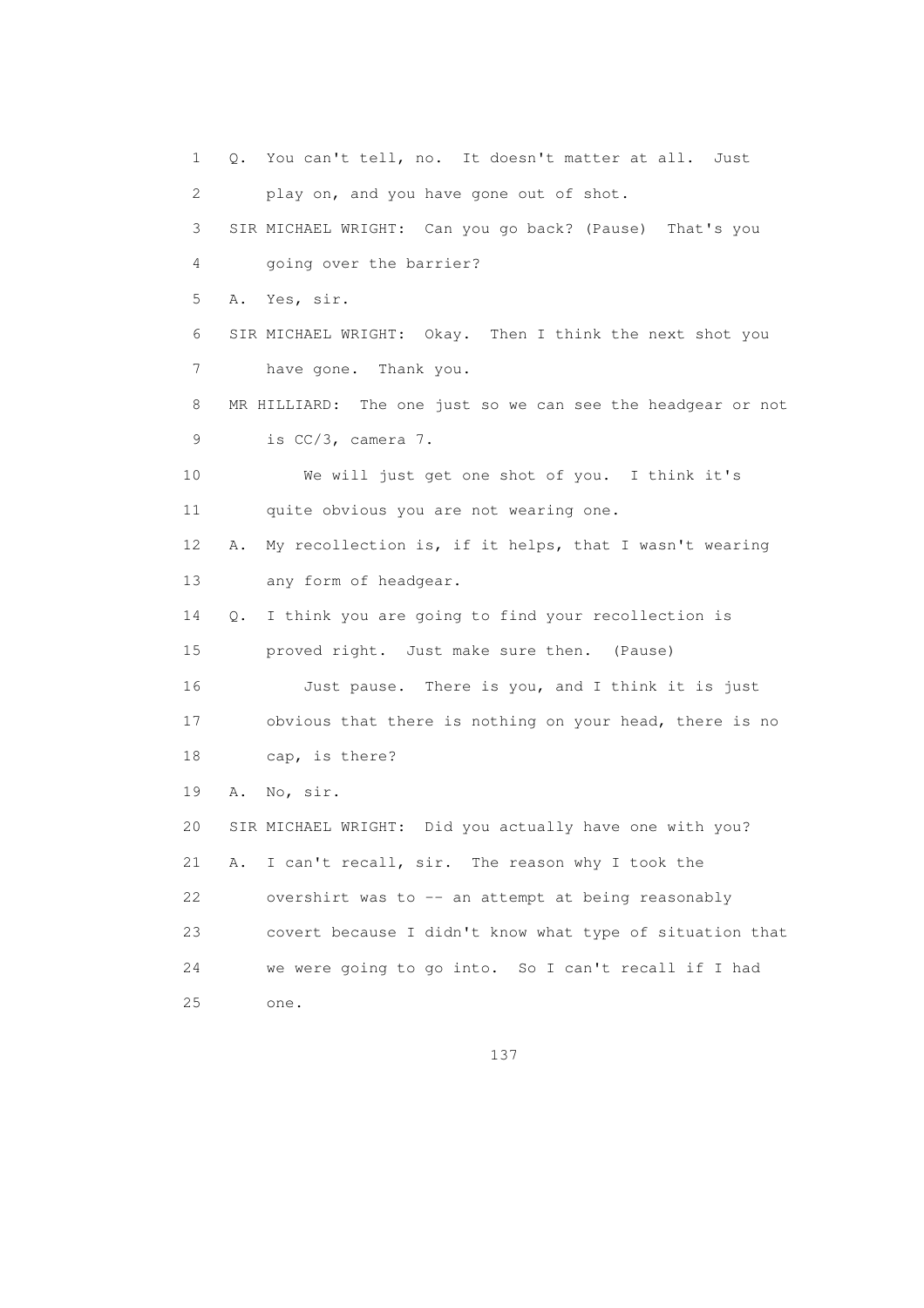1 SIR MICHAEL WRIGHT: Very well.

2 MR HILLIARD: Is that -- can you see on your left-hand side, 3 is that the overshirt?

4 A. Yes, it is, sir.

 5 Q. All right. If we play that one, you disappear. There 6 is C2 and 11, but that's all we need to see. Thank you 7 very much.

 8 I am just going to take this passage from your 9 statement, because we have looked at this. What you 10 said in your statement -- and I'm at the top of the next 11 page, so you are following all right -- you explain that 12 you jumped over the barrier, we have seen that; correct? 13 A. Yes, sir.

 14 Q. You say that you were "challenged by what I believe to 15 be station staff to stop", and it certainly looks as if 16 there were two members of the station staff right there, 17 doesn't it?

18 A. Yes, sir.

 19 Q. I think I should ask you: did you have access to any of 20 this film when you were recording these recollections or 21 not?

 22 A. Nothing at all, sir. I have actually -- we wrote 23 additional information when we first started out writing 24 our statements that we could possibly be the subjects of 25 CCTV or audio recordings of whatever nature and that we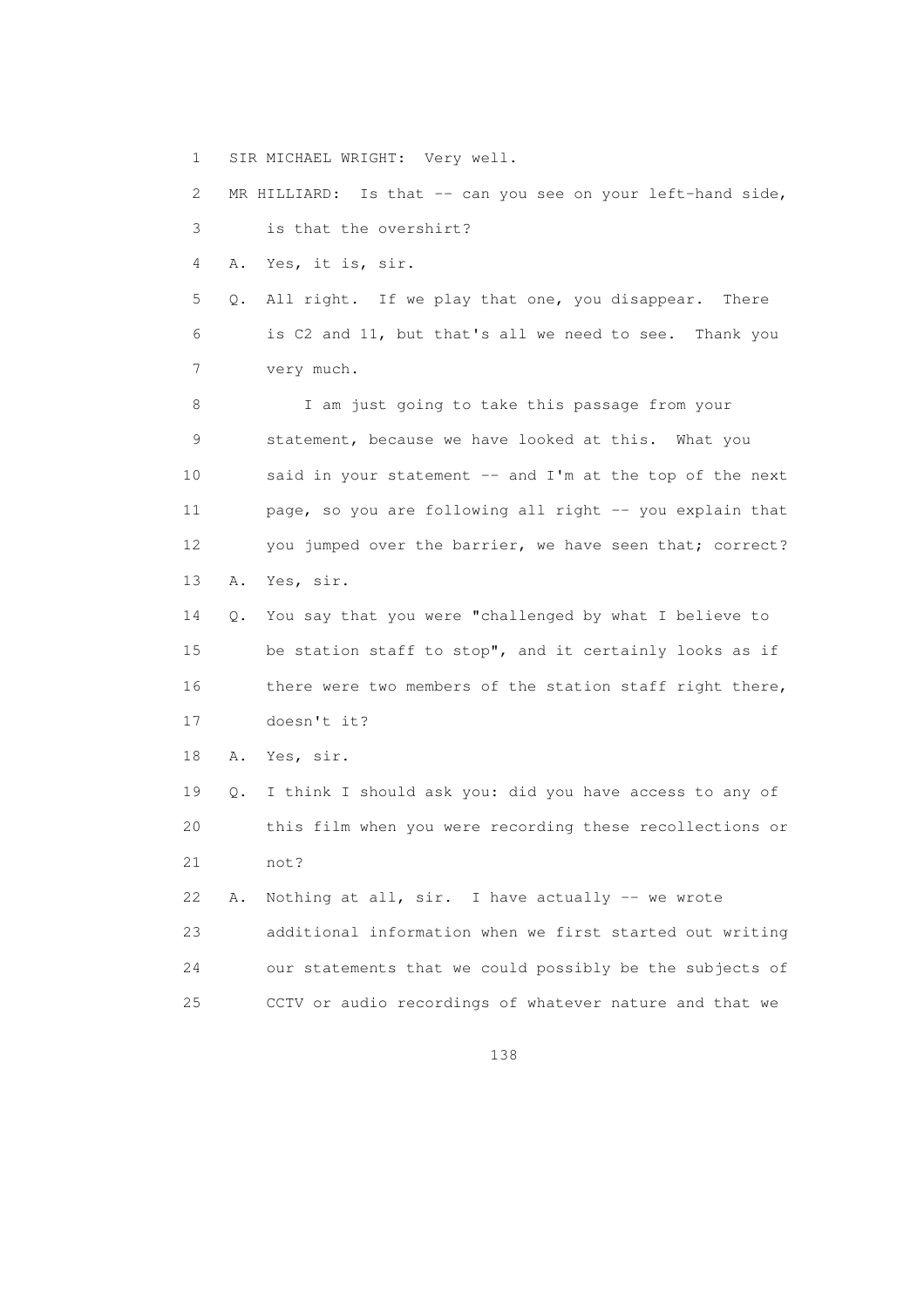1 had no time to view them. So these were independent 2 recollections of the events. So we didn't have any 3 access to any material whatsoever. 4 Q. You are quite right. Don't go back to it, but there are 5 two sentences right at the start of your statement, and 6 it's probably right I should read them out, where you 7 say this: 8 "I have reason to believe that there may be various 9 video recordings in existence of the incident." 10 Then here you answer my question: 11 "I make these notes without having seen any of 12 them." 13 A. Yes, sir. 14 Q. You have explained and we have seen on the film that you 15 have jumped over the barrier, you have explained that 16 you think it's station staff who tell you to stop, we 17 have seen what may be station staff there. 18 You go on in your statement: 19 "I think I pushed him out of the way and drew my 20 Glock from my holster. I sprinted towards the elevators 21 which were situated on the left-hand side of the foyer. 22 My shirt was over my left shoulder and I carried the 23 radio in my left hand." 24 You have confirmed, I think, that is your shirt on 25 your left-hand side that we have seen in the film;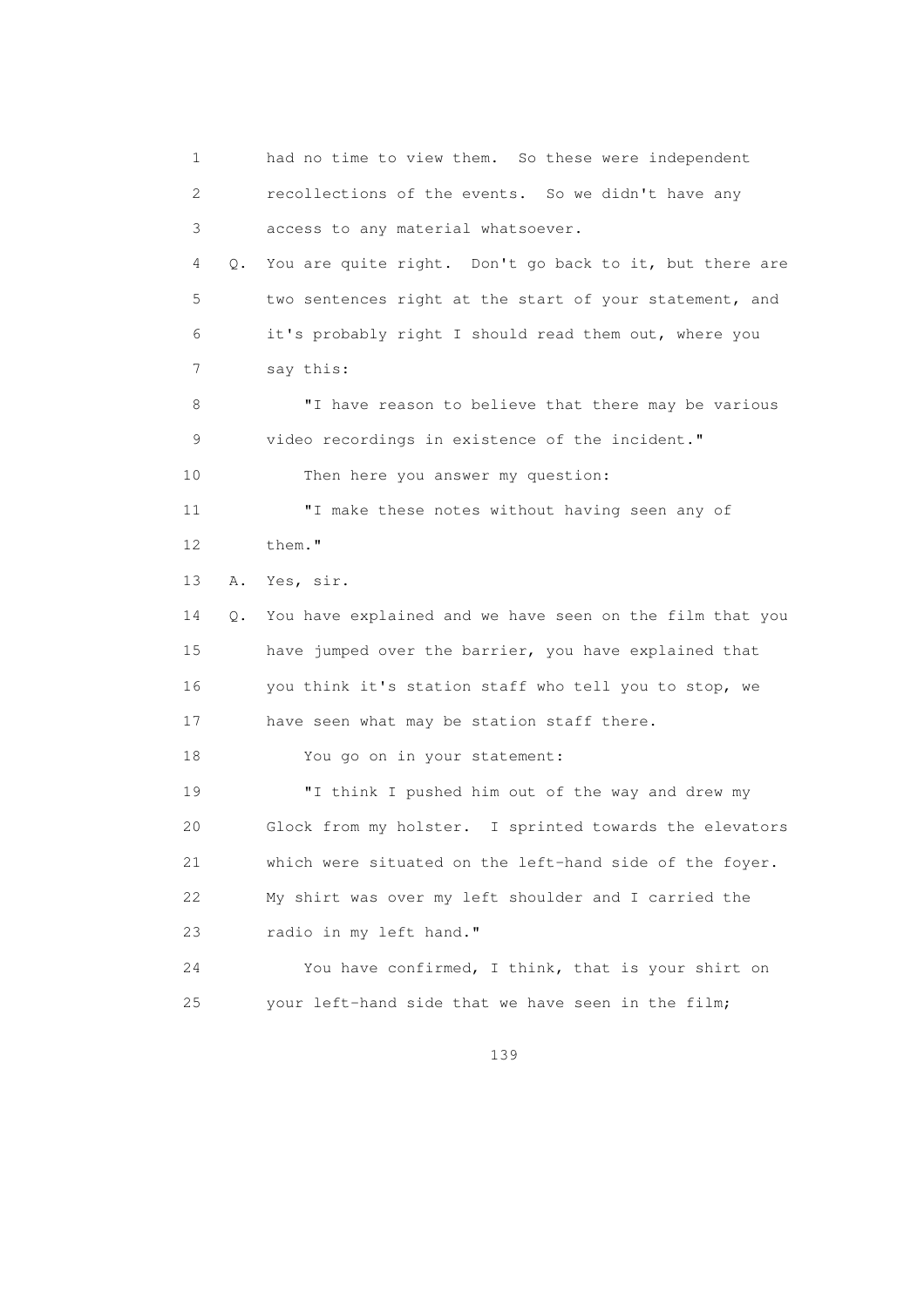```
 1 correct?
```
 2 A. That's correct. I would just make one small correction 3 there: that "elevators", I meant to say "escalators". 4 Q. All right. Then you go on in this way: 5 "I reached the down escalators and ran down them. 6 I was aware of members of the public, people standing on 7 the right." 8 We are not going to look at it but we have seen that 9 on the film. Could you hear anything, please, at this 10 stage? 11 A. I could hear people behind me shouting, "Armed police, 12 get out of the way", and words to that effect. 13 Q. Did you assume that that was colleagues? 14 A. Yes, I did. 15 Q. Could you see anybody at the foot of the escalator? 16 A. Yes, I could. 17 Q. Can you describe that person for us, please? 18 A. From my recollection, it was a white male wearing 19 a baseball cap, a top which had red shoulders, and 20 I believe that the body and the sleeves were blue. 21 Q. As you got towards that man, did he say anything to you? 22 A. He said something to the effect of, "He's on the 23 northbound tube". 24 Q. Do you know now who that was or not? 25 A. I assumed at the time by the way that the male looked in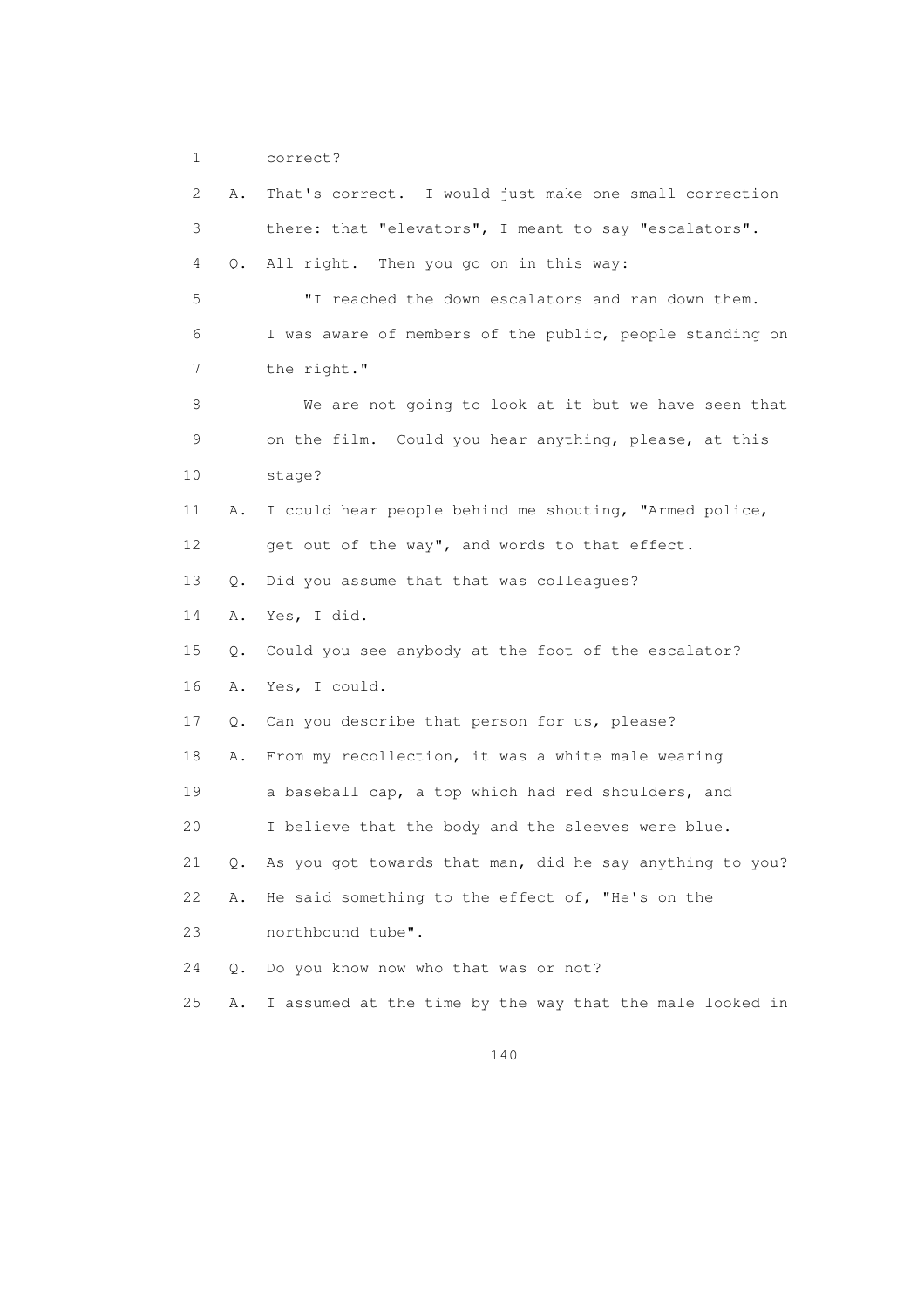1 my direction that it was a surveillance officer, and 2 subsequently I found out that it was in fact 3 a surveillance officer. 4 SIR MICHAEL WRIGHT: In fact we could probably identify him, 5 couldn't we, Mr Hilliard? 6 MR HILLIARD: We probably can. Malcolm, I am told. 7 You thought, is this right, when he said something 8 to the effect, "He's on the northbound tube", you record 9 that you thought, "Oh no, we are too late"? 10 A. Absolutely, yes. 11 Q. Thinking that he had actually got on the tube and that 12 had been what you were trying to stop? 13 A. It was just an assumption of what he said, "He is on the 14 northbound tube", and I just -- I just -- it implied to 15 me he had gone, he was on the northbound tube, and that 16 we had lost him. 17 Q. Did Malcolm indicate a footway or an archway on the 18 left-hand side? 19 A. Yes, he did. 20 Q. Did you run through that little archway that leads to 21 the platform? 22 A. Yes, I did, sir. I think because he pointed to that 23 archway it made me quickly reassess that perhaps the 24 tube hadn't gone; otherwise why would he have pointed to 25 that direction?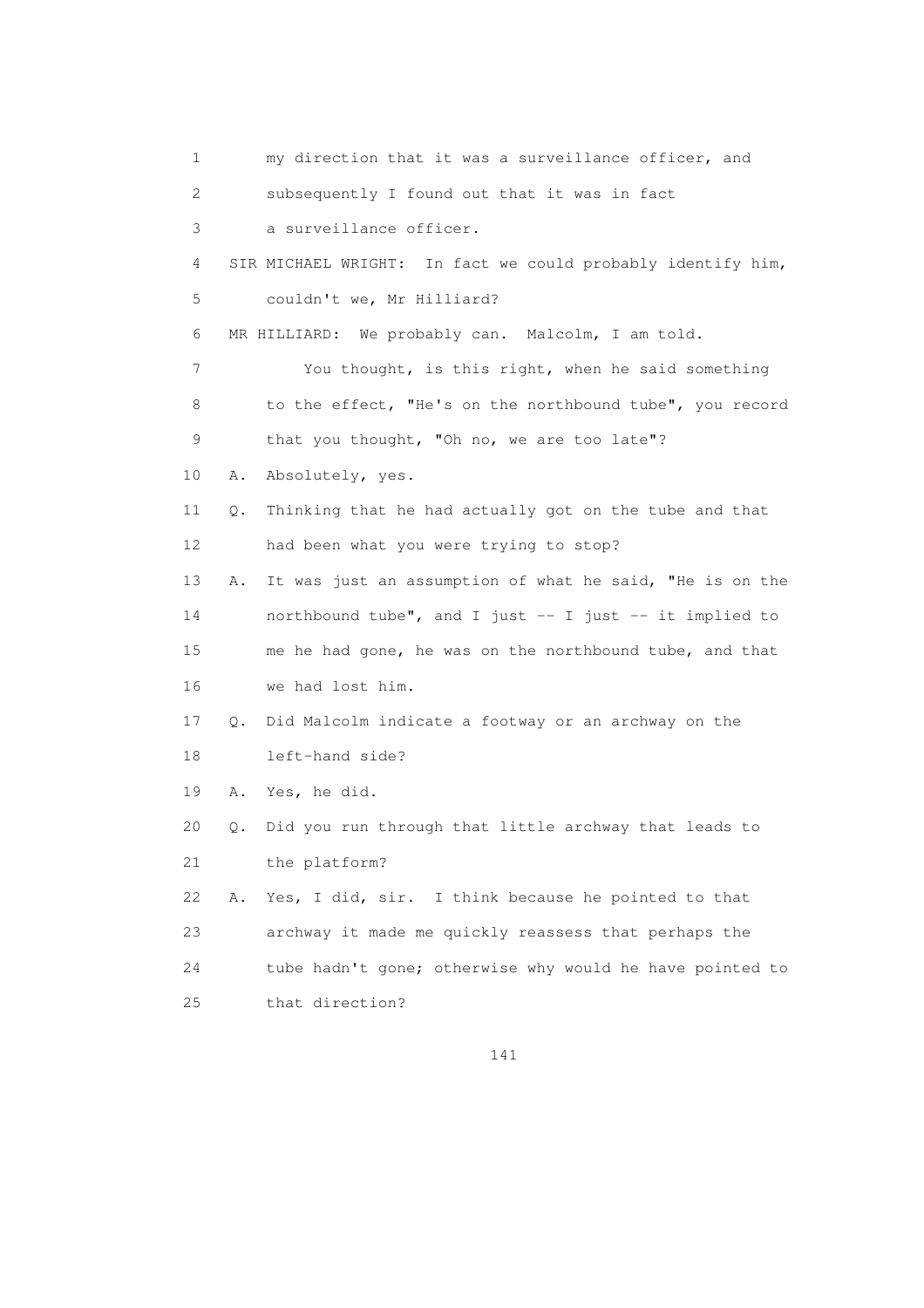1 Q. We are very familiar with it, but in fairness to you, to 2 bring it back to your mind, I am just going to ask that 3 we show pictures in divider 31 and 32. We have seen 4 them many times, but just so you are aware of what we 5 have seen. 6 That's actually the first -- I think there are 7 two -- of the little archways into the platform on the 8 left; all right? You can see the train hasn't moved, 9 it's still there; all right? 10 If we just show you the next picture, 32, can you 11 see that that's obviously now taken further into the 12 archway? 13 A. I can see, yes. 14 Q. Thank you very much. You described that there was 15 a train at the platform and that it was lit? 16 A. Yes, sir. 17 Q. And that you were aware of another man; correct? 18 A. Yes, sir. 19 Q. Where was that man? 20 A. He was stood where you saw that picture in the open 21 doorway, and I would call it a large open doorway, and 22 facing towards me. 23 Q. So we could see, couldn't we, slightly to the right 24 there was a set of double doors open, so you think this 25 man is there?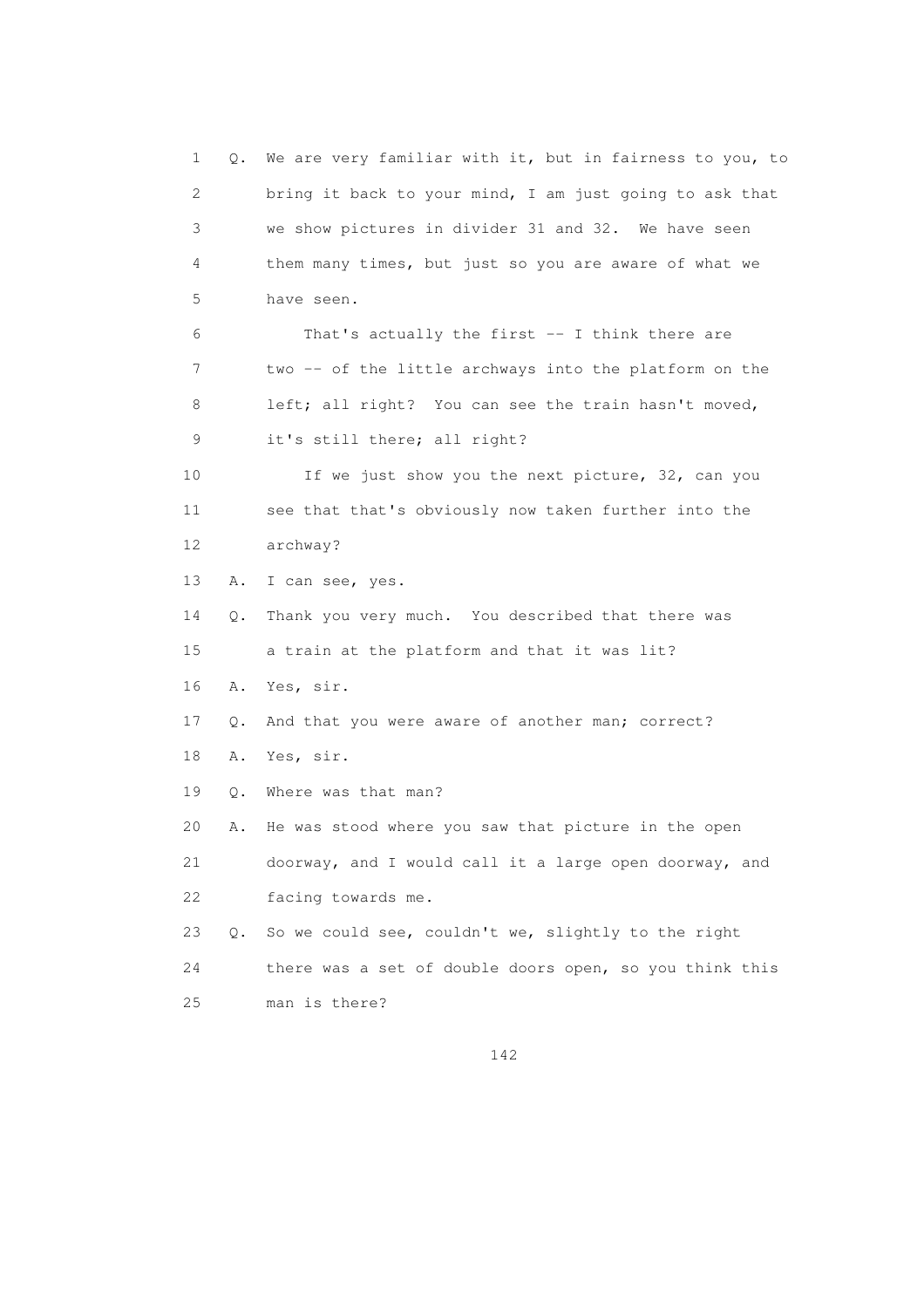1 A. Yes.

 2 Q. Anything you can tell us, please, about what he was 3 wearing? 4 A. The only description that I noted was that he had a blue 5 top. 6 Q. What did he do? 7 A. He gave an indication with one of his arms or his hands 8 and he pointed or gesticulated towards his left. So if 9 the jury are myself, in my direction, he looked at me 10 and he gave a distinct indication to his left-hand side. 11 SIR MICHAEL WRIGHT: The photograph is up again. He was in 12 that doorway, was he? 13 A. He was in that doorway, sir, yes. 14 SIR MICHAEL WRIGHT: Pointing to his left? 15 A. To his left. 16 SIR MICHAEL WRIGHT: Along the train? 17 A. Yes, sir. 18 MR HILLIARD: Pointing to his left, so to your right? 19 A. Yes, sir. 20 Q. You told us about hearing some shouts behind you. Do 21 you remember the eye contact you had with C2 on the way 22 in; were you aware of C2 at all at this stage? 23 A. I was, sir, but it was just a general awareness of him 24 being close to me. 25 Q. Did you go in the direction that had been indicated?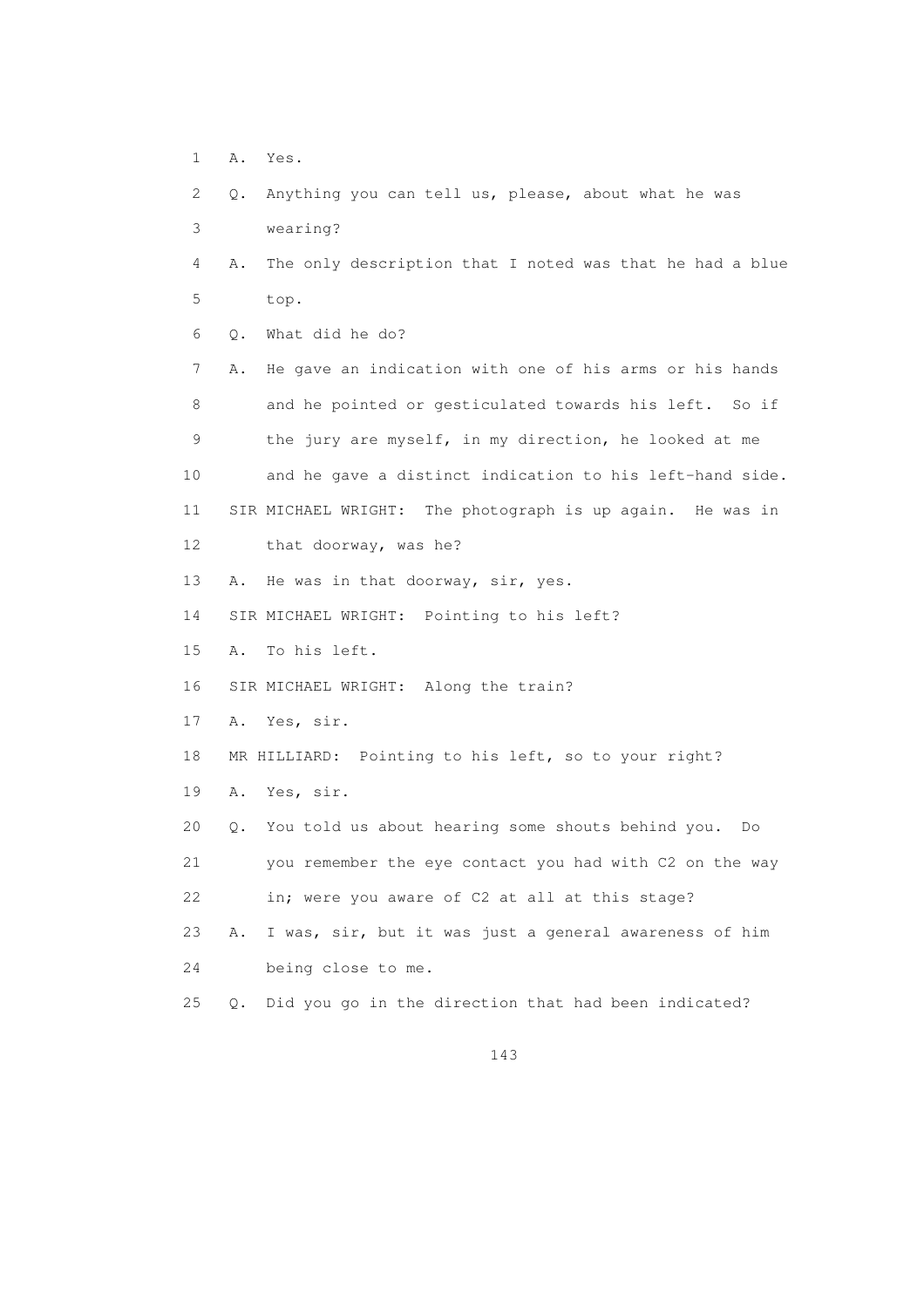1 A. I did, sir, yes.

| 2  | Q.        | Where did you go to, precisely if you can?                |
|----|-----------|-----------------------------------------------------------|
| 3  | Α.        | Sir, can I just pause a moment? I know obviously where    |
| 4  |           | we are leading to, and can I say I will try and be as     |
| 5  |           | delicate as I can for the benefit of the family, but      |
| 6  |           | there are some things that have to be said. I just want   |
| 7  |           | that acknowledged, if I may, because I know this is       |
| 8  |           | quite frankly an awful time for them, and I'll try and    |
| 9  |           | be as sensitive as I can.                                 |
| 10 | $\circ$ . | Of course. Let us deal with it now. You say in your       |
| 11 |           | statement, don't you, that you wanted to express how you  |
| 12 |           | felt and your sadness at the death of the man.<br>That's  |
| 13 |           | how you almost, I think, concluded your witness           |
| 14 |           | statement, isn't it?                                      |
| 15 | Α.        | Absolutely.                                               |
| 16 | Q.        | So we can just express that at the same time, can't we?   |
| 17 | Α.        | My sincere regrets, and I can't begin to put myself in    |
| 18 |           | the position that they are faced with. I'm a family man   |
| 19 |           | myself, and to lose a son or any member of your family    |
| 20 |           | in this situation I just couldn't believe. I offer my     |
| 21 |           | sincere condolences, I really, really respectfully do     |
| 22 |           | that.                                                     |
| 23 | $\circ$ . | We will go back to the platform and just pick the story   |
| 24 |           | There has been the gesture further along the<br>up again. |
| 25 |           | platform; all right?                                      |
|    |           |                                                           |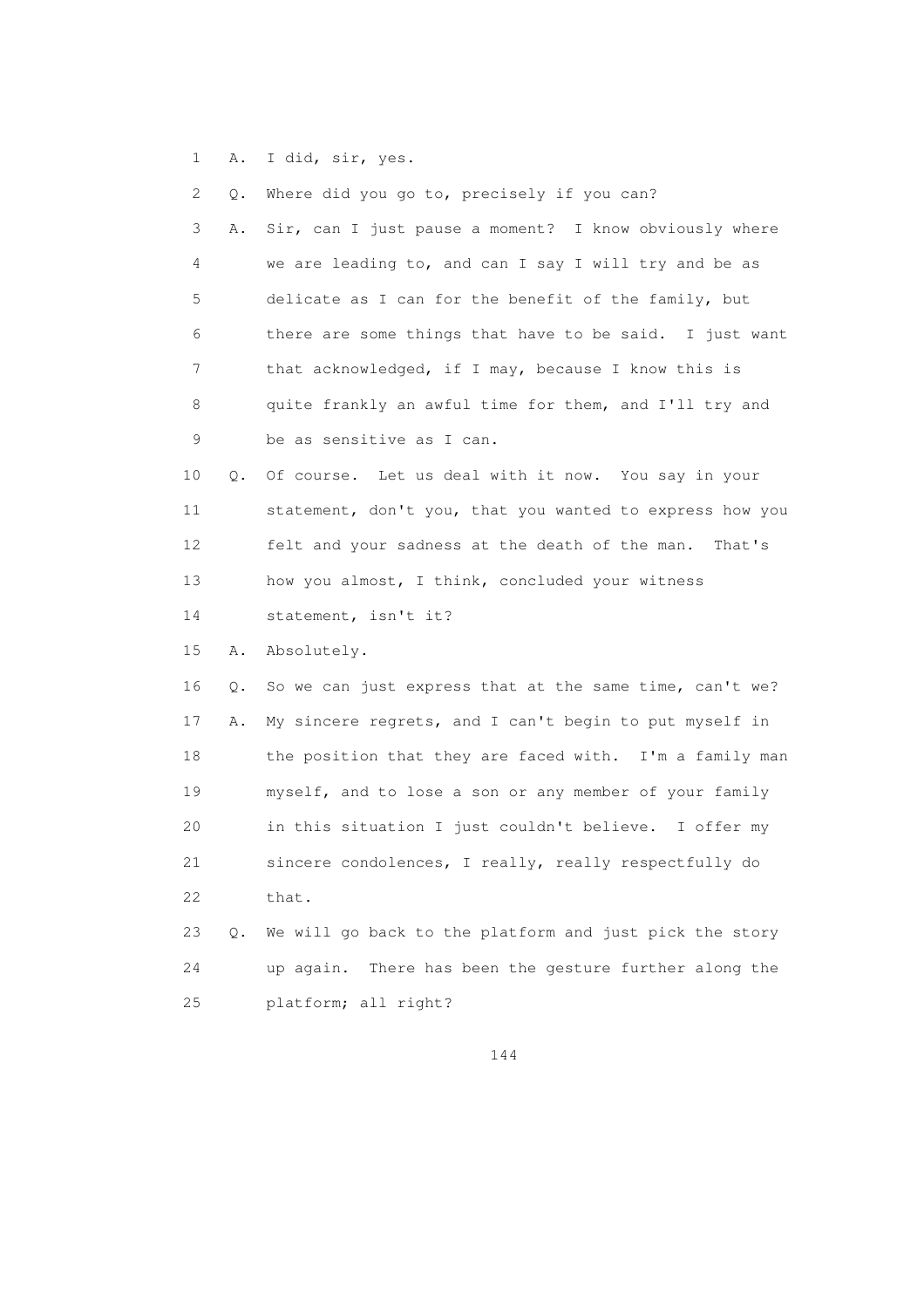- 1 A. Yes, sir.
- 2 Q. You have told us that you are aware of C2 very close to 3 you?

4 A. Yes, sir.

 5 Q. I think you make your way along, and I was just asking 6 you if you could be, as it were -- what point of the 7 train do you think you make your way along to? 8 A. My recollection is that I had to try to pick up where 9 this male was, where our suspect was. I had to try to 10 remain covert. If I hadn't done that, if my presence as 11 a police officer had alerted the suspect, we could be 12 dealing with a detonation of a bomb.

 13 I remember trying to take in as much information as 14 I could and keep as close as I could to the side of the 15 tube train, whilst looking in and trying to pick up any 16 bit of information I could from inside the actual tube 17 carriage itself.

 18 Q. How far did you get? What point did you come to when 19 something else happened?

20 A. I think  $-$  I can't put an approximate distance on it, 21 but I was actively searching inside when I came to 22 roughly some more double open doors and I was aware of 23 a person standing facing those, at those doors. 24 Q. If we just put up on the screen divider 35, the first 25 double doors that were -- do you remember? -- just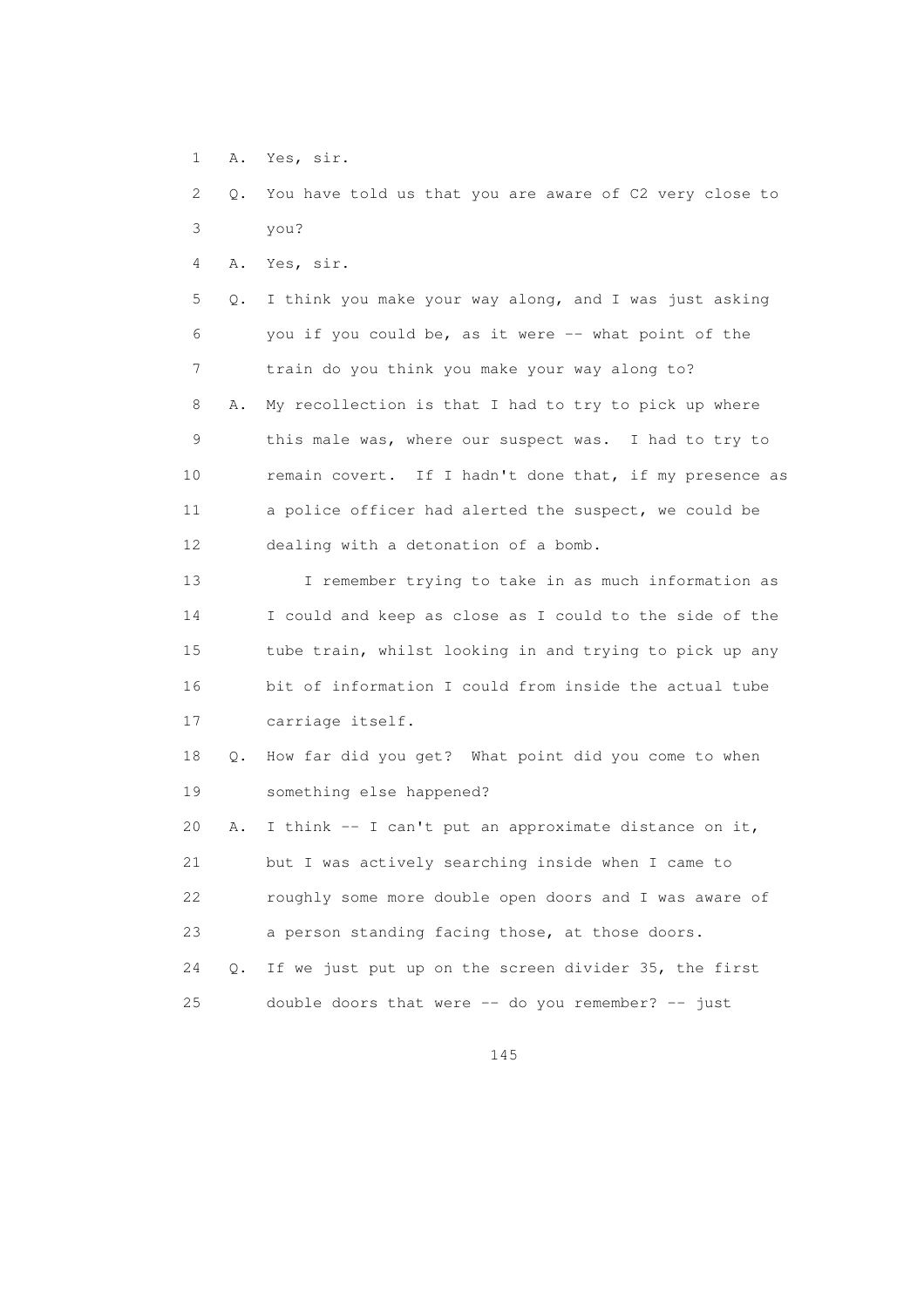1 slightly to the right of centre when we looked along the 2 archway, that's the first double doors on the left 3 there, to the left of Mr Whitby; all right? 4 A. Sir. 5 Q. So you have described going along the platform and 6 coming to the next double doors; have I got that right? 7 A. Sir, yes. 8 Q. That's the Preston/Wilson doors, isn't it? You see why 9 I call it that. 10 A. Yes, sir. 11 Q. You can see the configuration of the carriage. Can you 12 see that where Mr de Menezes was sitting has been marked 13 on the plan? 14 A. Yes, sir. 15 Q. Thank you, I think we can take that off for the moment. 16 So you have got as far as the next open doors of the 17 train. What was the position about your gun at this 18 stage, please? 19 A. Again, I wanted to be as covert as humanly possible. 20 I distinctly remember I wasn't running along the 21 platform; it was just a controlled, purposeful walk 22 looking into the tube station, with that covert -- I am 23 trying to remain covert in mind. I believe I had my 24 Glock handgun and it was tucked towards my right leg, in 25 effect trying to hide it from any occupants of the tube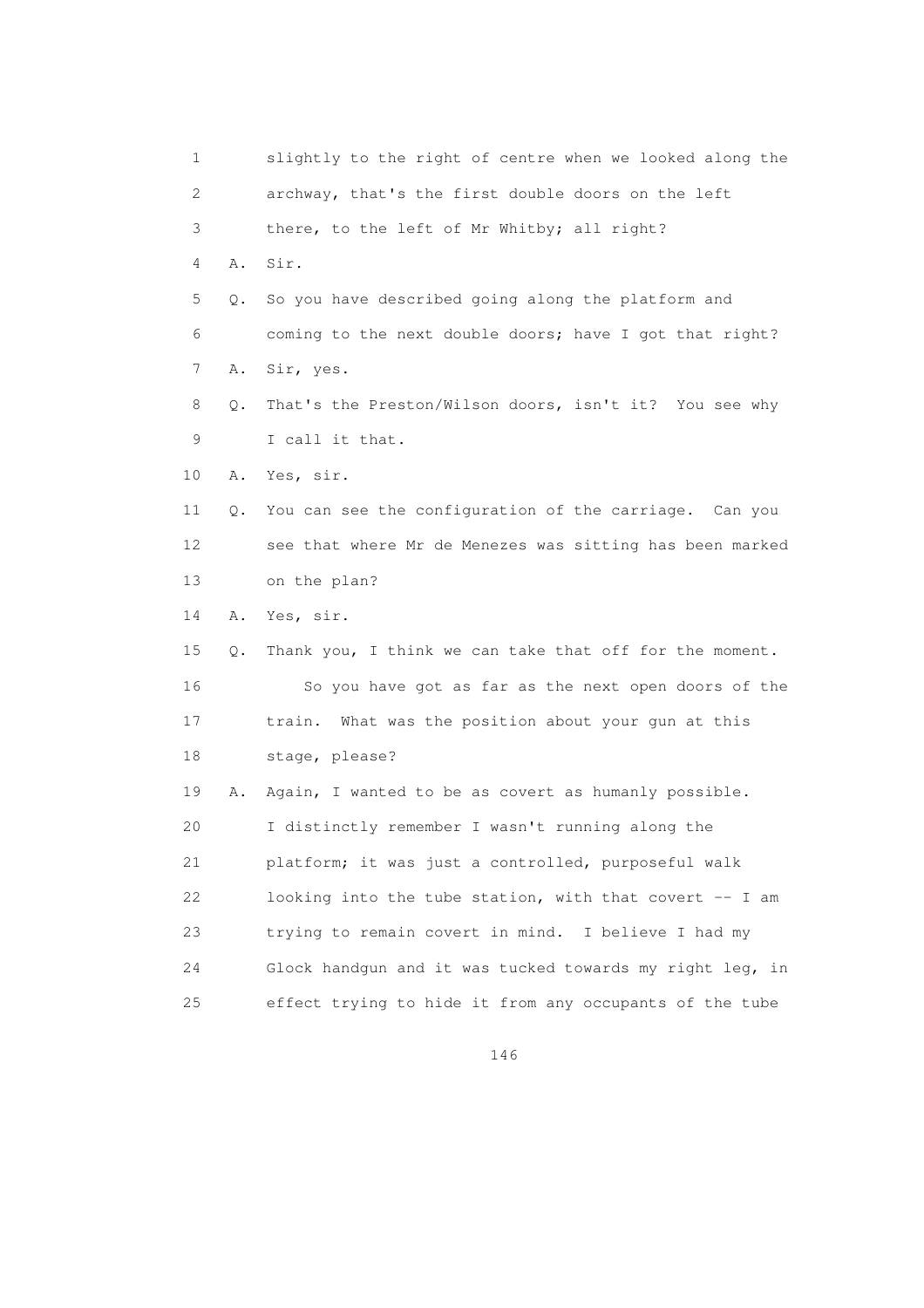1 train itself.

 2 Q. We have heard evidence from Ivor, we know him to be. 3 I don't think you knew him at the time; is that right? 4 A. I didn't know Ivor, sir, at that time. 5 Q. But were you aware of a man in this next tube doorway? 6 A. Yes, sir, I was. 7 Q. What did he do? 8 A. I was aware of his presence primarily, as I have said, 9 before I was actively searching. Then I came to the 10 open door and there was a male in the door, and I did 11 almost a top -- sorry, a toe-to-top scan at him and 12 I realised, I saw, just picked up, that he had his foot 13 in the doorway, and I recognised that as a surveillance 14 technique of keeping open the doorway. 15 It was basically from that and the way he was 16 looking at me, a sort of ... for want of a better word, 17 a needy look in his eyes to be recognised, that I just 18 assumed that he was a surveillance officer. 19 Q. Right. If we can just pause there for a moment. We 20 have you with your gun in your hand by your right side. 21 Can you help us for those who don't know: does it have 22 a safety catch at all or anything of that sort, or once 23 you have it out is it ready to fire? 24 A. That's primarily it, sir, yes. There is no safety catch 25 as such, although it does have three inbuilt safety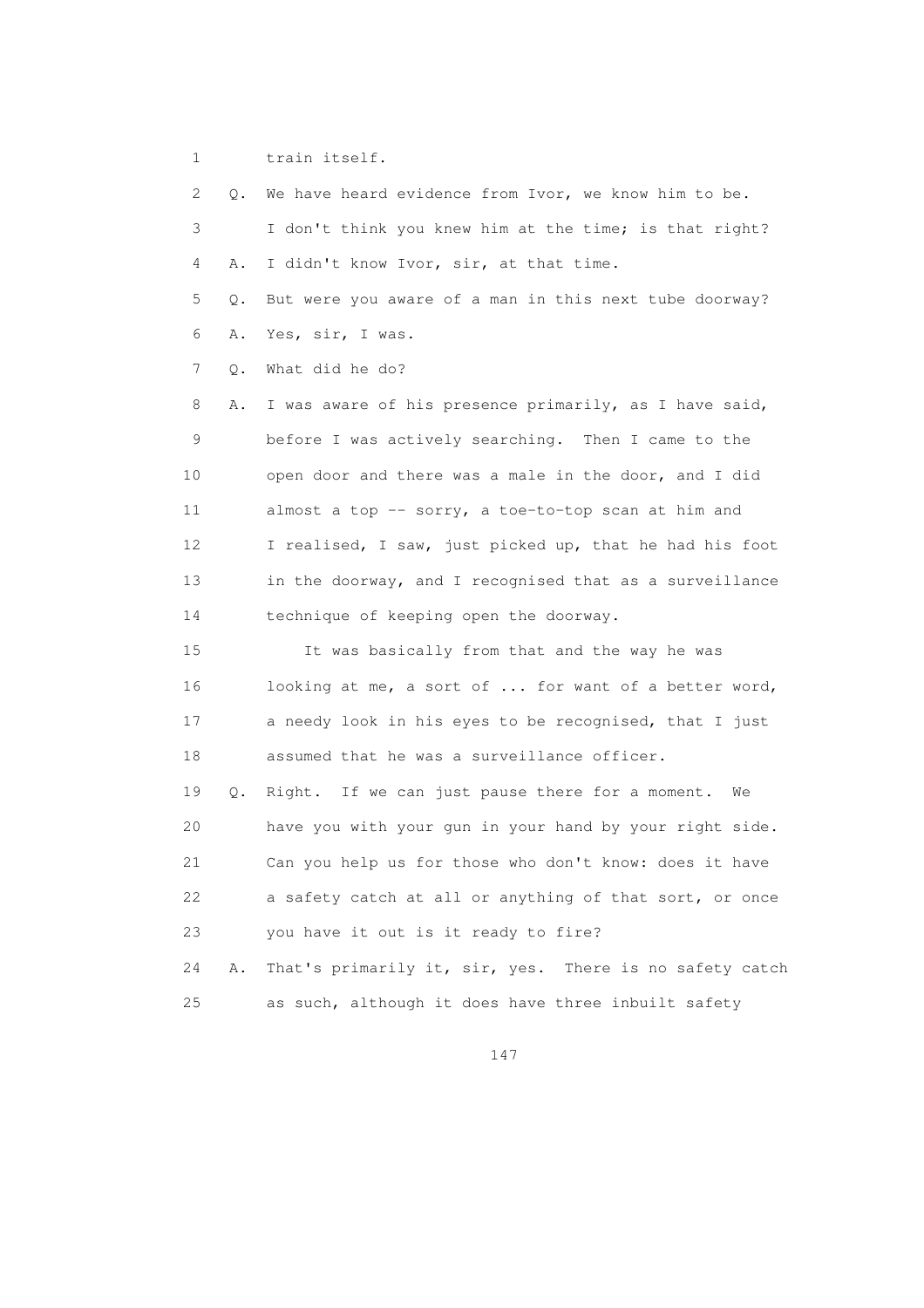1 mechanisms on it, but none of which I have to -- 2 Q. To do -- 3 A. -- manually switch. It's not switch a button off. It's 4 just -- the first safety in fact is actually on the 5 trigger, and for that to work and operate, my finger 6 must be fully on the trigger. 7 Q. If we just stop there, can you think back: did you have 8 any idea of what you were going to have to do at this 9 stage? Do you understand? What do you think your role 10 is, your job is now? 11 There you are: you have been told that, as you 12 understand it, one of the attempted suicide bombers from 13 the day before, if I have understood it right, has been 14 identified; that's correct, that's what you understand? 15 A. Sir. 16 Q. Been told that he has to be stopped from going on the 17 tube, but in fact, as you understand it, he is now down 18 the tube and on a train; correct? 19 A. Yes, sir. 20 Q. So with that by way of background, what did you think 21 you were going to do or to have to do? 22 A. To primarily intercept him, to stop him, perhaps detain 23 him. That was primarily my thoughts. I did not have 24 any preconceived ideas of what I was going to do or 25 eventually what I ended up doing.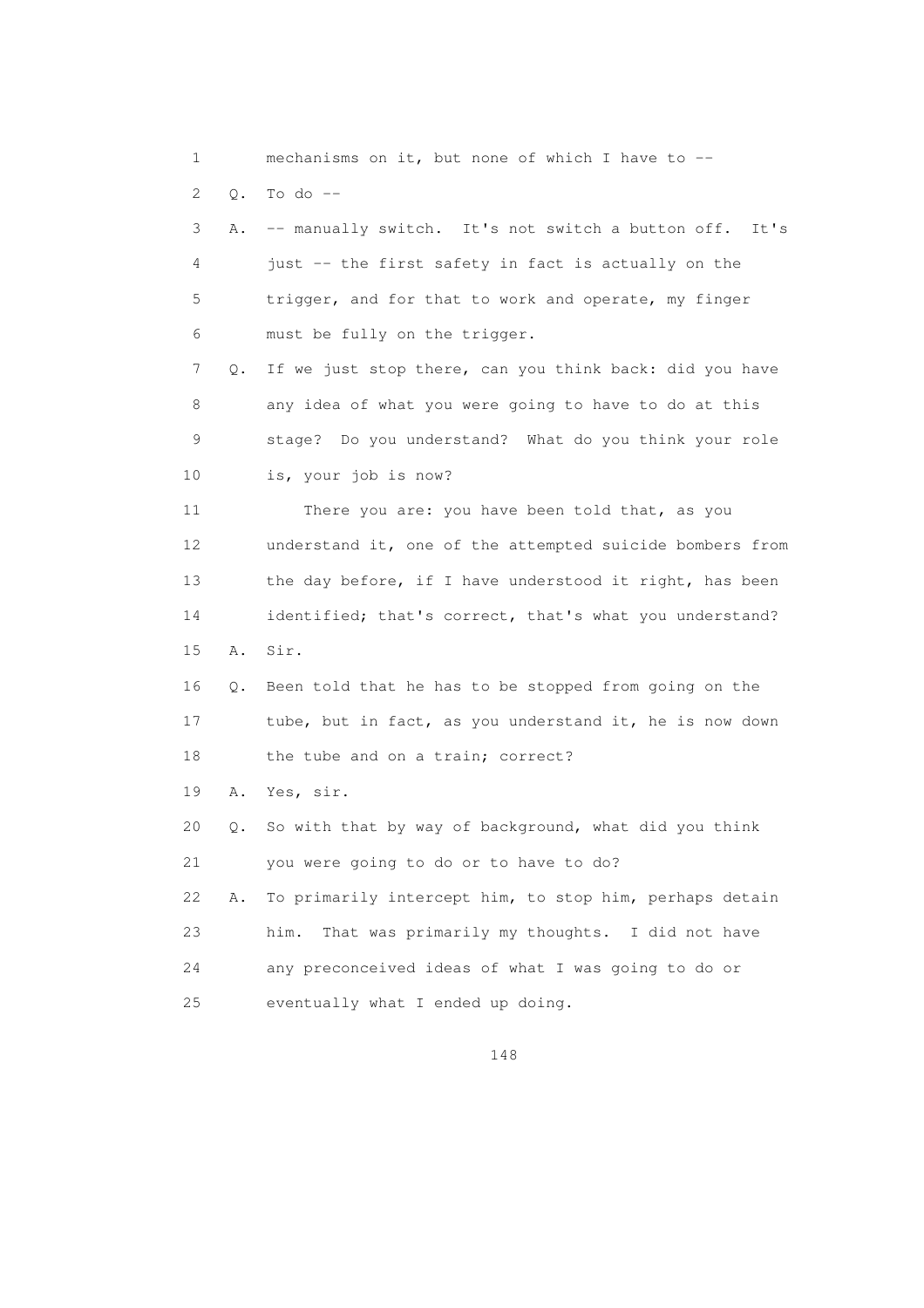| 1  | Q.    | What I want to understand from you is this: at this      |
|----|-------|----------------------------------------------------------|
| 2  |       | stage, was it in your mind that any interaction you had  |
| 3  |       | with this person, if you had some, if you came across    |
| 4  |       | him, would inevitably result in you firing your gun, or  |
| 5  |       | was that, as it were, a stage away? Were there things    |
| 6  |       | that had to happen or might have to happen before you    |
| 7  |       | fired your gun? Do you follow the question?              |
| 8  | Α.    | I didn't have any preconceived ideas of what I was going |
| 9  |       | to do, or in fact what I was going to be faced with.     |
| 10 | Q.    | Right. Now, we have the man at the door who you have     |
| 11 |       | explained about. I just want to know -- you may have     |
| 12 |       | told us and I may have forgotten -- but did he speak to  |
| 13 |       | you and do something?                                    |
| 14 | Α.    | Sir, he did, yes.                                        |
| 15 | Q.    | What was that, please?                                   |
| 16 | Α.    | I can't remember at what stage or where I was exactly    |
| 17 |       | when he said it, but his back was against the side of    |
| 18 |       | the tube, the glass partition, and he made a clear overt |
| 19 |       | gesture with his right hand and he said, "That's him",   |
| 20 |       | and he pointed to where the suspect was.                 |
| 21 | $Q$ . | Were you on or off the train at this stage?              |
| 22 | Α.    | From my recollection, I was in the process of actually   |
| 23 |       | I certainly recall one foot being on the<br>getting on.  |
| 24 |       | train, possibly two. I can't remember the exact          |
| 25 |       | details, I am sorry.                                     |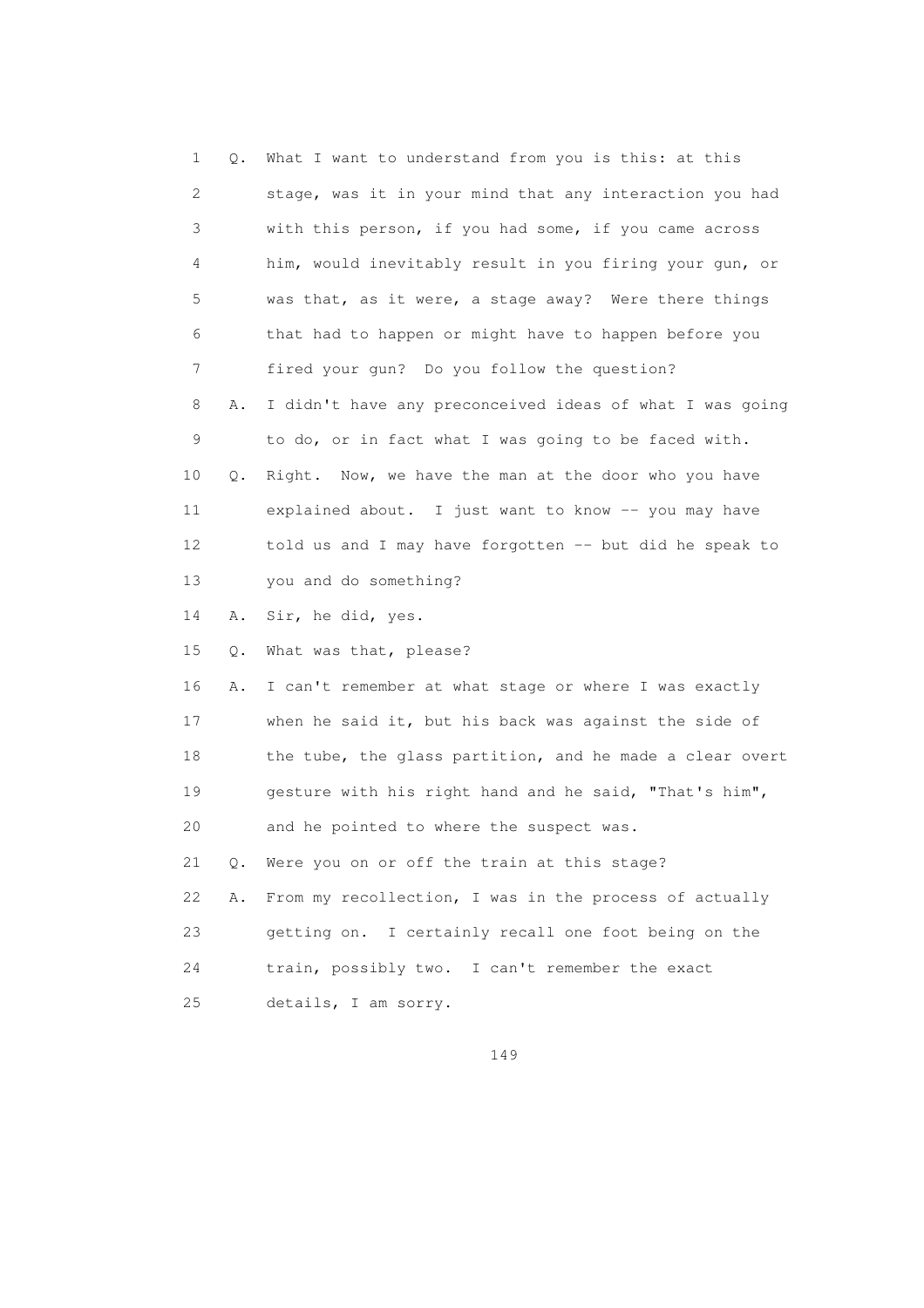1 Q. All right. He points to the person you now know is 2 Mr de Menezes; correct? 3 A. Yes, sir. 4 Q. Who we have seen on the plan, but again, what you 5 recorded in your statement was that he was "sitting on 6 seat 2 in from a glass partition on the seats facing the 7 platform". Is that, as it happens, in fact where, sure 8 enough, we see him on that plan we have seen? 9 A. Yes, sir, that's my correct recollection of where he was 10 sitting. 11 Q. Your recollection was accurate about that. You had, is 12 this right -- I think I am right in saying you told us 13 that earlier you had seen pictures of Omar and 14 Hussain Osman; do you remember? 15 A. Yes, I had, sir, yes. 16 Q. What I want to know is this: at this stage, after there 17 have been the words you have told us about, "That's 18 him", and the gesture from the person you believed to be 19 a surveillance officer, who was a surveillance officer, 20 is it any part of your function to perform your own 21 comparison exercise at that stage or not? 22 A. At that stage, sir, no. 23 Q. So do you in effect -- you have told us what your 24 understanding was: that the subject had been positively 25 identified. What I want to know is this: when that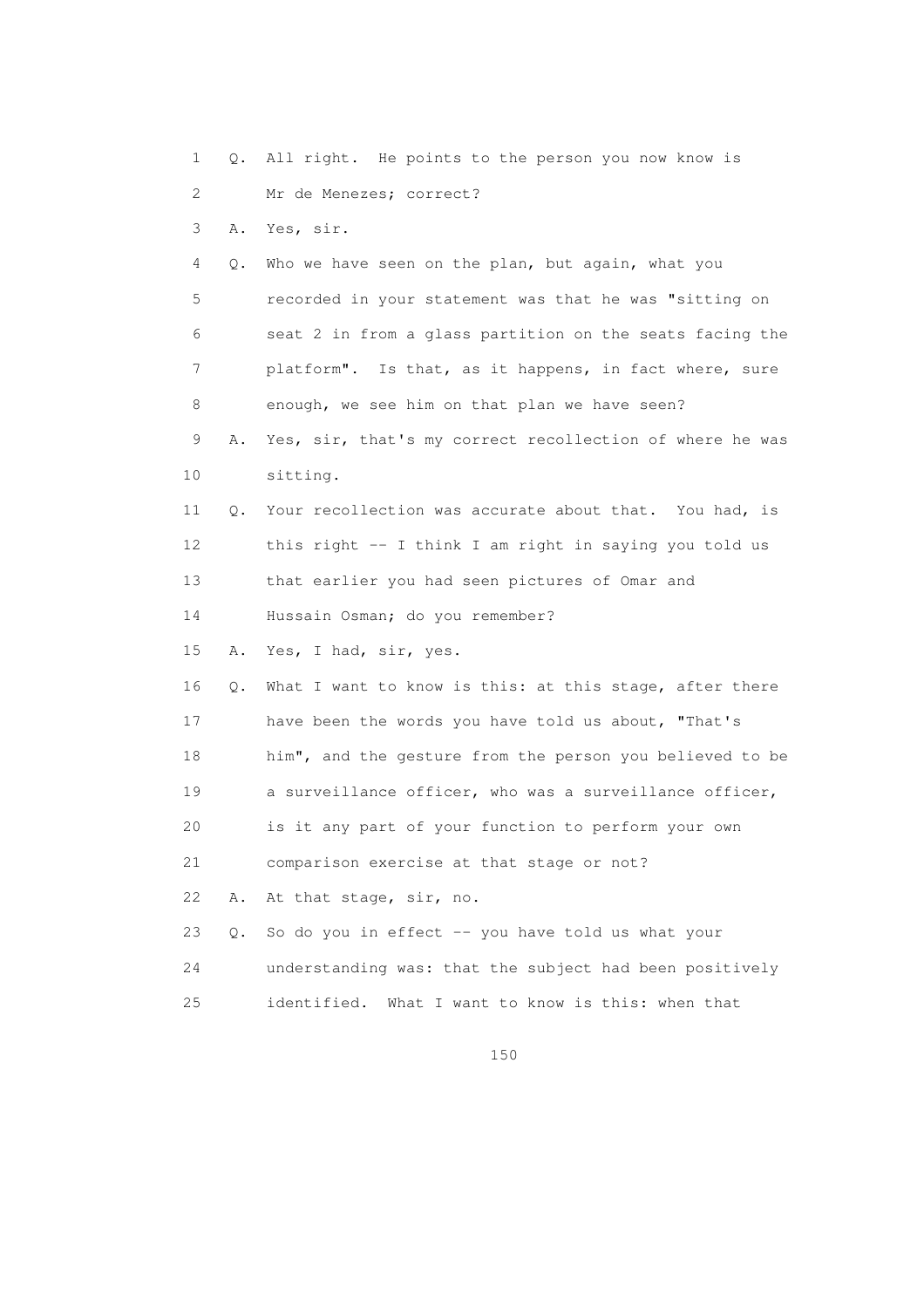1 verbal indication and the gesture is made by the 2 surveillance officer, do you rely on that? 3 A. That was a reinforcement of my belief, yes, sir. 4 Q. Right. What I mean is it's not your role -- this is 5 what I want to understand -- in those circumstances to 6 do your own identification exercise? That's what I want 7 to know. 8 A. Not so, sir, I fully agree with you. It would be 9 dangerous for us to pause potentially at that time in 10 order to make an identification, because then we could 11 possibly alert a suspect who could possibly then 12 detonate. 13 Q. What did Mr de Menezes do at that stage, please? 14 A. I feel I must at this point just reiterate that -- the 15 speed at which the incidents happened. It's very -- 16 I found this especially hard to try and write, to try 17 and get over the speed of these actual incidents. 18 So upon being pointed out -- 19 Q. Just pausing a moment. We understand that obviously -- 20 we have heard it from other witnesses -- things are 21 happening very quickly, but what I want to ask is: what 22 follows, is it your best recollection -- you probably 23 don't claim that it's faultless -- but is it your best 24 recollection of what happened and the order in which 25 things happened, just so we understand?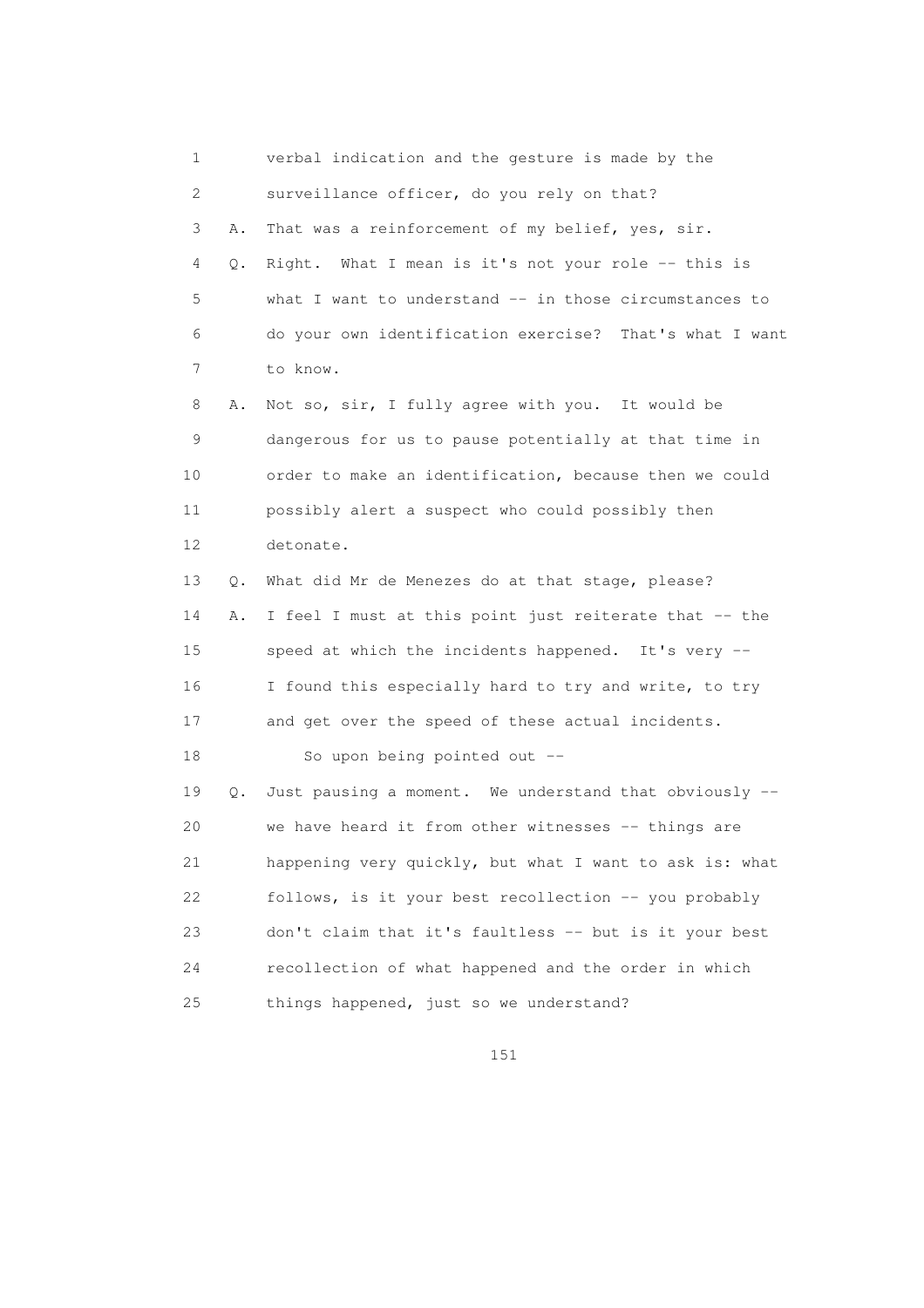1 A. It is, sir, yes.

| 2               |           | Q. All right. Right, you were going to tell us: what, as |
|-----------------|-----------|----------------------------------------------------------|
| 3               |           | you recall it, did Mr de Menezes do?                     |
| 4               | Α.        | Things now happened very quickly. He immediately looked  |
| 5               |           | in our direction and stood up.                           |
| 6               | Q.        | Right, and I think you record what he was wearing; is    |
| 7               |           | that right?                                              |
| 8               | Α.        | I did, sir. It was a -- and I just had a snapshot of     |
| 9               |           | him and what he was wearing, but I do recall that he was |
| 10 <sub>o</sub> |           | wearing a blue denim jacket --                           |
| 11              | Q.        | Right.                                                   |
| 12              | Α.        | -- the appearance of which appeared in that snapshot to  |
| 13              |           | be bulky.                                                |
| 14              | $\circ$ . | Right, and then you have told us but you record in your  |
| 15              |           | statement, I think, this, so we should know this:        |
| 16              |           | "Things now happened very quickly."                      |
| 17              |           | Is that what you actually put down?                      |
| 18              | Α.        | Absolutely, yes.                                         |
| 19              | Q.        | What did he do?                                          |
| 20              | Α.        | It was a free-flowing movement, so from looking in our   |
| 21              |           | direction and standing up, he immediately came towards   |
| 22              |           | us and in my opinion he closed us down, he closed the    |
| 23              |           | distance down between myself and him.                    |
| 24              |           | SIR MICHAEL WRIGHT:<br>Just a moment. (Pause)            |
| 25              |           | I think certainly I would and I dare say the jury        |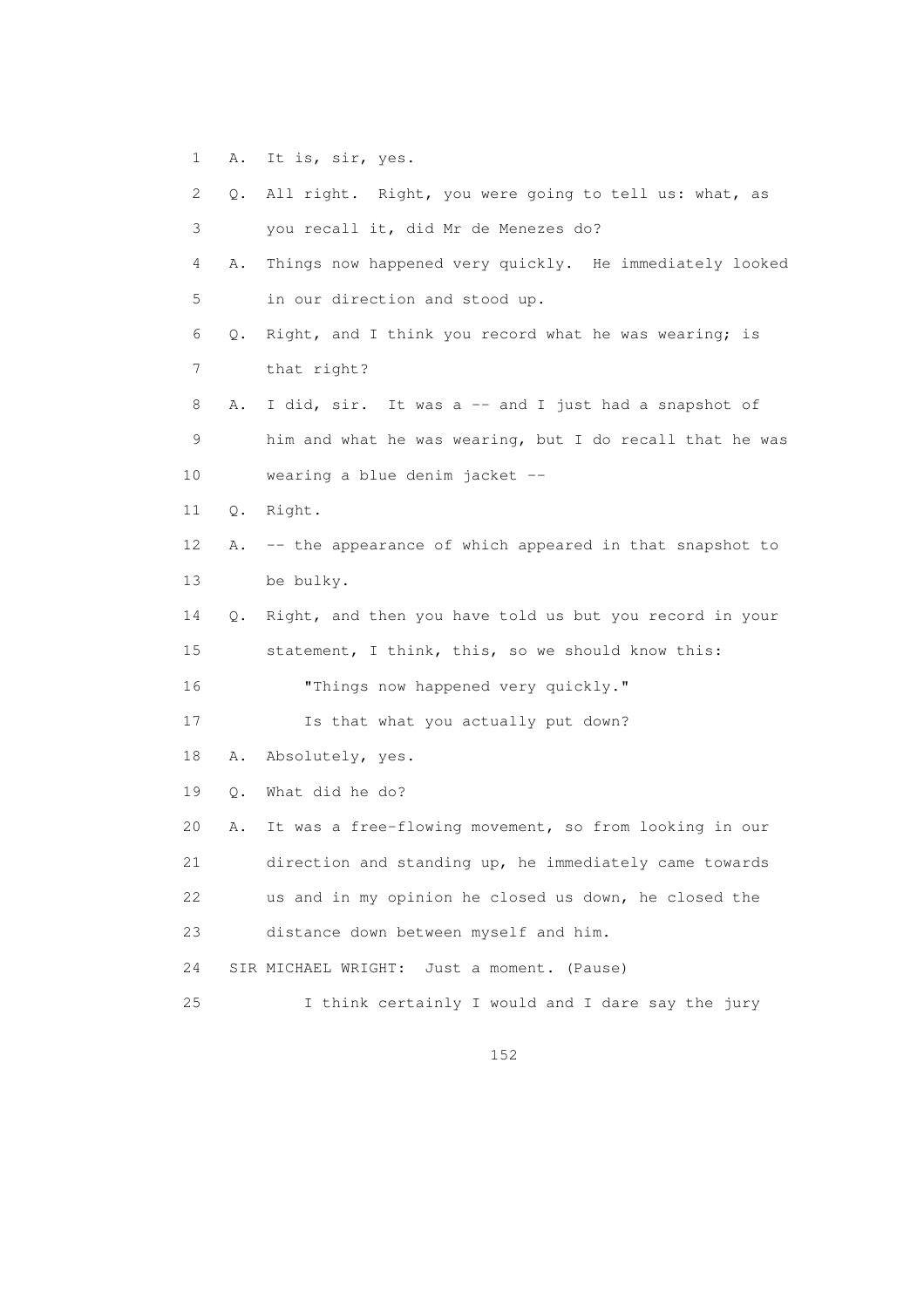1 would like you to explain: what do you mean by "closing 2 you down"? 3 A. I had an impression that when he got out of the chair, 4 so he has immediately looked in our direction, he has 5 got out of the chair and he has immediately come towards 6 us and he has closed that distance down between us. He 7 has come towards me. 8 SIR MICHAEL WRIGHT: Thank you. 9 MR HILLIARD: As you recall it, can you remember anything 10 about where his hands were, as you recall it, please? 11 A. His hands were about waist height and the way I can 12 recall it is that they were in line with his legs, for 13 want of a better expression. 14 Q. In your statement you have said this, that: 15 "This male advanced towards us." 16 You have spoken about "closing you down" this 17 morning, all right. Then you say: 18 "His hands were down by his side." 19 Is that what you are describing to us now or 20 something rather different? Don't worry if it is. We 21 want your best recollection now. Are you describing to 22 us this morning his hands being down by his side or 23 something slightly different? 24 A. No, I am sorry, I'm trying to put it in how I -- was 25 that the hands were about waist level and sort of my leg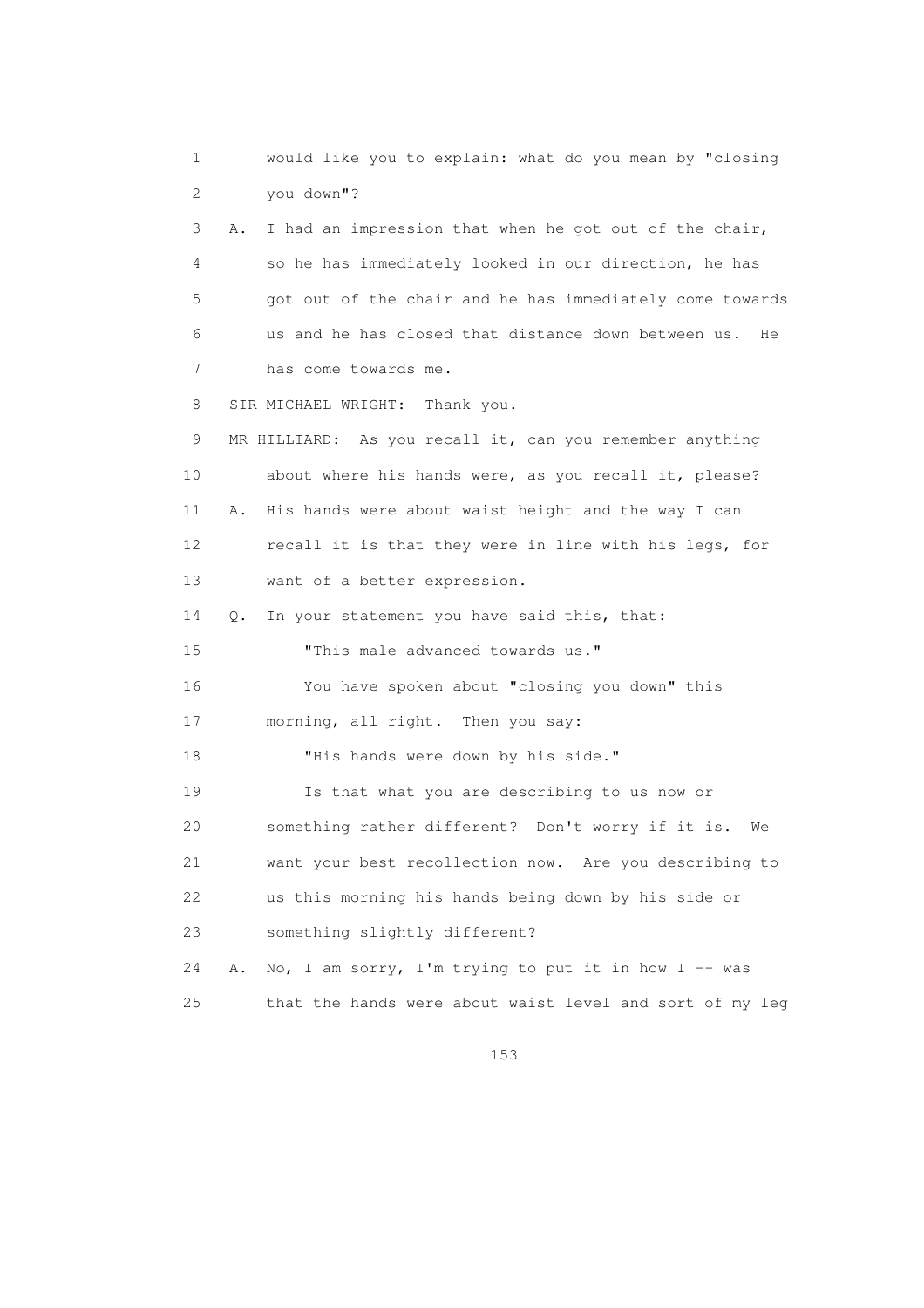1 distance apart, so to speak. 2 SIR MICHAEL WRIGHT: Sorry, what distance apart? 3 A. Leg distance apart, his leg distance apart. I was 4 trying to use his legs as a potential measurement for 5 where his hands were. 6 SIR MICHAEL WRIGHT: You mean in line with his legs? 7 A. Yes. 8 MR HILLIARD: Can you stand up and just indicate? 9 SIR MICHAEL WRIGHT: Come out of the box so the jury can see 10 properly. 11 A. Roughly like this (indicated). This is how I recall. 12 SIR MICHAEL WRIGHT: Hip level really? 13 A. At hip level, sir, yes. 14 MR HILLIARD: And just slightly forwards? Don't let me put 15 words in your mouth, but is that how you have them, 16 slightly forwards? 17 A. Just very slightly forwards. But again, this was just 18 a very instantaneous, quick snapshot view. 19 Q. What did you do? 20 A. I took this, him coming towards us -- and I did not have 21 any form of identification on me at all, and he's been 22 positively identified by the surveillance officer, 23 "That's him". He's immediately got up -- he's looked in 24 our direction, he's got up and he's come towards us. 25 I couldn't understand the reaction. Certainly I am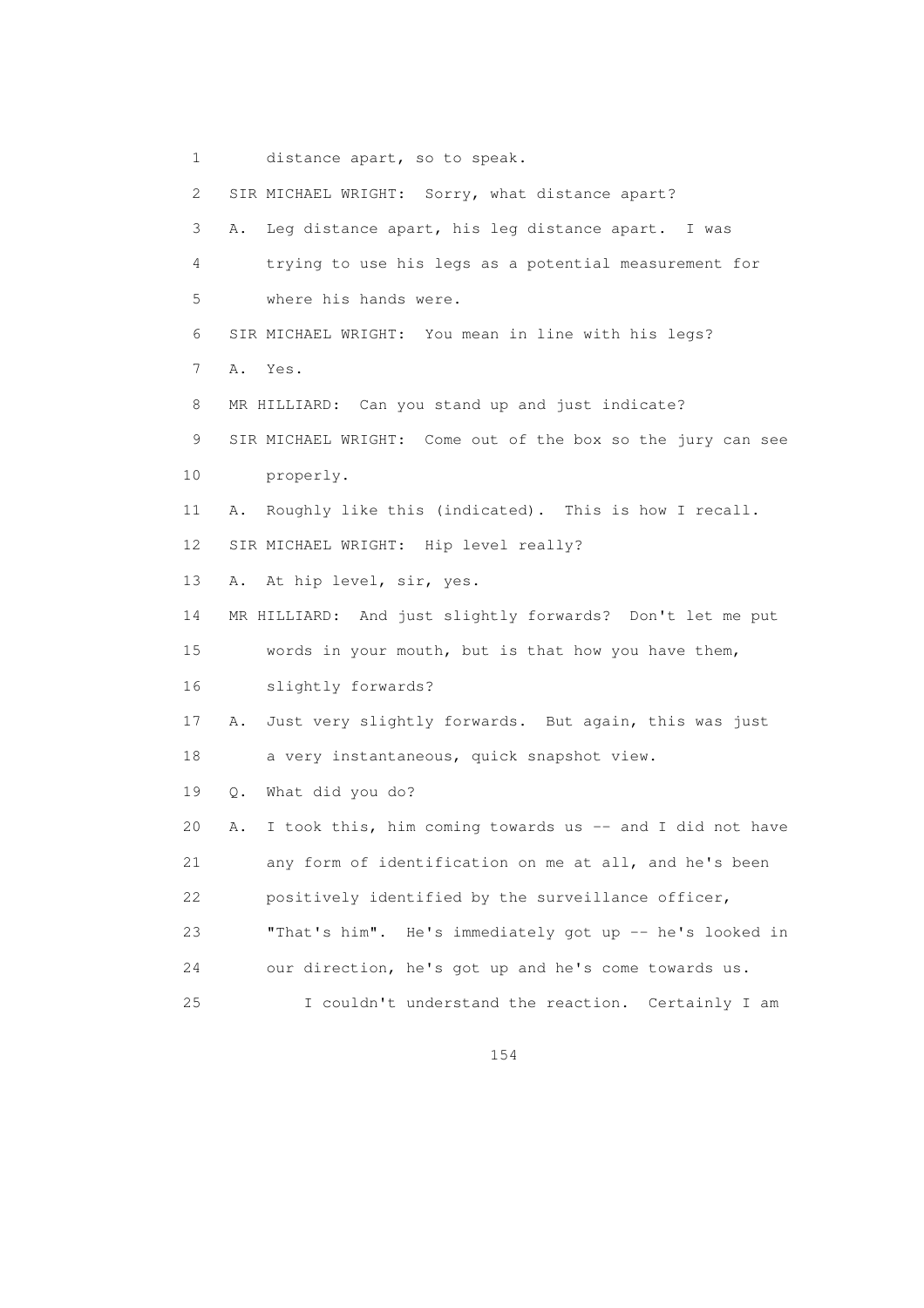| 1  |    | probably not the most gentlest looking person in the     |
|----|----|----------------------------------------------------------|
| 2  |    | world, but to be pointed out suddenly on a tube and to   |
| 3  |    | go towards a potential threat area, I couldn't           |
| 4  |    | understand.                                              |
| 5  | Q. | You mean him going towards a potential threat area,      |
| 6  |    | namely you?                                              |
| 7  | Α. | Yes.                                                     |
| 8  | О. | So what did you do?                                      |
| 9  | Α. | I shouted, "Armed police", and at the same time brought  |
| 10 |    | my handgun up from my leg and pointed it at his head     |
| 11 |    | area.                                                    |
| 12 | Q. | So we know, are you holding your gun in one hand or two  |
| 13 |    | hands?                                                   |
| 14 | Α. | My right hand, sir, just one hand.                       |
| 15 | Q. | You have brought it up to, I don't know, shoulder level  |
| 16 |    | for yourself?                                            |
| 17 | Α. | I have brought it up facing his head, in the direction   |
| 18 |    | of his head, like this (indicated).                      |
| 19 | Q. | About how far away do you think the two of you were at   |
| 20 |    | that point? If we take the gun in your outstretched      |
| 21 |    | hand, about how far away from his head do you think that |
| 22 |    | Can you give us any idea?<br>was?                        |
| 23 | Α. | Sir, unfortunately I can't, because he carried on his    |
| 24 |    | momentum, so that the distance was always getting        |
| 25 |    | smaller. So if I give you a distance, microseconds       |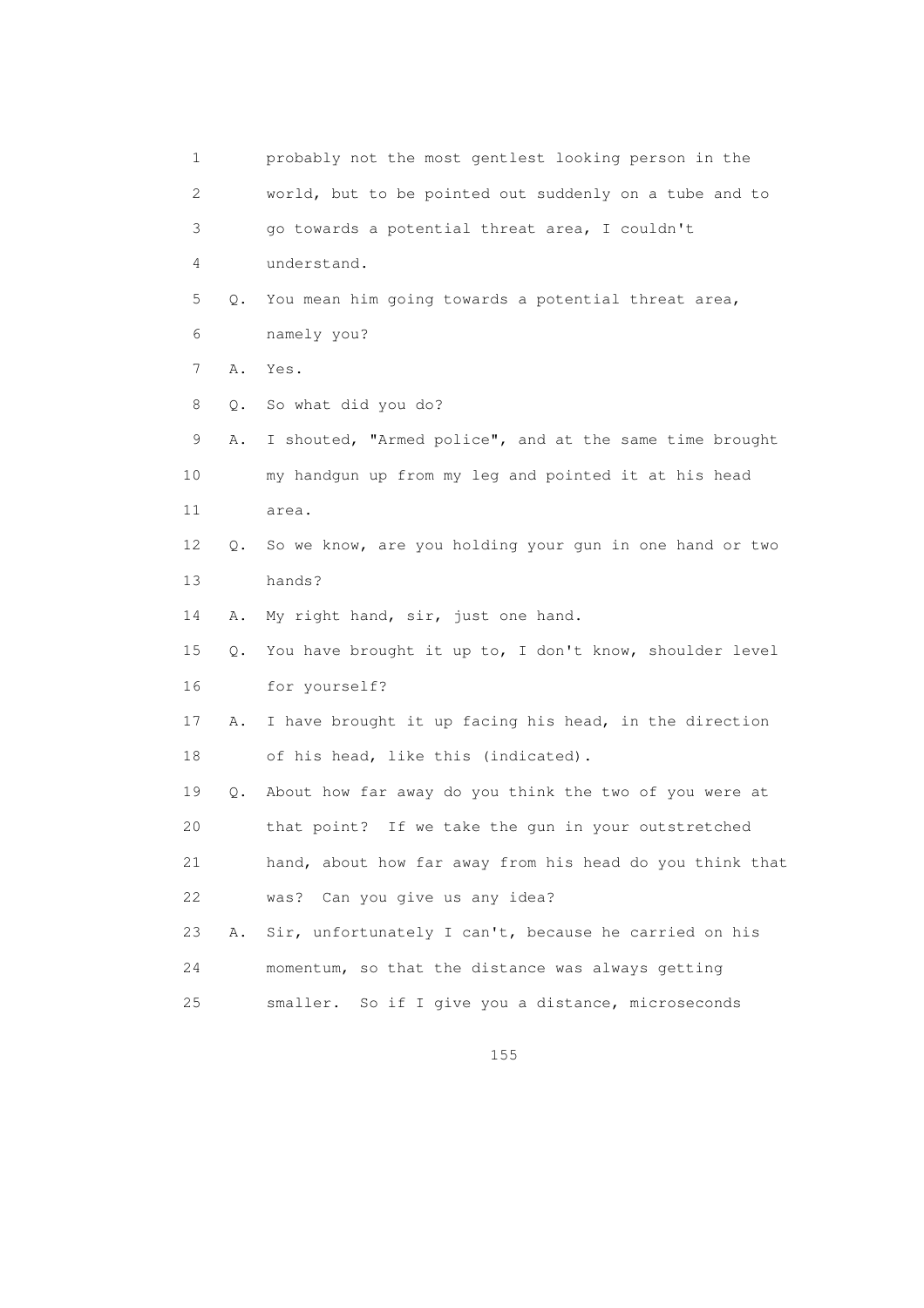1 later it's going to be --

2 Q. It's going to be a different one.

3 A. I am sorry, I can't.

 4 Q. We understand. So you have shouted, "Armed police", 5 pointed your gun in the way you have demonstrated. 6 Again, please, looking at your statement, I just 7 want your help as to how you described your thought 8 process at that time, please. How have you described 9 it?

 10 A. Well, I have challenged and I have brought the weapon up 11 into his facial area, hoping that it would have been 12 seen or whatever, but he's continued on his forward 13 momentum towards me, and it was at that stage then 14 I just formed the opinion that: he's going to detonate, 15 he's going to kill us, and I have to act now in order to 16 stop this from happening.

17 Q. You say in your statement:

 18 "I thought, 'He's going to detonate. He's going to 19 kill us'. I had no alternative. I must shoot him 20 before he kills. In my mind I had no choice." 21 That's what you say in the statement. 22 A. Yes, sir.

 23 Q. Is that the truth as to your state of mind at this time? 24 A. Yes, it was.

25 Q. Did the surveillance officer do something at that point?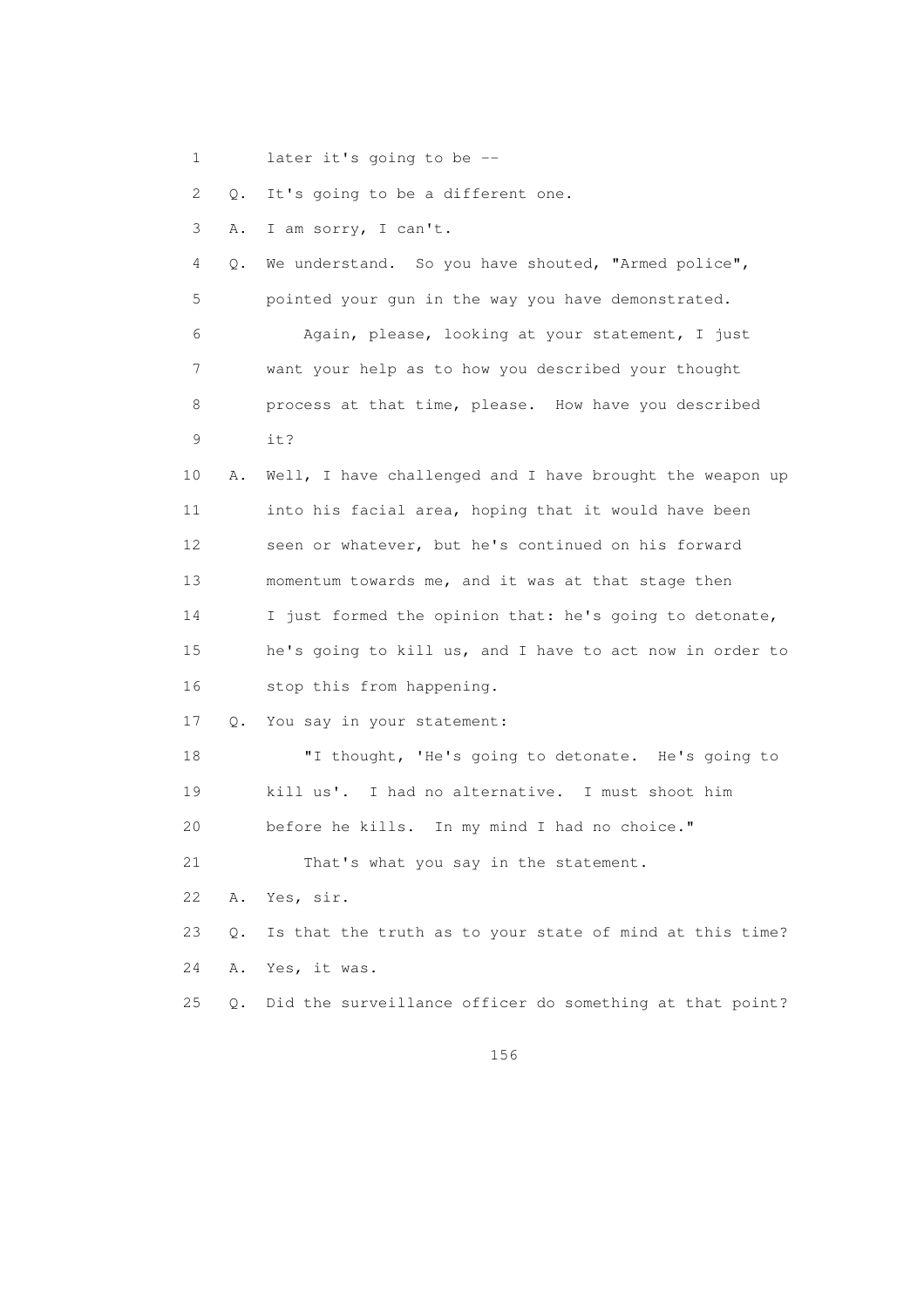1 A. Yes, he did, sir.

2 Q. What was that, please?

| 3  | Α. | He immediately grabbed him and I have described it as    |
|----|----|----------------------------------------------------------|
| 4  |    | pushed him back, backwards to the seat where he came     |
| 5  |    | from.                                                    |
| 6  | О. | So was Mr de Menezes then back in his seat?              |
| 7  | Α. | Yes, he was, yes.                                        |
| 8  | О. | What was going through your mind, please, at that point? |
| 9  |    | I am looking at your statement again, if it helps.       |
| 10 | Α. | It just reconfirmed to me now that I have just got to    |
| 11 |    | use force as soon as possible. We have here -- the male  |
| 12 |    | knows now that we are armed police. I certainly know     |
| 13 |    | from history with the Madrid bombings, where police were |
| 14 |    | killed when these bombers knew that they were outside,   |
| 15 |    | and I just knew now that at any moment he's going to     |
| 16 |    | detonate, and I just had to use force as soon as         |
| 17 |    | possible.                                                |
| 18 | О. | What I want to be clear about is this: was the force you |
| 19 |    | used in response to what you perceived to be happening   |
| 20 |    | in the carriageway or was it in response to anything     |
| 21 |    | that had come over the radio that you had heard earlier  |
| 22 |    | that you had then acted on irrespective of what was      |
| 23 |    | happening in the carriageway? Do you understand the      |
| 24 |    | difference?                                              |
| 25 | Α. | I do, sir.                                               |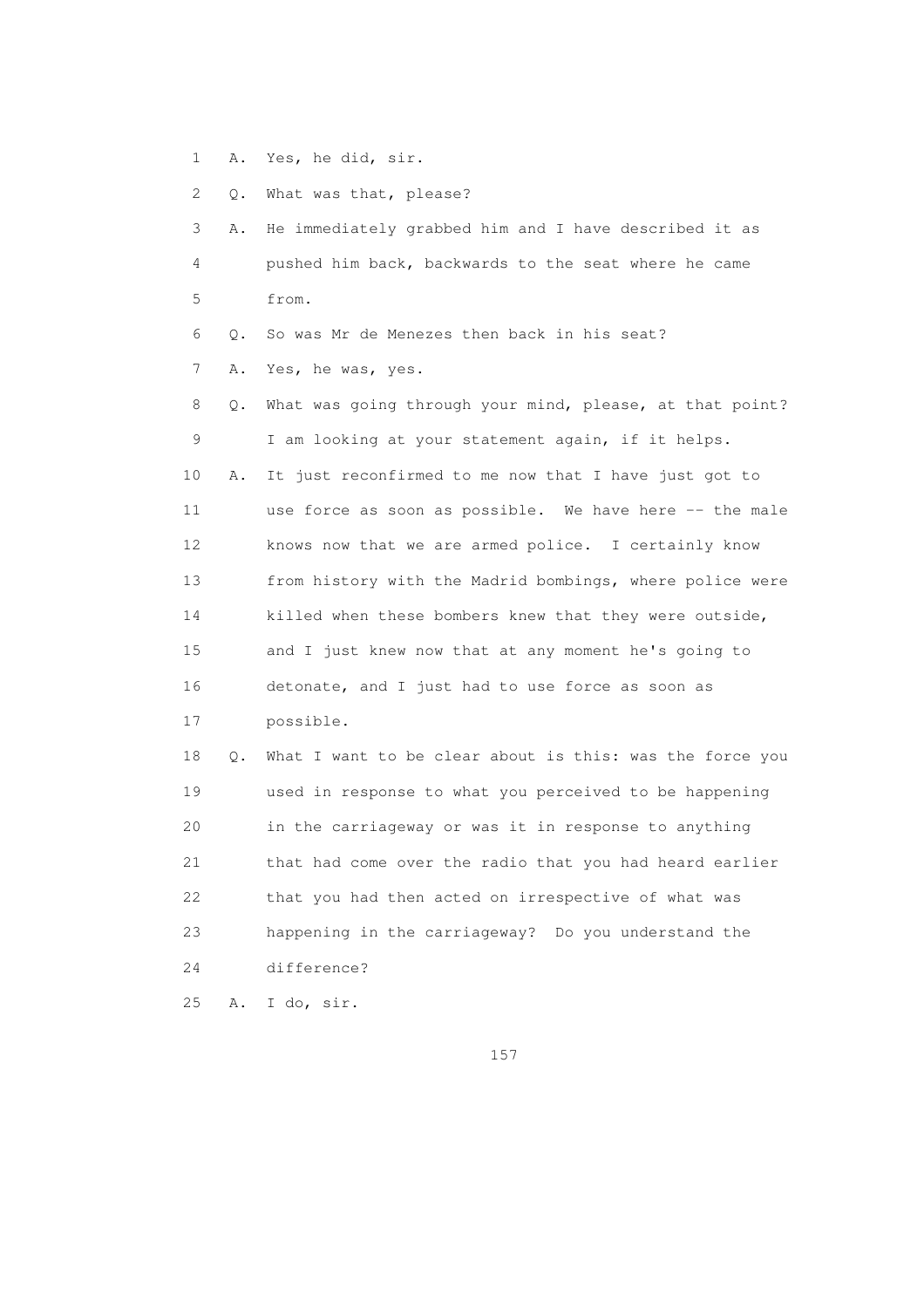1 Q. What's the answer?

| 2  | Α.        | This was an identified suicide bomber to me. Our orders  |
|----|-----------|----------------------------------------------------------|
| 3  |           | were we were only going to act or intervene on           |
| 4  |           | identified suspects. This person had been identified as  |
| 5  |           | a suspect and therefore potentially had equipment with   |
| 6  |           | him in order to cause mass destruction, mass death.      |
| 7  |           | It was from that information that I had been given       |
| 8  |           | and from his actions and what I perceived him to be,     |
| 9  |           | getting closer to us in order to give me and my          |
| 10 |           | colleagues and the public the full benefit of any        |
| 11 |           | potential blast, that is why I came to that conclusion   |
| 12 |           | that I had to use force as soon as possible.             |
| 13 | $\circ$ . | You have told us in your words today but what you said   |
| 14 |           | in your statement at this stage was this:                |
| 15 |           | "I had to use force as soon as possible, otherwise       |
| 16 |           | we would all be killed. My only option was to shoot      |
| 17 |           | this male in the head. I had to kill him instantly in    |
| 18 |           | order to save the lives of others. There was no          |
| 19 |           | alternative."                                            |
| 20 |           | Now, that is how you spelled it out in your              |
| 21 |           | statement, isn't it?                                     |
| 22 | Α.        | It is, sir, and --                                       |
| 23 | $\circ$ . | Again, is that true?                                     |
| 24 | Α.        | If there could have been any other<br>It is true.        |
| 25 |           | alternative, you must believe me, I would have taken it. |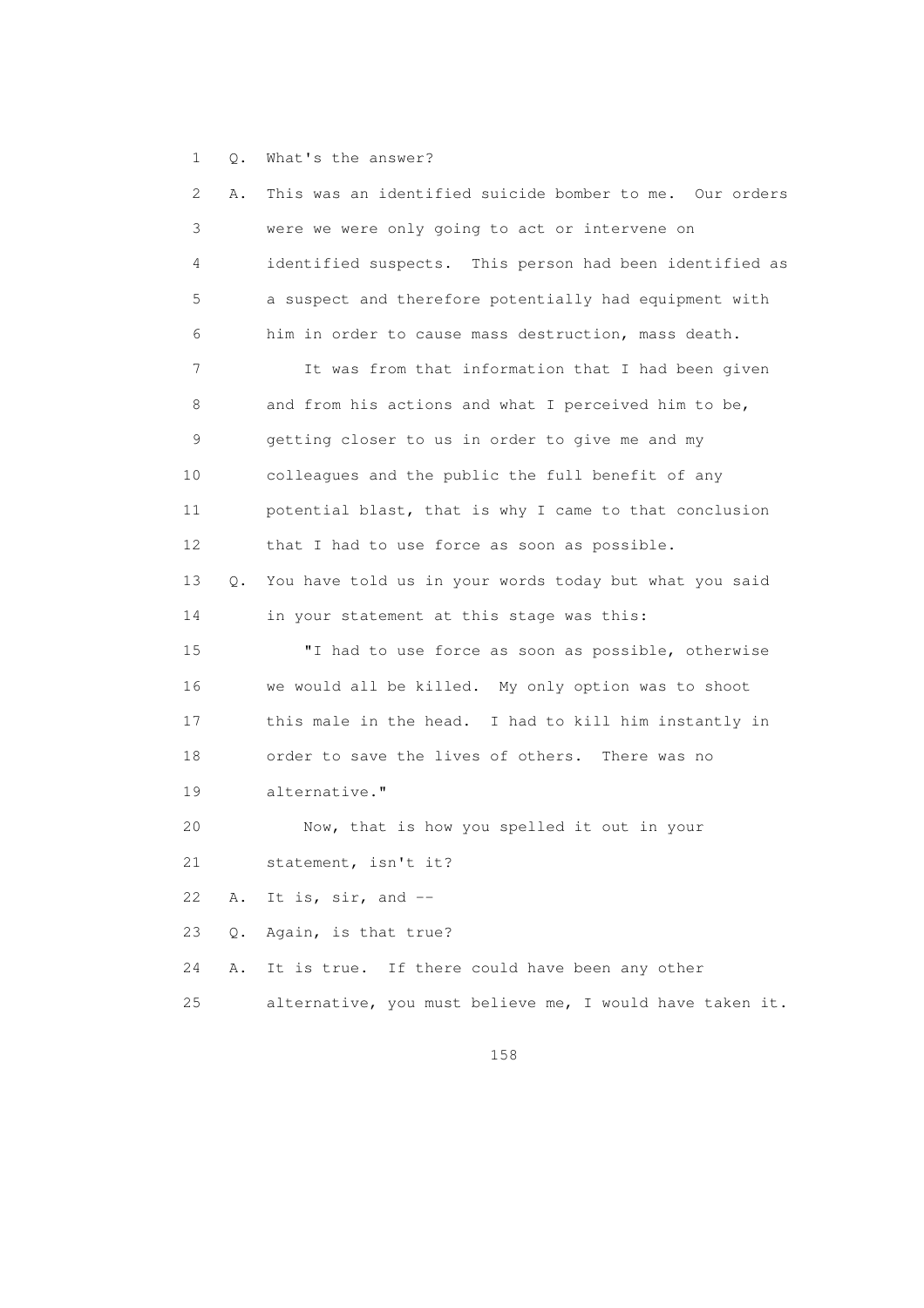1 But I did not have any alternative.

| 2  | Q. | That's what I want to ask you. On the situation as you    |
|----|----|-----------------------------------------------------------|
| 3  |    | understood it to be -- obviously wrongly, we know, but    |
| 4  |    | will you ignore that for the moment, please -- on the     |
| 5  |    | situation as you say you understood it to be at that      |
| 6  |    | time, did you believe then that you had any alternative?  |
| 7  | Α. | I didn't have any alternative. I didn't believe I had     |
| 8  |    | any alternative, and if I didn't act then, members of     |
| 9  |    | the public would be killed, my colleagues would be        |
| 10 |    | killed and I would be killed. I have a duty to protect    |
| 11 |    | the public.                                               |
| 12 | Q. | I just want to have your evidence about one thing.<br>You |
| 13 |    | have told the jury that what you did was in response to   |
| 14 |    | your understanding of the position and in response to     |
| 15 |    | what you have described as happening in the carriage;     |
| 16 |    | all right? I want your evidence, please, on one thing.    |
| 17 |    | Had you by this time, in any way at all $-$ and if        |
| 18 |    | you had, then you tell us -- had you understood in any    |
| 19 |    | way at all that any authority had been given by           |
| 20 |    | a designated senior officer for a critical shot to be     |
| 21 |    | taken? Does that come into it at all?                     |
| 22 | Α. | It doesn't, no, sir.                                      |
| 23 | Q. | Right. You explained about your state of mind.<br>What    |
| 24 |    | did you do then in the state of mind, as you say, that    |
| 25 |    | you have described, please?                               |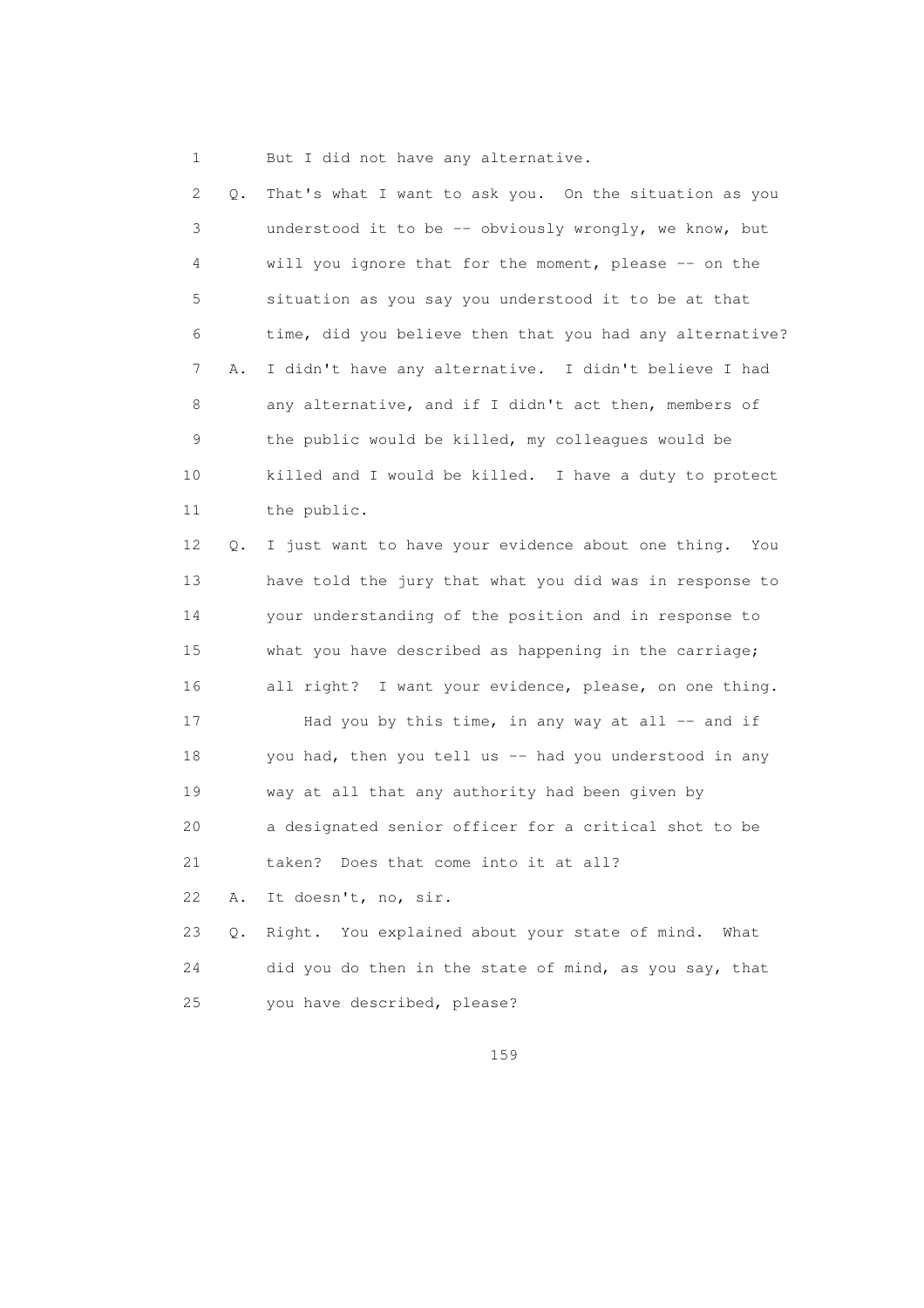1 A. As Ivor went back or pushed the suspect back, I actually 2 went with Ivor and I remember having body contact with 3 Ivor, so that when Mr de Menezes reached the chair or 4 the seat where he had come from we were all together, 5 and the analogy I use is a bit of a rugby scrum, as it 6 were. So he's come out, Ivor's got hold of him, and 7 then I am virtually on the top of Ivor bringing my 8 weapon up. 9 Q. If we have Mr de Menezes in the seat and Ivor in front 10 of him, are you slightly to one side or the other or 11 not, or are you directly behind Ivor? Can you remember 12 how it was? 13 A. I can't exactly, sir, but in a way I was behind Ivor 14 because Mr de Menezes went back on the chair, Ivor was 15 on top of him, and then I in turn was on top of Ivor. 16 But exactly where I was in relation to Ivor, I can't 17 recall, I am sorry. 18 Q. Did you then put your gun to Mr de Menezes's head, to 19 the temple area? 20 A. I had to, because of the position of Ivor. I had to get 21 my gun past Ivor's head and I remember the gun actually 22 coming in contact with Ivor's head in order to get on to 23 Mr de Menezes. 24 Q. Was the gun actually against his head or just near to 25 it, very near to it; can you say now?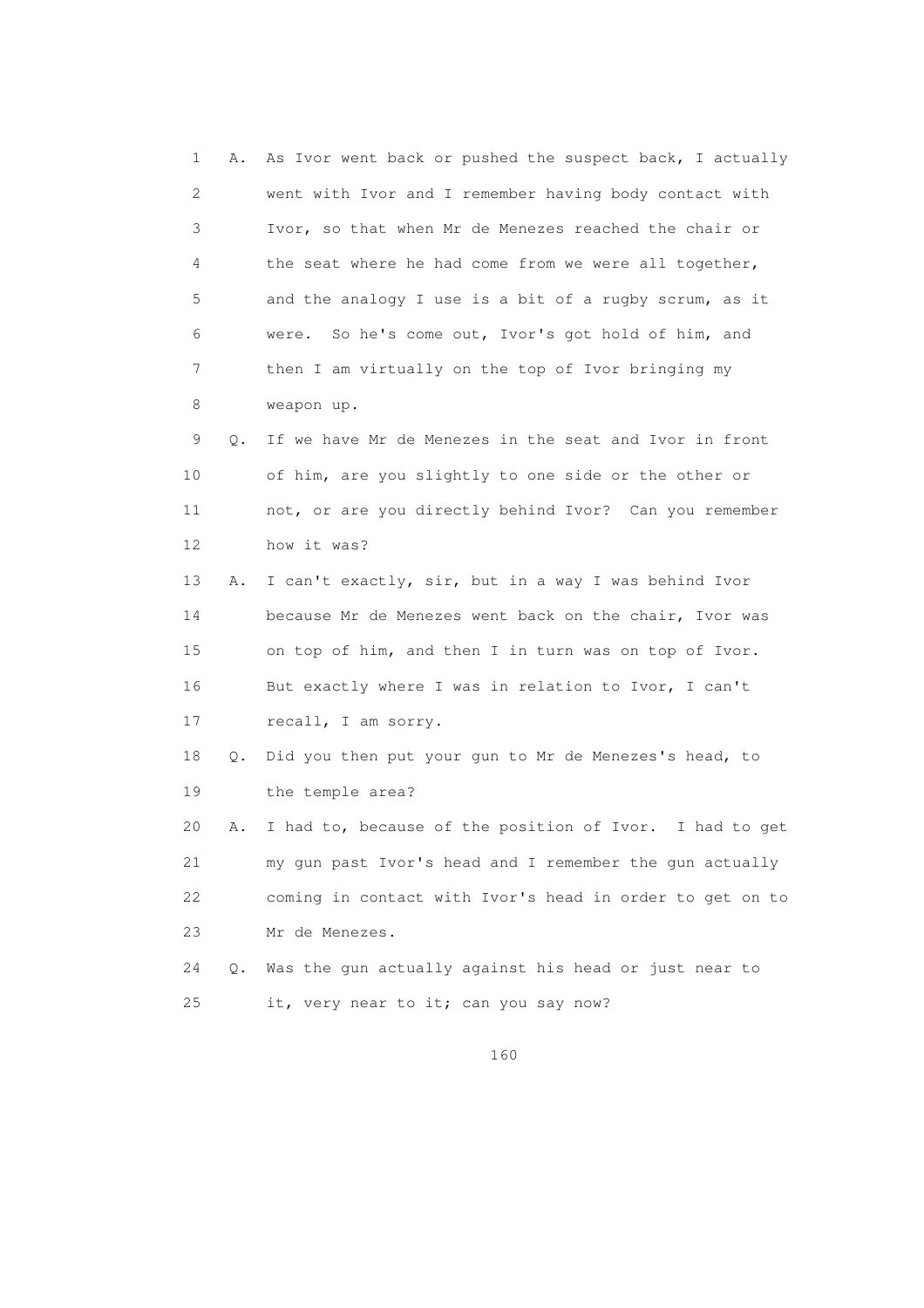1 A. To the surveillance officer's or --

2 Q. No, to Mr de Menezes's.

| 3  | Α.        | I don't know how close it was, but it had to be close    |
|----|-----------|----------------------------------------------------------|
| 4  |           | because I just couldn't afford to miss.                  |
| 5  | Q.        | Right. I think we will hear evidence in due course that  |
| 6  |           | you fired three shots. You say that you fired a number   |
| 7  |           | of times; that is in fact correct. Could you remember    |
| 8  |           | exactly at the time how many or not?                     |
| 9  | Α.        | I couldn't, sir, no.                                     |
| 10 | $\circ$ . | Apart from shots you were firing, were you aware of      |
| 11 |           | shots being fired by somebody else?                      |
| 12 | Α.        | After a time, yes.                                       |
| 13 | 0.        | I just want to know this. It follows I think from what   |
| 14 |           | you have said already, but when you fired those shots to |
| 15 |           | his head, is this right, you intended to kill him?       |
| 16 | Α.        | Yes, sir.                                                |
| 17 | Q.        | What I want to ask you is this. You told us about what   |
| 18 |           | you say was in your mind at the time. If you hadn't      |
| 19 |           | thought what you have told us about, if those thoughts   |
| 20 |           | had not been going through your mind, is there any       |
| 21 |           | question of your having decided to shoot that man dead?  |
| 22 | Α.        | I am sorry, sir, you are going to have to rephrase that  |
| 23 |           | question for me.                                         |
| 24 | Q.        | Yes. You have told us what was going through your mind   |
| 25 |           | about the threat and so on you perceived; yes?<br>What   |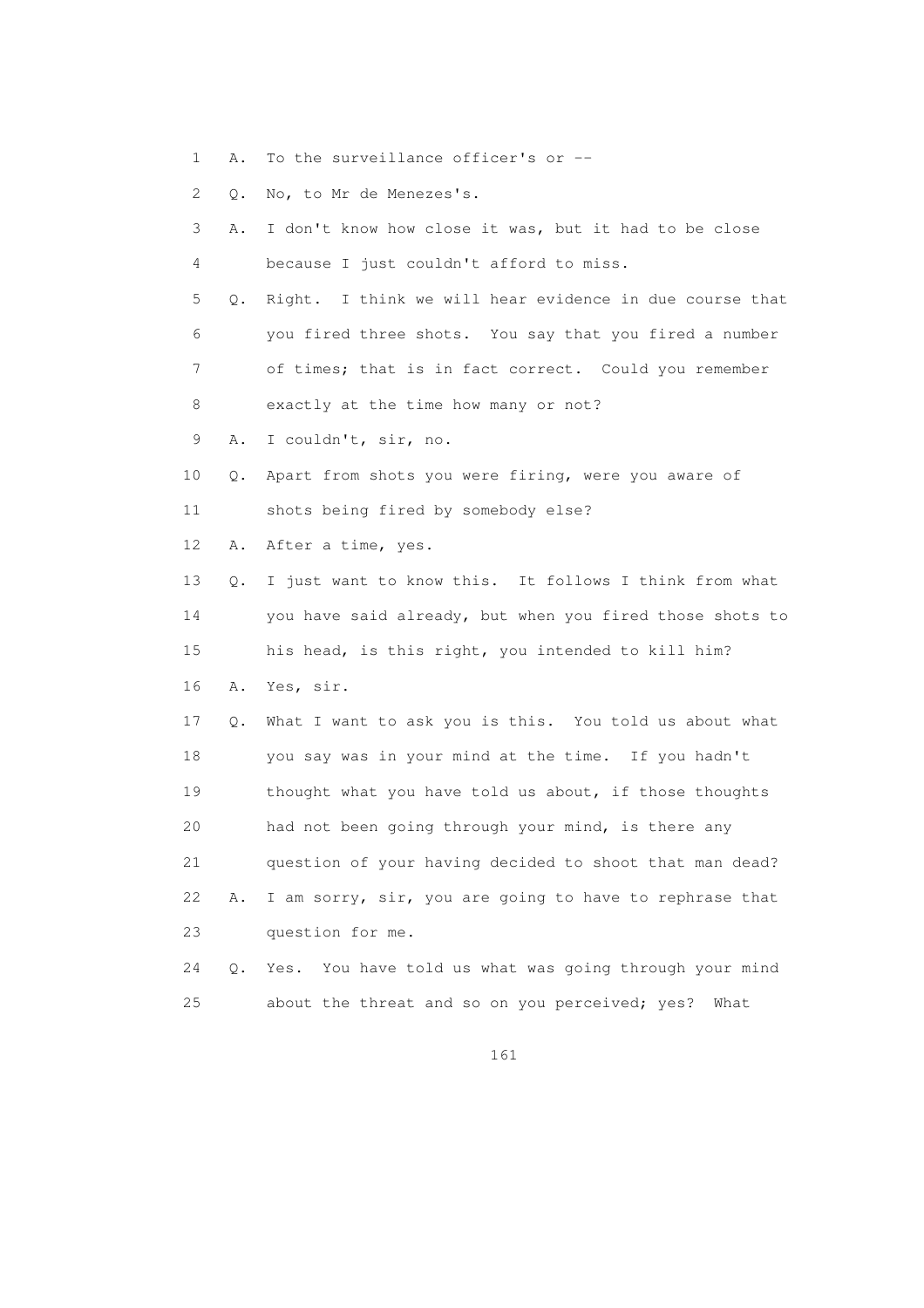1 I want you to deal with is this: if that wasn't the 2 case, if you had not had those thoughts, is there any 3 question about you shooting a man dead without having 4 thought that? 5 A. Not at all, no. It's something that -- through the 6 years of experience I have on operations and in training 7 and instructional role, we are taught threat assessments 8 and everything told me that this was a threat of the 9 highest order, it really did. And I can't emphasise 10 that enough, I really can't. If there'd have been any 11 other way or if I had felt differently, or anything 12 other than take the life of a person. 13 Q. You say in your statement that -- I am looking at the 14 top of the last page, if it helps you -- that you felt 15 that you would not have been safe until the man was dead 16 and that you were aware of C2 to your left as you saw 17 his handgun; is that right? 18 A. That's correct, sir. Looking back on it now, it's 19 an assumption that it was his handgun, I couldn't say 20 for certain, but he had been very close to me throughout 21 the whole incident and it was just an assumption that it 22 was his handgun. 23 SIR MICHAEL WRIGHT: Was he actually there, could you tell, 24 at the time when you pulled the trigger? 25 A. I couldn't tell, sir.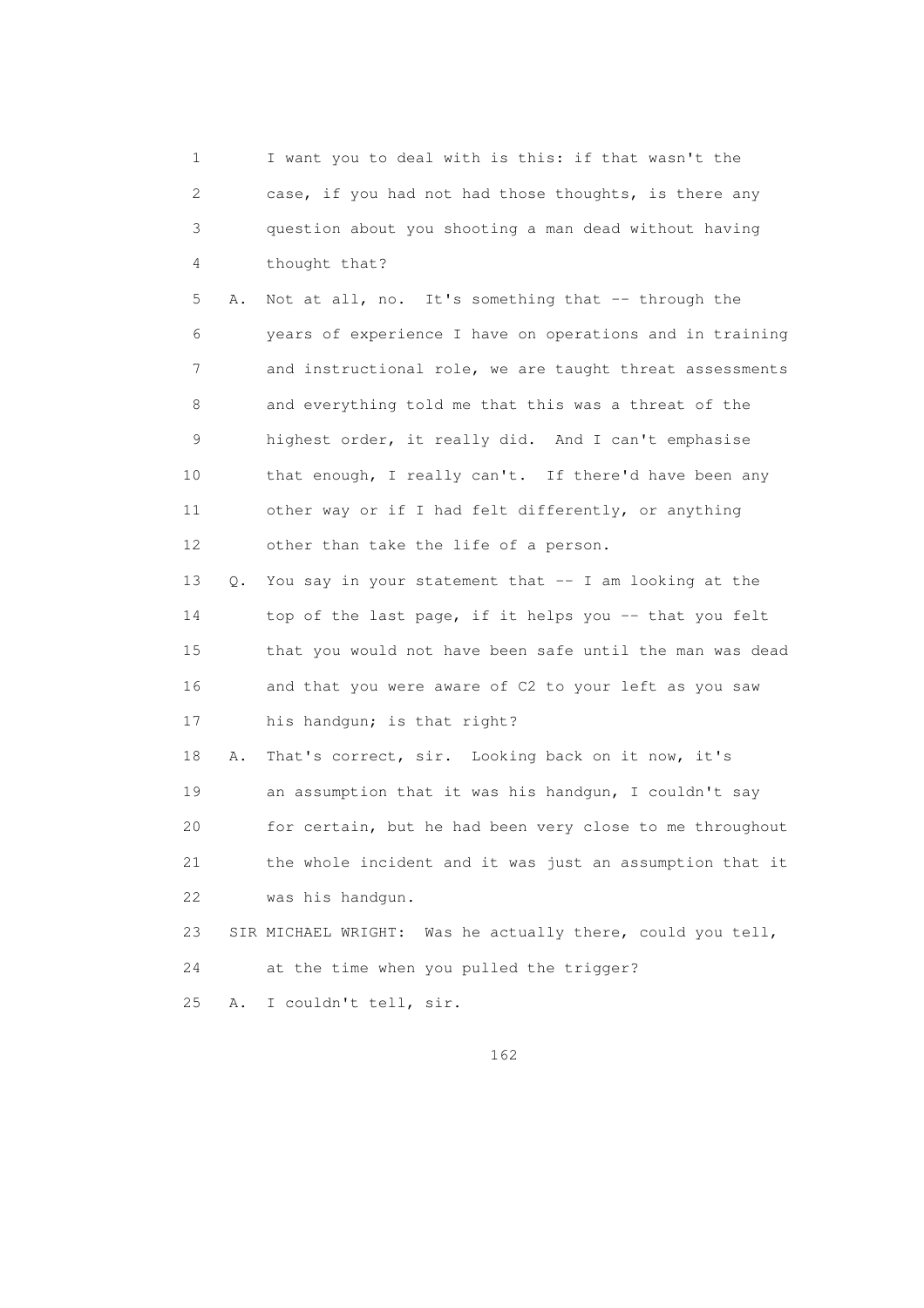1 SIR MICHAEL WRIGHT: Are you clear in your own mind that you 2 fired first? 3 A. Yes, sir. 4 MR HILLIARD: You say in your statement you have gone 5 through this yourself, but let us just have what you 6 said the next day. You said: 7 "I honestly believed this male to be a suicide 8 bomber. The male fell towards the floor. As he did so, 9 I fired again." 10 Is that right? 11 A. That's correct, sir, yes. 12 Q. "I can't say how many times. I just wanted to stop the 13 threat of him detonating the bomb. The only way I could 14 do this was to keep firing until I thought he was dead." 15 All right? These are shots to the head and I have 16 no doubt that it's quite impossible to put the 17 consequences of the shots in any order, to say that 18 a particular injury is caused by shot one or whenever; 19 I am sure you understand that. 20 Can you explain, so we understand: why was it you 21 fired -- I'm sure it's obvious but I just want you to 22 explain -- the three shots? 23 A. I had to be certain that life was extinct, that there 24 wasn't any more threat, that this person could not 25 detonate a bomb.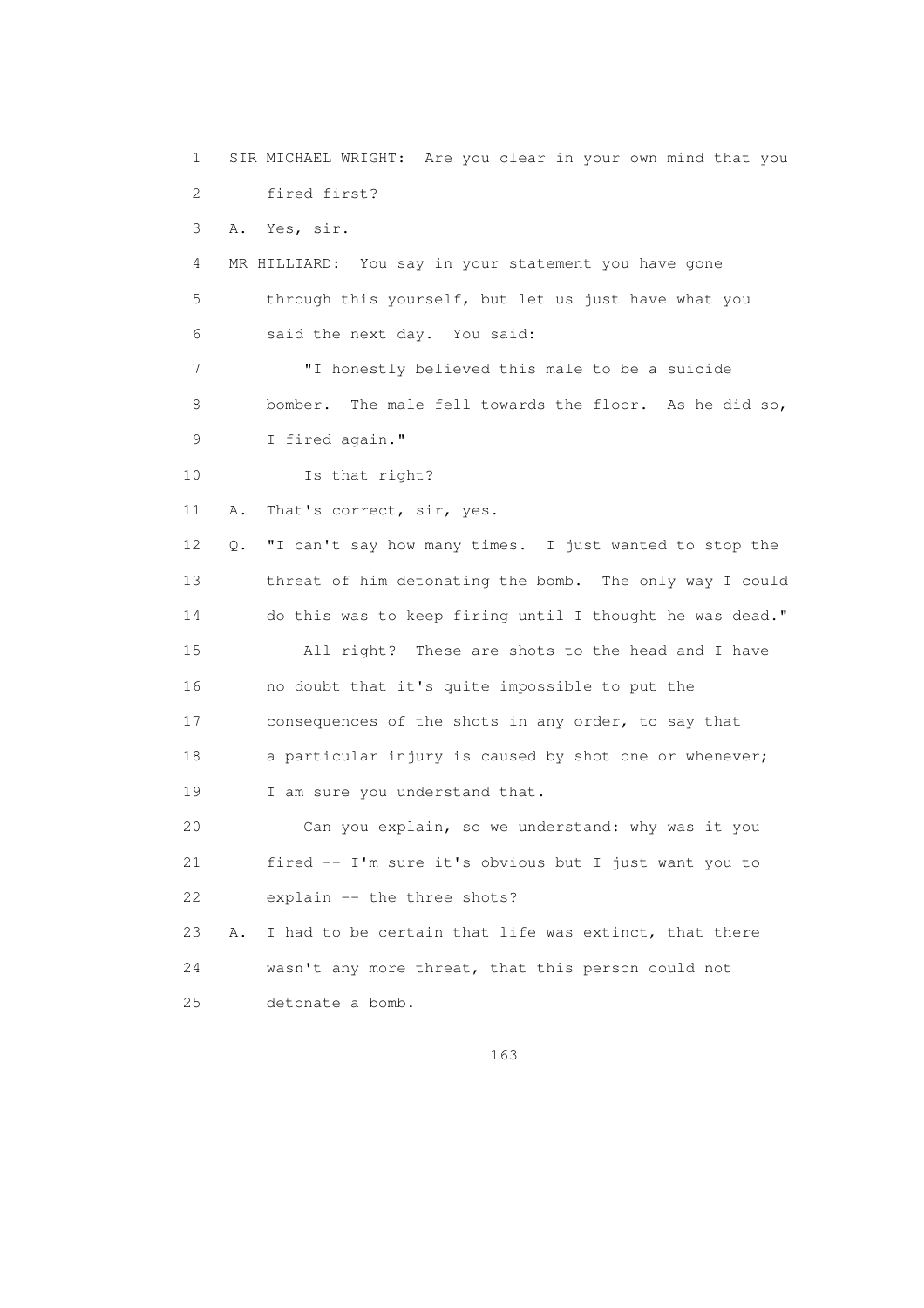1 Our training is or has been that a critical shot is 2 a single shot perhaps to the base of the skull, which 3 will cause instant paralysis. I was not in a position 4 to get there to do that. 5 I fired the number of shots because I detected 6 movement, albeit it might have been movement caused by 7 bullets or whatever, but I just had to make sure that no 8 longer -- the threat no longer existed, and I had to be 9 sure that he was dead. 10 Q. If Mr de Menezes had not got up, as you describe, and 11 come towards you, suppose he had stayed in his seat; 12 would you have fired your gun at him then? 13 A. No, sir. 14 Q. If he had simply stayed in his seat? 15 A. If -- again, I mean, this is -- you are asking me to 16 guess what I might or might not -- 17 Q. I'm not. I just want to have your -- 18 A. It was the aggressive -- 19 Q. -- understanding of the threat you faced. So it's not 20 quite a guess. There is a logic to it. 21 That's why I am asking you: if he had stayed sitting 22 in his seat, can you help, if he had simply sat in his 23 seat, would you have fired your gun at him? 24 A. And I didn't perceive a threat, I wouldn't have fired. 25 Q. Just look at one other situation. If when you had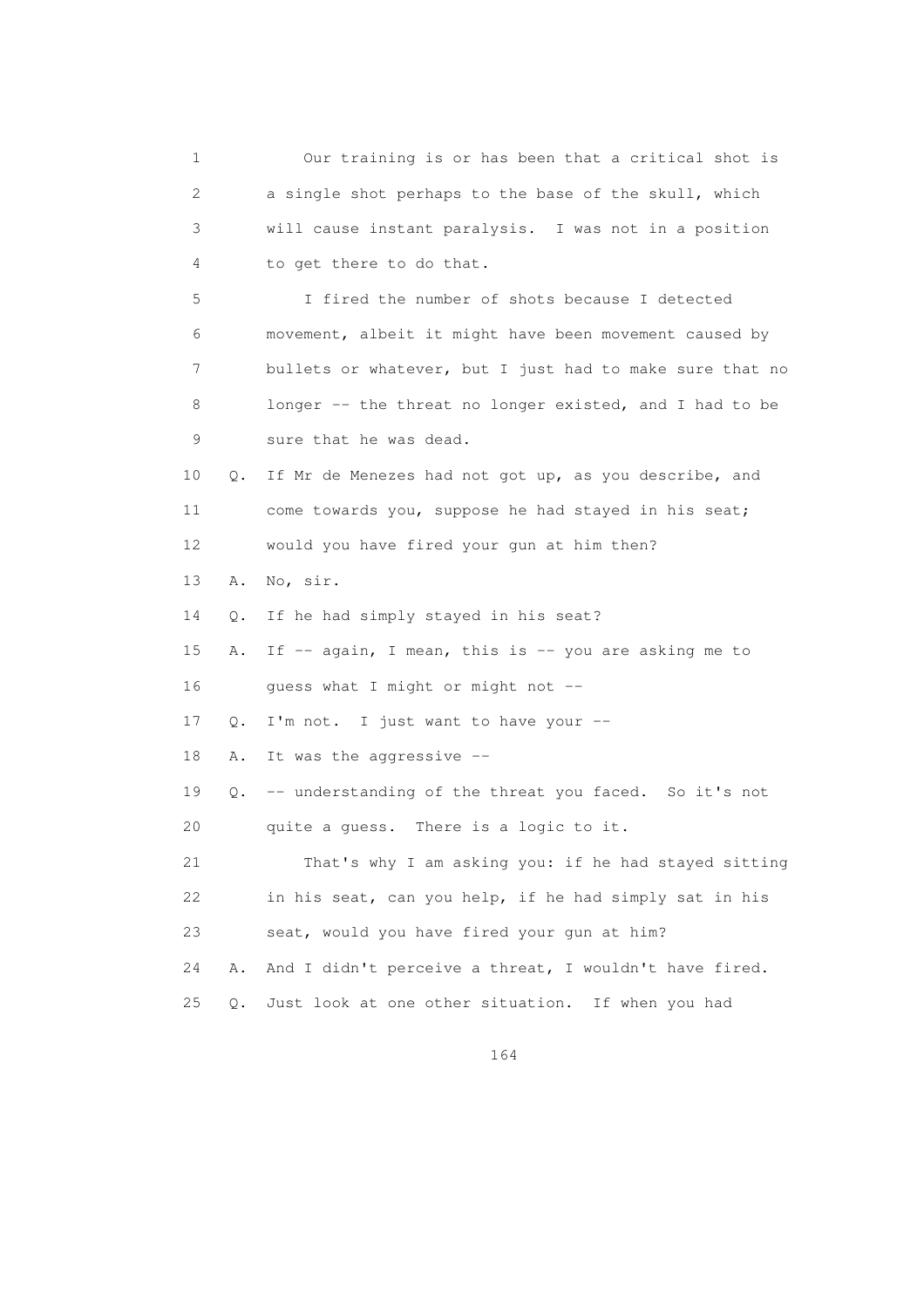1 pointed your gun at him and shouted, "Armed police", and 2 remember you have described him coming towards you, if 3 he had stopped coming towards you at that stage and you 4 had not perceived a threat, would you have fired your 5 gun then? 6 A. No, I would not have fired. 7 Q. Right. So you have explained that you fired a number of 8 shots and why you did that. He and you and Ivor are 9 obviously not the only people in the carriage, are you? 10 A. No, sir. 11 Q. Once you had fired the shots, did you have any thoughts 12 for the situation more generally? 13 A. Once I was satisfied that we had removed the threat then 14 my immediate concern, and it was immediate concern, was 15 just to clear the public and police officers out of that 16 carriage, just to get them out of the danger area before 17 the device would go. It was just instantaneous, "I have 18 got to get everyone out". 19 Q. Did you start shouting and, if so, what? 20 A. Yes, words to the effect of, "Bomb, everyone get out". 21 It was a whole load of sentences like that, short, sharp 22 orders. I just had to get everyone off that carriage as 23 soon as possible. 24 Q. Did you then assist in getting people off the train? 25 A. I believe the only way I would have done that is just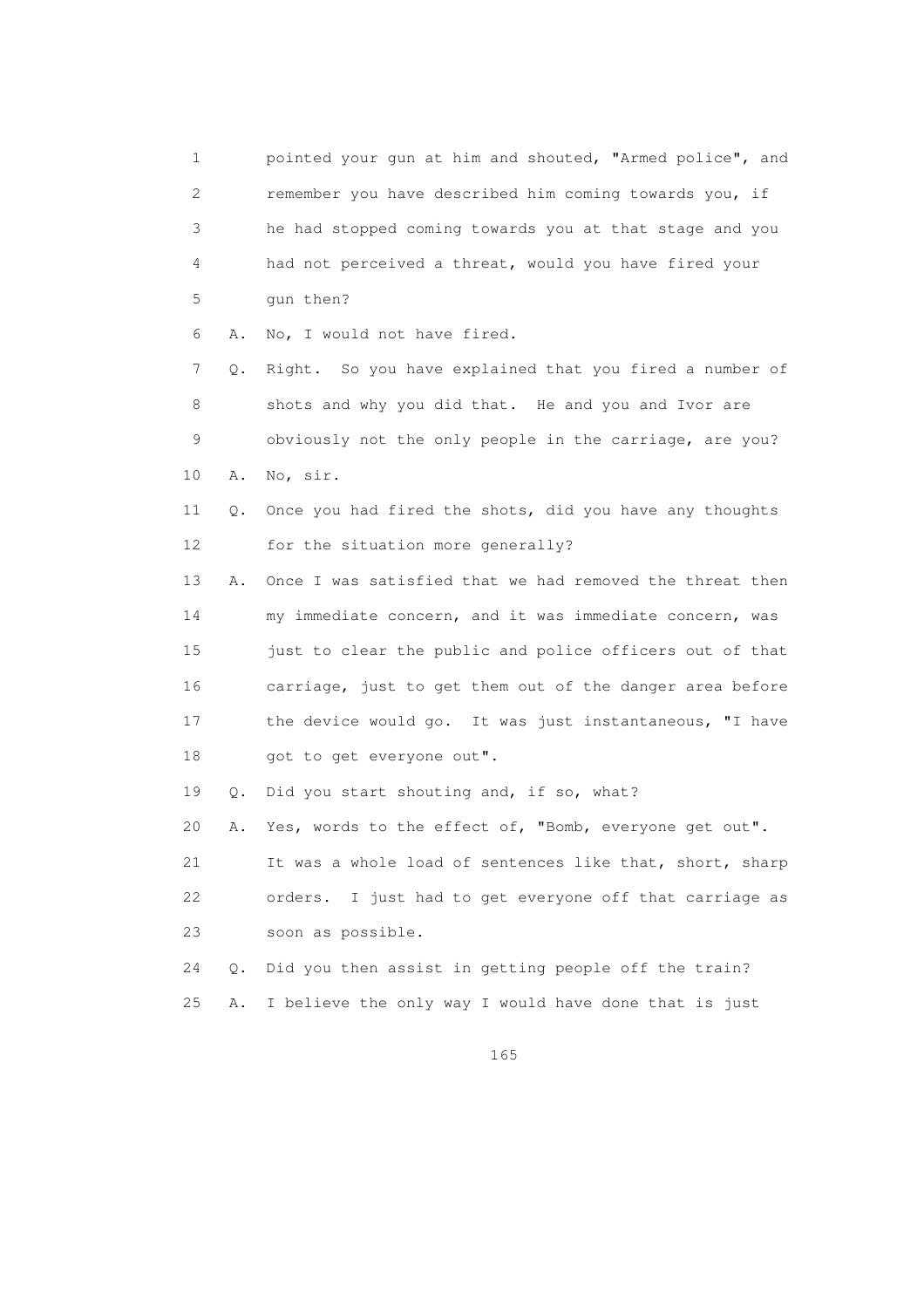1 verbally, really. I can't remember if I pushed people; 2 I could well have done. 3 SIR MICHAEL WRIGHT: It may again be obvious, but what was 4 the urgency to get people out of the carriage? 5 A. I just thought that there was going to be an explosion 6 at any time. Just because I had stopped the male and 7 I believed that he was fatally injured therefore the 8 threat had been removed, it doesn't mean entirely that 9 the threat had been removed. 10 In my eyes at that time we were dealing with 11 an unknown threat of the highest level, a bomb. 12 I didn't know how the bomb was going to be initiated. 13 That was my sole focus, was just to get everyone away 14 from the danger area immediately. 15 MR HILLIARD: Did you move away from the train yourself? 16 A. Yes, I did, sir. 17 Q. Whereabouts did you go to? 18 A. I believe I went with C2 and I believe we returned to 19 the actual tunnel where we actually entered the platform 20 from. 21 Q. The little alleyway that we looked at? 22 A. Yes. 23 Q. Which we could see the train through to there, that sort 24 of area? All right. 25 You put your gun away at that stage; is that right?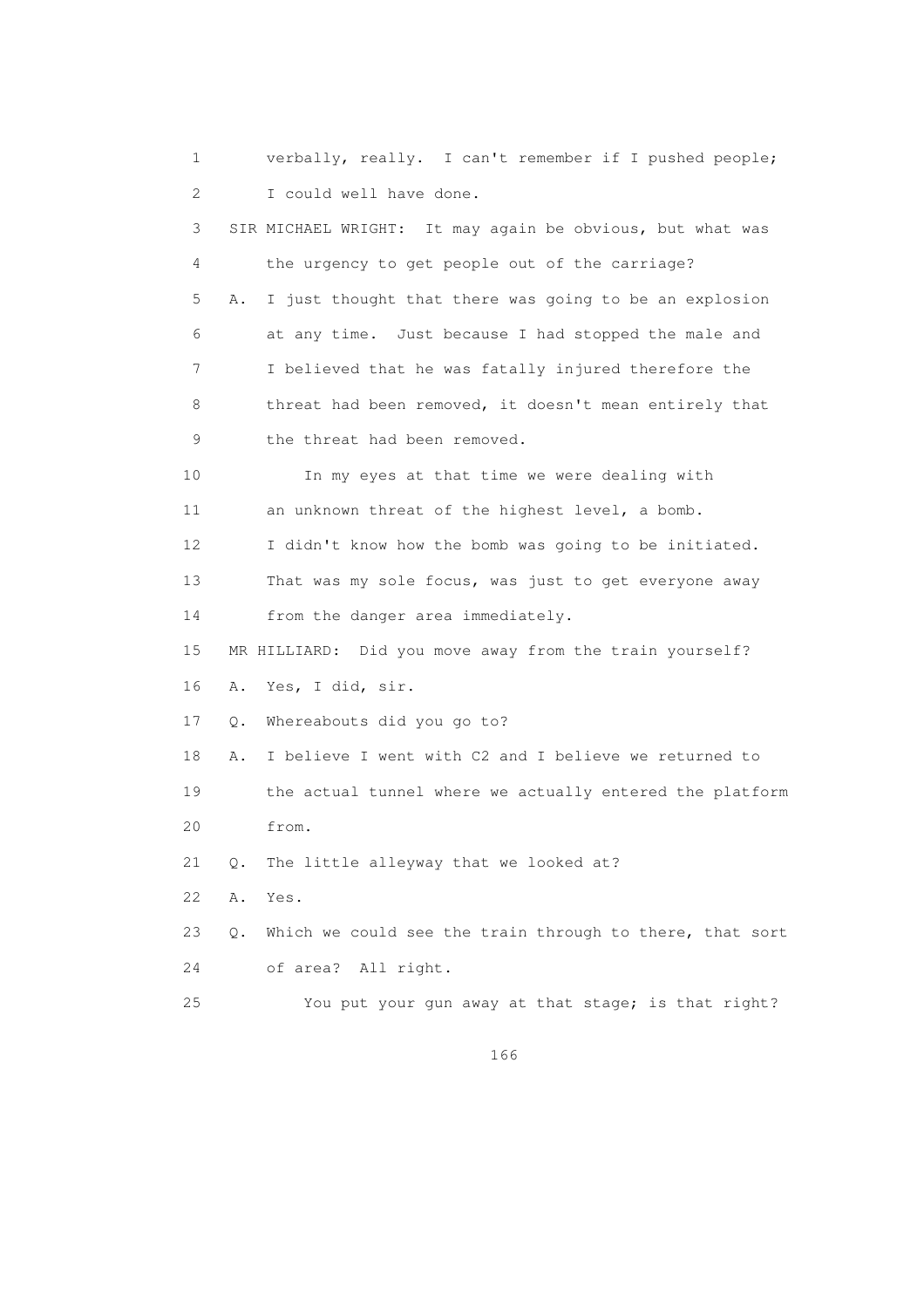1 A. Sir, I have got distinct memories about what happened 2 there. 3 SIR MICHAEL WRIGHT: Distinct or indistinct? 4 A. Sorry. 5 MR HILLIARD: Just take a moment. (Pause) Do you want 6 a glass of water? There might be one there for you. We 7 can certainly get you one. (Pause) 8 SIR MICHAEL WRIGHT: Please don't think you are under any 9 pressure. If you want a break, you shall have one. 10 Would you like a break? All right. Let me know, 11 Mr Hilliard, please, when we can go on. 12 (1.48 pm) 13 (A short break) 14 (1.58 pm) 15 (In the presence of the jury) 16 SIR MICHAEL WRIGHT: Are you all right? 17 A. Thank you, sir. 18 SIR MICHAEL WRIGHT: Let me tell you now that I know 19 Mr Hilliard only has a few more minutes for you to deal 20 with and then we are going to break off for the rest of 21 the day. 22 A. Okay, sir. 23 SIR MICHAEL WRIGHT: Yes. 24 MR HILLIARD: You were just telling us, do you remember, 25 that you had returned to that little alleyway that we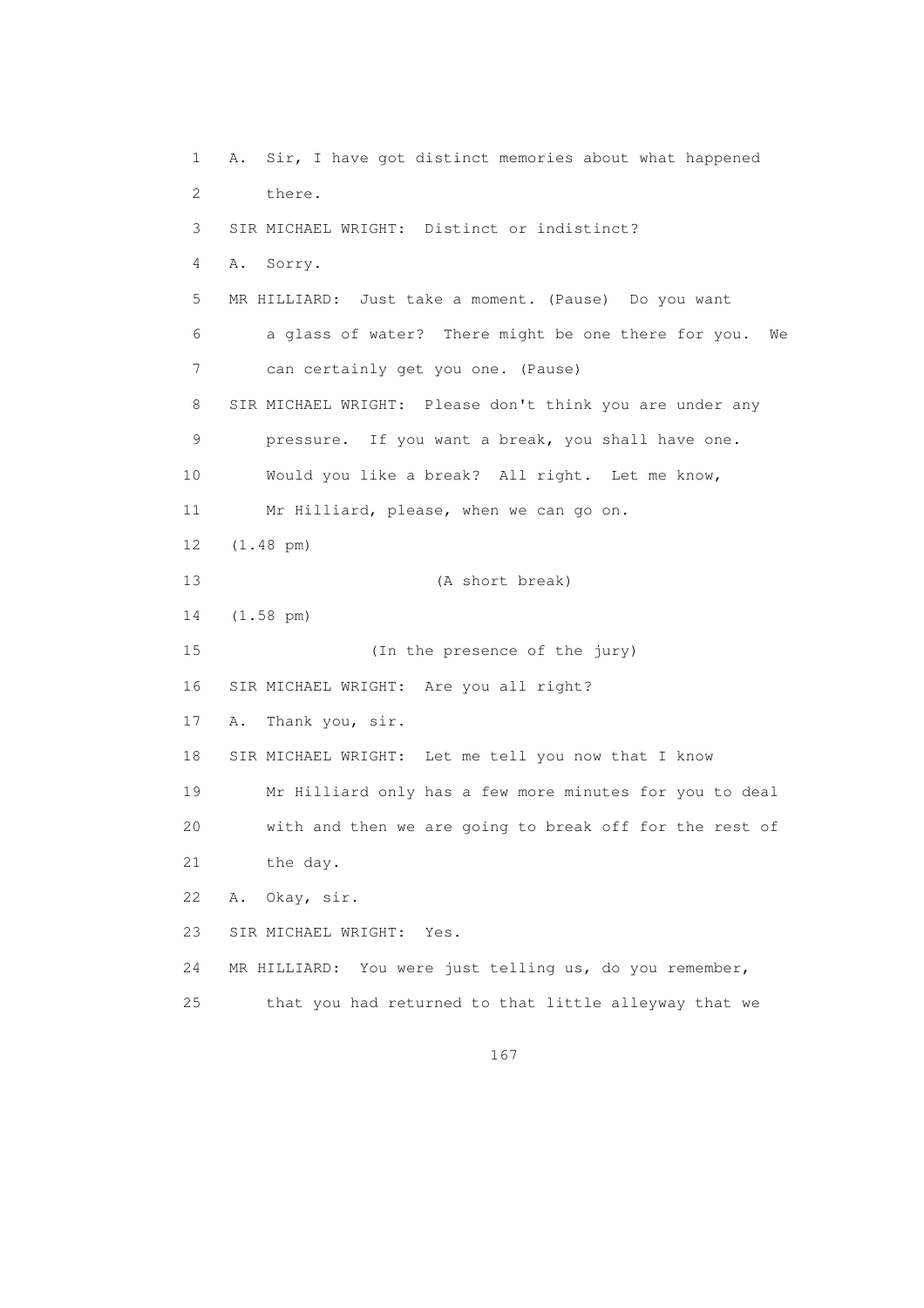1 had looked at in the picture and that you had 2 reholstered your gun, and do you remember at that point 3 you said you could remember thoughts you had had there? 4 Nobody wants to distress you unnecessarily. If you 5 think they bear on this at all, then tell us, but ... 6 A. Certainly, and thank you.

 7 We checked each others' guns to make sure that they 8 were safe, and we reholstered them. We then did a -- 9 what we call a body/body check. We were covered in 10 blood, and we just lifted up each other's T-shirts and 11 turned round, just to make sure that we weren't hurt and 12 just to ascertain that we were okay.

 13 We had heard -- I had heard gunshots or bangs at 14 that time, I didn't know what they were, and it could 15 have been the device partially initiating, so we just 16 wanted to make sure that we were okay.

 17 Q. All right. After a time you left the scene and went to 18 Leman Street, is this right, for what's called PIP or 19 post-incident procedures; is that right?

20 A. That's correct, sir, yes.

 21 Q. Did that include -- I think your clothing and the 22 weapons are obviously kept separate and secure; is that 23 right? You're seen by a doctor, a period of rest and so 24 on; do all those things happen?

25 A. Yes, they did, sir, yes.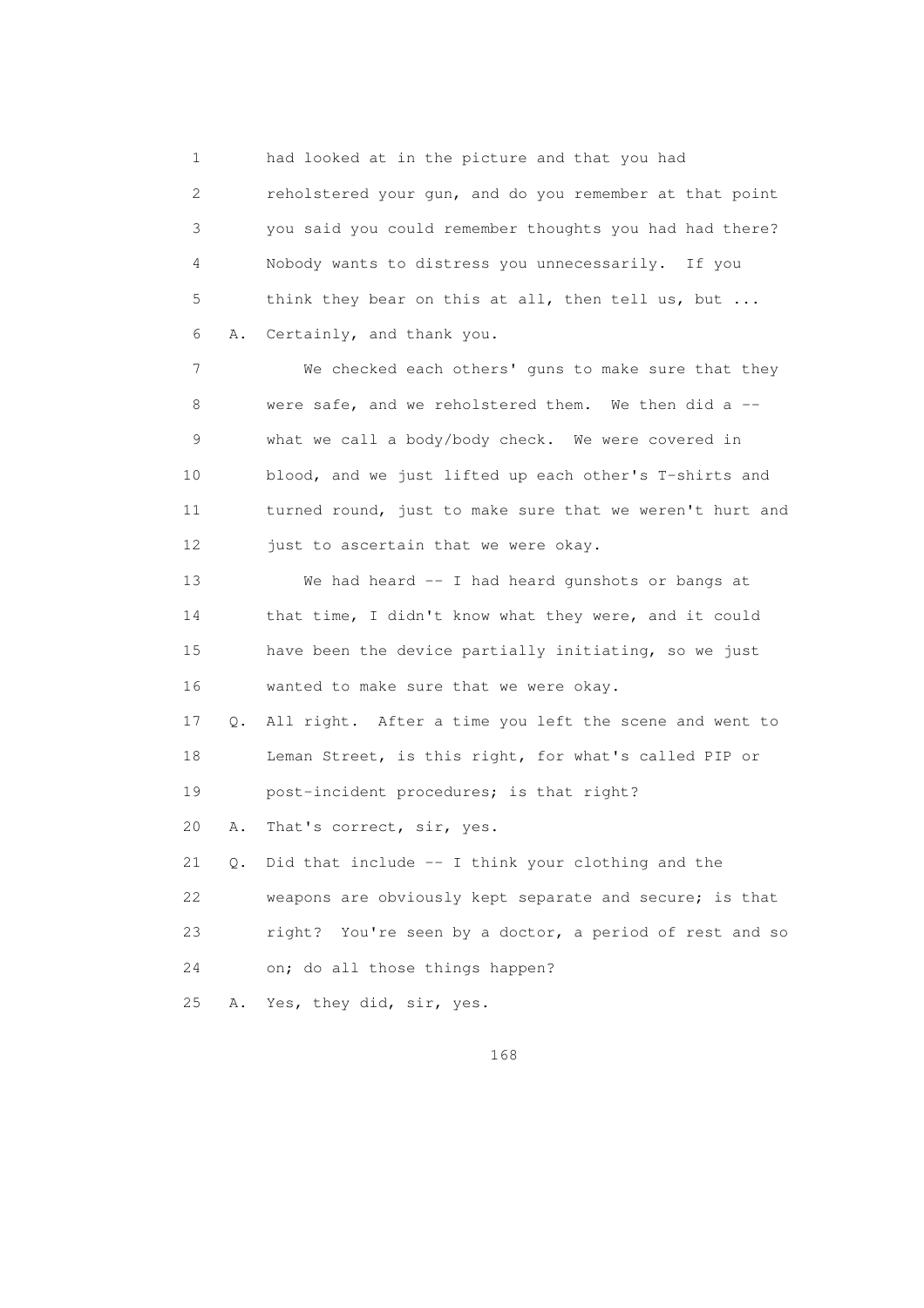| 1  | Q.        | Then the statement that I have been asking you about,    |
|----|-----------|----------------------------------------------------------|
| 2  |           | I think it began -- I say this because you have actually |
| 3  |           | recorded the start time as 2.57 pm on the 23rd; is that  |
| 4  |           | right?                                                   |
| 5  | Α.        | That's correct, sir, yes.                                |
| 6  | Q.        | Then at the end you have put, "Notes ended", because you |
| 7  |           | begin it, "These are my original notes". The jury have   |
| 8  |           | heard about different notes being made, but this is your |
| 9  |           | record as in the statement; do I have that right?        |
| 10 | Α.        | That's correct, sir, yes.                                |
| 11 | Q.        | You say, "Notes ended 11.19 pm"?                         |
| 12 | Α.        | Yes.                                                     |
| 13 | Q.        | From 3.00 until after 11.00, is that eight hours sitting |
| 14 |           | solidly doing this or is this interrupted on occasions   |
| 15 |           | by other things, for example some of the other things    |
| 16 |           | that I have been mentioning?                             |
| 17 | Α.        | Yes, I haven't got them as I recall in my statement, but |
| 18 |           | it wasn't a continual note-writing exercise because it   |
| 19 |           | was an exhaustive process. So we took rest periods and   |
| 20 |           | I believe, I think from my recollection, we had visitors |
| 21 |           | too to check up on our welfare, et cetera.               |
| 22 | $\circ$ . | I will make it absolutely plain: you are not responsible |
| 23 |           | for the post-incident procedures. They are in place and  |
| 24 |           | they happen.                                             |
| 25 |           | What I want to know about is: before you make your       |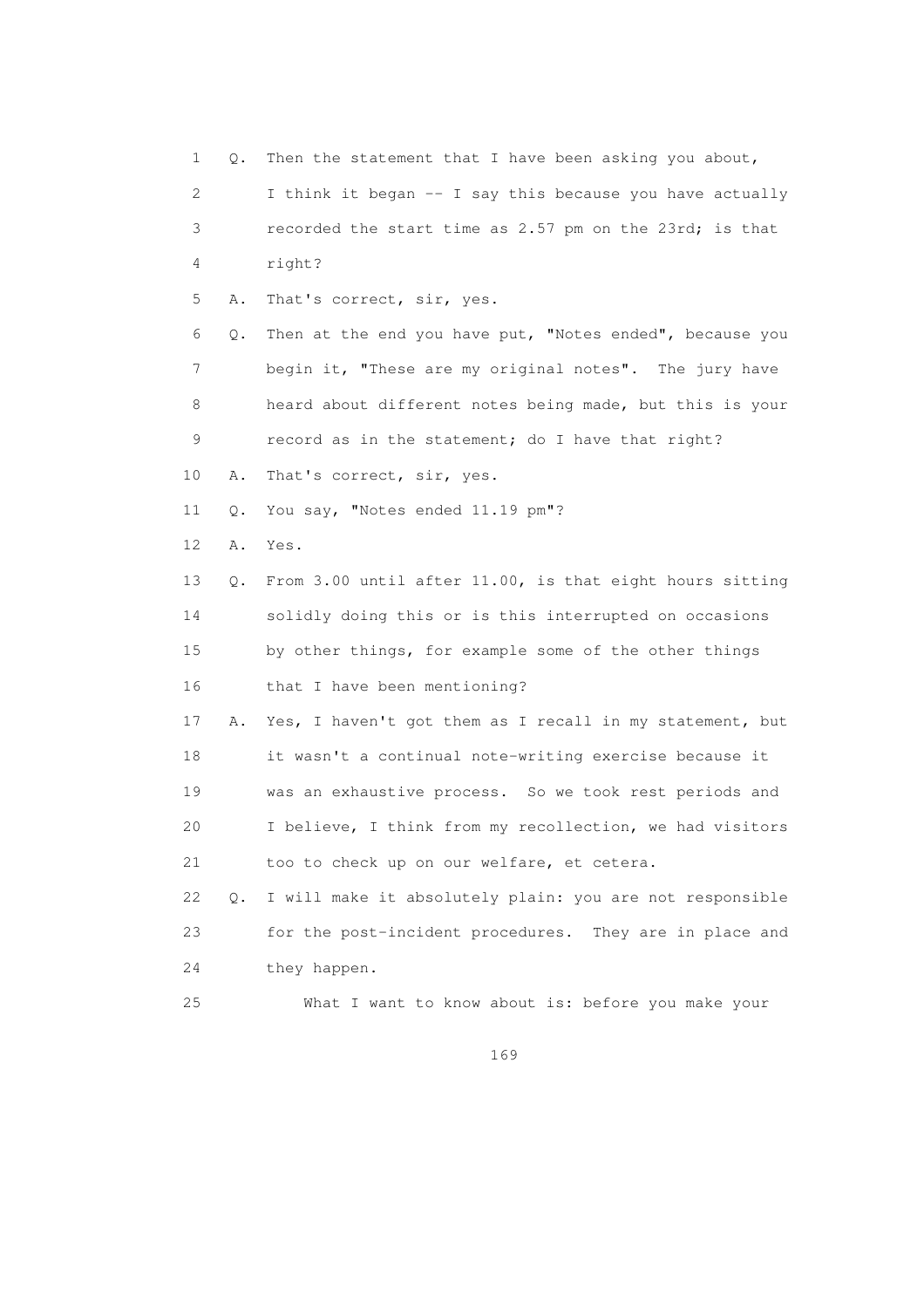1 statement, is there an opportunity for officers involved 2 in the incident to go through the events together in any 3 way? Is that part of the post-incident procedure? 4 Before you make your statement, have you discussed it 5 with others? 6 As I say, I'm not criticising because you don't, as 7 I stress, set the post-incident procedure. I just want 8 to know what the position is. 9 A. I can't recall individual discussions, but yes, it would 10 be a perfectly natural thing for us to do, just talk 11 about what we have just been through. 12 Q. Penultimately, so we are nearly there, just again if you 13 have your statement, you explain at the end of it, don't 14 you, that you have gone to Leman Street for the 15 post-incident procedures? Then there is this passage in 16 your statement: 17 "My thoughts after the shooting was a sense of 18 relief that I had prevented this man from blowing 19 himself up, killing innocent people and [I think that 20 must be] committing a further atrocity. I had no 21 alternative. Having subsequently learned that this male 22 was unconnected with the recent bombings, I wish to 23 express my sadness at the death of this male. But at 24 the time of this incident I had no doubt whatsoever from 25 the information I had received and the actions of the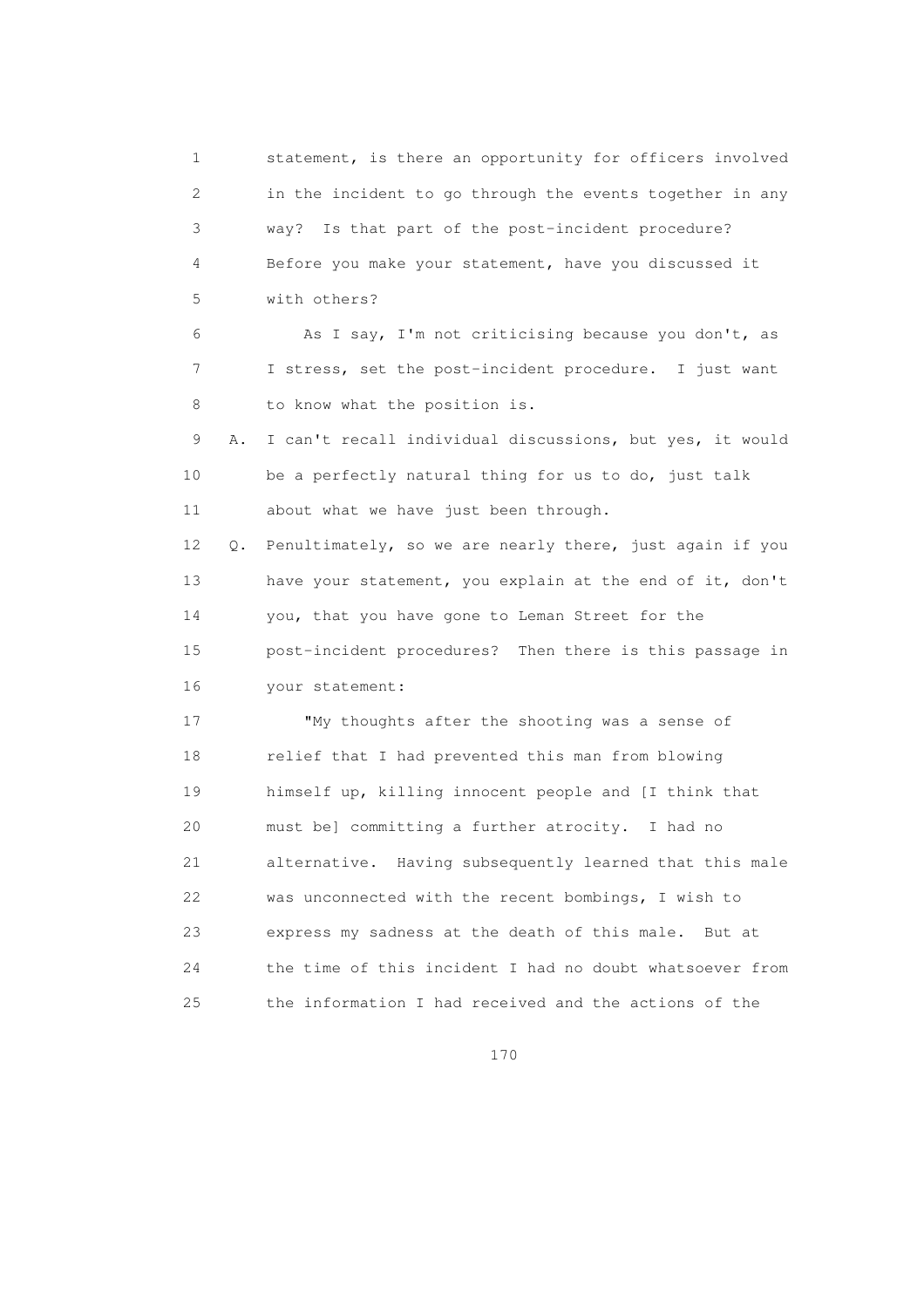1 male left me with no option but to conclude that this 2 was in fact a suicide bomber." 3 That's what you say, and that's what you have been 4 telling us and explaining in some detail this morning; 5 correct? 6 A. Yes. 7 Q. Can you remember when it was that you learned that the 8 man you had shot was not Hussain Osman, attempted 9 suicide bomber of the day before, but was a wholly 10 innocent man? Can you remember whenabouts you learned 11 that? 12 A. Yes, I can. It was around midday the day after. 13 Q. Forgive me for asking, but I want you to help us. This 14 is the last question before we break. How did you feel 15 when you learned that; that it was not, as I say, one of 16 the attempted suicide bombers from the day before but 17 a wholly innocent man? Can you remember? 18 A. A sense of disbelief and of shock, sadness, confusion. 19 Everything I have ever trained for, for threat 20 assessment, seeing threats, perceiving threats and 21 acting on threats proved wrong, and I'm responsible for 22 the death of an innocent man. That's something I have 23 got to live with for the rest of my life. 24 MR HILLIARD: All right. You have explained, given your 25 account of how that came about. All right.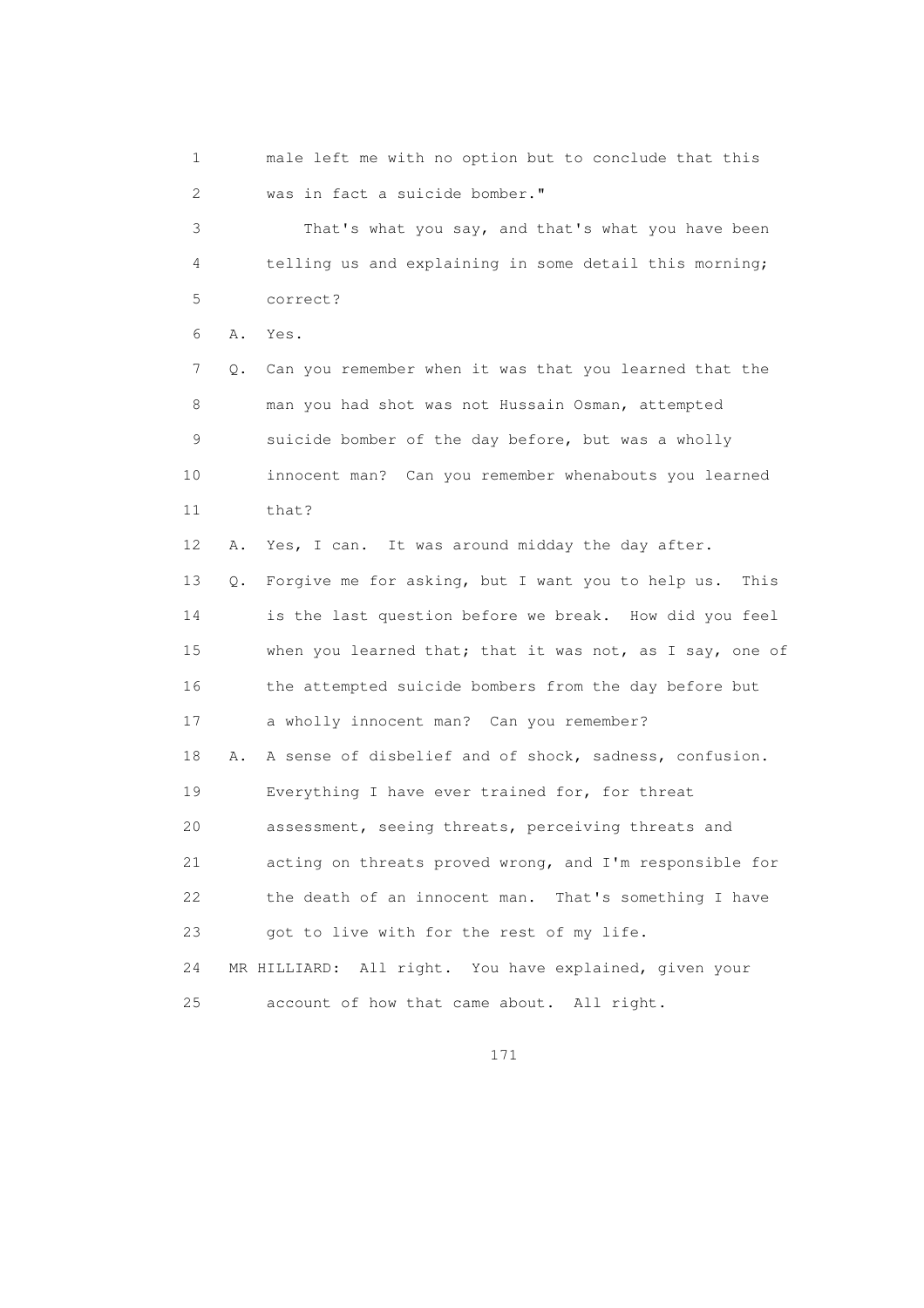1 That's all I am going to ask, as you have heard the 2 Coroner say. 3 SIR MICHAEL WRIGHT: We will break off now, and if you would 4 like to leave at this stage before I let the jury go. 5 10 o'clock on Monday morning. 6 MR HILLIARD: 9.30, I think. 7 SIR MICHAEL WRIGHT: 9.30 for everybody. 8 MR HILLIARD: If we could just have one or two timetabling 9 minutes with you. The witness can go. 10 SIR MICHAEL WRIGHT: I want to let C12 get out of the box. 11 (The witness withdrew) 12 SIR MICHAEL WRIGHT: Just one thing I want to say to you 13 all. This has been a highly emotional experience for us 14 all. Can I simply repeat now, I'm not suggesting that 15 you will have forgotten it, but may I repeat now how 16 incredibly important it is that you don't talk about 17 what you have heard to anybody. Thank you. 18 MR HILLIARD: If the jury want to go, the need not wait 19 here. It's only timetabling. 20 SIR MICHAEL WRIGHT: 9.30 on Monday morning. 21 (2.08 pm) 22 (The court adjourned until 9.30 am 23 on Monday, 27 October 2008) 24 25 26 27 28 29 30